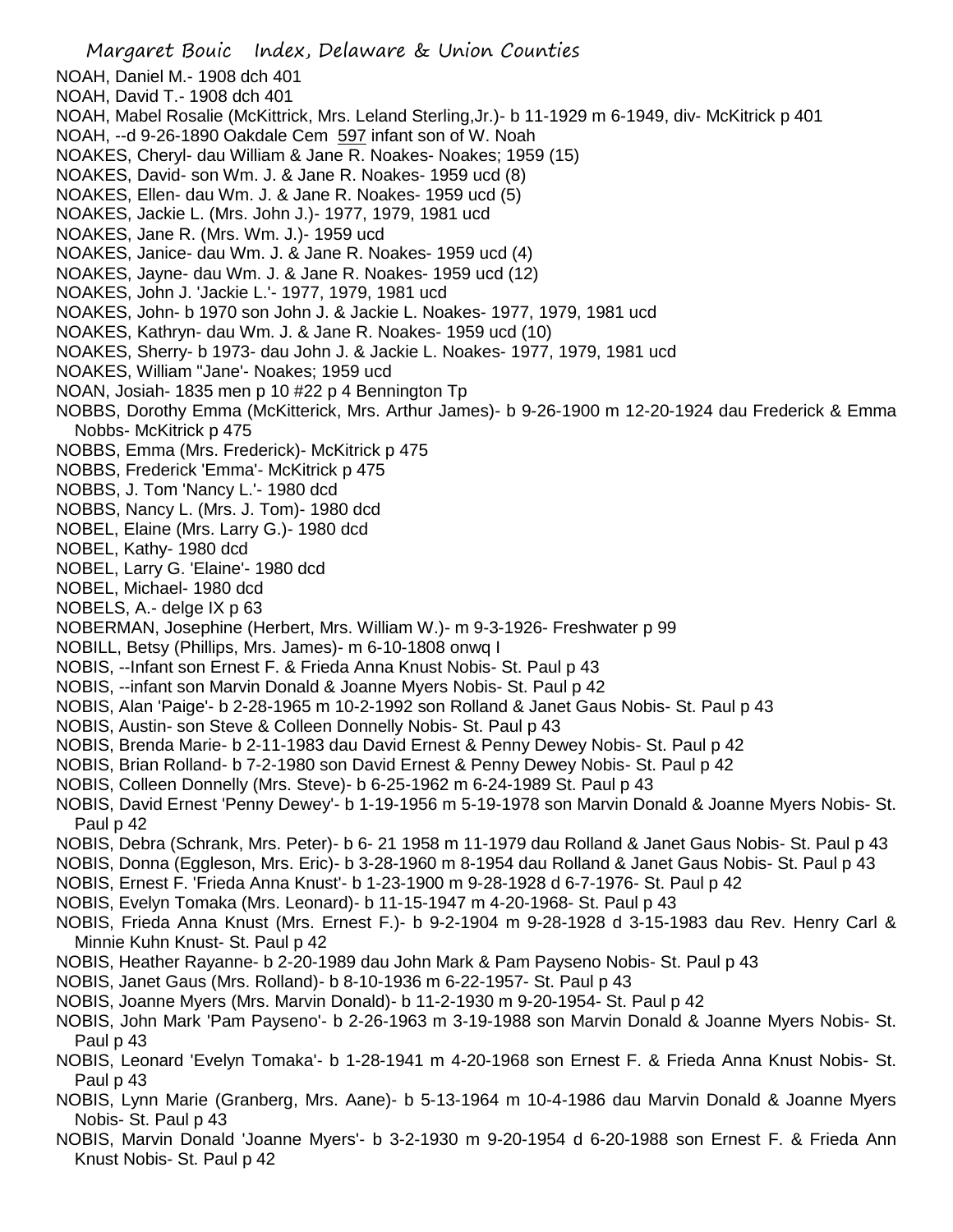- NOBIS, Michael- b 8-24-1970 son Leonard & Evelyn Tomaka Nobis- St. Paul p 43
- NOBIS, Paige (Mrs. Alan)- St. Paul p 43
- NOBIS, Pam Payseno (Mrs. John Mark)- b 6-13-1965 m 3-19-1988 St. Paul p 43
- NOBIS, Paul- b 3-28-1967 son Rolland & Janet Gaus Nobis- St. Paul p 43
- NOBIS, Penny Dewey (Mrs. David Ernest)- b 4-10-1958 m 5-1978- St. Paul p 42
- NOBIS, Raymond Stanley 'Rose Illes'- b 4-24-1956 m 5-8-1989 son Marvin Donald & Joanne Myers Nobis- St. Paul p 42
- NOBIS, Rolland 'Janet Gaus'- b 10-3-1936 m 6-22-1957 d 3-25-1979 son Ernest F. & Frieda Anna Knust Nobis- St. Paul p 43
- NOBIS, Rose Iles (Mrs. Raymond Stanley)-b 10-27-1966 m 5-8-1989- St. Paul p 42
- NOBIS, Ryan- b 1-29-1990 son Steve & Colleen Donnelly Nobis- David & Moriah Knieffen- 1850C Brown Tp 2955 p 162 (43)
- NOBIS, Steve 'Colleen Donnelly'- b 6-25-1963 m 6-24-1989 son Rolland & Janet Gaus Nobis- St. Paul p 43
- NOBLE, Lukenbill & unec XIII p 47
- NOBLE, ---(McMaster, Mrs. Benjamin)(Curtice, Mrs. )(Mrs. )- Powell p 72
- NOBLE, Ada (Cook, Mrs. Wm)- dg 3-6-1906 Cry Ab p 85
- NOBLE, Alice May Clark (Mrs. William Nelson)- dau George & Carolyn Malott Clerk- Noble; dcq Ruth Noble Graham 3
- NOBLE, David & Moriah Knieffen- 1850C Brown Tp 2955 p 162
- NOBLE, Alice (Warner, Mrs. Dwight)- Weaver (125942)
- NOBLE, Amy- b 1967 dau Lester D. & Ruth A. Noble- 1980 dcd
- NOBLE, Andrew- 1980 dcd
- NOBLE, Andy- b 1961 son Lester & Ruth Noble- 1964, 1969 dcd
- NOBLE, Ann (Mrs. Claron)- 1964 dcd
- NOBLE, Ann (Satterlee, Mrs. Hollan E.)- m 11-28-1840 dcm
- NOBLE, Asahel Moirassa 'Mary C. Murray'- m 12-9-1849, Olen Gaz 12-14-1849, Wight I p 50; delge IV p 58; 1850C Orange Tp 1764 p 113 (30,O); hadc p 40; dcw Bk 4 p 416(44) mentioned
- NOBLE, Betty (Cameron, Mrs. )- dau Charles A. & Mary Ellen Noble- Noble
- NOBLE, Betty (Price, Mrs. )- dau Russell A. & Nina Noble- Noble; obit Russell A., mlib(brown)
- NOBLE, Bill- son Russell A. & Nina Noble- Noble
- NOBLE, Carolyn (Mrs. William)- Noble
- NOBLE, Carrie Straton (Mrs. )- dau A. C. & Valrine Newhouse Straton- Newhouse p 103
- NOBLE, Carrie- dau William & Carolyn Noble- Noble- engaged to Wayne Higgs
- NOBLE, Catharine- dau George & Eliza Noble- d 2-10-1849 (2wks) New Millcreek Cem p 9; Powell p 254
- NOBLE, Catherine Turney (Mrs. )- sister Phebe Turney- 1908 dch 552
- NOBLE, Cecil R. 'Muriel' d 11-5-1964 (56) bur Mt. Gilead- son Mrs. Orie E. Roe- Noble
- NOBLE, --- (Byrd, Mrs. Richard)- dau Cecil R. & Muriel Noble- Noble
- NOBLE, --- (Morrow, Mrs. Denver)- dau Cecil R. & Muriel Noble- Noble
- NOBLE, ---(Hawk, Mrs. Floyd)- dau Cecil R. & Muriel Noble- Noble
- NOBLE, ---(De Long, Mrs. Wilbur)- dau Jasper & Margaret Elizabeth Coen Noble- Noble
- NOBLE, Chad- b 1967 son Gary & Glenna Noble- 1981, 1983 ucd
- NOBLE, Charles A. 'Mary Ellen'- Noble
- NOBLE, ---(Keller, Mrs. Stanley)- dau Charles E. & Julia Noble- Noble
- NOBLE, ---(Snow, Mrs. Earl)- dau Charles E. & Julia Noble- Noble
- NOBLE, Charles L. 'Letha'- 1961, 1964 dcd
- NOBLE, Charles R. 'Eileen'- 1961, 1971, 1980 dcd
- NOBLE, Charles R. 'lola'- 1964, 1969 dcd
- NOBLE, Cherie Renee Gray (Mrs. Mark Edward)- m 6-11-1988 dau Charles L. & Janet Gray- Noble
- NOBLE, Claron 'Ann'- 1964 dcd
- NOBLE, Clay- b 1974 son Gary & Glenna Noble- 1981, 1983 ucd
- NOBLE, Cora Ruth Lippencot (Mrs. Leon Rex)- b 11-20-1898 m 1918 d 1-10-1969 bur E. Liberty- dau Daniel & Mary Ellen Dunham Lippencot- Noble; obit, mlib(brown); delge VIII p 48
- NOBLE, Coral (Kahle, Mrs. George Carroll)- Weiser p 700
- NOBLE, Cynthia (Dickerson, Mrs. Lewis III) 1908 dch 609
- NOBLE, David- unec XII p 70
- NOBLE, Debra Louise- b 5-26-1960 dau William Noble- Noble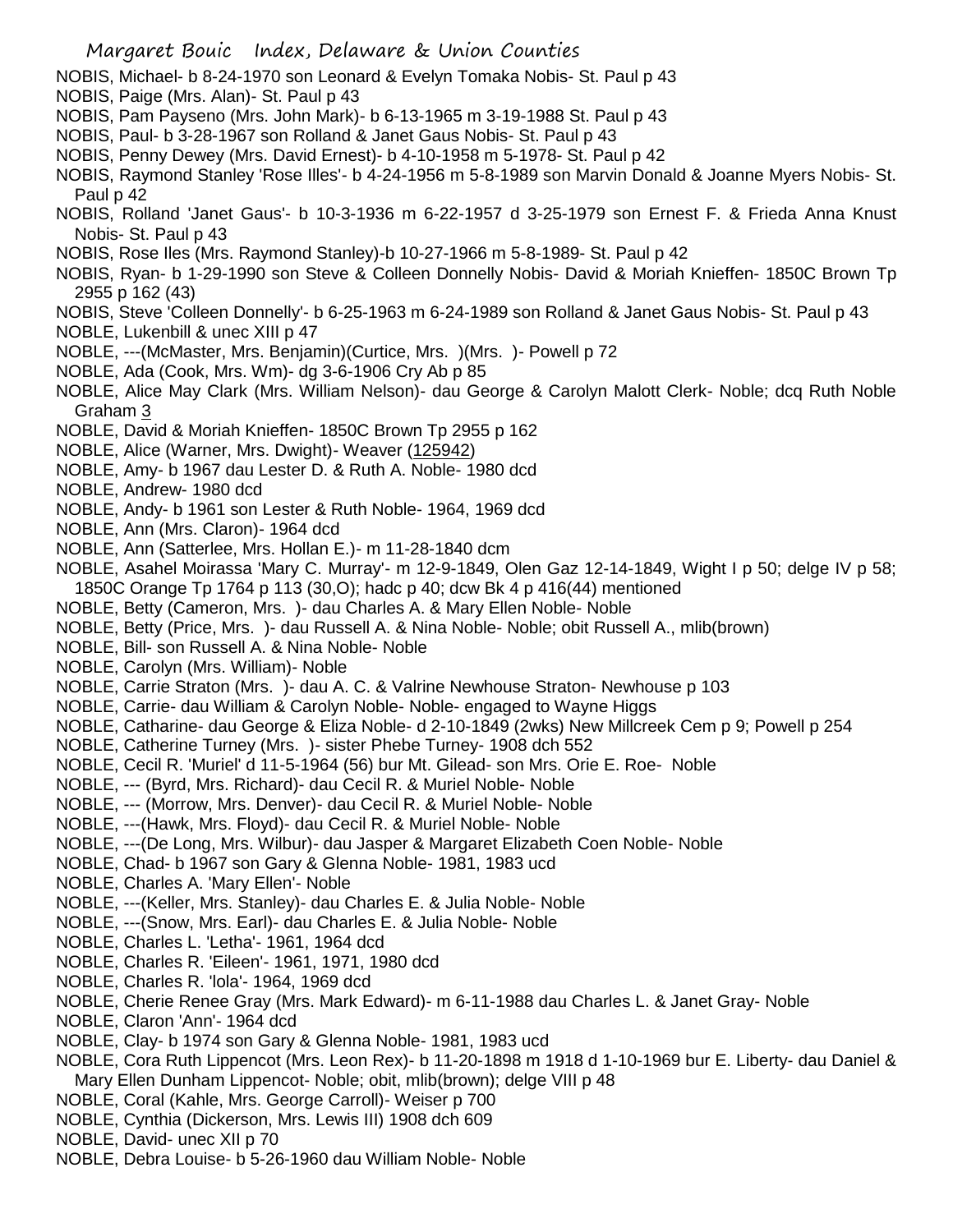- NOBLE, Delphos- brother Cecil R. Noble- son Mrs. Orie E. Roe- Noble
- NOBLE, Donald Lee,Jr. 'Shirley A. Kohler'- m 6-21-1975 son Donald L. Noble- Noble
- NOBLE, Donald Lee III- delge VII p 57
- NOBLE, Donald L. 'Violet M.'- Noble; 1971, 1980 dcd
- NOBLE, Donald,Jr.-b 1955 son Donald & Violet Noble- Noble; 1971 dcd
- NOBLE, Donald Thomas 'Janice'- 1969, 1971 dcd
- NOBLE, Dorothea (Mrs. Virgil)- 1964, 1969, 1971, 1980 dcd
- NOBLE, Eileen (Mrs. Charles R.)- 1961, 1971, 1980 dcd
- NOBLE, Elaine Kellett (Mrs. Larry)- b 7-9-1937 d 4-13-1995 (57) Walnut Grove Cem- dau Edwin & Olga Kellett- Noble
- NOBLE, Eliza- b Ky d 10-3-1889 (84) Thompson Tp; dcdeaths; 1870C Thomspon Tp p 503 (65)
- NOBLE, Elizabeth (Mrs. )- b 6-5-1873 d 2-17-1953, obit, mlib
- NOBLE, Elizabeth Armstrong (Mrs. James)- d 5-7-1841 (61) New Millcreek Cem p 9; Powell p 254; dcq Ruth Noble Graham 17
- NOBLE, Elizabeth Cochran (Mrs. George)- m 4-21-1840 dcm dau James & Elizabeth Cochran- dcq Ruth Noble Graham 9; 1880 dch p 805; dcw Bk 2 p 195; 1850C Concord Tp 2279 p 132 (45,Pa)
- NOBLE, Elizabeth- d 2-1-1850 (7-4-24) New Millcreek Cem p 9 Powell p 254- dau George & Eliza Noble
- NOBLE, Elizabeth- dau James & Nancy Lash Noble- 1880 dch p 732; 1850C Scioto Tp 2343 p 142 (2,O)
- NOBLE, Elizabeth Jane (Penn, Mrs.James)- m 2-23-1867 delge X p 75; m 3-3-1867 delge XII p 29
- NOBLE, Emily- b 1968 dau Lester D. & Ruth A. Noble- 1980 dcd
- NOBLE, Ethel- dau Carrie Straton Noble- Newhouse p 103
- NOBLE, Ethel (Mrs. Oscar)- 1959 ucd
- NOBLE, Florance E.-b 11-17-1900 Thompson Tp dau Wm. N. & Alice M. Clark Noble- dcb
- NOBLE, Florence B. (Gardner, Mrs. Avery)- b 1876 m 11-6-1898 d 1-29-1901 sister William Noble- delge XII p 25; dg 2-5-1901 Cry Ab p 61
- NOBLE, Florence M. (Mrs. Francis W.)- 1961 dcd
- NOBLE, Francis W. 'Florence M.'- 1961 dcd
- NOBLE, Frank- 1870C Scioto Tp p 491 (2)
- NOBLE, Frank N. P.- grandson James & Nancy Lash Noble- 1880C Scioto Tp 205 (12,O,O,O)
- NOBLE, Frank Raymond- b 1-17-1878 son William Harmon & Harriet Lucinda Hodges Noble- dcb late; Noble-1880C Scioto Tp 248 (2,O)
- NOBLE, Dr. F. W. '--McKitrick '- McKitrick p 123
- NOBLE, ---McKitrick (Mrs. Dr. F. W.)- dau James Edward Marcus & Belinda Belding McKitrick p 123
- NOBLE, Gary L.'Glenna'- son Robert E, & Virginia Mae Garwood Noble- Noble; 1981, 1983 ucd
- NOBLE, Gary R.- son Robert & Virginia Mae Flora Noble- obit Robert, mlib(brown)
- NOBLE, George Nat 10-7-1843 from Wales- delge X p 12
- NOBLE, George 'Eliza'- 1850C Concord Tp 2279 p 132 (45,Irel)
- NOBLE, George- b Irel d 3-20-1887 (87) Thompson Tp; dcdeaths; 1870C Thompson Tp p 503 (70\*)
- NOBLE, George 'Elizabeth Cochran'- m 4-21-1840 dcm son James & Elizabeth Amstrong Noble- dcq Ruth Noble Graham 8; 1880 dch p 805; 1840C Concord Tp p 118 (20-30); hadc p 50; dcw Bk 4 p 308(33) appr.
- NOBLE, George L.- son James Wesley & Matilda Wottring Noble- 1880 dch p 805; dg 2-2-1904 Cry Ab p 228
- NOBLE, George M.- 1850C Scioto Tp 2343 p 142 (1,O)
- NOBLE, George W.- d 10-9-1853 (4-5-9) New Millcreek Cem Powell p 255; 1880 dch p 732
- NOBLE, George W.- d 8-11-1847 (7wks) New Millcreek Cem, Powell p 254- son George & Eliza Noble
- NOBLE, George W.- son Mrs. W. H. Noble- dg 9-29-1905 Cry Ab p 53
- NOBLE, George Wesley- b 3-18-1905 Delaware Town son William N. & Alice M. Clark Noble- Noble
- NOBLE, George W.- son William & Hattie L. Noble- 1880C Scioto Tp 248 (3,O,O,O)
- NOBLE, Glenna (Mrs. Gary)- 1981, 1983 ucd
- NOBLE, Hannah (Beach, Mrs. Uri)(Twiford, Mrs. )- b 9-11-1789 d 11-17-1854 (65y2m) Plain City Cem, unec XIII p 4; mt 12-13-1854
- NOBLE, Harriet Collins (Mrs.James M.)- m 9-15-1841 dcm
- NOBLE, Harriet Scovill (Mrs. Salmon)- m 5-22-1845 dcm
- NOBLE, Harry 'Lizzie'- 1900C Union Tp 49-53 p 3A (27,Ill,O,O) m in year
- NOBLE, Hattie L. (Mrs. William)- 1880C Scioto Tp 248 (30,O, Mass, Conn)
- NOBLE, Hazel- dau Carrie Straton Noble- Newhouse p 103
- NOBLE, Henrietta- dau Oscar & Ethel Noble- 1959 ucd (8)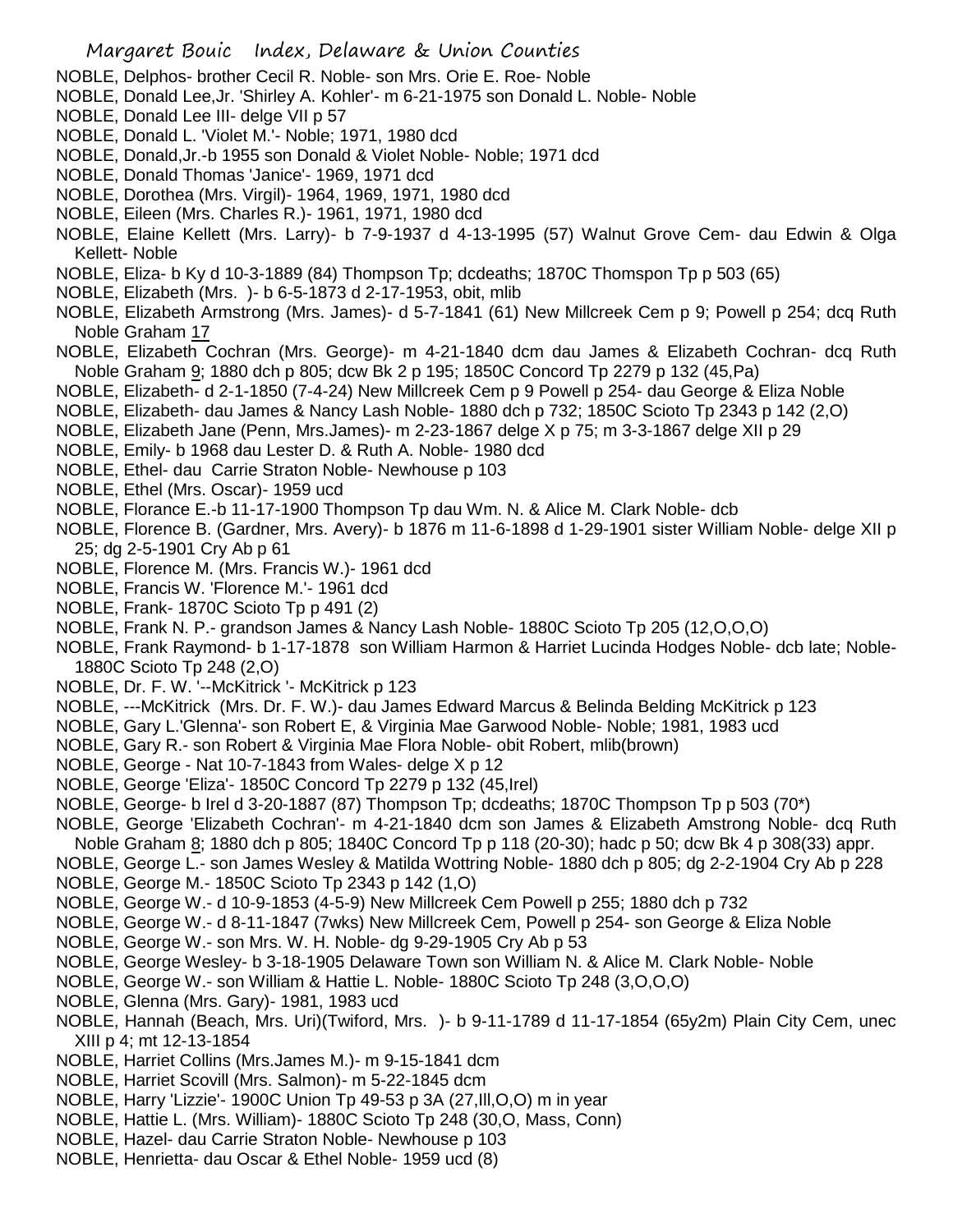- NOBLE, Rev. H. H.- 1915 uch p 206; hmp p 55
- NOBLE, Hildegarde Thompson (Mrs. Vernon)- dau J. Clem Thompson- Powers p 311
- NOBLE, I. S.- son Matilda Wottring Noble- dg 2-2-1904 Cry Ab p 223
- NOBLE, James -Nat 6-14-1851 from Great Britain- delge X p 12
- NOBLE, James- delge VI p 56, 57; Liberty Tp 1826
- NOBLE, James- d 9-5-1867 (78-7-26) Mound Cem, Powell p 348
- NOBLE, James- d 1894 (70) delge V p 22
- NOBLE, James- 1870C Thompson Tp p 503 (30\*)
- NOBLE, James- b Irel d 9-27-1893 (75-6-28) White Sulphur, dcdeaths; 1870C Scioto Tp p 491 (53\*)
- NOBLE, James C.- b 1-17-1896 d 1-20-1895 (3d) Thompson Tp dcdeaths; son William & Alice May Clark Noble- dcb
- NOBLE, James 'Elizabeth Armstrong'- dcq Ruth Noble Graham 16; 1880 dch p 488, 732
- NOBLE, James H.- 1850C Concord Tp 2279 p 132 (9,O)
- NOBLE, James H/W. 'Margaret J.'- 1860C York Tp 1335-1345 p 180 (39,Pa); unec I p 15, York ch; York Cem p 8
- NOBLE, James M. 'Harriet Collins'- m 9-15-1841 dcm
- NOBLE, James M. 'Mary M.'- 1961 dcd
- NOBLE, James 'Nancy Lash'- b 6-14-1817 m 8-2-1846 dcm d 8-23-1893 New Millcreek Cem p 9- son James & Elizabeth Armstrong Noble- 1880 dch p 732; dg 8-25-1893 Cry Ab p 131; hadc p 50; 1850C Scioto Tp 2343 p 142 (30,Irel); 1880C Scioto Tp 205 (62,Irel,Irel,Irel)
- NOBLE, James 'Salome Graves'- 1908 dch 609; delge IV p 58; dcga p 38,Del Pat & Fr Chron
- NOBLE, James Wesley 'Matilda Wottring'- d 5-17-1891 (50-3-29) Thompson Tp dcdeaths- son George & Elizabeth Cochran Noble- dcq Ruth Noble Graham 4; 1880 dch p 805
- NOBLE, Jan (Mrs. Steve)- Noble
- NOBLE, Janice M.(Mrs. D. Thomas)- 1969, 1971, 1980 dcd
- NOBLE, Jasper 'Margaret Elizabeth Coen'- Noble
- NOBLE, Jeffery- b 1964 son Gary O. & Glenna M. Noble- 1981, 1983 ucd
- NOBLE, Jeffrey 'Theresa'- son Larry & Elaine Kellett Noble- Noble
- NOBLE, Jemima E. (Jones, Mrs. Clyde)- d (77) dau Charles A. & Mary Ellen Noble- Noble
- NOBLE, Jeremy Scott- b 3-15-1971 d 3-17-1971 son Richard Noble- Noble
- NOBLE, P. Joann (Mrs. William D.)- 1971 dcd
- NOBLE, John- uccp p 33, appr. JB3 p 459
- NOBLE, John- hadc p 40 (1849 Orange Tp)
- NOBLE, John A.- son James H. & Margaret J. Noble- 1860C York Tp 1335-1345 p 180 (7,O)
- NOBLE, Jonathan- Powers p 282; delge III p 12, 16, grantor; delge VI Lib Tp 1826; VIII p 53
- NOBLE, Josie H. Dixon (Mrs. Asahel M.)- m 3-30-1871 ucm 4898
- NOBLE, Julia (Mrs. Charles E.)- d 7-17-1961 (89) Green Lawn Cem, Pabst 8 p 31, 33; Noble
- NOBLE, Karen (Mrs.Mark)- Noble
- NOBLE, Kathleen Worthy (Mrs. Richard T.)- Noble; 1971 dcd
- NOBLE, Kathryn (Hammerstein, Mrs. Ralph)- dau Charles A. & Mary Ellen Noble- Noble
- NOBLE, Kathy M. (Lawson, Mrs. Sean M.)- b 1969 m 5-27-1994 dau Donald L. & Violet Noble- Noble; 1971 dcd
- NOBLE, Kathy- dau Larry & Elaine Kellett Noble- Noble
- NOBLE, Kathy- dau Mona Noble- 1961 dcd (7)
- NOBLE, Kenneth- b 1957 son Donald L. & Violet Noble- Noble; 1971 dcd
- NOBLE, Kenny- son Mona Noble- 1961 dcd (140
- NOBLE, Kesiah (Wasson, Mrs. Thomas)- 1883 uch V p 608
- NOBLE, Kicky- b 1965 ch Donald L. & Violet Nobis- 1971 dcd
- NOBLE, Lalona- 1850C Orange Tp 1764 p 113 (63, Mass)
- NOBLE, Lana Kae- dau Robert Noble- Noble
- NOBLE, Larry- b 1961 son Donald L. & Violet Noble- Noble; 1971 dcd
- NOBLE, Larry 'Elaine Kellett'- Noble
- NOBLE, Larry- son James M. & Mary M. Noble- 1964 dcd (12)
- NOBLE, Laura B.- b 9-2-1876 Thompson Tp dau James Wesley & Matilda Wottring Noble- dcb; 1880 dch p 805
- NOBLE, Lena Kae- dau Robert E. & Virginia Mae Garwood Noble- Noble; obit Virginia, mlib(brown); 1975 ucd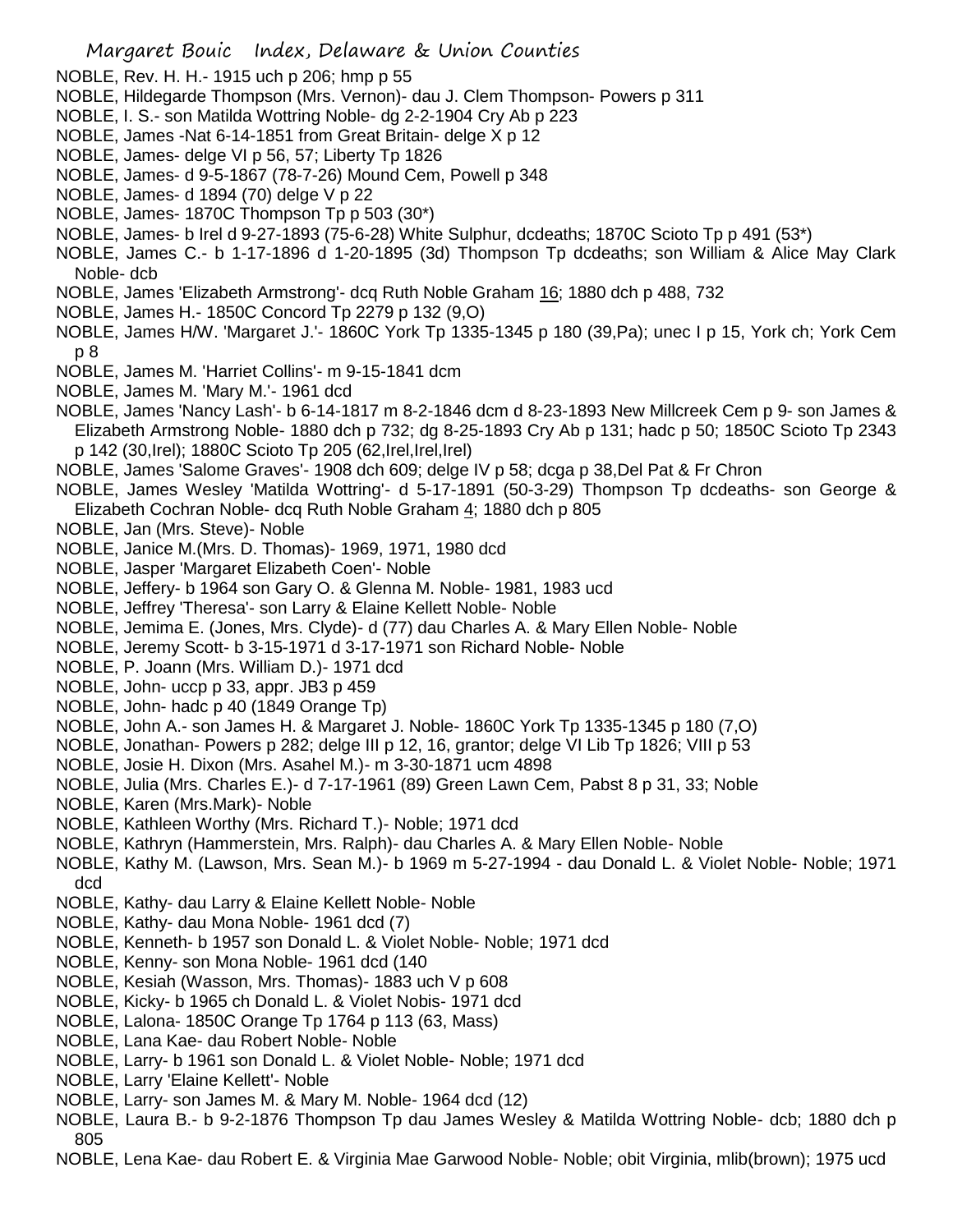- NOBLE, Lenora- 1850C Concord Tp 2279 p 132 (2/12,O)
- NOBLE, Leon Rex 'Cora Ruth Lippencot'- m 1918 d 1955- Noble; delge VIII p 48; obit Cora, mlib(brown)
- NOBLE, Leonna- 1870C Thompson Tp p 503 (20)
- NOBLE, Lester D. 'Ruth'- 1964, 1969, 1980 dcd
- NOBLE, Lewis- 1883 uch IV p 468
- NOBLE, Lewis C.- hjt p 193; 1883 uch IV p 535
- NOBLE, Linda Josepbine- b 4-8-1972 dau Richard & Kathleen Worthy Noble- Noble
- NOBLE, Lizzie (Mrs. Harry)- 1900C Union Tp 49-53 p 3A (19,O,O,O) m in yr, no ch
- NOBLE, Lola (Mrs. Charles R.)- 1964, 1969 dcd
- NOBLE, Lori- b 1963 dau William D. & P. Joanna Noble 1971 dcd
- NOBLE, Lydia D/B.- b2-14-1872 Thompson Tp son James Wesley & Matilda Wottring Noble- dcb; 1880 dch p 805
- NOBLE, Lydia Maria (Slack, Mrs. Henry)- m 4-13-1837 dg 7-28-1899 Cry Ab p 209
- NOBLE, Margaret Elizabeth Coen (Mrs. Jasper)- d 12-28-1967 (66) bur W. Va- Noble
- NOBLE, Margaret J. (Mrs. James H/W.)- d 10-28-1863 (32-7-21) E. York Cem p 8; 1860C York Tp 1335-1345 p 180 (29,O); unec I p 15, York ch
- NOBLE, Margaret (Riddle, Mrs. )(Mrs. Rev. Seth)- m 12-3-1806 onwq I
- NOBLE, Mark Edward'Cherie Renee Gray'- b 1963 m 6-11-1988 son Donald E/L. & Violet Noble- Noble; 1971 dcd
- NOBLE, Mark 'Karen'- Noble
- NOBLE, Martha Ann Shreyer (Mrs. Robert)- dau George Park & Dorothy Barnes Shreyer- Weaver 292m
- NOBLE, Martin W.- son James Wesley & Matilda Wottring Noble- 1880 dch p 805
- NOBLE, Mary A.- dau James H. & Margaret J. Noble- 1860C York Tp 1335-1345 p 180 (4,O); unec I p 15
- NOBLE, Mary A. Wilson (Ms. Samuel)- m 4-2-1842 dcm
- NOBLE, Mary (Curtiss, Mrs. Clarence Schofield)- m 5-20-1903 Pabst Pion II p 245
- NOBLE, Mary Ellen (Mrs. Charles A.)- Noble
- NOBLE, Mary- dau James M. & Mary M. Noble- 1964 dcd (17)
- NOBLE, Mary M. (Mrs. James)- 1964 dcd
- NOBLE, Matilda-1870C Thompson Tp p 503 (30)
- NOBLE, Matilda Wottring (Mrs. James Wesley)- d Sunday (63) bur Prospect- dg 2-2-1904 Cry Ab p 223; dcq Ruth Noble Graham 5; dau Philip & Henrietta Heller Wottring
- NOBLE, Maud (Mrs. William)- 1900C Milford 60-64 p 3A (26,O,O,O) m 5y, no ch
- NOBLE, Mary- 1961, 1964 dcd
- NOBLE, Melissa- dau James & Salome Graves Noble- delge IV p 38
- NOBLE, Michael Stephen- delge VII p 57
- NOBLE, Michelle- b 1968 dau William D. & P. Joann Noble- 1971 dcd
- NOBLE, Mona- 1961 dcd
- NOBLE, Moses- Powell p 72
- NOBLE, Muriel (Mrs. Cecil R.)- Noble
- NOBLE, Myrtle- dau Carrie Straton Noble- Newhouse p 103
- NOBLE, Nancy Lash (Mrs. James)- b 3-4-1827 m 8-2-1846 dcm d 4-21-1912 (85)- 1880 dch p 732; dg 4-23- 1912 Cry Ab p 118; 1850C Scioto Tp 2343 p 142 (23,O); 1870C Scioto Tp p 491 (43); 1880C Sc Tp 205 (53,O,NC,Va)
- NOBLE, Olie E. (Mrs. )(Roe, Mrs. Walter)- b 12-7-1959 (72) Africa Cem- Roe
- NOBLE, Oscar 'Ethel'- 1959 ucd
- NOBLE, Oscar 'Rose M. Stiltner'- Noble
- NOBLE, Pamelia- dau James & Salome Graves Noble- delge IV p 58
- NOBLE, Patricia Fidler (Mrs. Robert)- b 12-3-1942 d 4-10-1982 (39) bur. West Mansfield- dau Fred & Martha Corwin Fidler- Noble; obit Robert, mlib(brown)
- NOBLE, Paul- brother Cecil R. Noble; son Mrs. Orie E. Roe- Noble
- NOBLE, Paul Dewey- b 5-28-1898 Thompson Tp son Wm. & Alice Clark Noble- dcb
- NOBLE, Paul R.- retired, Galena- 1969, 1971 dcd
- NOBLE, Paul V. 'Wilma'- Noble; 1961, 1964, 1969, 1971, 1980 dcd
- NOBLE, Paulett- dau Mona Noble- 1961 dcd (12)
- NOBLE, Phebe Turney (Mrs. )- sister Catherine Turney- 1908 dch 805
- NOBLE, Phillips Edgar- b 7-31-1886 Pro Tp Marion Co son R. S. & Ida L. Gast Noble- dcb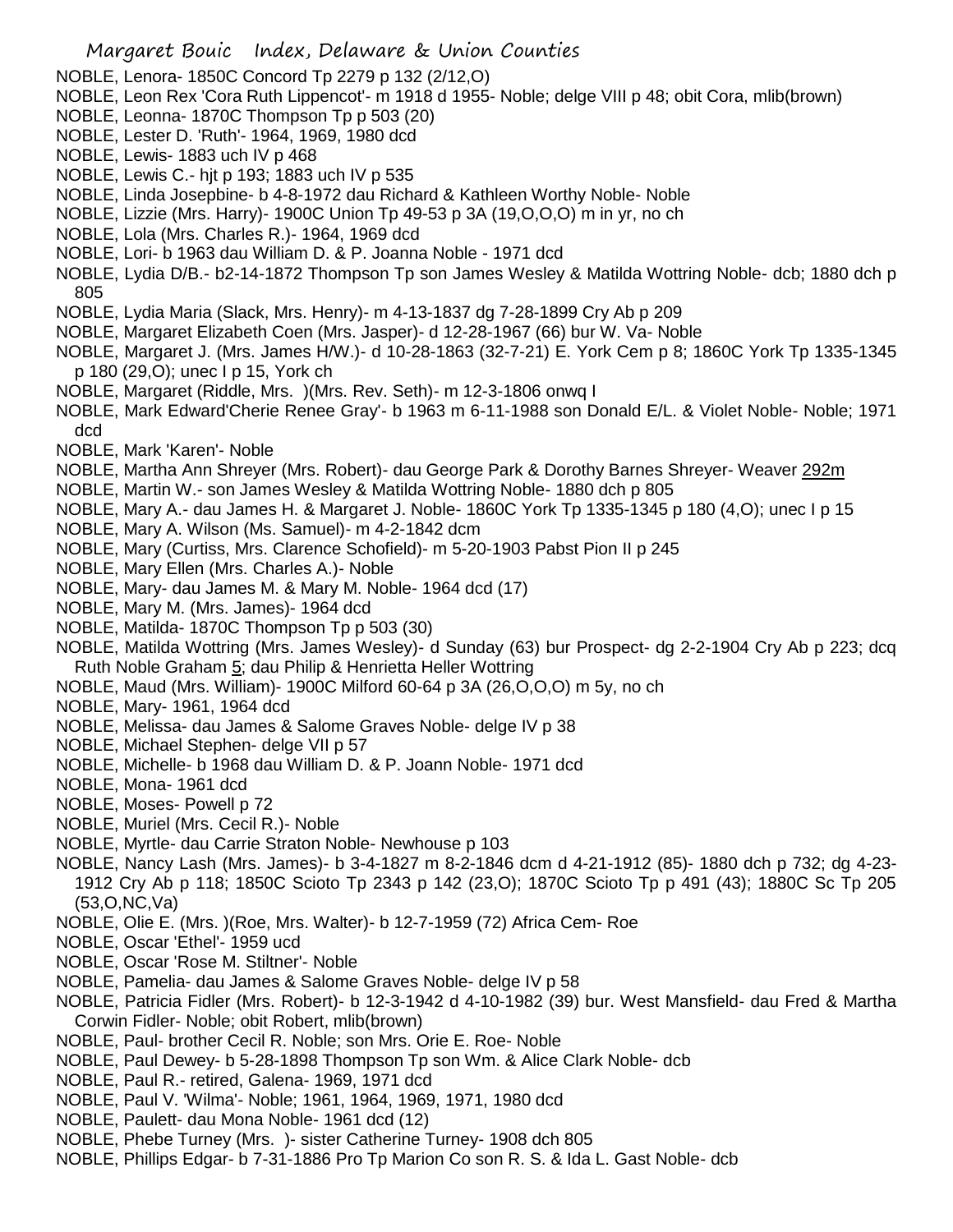- NOBLE, Ray- son Oscar & Ethel Noble- 1959 ucd (10)
- NOBLE, Reuben S.- son James Wesley & Matilda Wottring Noble- 1880 dch p 805
- NOBLE, Richard"Dick" 'Kathleen Worthy'- son Paul & Wilma Noble- ; 1961, 1964, 1969, 1971 dcd
- NOBLE, Ricky Dean- d 8-16-1984 (19) Oller Cem- son Donald & Violet Noble- Noble
- NOBLE, Robert E.- 1961, 1964 dcd
- NOBLE, Robert 'Patricia Fidler'- b 3-15-1920 m 1970 d 8-28-1980 (60)- son Leon & Cora Lippencott Noble-Noble
- NOBLE, Ray- son Mrs. W. H. Noble- dg 9-29-1905 Cry Ab p 53
- NOBLE, Richard- son Paul Noble- Noble
- NOBLE, Robert 'Virginia Mae Flora Garwood''Patricia Fidler'- b 3-15-1920 m 1942 (2) 1970 d 8-28-1980 (80) bur E. Liberty- son Leon Rex & Cora Ruth Lippencot Noble- Noble; obit Cora, mlib(brown); obit Virginia M., obit, mlib(brown)
- NOBLE, Roger 'Martha Ann Shreyer'- b 7-17-1936 d 4-6-1956 Weaver (292m)
- NOBLE, Rosa M. Stiltner (Van Dyke, Rev. Victor) (Mrs. Oscar)- b 1-26-1925 d 5-3-1998 (73) bur Mt. Vernondau Lon & Nana McCoy Stiltner- Noble
- NOBLE, Russell A/L. 'Nina'- b 8-31-1895 Ind d 6-17-1978- obit mlib(brown); Noble
- NOBLE, ---(Price, Mrs. Irwin)- dau Russell Noble- Noble
- NOBLE, Ruth (Graham, Mrs. Thomas)- dau William Nelson & Alice May Clark Noble- dcq Ruth Noble Graham 1; dcq Thomas Graham 1; Sand 3; Noble
- NOBLE, Ruth (Mrs.Lester)- 1964, 1969, 1980 dcd
- NOBLE, Salmon 'Harriet Scovill'- m 5-22-1845 dcm
- NOBLE, Salome Graves (Mrs. James)- d 7-16-1854 )67-2-10) Africa Cem, Powell p 180; delge IV p 58; 1908 dch 609; dcga p 38, Del Pat & Fran Chron
- NOBLE, Salome- dau James & Salome Graves Noble- delge IV p 58
- NOBLE, Samuel 'Mary A. Wilson'- m 4-2-1842 dcm
- NOBLE, Sarah Ann (Dunham, Mrs. Enoch)- dcq Lucille Dunham Neasse 5
- NOBLE, Sarah Cole- b11-29-1822 d 9-24-1904 Marlborough Cem p 157; Powell p 290
- NOBLE, Scott- b 1964 son Donald Thomas & Janice Noble- 1969, 1971, 1980 dcd
- NOBLE, Rev. Seth 'Margaret Riddle'- m 12-3-1806 onwq I; unec VIII p 4; mt 12-13-1854
- NOBLE, Sheila- dau Oscar & Ethel Noble- 1959 ucd (3)
- NOBLE, Shelley- b 1968 dau Donald Thomas & Janice Noble- 1969, 1971, 1980 dcd
- NOBLE, Sheryl Lee (Fairchild, Mrs. )- dau Robert E. & Virginia Mae Garwood Noble- Noble
- NOBLE, Shirley A. Kohler (Mrs. Donald Lee,Jr.)- m 6-21-1975 dau Charles F. Kohler- Noble; delge VII p 57
- NOBLE, --(Reading, Mrs. George)- dau William Nelson & Alice May Clark Noble- Noble
- NOBLE, Steve 'Jan'- son Larry & Elaine Kellett Noble- Noble
- NOBLE, Steven- son Oscar & Ethel Noble- 1959 ucd (2 1/2)
- NOBLE, Rev. Stuart- unec X p 15
- NOBLE, Susan- b 1965 dau Donald Thomas & Janice Noble- 1969, 1971, 1980 dcd
- NOBLE, Susan Jane (Martin, Mrs. Nelson)- dcc Leonard Smart 11
- NOBLE, Sylvester- 1870C Thompson Tp p 503 (5)
- NOBLE, Major Teman- d 5-1825 (82) Rev. Pensioner- dcga p 28, Del Pat & Fr Chron
- NOBLE, Thirza (Skidmore, Mrs. Joseph)- Bagley p 8
- NOBLE, Timothy- b 1959 son Charles R. & Eileen/Lola Noble- 1961, 1964, 1969, 1981 dcd
- NOBLE, Tina- b 1957 dau Charles R. & Eileen/Lola Noble- 1961, 1964, 1969, 1971 dcd
- NOBLE, Travis, Joel- dau Richard Noble- Noble
- NOBLE, Trevor J.- b 4-8-1972 d 6-15-1994 (22) son Richard & Kathleen Worthy Noble- Noble
- NOBLE, Thomas- son Charles A. & Mary Ellen Noble- Noble
- NOBLE, Vernon 'Hildegarde Thompson'- Powers p 311
- NOBLE, Violet M. (Mrs. Donald L.)- Noble; 1971, 1980 dcd
- NOBLE, Virgil 'Dorothea'- 1964, 1969, 1971, 1980 dcd
- NOBLE, Virginia Mae Garwood (Mrs. Robert E.)- b 2-19-1922 m 1942 d 10-23-1969 dau Cleo & Clara Garwood- Noble; obit mlib(brown)
- NOBLE, Mrs. W. E.- McKitrick p 184
- NOBLE, Mrs. W. H.- d Thursday (57) dg 9-29-1905 Cry Ab p 53
- NOBLE, Mrs. Wm.- dau George Clark- dg 5-16-1905 Cry Ab p 27
- NOBLE, Wm.- pallbearer for Anna Eliza Hawkins- dg 7-22-1910 Cry Ab p 139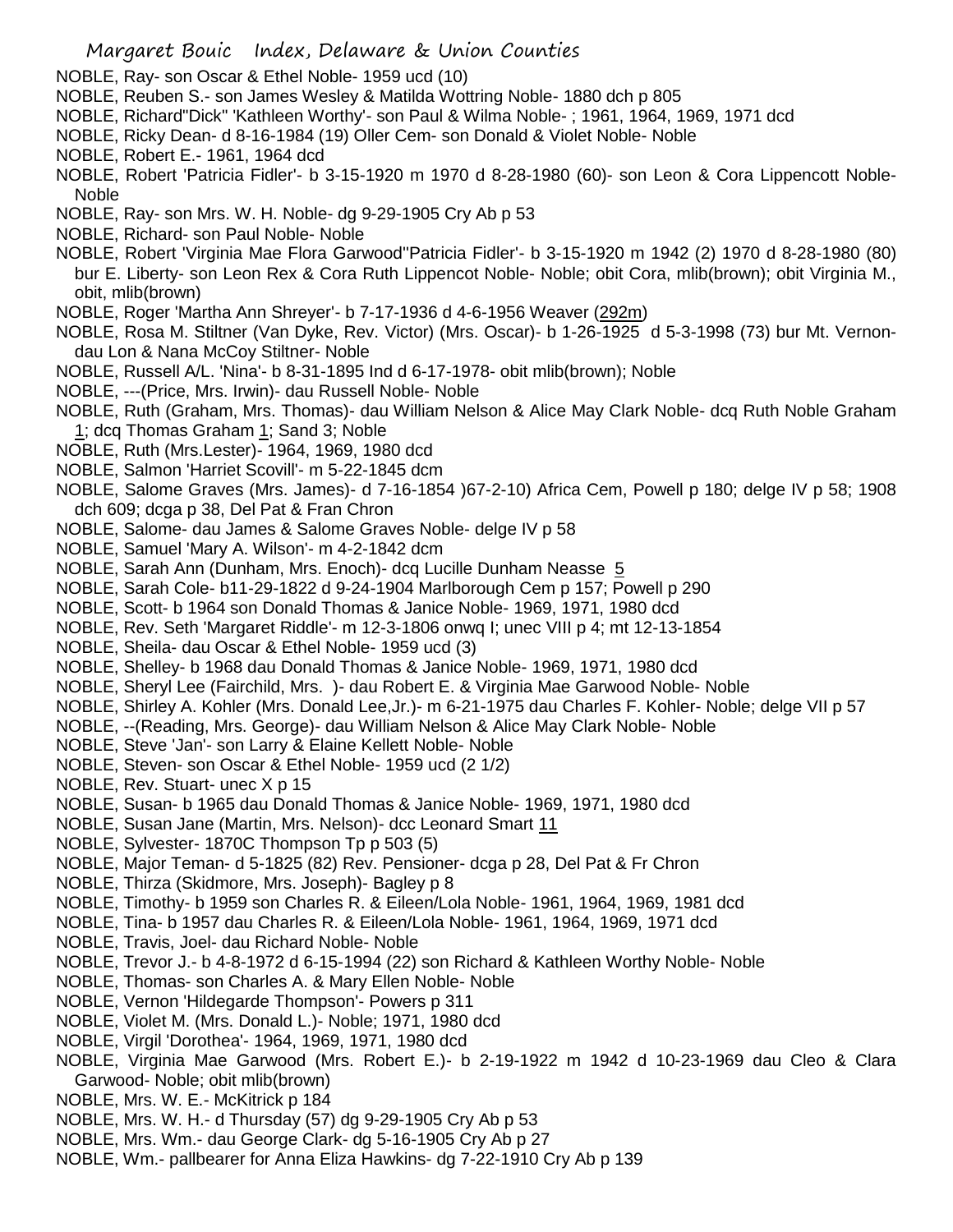- NOBLE, William P. 'Carolyn'- Noble; 1971 dcd
- NOBLE, William D. 'P. Joann'- 1971 dcd
- NOBLE, William- brother Florence Avery- delge XII p 25; dg 2-5-1901 Cry Ab p 61
- NOBLE, William- son George & Eliza Noble- d 2-6-1850 (5y11m) New Millcreek Cem p 9, Powell p 254
- NOBLE, William H. 'Hattie L.'- son James & Nancy Lash Noble- 1880 dch p 732; dg 8-25-1893 Cry Ab p 131; dg 4-23-1912, Cry Ab p 118; 1880C Scioto Tp 248 (27,O,Irel,O)
- NOBLE, William H.- son James H. & Margaret J. Noble- 1860C York Tp 1335-1345 p 180 (8,O)
- NOBLE, Wm. H.- d 6-20-1862 (21y5m) E. York Cem p 8
- NOBLE, William J.- b 9-15-1873 d 2-1-1953 (79) obit, mlib
- NOBLE, William M.- 1870C Thompson Tp p 503 (3)
- NOBLE, William 'Maud'- b 9-1873- 1900C Milford 60-64 p 3A (26,O,O,O) m 5y
- NOBLE, William Nelson 'Alice May Clark'- d 8-1853 (86) son James Wesley & Matilda Wottring Noble- dcq Ruth Noble Graham 2; 1880 dch p 805; Sand p 3; Noble; dg 2-2-1904 Cry Ab p 223
- NOBLE, William P. "Bill"- son Paul & Wilma Noble- 1961(13), 1964, 1969 dcd
- NOBLE, William R.- 1964 dcd
- NOBLE, William "Bill'- son Russell A. & Nina Noble- Noble; obit Russell A, mlib(brown)
- NOBLE, Willie H.- 1870C Scioto Tp p 491 (16)
- NOBLE, Wilma (Mrs. Paul)- Noble; 1961, 1964, 1969, 1971, 1980 dcd
- NOBLE, Zena Tiahna- b 5-18-1998 dau Mark & Karen Noble- Noble
- NOBLES, Catherine Scovell (Mrs. Miron)- m 6-27-1848 dcm
- NOBLES, Miron 'Catherine Scovell'- m 6-27-1848 dcm
- NOBLES, Mosses 'Susannah Taylor'- m Madison Co, unec IV p 52
- NOBLES, Sarah Leah (Bankhead, Mrs. Richard)- b 1807 d 1888 ped Diana Linda Barron Wetzel #63 23 -unec V p 51
- NOBLES, Susannah Taylor (Mrs. Mosses)- m Madison Co, unec IV p 52
- NOBLET, Chester 'Mae'- 1949 ucd
- NOBLET, James- pensioner, Marion Co, delge V p 55
- NOBLET, Jerry Lee- son Chester & Mae Noblet- 1949 ucd
- NOBLET, Mae (Mrs. Chester)- 1949 ucd
- NOBLET, Robert Eugene- son Chester & Mae Noblet- 1949 ucd
- NOBLIN, Melba J. (Evans, Mrs. Leonard Watson)- m 5-2-1981 Cowgill p 47
- NOBLIT, Alicia Suzanne Boylan (Mrs. Chad)- m 9-21-1996 dau Ron & Suzanne Boylan- Noblit
- NOBLIT, Chad David 'Alicia Boylan'- m 9-21-1996 son Gerald & Gail Noblit- Noblit
- NOBLIT, Donald W. 'Nina'- 1991 ucd
- NOBLIT, Gail (Mrs. Gerald)- Noblit
- NOBLIT, Gerald 'Gail'- Noblit
- NOBLIT, Nina (Mrs. Donald W.)- 1991 ucd
- NOBLITT, Mary Juanita (Maugans, Mrs. Rexford Morton)- b 1884 mn 12-28-1911 d 1944 Maugans Anc p 72
- NOCERA, Elizabeth Ann Howser (Mrs. Joseph R.)- b 9-30-1930 m 1949 d 4-28-1981 (50) bur Lima- dau William B. & Edythe Vanscoy Howser- obit mlib
- NOCERA, Joseph R. 'Elizabeth Ann Howser'- m 1949, obit Elizabeth, mlib
- NOCK, Helen Davis (Loucks, Mrs. Alvin)(Mrs. Dr. Jean)- b 3-1906 m(1) 6-8-1931 d 4-19-1950 dau B. Frank & Edith Tyler Davis- White 173
- NOCK, Jane- b 12-12-1937- dau Jean & Helen Davis Nock- White 173b
- NOCK, Judith Ann- b 12-27-1939 dau Jean & Helen Davis Nock- White 173c
- NOCK, Jean A. Jr.- b 2-3-1935 son Dr.Jean & Helen Davis Nock- White 173a
- NOCK, Dr. Jean 'Helen Davis'- m 1933- White (173)
- NOCKLIN, Ercel Crottinger (Mrs. Willis)- unec VIII p 58
- NOCKLIN, Willis 'Ercel Crottinger'- unec VIII p 38
- NOCKS, Christopher- b 1969 son Ronald E. & Nancy S. Nocks- 1971, 1980 dcd
- NOCKS, Mildred Pearl McKittrick (Mrs. Peter)- dau Vernon Daughters & Ruth Ann Lowe McKittrick- McKitrick p 350
- NOCKS, Nancy (Mrs. Ronald)- 1964, 1969, 1971, 1980 dcd
- NOCKS, Peter 'Milcred Pearl McKittrick)- McKitrick p 350
- NOCKS, Robin- b 1964 ch Ronald E. & Nancy S. Nocks, 1971, 1980 dcd
- NOCKS, Ronald E. 'Nancy S.'- 1969, 1971, 1980 dcd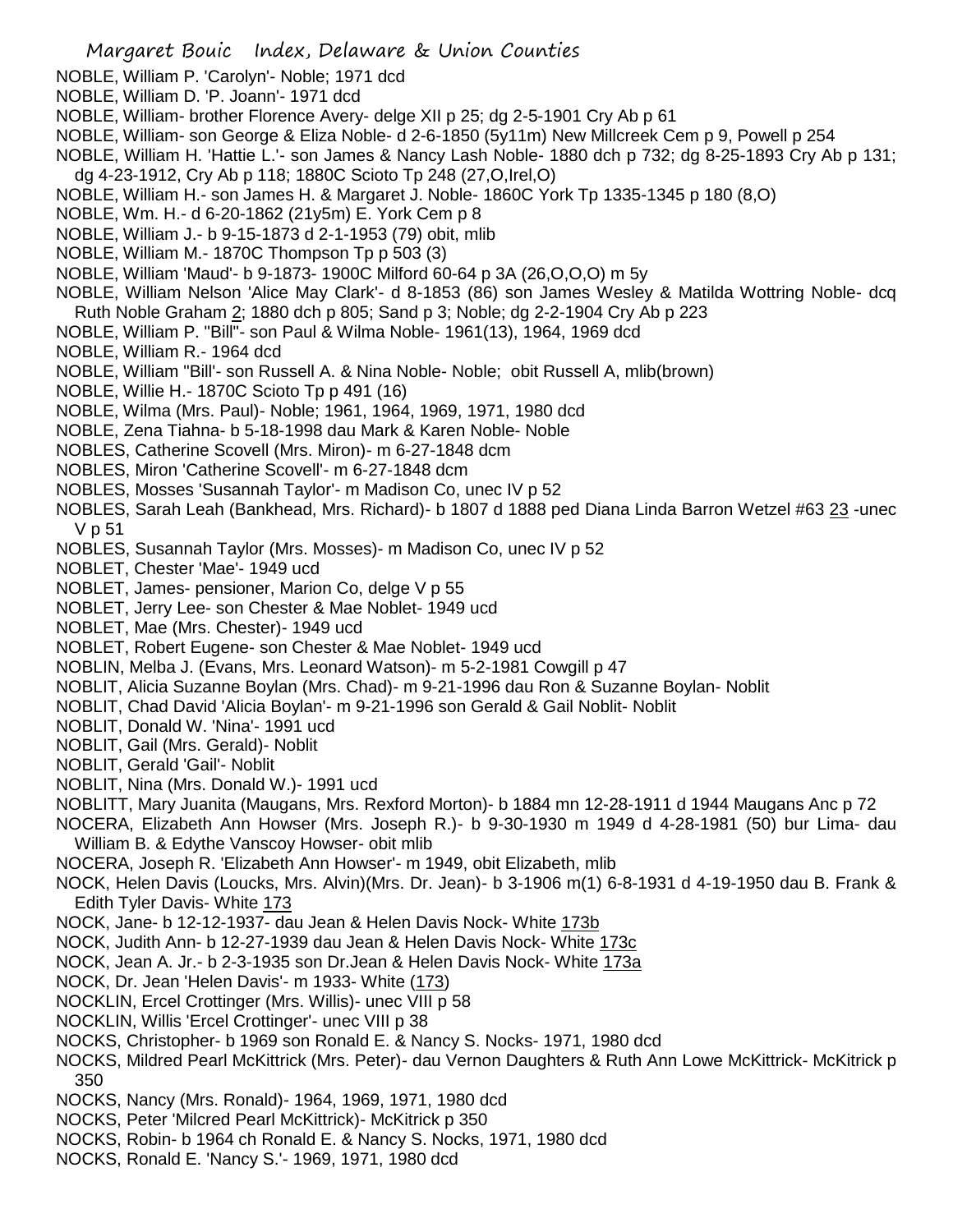NOCO/MOHO, Polly- Pabst 1 p 43; 1880 dch p 430, 464; 1908 dch 266, 436

- NODELY, Mary (Kreitler, Mrs. Christian)- m 4-18-1860 ucm 3025
- NODLE, Rosena (Isler, Mrs. Samuel)- Pabst Pion I p 101
- NODWELL, Howard 'Muriel'- son Morgan & Lillie Maude McKittrick- McKitrick p 434
- NODWELL, Lillie Maude McKittrick (Mrs. Morgan)- dau John & Ellen Ferguson McKittrick- McKitrick p 434
- NODWELL, Maurice 'Violet'- son Morgan & Lillie Maude McKittrick- McKitrick p 434
- NODWELL, Morgan 'Lillie Maude Mckittrick'- McKitrick p 434
- NODWELL, Muriel (Mrs. Howard)- McKitrick p 434
- NODWELL, Violet (Mrs. Maurice)- McKitrick p 434
- NOE, A. A.- d Sunday Oak Grove Cem- dg 9-17-1901 Cry Ab p 99
- NOE, ---(Westlake, Mrs. S. J.)- dau A. A. Noe- dg 9-17-1901 Cry Ab p 99
- NOE, Ada- b 1861 d 1926 Marengo Cem, Powell p 374
- NOE, Adam- b 1962 son Richard R. & Margaret Noe- 1971 dcd
- NOE, Albcinda Crane (Mrs. William)- m 9-20-1835 dcm d 1-31-1882 (65-1-12); Marengo Cem, Powell p 373
- NOE, Alberta C./G- b 2-1-1862 d 11-21-1886 Marengo Cem, Powell p 375 , may be ch of George T. & Sarah Doty Noe
- NOE, Alberta Fidelia Buahgman (Mrs. Allen)(Clinton, Mrs. Luther E.)- b 6-8-1852 m(1) 1874 (2) 1885 d 2-13- 1913 (60-8-5); dg 2-13-1913 Cry Ab p 15
- NOE, Alfred 'Josephine Hartrum'- m 5-23-1872 ucm 5082
- NOE, Allen 'Alberta Fidelia Baughman'- m 1874 dg 2-13-1913 Cry Ab p 15
- NOE, Alma L. (Mrs. Roland)- d 7-13-1986 (85) -Noe; obit Roland R., Del Mus Lib
- NOE, Ann Augusta (Evans, Mrs. Jas.)- dau Robert & Fannie E. Morris Noe- Powell p 316
- NOE, Bell- twin ch of Robert & Fannie E. Morris Noe- Powell p 316
- NOE, Belle (Ramsey, Mrs. Alexander)- 1880 dch p 826
- NOE, Bertie- dg 1-25-1889 Cry Ab p 216
- NOE, Bida Osborne (Mrs. Joseph Augustus)- Powell p 316
- NOE, Billie (Mrs. Raymond)- 1961, 1964 dcd
- NOE, Carol- 1971 dcd
- NOE, Caroline S. Page (Mrs. James H.)- m 10-30-1836 dcm; Powell p 316
- NOE, Charles 'Margaret'- b 1855 d 1935 Marengo Cem, Powell p 374
- NOE, Charles- brother Roland R. Roe- obit Roland, Del Mus Lib
- NOE, David Joe 'Marilyn Maxine Borkosky'- m 8-29-1959 son Frank Noe- Noe
- NOE, Ebenezer C. 'Phebe Perry'- m 10-13-1842 dcm; dcw Bk 3 p 297; 1850C Porter Tp 3086 p 167 (38,NJ)
- NOE, Edna (McClintock, Mrs. )- dau Roland & Alma L. Noe- Noe
- NOE, Elias- son John Noe- Powell p 316
- NOE, Elizabeth (Mrs. John M.)- b 7-28-1845 d 1906 Marengo Cem, Powell p 374
- NOE, Ella (Clemons, Mrs. )- d 3-2-1852 d 1-29-1907 Marengo Cem, Powell p 373
- NOE, Emma J. (Shotwell, Mrs. Hudson Burr)- dau George & Sarah Noe- Noe
- NOE, Fannie/Fanny E. Morris (Mrs. Robert S.)- d 12-11-1914 (86-9-13) Marengo Cem; dg 12-15-1914 Cry Ab p 163 dau Joseph P. & Ann Voorhies Morris- Pabst 3 p 28, 6 p 7; Powell p 316, 373
- NOE, Frank- Noe
- NOE, G.- delge V p 300, 1857 Lincoln Tp
- NOE, George T. 'Sarah Jane Doty'- b 1-7-1817 m 1-18-1844 dcm d 6-14-1901 (84-5-7) Marengo Cem, Powell p 316,343, 375- son John Noe; dg 6-21-1901 Cry Ab p 86
- NOE, Gertrude- b 1901 d 1902 Oak Grove Cem, Powell p 438
- NOE, Gladys Countryman (Mrs. James W.)- Noe
- NOE, Gladys- dau Raymond & Billie Noe- 1961 (12), 1964 dcd
- NOE, Harriet (Stearns, Mrs. Thompkins)- m 12-29-1835 dcm
- NOE, Helen- dau Raymond & Billie Noe- 1961 dcd
- NOE, Ina B.- dau A. A. Noe- dg 9-17-1901 Cry Ab p 99
- NOE, J. A.- dg 3-10-1893 sister Mrs. Dr. Pratt, Allen Osborn, Cry Ab p 115; son Robert S.& Fannie E. Morris Noe- dg 12-15-1914 Cry Ab p 163
- NOE, --(Pratt, Mrs. Dr.)- sister J. A. Noe- dg 3-10-1893 Cry Ab p 115
- NOE, James H.'Carolina S. Page'- m 10-30-1836 dcm- son John Noe- Powell p 316
- NOE, James W. 'Gladys M. Countryman'- d 8-14-1983 (68) Marion- Noe
- NOE, James W.,Jr.- son James W. Noe- Noe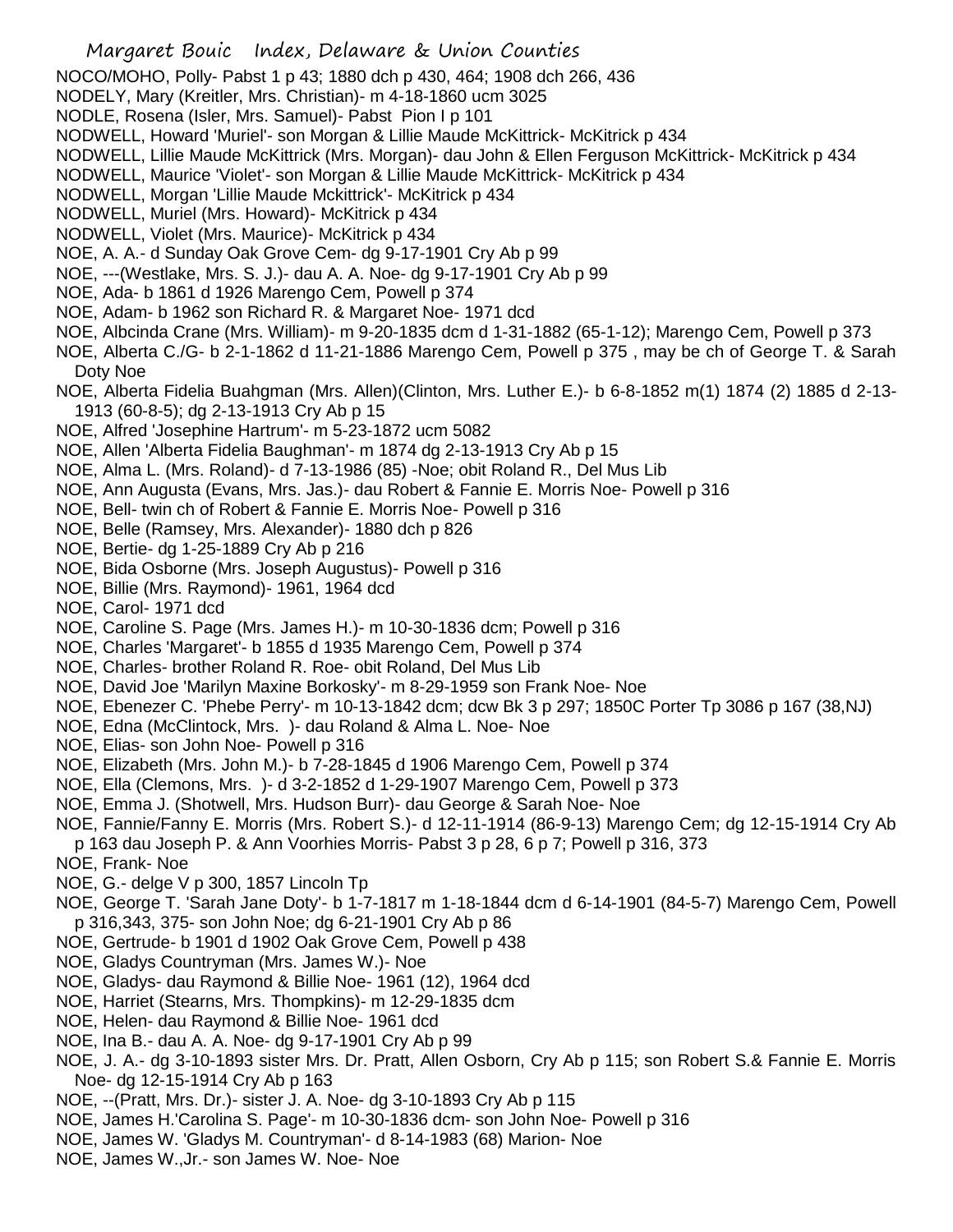- NOE, Jeptha- Pabst 6 p 46, 48, 52
- NOE, Jessie (Wright, Mrs. )- dau Roland & Alma L. Noe- Noe
- NOE, John- Powell p 216; delge VII p 28
- NOE, Mrs. John- dau Mrs. Smith, sister Frank & William Smith- dg 7-26-1904 Cry Ab p 257
- NOE, John- pallbearer for John Horn- dg 7-4-1916 Cry Ab p 73
- NOE, John W.- Powell p 377, cemtery lot
- NOE, Joseph Augustus'Bida Osborne'-son Robert & Fannie E. Morris Noe- Powell p 316
- NOE, Josephine Hartrum (Mrs. Alfred)- m 5-23-1872 ucm 5082
- NOE, Linda- dau Raymond & Billie Noe- 1961(13), 1964 dcd
- NOE, Margaret (Mrs. Charles)- b 1859 d 1899 Marengo Cem, Powell p 374
- NOE, Margaret (Christian, Mrs. )- sister James W. Noe- Noe
- NOE, Margaret- dau John Noe- Powell p 316
- NOE, Margaret (Johnson, Mrs. William)- m 1-21-1841 dcm; dau John Noe- Powell p 316
- NOE, Margaret (Mrs. Richard R.)- 1971, 1980 dcd
- NOE, Maria (Handley, Mrs. Adolphus)- m 4-30-1835 dcm
- NOE, Mary- delge VII p 29
- NOE, Mary A. (Vining, Mrs. Calvin)- dau John Noe- Powell p 316
- NOE, Mary (Mrs. Robert)- d 4-12-1866 (88) Marengo Cem- Powell p 376
- NOE, Mary- twin dau Robert & Fannie E. Morris Noe- Powell p 316
- NOE, Mary Tappen (Mrs. Robert)- Powell p 316
- NOE, Mike- b 1956 son Richard R. & Margaret Noe- 1971 dcd
- NOE, Nellie- b 1900 Raymond Cem, lptw p 40
- NOE, Orlo- son A. A. Noe- dg 9-17-1901 Cry Ab p 99; son Mrs. L. E. Clinton- dg 2-13-1913 Cry Ab p 17
- NOE, Mrs. Orlo- dau Emanuel & Marguerite Deming Dellinger- dg 9-11-1908, 9-22-1908; Cry Ab p 155, 157
- NOE, Phoebe Harrison (Perry, Mrs. Lewis)(Mrs. Ebenezer D.)- m 10-13-1842 dcm -dau Aaron R. Harrisondcw Bk 3 p 299; 1850C Porter Tp 3086 p 167 (36,NJ)
- NOE, Ralph- son Roland & Alma L. Noe- Noe; obit Roland, Del Mus Library
- NOE, Raymond 'Billie'- 1961, 1964 dcd
- NOE, Richard- son Roland & Alma L. Noe- Noe; obit Roland- Del Mus Lib
- NOE, Richard R. 'Margaret'- 1971, 1980 dcd
- NOE, R. L.- dg 10-18-1889 Cry Ab p 245
- NOE, Robert- m 9-1799 d 4-17-1861 (89)- dg 4-26-1861 Cry Ab p 16; delge V p 37, 54, 1835 men p 10 #26 p 12 Bennington Tp, hadc p 14 (1849, Bennington)
- NOE, Robert 'Mary'- d 4-18-1861 (89) Marengo Cem, Powell p 376
- NOE, Robert 'Mary Tappin'- m 1849 d 10-6-1889 (69-11-20) son John Noe- Powell p 316, 373
- NOE, Robert S. 'Fanny E. Morris'- Pabst 3 p 28, 6 p 7; son John Noe- Powell p 316
- NOE, Roland R. 'Alma L.'- d 5-24-1952 Oak Grove Cem, brother Charles Noe- Noe; obit, Del Museum Library
- NOE, -- (Wright, Mrs. Robert)- dau Roland R. & Alma L. Noe- obit Roland, Del Mus Library
- NOE, --(Stewart, Mrs. Joseph)- dau Roland R. & Alma L. Noe- obit Roland, Del Museum Library
- NOE, Samuel- son John Noe- Powell p 316
- NOE, Samuel- d 3-22-1831 (23-10-14) Marengo/Vining Cem, Powell p 313, 376- son Robert & Mary Noe
- NOE, Sarah- sister Mrs. R. D. Conger; Mrs. E M. Powers- dg 8-2-1910 Cry Ab p 142
- NOE, Sarah B.- b 9-2-1859 d 1-13-1861 Marengo Cem, Powell p 375, may be ch George T. & Sarah Doty Noe
- NOE, Sarah E. (Sterritt, Mrs. William)- b 2-21-1839 d 7-9-1865 Powell p 375
- NOE, Sarah Jane Doty (Mrs. George T.)- b 1824 m 1-18-1844 dcm d 1915; Powell p 316, 375
- NOE, Sarah (Sterritt, Mrs. Robert)- m 1858 dau Wm. J Noe- Powell p 317
- NOE, Sarah (Mrs. George)- Powell p 343
- NOE, Steven A.- 1980 dcd, Ashley
- NOE, Susan- dau John Noe- Powell p 316
- NOE, William- Powell p 317
- NOE, William- 1835 men p 10 #27 p 112 Bennington Tp; hadc p 14 (1849, Bennington)
- NOE, William 'Albacinda Crane'- m 9-20-1835 dcm d 6-21-1898 (88y) Marengo Cem, son John Noe- Powell p 316; Pabst Pion II p 256
- NOE, William E.- b 11-23-1852 d 1-29-1907 Marengo Cem, Powell p 373
- NOE, Woody- brother James W. Noe- Noe
- NOEL, Alfred- b 1952 son Alfred & Harriet Noel- 1961, 1964, 1969, 1971 dcd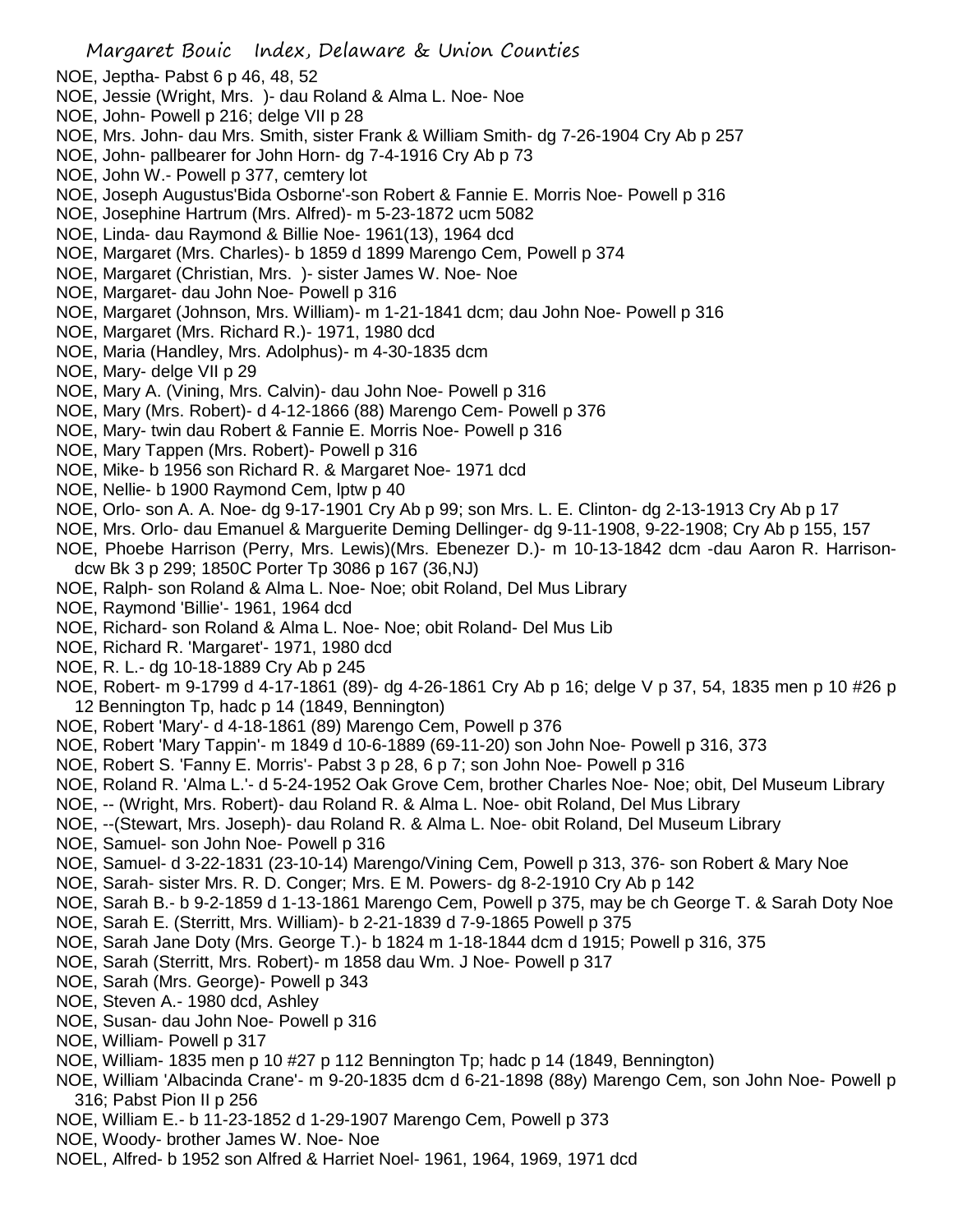- Margaret Bouic Index, Delaware & Union Counties NOEL, Alfred 'Harriet'- 1961, 1964, 1969, 1971 dcd NOEL, Amanda (Tormohlen, Meorge)- 1915 uch p 1058 NOEL Anna G. Snell (Mrs. )(Hicks, Mrs. )- dau Jacob & Eliza Caroline Meeker Snell- 1985 uch p 130 NOEL, April (Mrs. John)- Noel NOEL, Cheryl- b 1957 dau Alfred & Harriet Noel- 1961, 1964, 1969, 1971 dcd NOEL, Christy Denice- b 4-14-1963 dau Ralph & Judith Reese- Freshwater p 138 NOEL, Cindy- b 1961 dau Marvin D. & Clara B. Noel- 1971 dcd NOEL, Clara B. (Mrs. Marvin D.)- 1971 dcd NOEL, Deidre Lee (Walters, Mrs. Randall)- b 10-24-1959 dau Ralph & Judith Reese- Freshwater p 138 NOEL, Emory 'Estella Haywood'- d 1945- Noel NOEL, Estella Haywood (Mrs. Emory)- b 4-30-1875 d 1-26-1968 dau Reubon & Lucy Jane Haywood- bur Fireside Cem- Noel NOEL, Harriet (Mrs. Alfred)- 1961, 1964, 1969 dcd NOEL, Jeffrey- b 1967 son Alfred & Harriet Noel- 1969, 1971 dcd NOEL, John 'April'- Noel NOEL, Joseph- b 5-1879 1900C Darby Tp 116-122 p 6A (21,WVa,WVa,WVa) NOEL, Judith Reese (Mrs. Ralph)- b 5-7-1939 dau Ivan S. & Violet G. Freshwater Reese- Freshwater p 138 NOEL, Lyle John- 12-21-1996 son John & April Noel- Noel NOEL, Libby Lynn (Dillon, Mrs. Gary)- b 5-31-1958dau Ralph & Judith Reese Noel- Freshwater p 138 NOEL, Marvin D. 'Clara B.'- 1971 dcd NOEL, Penny- b 1956 ch Marvin E. & Clara B. Noel- 1971 dcd NOEL, Ralph Allen- b 12-12-1961 son Ralph & Judith Reese Noel- Freshwater p 138 NOEL, Ralph 'Judith Reese'- b 4-26-1935- Freshwater p 138 NOEL, Rick- b 1954 son Marvin D. & Clara B. Noel- 1971 dcd NOEL, Tina- b 1962 dau Marvin D. & Clara B. Noel- 1971 dcd NOELLERT, Greg 'Linda'- Noellert NOELLERT, John Timothy- b 6-12-1998 son Greg & Linda Noellert- Noellert NOELLERT, Linda (Mrs. Greg)- Noellert NOELP, Anna- 1910C Darby Tp 198 p 10B (61,Ger,Ger,Ger) NOELP, Anna- b 5-22-1831/2 d 4-11-1913 St. John C., DJ p 66; 1900C Paris Tp 53-54 p 4A (68,Ger,Ger,Ger) wid, 10 ch, 7 living NOELP, Annie- 1860C Darby Tp 365-366 p 52 (70,Bavaria) NOELP, Anna Barbara (Kollefrath, Mrs. August H.)-m 4-26-1877 ucm 6060; dumch p 223 NOELP, Anna Elizabeth (Mrs. John M.)- dau Martin & Anna Weaver Noelp- 1915 uch p 982 NOELP, Anna G.- b 2-1885 dau Anna Noelp- 1900C Paris Tp 53-54 p 4A (15,O,O,O) NOELP, Anna (Mrs. John M.)- 1850C Darby Tp 1606-1626 p 238 (19,Ger); 1880C Paris Tp 111-114 p 12 (49,Ger,Ger,Ger) NOELP, Anna Weaver (Mrs. Martin)- 1915 uch p 983 NOELP, Annette- dau John M. & Anna Noelp- 1880C Paris Tp 111-114 p 12 (7,O,Ger,Ger) NOELP, Barbara- b 3-1-1785 d 6-15-1875 (90-3-15) St. John Cem, DJ p 57 NELP, Barbra- dau Frederick & Margaret Nelp- 1860C Darby Tp 365-366 p 52 (7,O); 1870C Darby Tp 37-34 (17,O) NOELP, Carrie Cecil Liggett (Mrs. John Martin)-b 5-20-1893 m 10-9-1918, dau David Elmer & Nane Loveless
- Liggett- Liggett 18131; Richey 6; Loveless p 5; 1949 ucd no ch; Freshwater p 194; Longbrake p 93; obit John Martin, mlib
- NOELP, Catherine (Newhouse,Mrs. Owen) consent 1889, unec IV p 65
- NOELP, Edward G.- b 5-1887 son Anna Noelp- 1900C Paris Tp 53-54 p 4A (13,O,O,O)
- NOELP, Effie- 1880C Paris Tp 111-114 p 112 (13,O,Ger,Ger)
- NOELP, Eliza- 1870C Darby Tp 37-34 p 5 (9,O); 1880C Paris Tp 111-114 p 12 (18,O,Ger,Ger)
- NOELP, Elizabeth- b 4-1862 dau Anna Noelp-1900C Paris Tp 53-54 p 4A (38,O,Ger,Ger)
- NOELP, Elizabeth (Nicol, Mrs.J. B.)- b 1862 d 1931 Trinity Cem, DJ p 77
- NOELP, Emma Margaret Kleiber (Mrs. Georg Leonard)- mother b 5-25-1871 d 1957 (86) Trinity Cem, DJ p 78 dau Phillip & Catharine Dipple Kleiber- Kleiber; 1900C Paris Tp 61-63 p 4B (29,O,O,Ger) wid, 2 ch
- NOELP, Eva- 1870C Darby Tp 37-4 p 5 (2,O)
- NELP, Frederick 'Margaret'- 1860C Darby Tp 365-366 p 52 (35,Bavaria)
- NELP, Frederick- son Frederick & Margaret Nelp- 1860C Darby Tp 365-366 p 52 (5,O)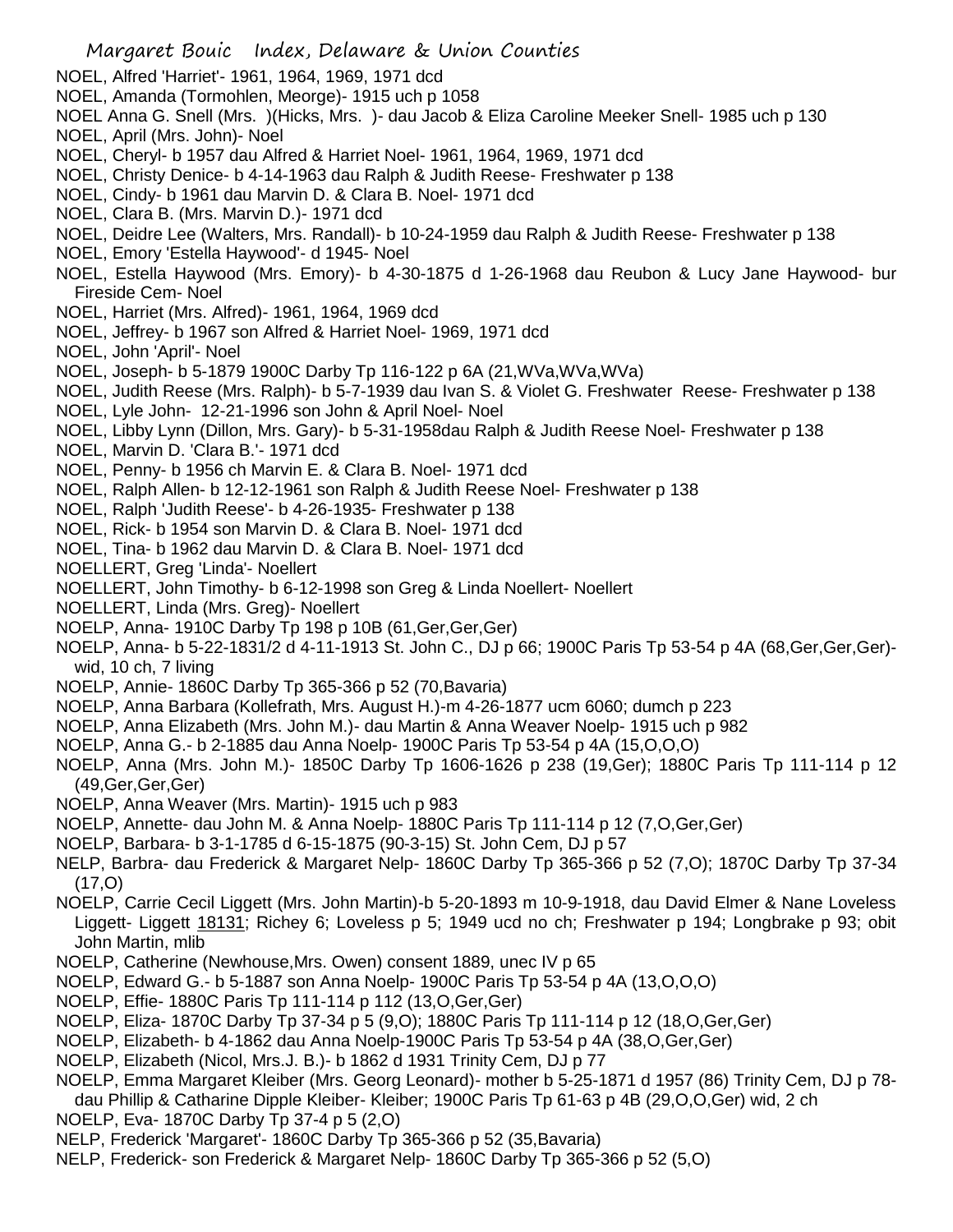- NOELP, Friedrich- b 1855 d 1861 son M. & A.- St. John Cem- DJ p 66
- NOELP, Georg Leonard 'Emma Margaret Kleiber'- father b 1865 d 1897 Trinity Cem, DJ p 78; Kleiber
- NOELP, George- 1870C Darby Tp 37-34 p 5 (5,O); 1880C Paris Tp 111-114 p 12 (15,O,Ger,Ger)
- NOELP, George Leonhard- b 7-26-1879 d 10-17-1887 (7-2-2) DJ p 57
- NOELP, Johann Martin 'Anna'- b 8-25-1821 d 9-25-1891 (70y1m) St. John Cem, DJ p 57; 1850C Darby Tp 1606-1626 p 238 (28,Ger); 1880C Paris Tp 111-114 p 12 (59,Ger,Ger,Ger)
- NOELP, John M. 'Annie'- 1870C Darby Tp 37-34 p 5 (38,Ger); uca p 35, 39
- NOELP, John Martin 'Carrie Cecil Liggett'- b 12-7-1893 d 9-2-1958 (68), obit mlib- son George Leonard & Emma Margaret Kleiber Noelp- Marysville p 20; Freshwater p 194; Longbrake p 95; Loveless p 5; Liggett (18131); 1900C Paris Tp 61-63 p 4B (6,O,O,O)
- NOELP, Katie- dau John M. & Anna Noelp- 1880C Paris Tp 111-114 p 12 (9,Ger,Ger)
- NOELP, Laura M. (Thompson, Mrs. )- b 1-1897 dau George Leonard & Emma Margaret Kleiber Noelp; Noelp; obit John Martin; 1900C Paris Tp 61-63 p 4B (3,O,O,O)
- NOELP, Margaret- d 1875 (90) Paris Tp, mt 3 p 29
- NELP, Margaret (Mrs. Frederick)- 1860C Darby Tp 365-366 p 52 (30,Bavaria)
- NELP, Margaret- dau Frederick & Margaret Nelp- 1860C Darby Tp 365-366 p 52 (10,O); 1870C Darby Tp 39- 34 (19,O)
- NOELP, Maria- b 10-3-1859 d 2-14-1876 St. John Cem, DJ [ 57
- NOELP, Martin 'Anna Weaver'- 1915 uch p 983
- NOELP, Mary- 1870C Darby Tp 37-34 p 5 (10,O)
- NOELP, Mary- d 1875 Paris Tp, mt p 29
- NOELP, Michael 'Anna'- 1880C Paris Tp 111-114 p 12 (33,O,Ger,Ger) son John M. & Anna Noelp
- NOELP, Michael- b 9-21-1857 d 3-31-1893 St. John- DJ p 57 son J. M. & Anna
- NELP, Michael- son Frederick & Margaret Nelp- 1860C Darby Tp 365-366 p 52 (3,O); 1870C Darby Tp 37-34 (12,O)
- NOETH, Jenny (Mrs. Thomas C.)- 1991 ucd
- NOETH, Jessica- b 1977 dau Thomas C. & Jenny Noeth- 1991 ucd
- NOETH, Thomas C. 'Jenny'- 1991 ucd
- NOETH, Timothy- b 1975 son Thomas C. & Jenny Noeth- 1991 ucd
- NOETH, Todd- b 1980 son Thomas C. & Jenny Noeth- 1991 ucd
- NOFSKER, Leila- 1983 ucd
- NOFZGER, Laura- dg 1-3-1902 p4 c6; delge VII p 24
- NOFZIGER, Edward- 1991 ucd
- NOFZINGER, Larry B.- 1980 dcd
- NOG, M. A.- dcw Bk 4 p 22(3) mentioned
- NOGGAL, Dorothy (Lenker, Mrs. Harvey James)- Weiser p 325
- NOGGLE, ---d 12-4-1869 (21d) son A. & G. L. Noggle- Price Cem, djlm p 30
- NOGGLE, A. 'G. L.'- djlm p 30
- NOGGLE, Ada (Mrs. Clyde)- 1949 ucd
- NOGGLE, Albert L.- son Andrew & Catherine L. Noggle- 1880C Jackson Tp 7 (6,O,O,O)
- NOGGLE, Amanda S. (Mrs. William D.)- b 4-1850 d 1925 Price Cem, djlm p 28; 1880C Jackson Tp 5 p 4 (29,O,O,O); 1900C Claibourne Tp 239-255 p 10B (50,O,O,O) 5 ch, 3 living
- NOGGLE, Andrew 'Catherine L.- d 3-4-1883 (44-5-24) Father- Price Cem, djlm p 28; 1883 uch IV p 476, 536; uca p 103, 105; 1870C Jackson Tp 48-47 p 8 (31,O); 1880C Jackson Tp 7 (41,O,O,O)
- NOGGLE, Ann Mary (Mrs. John)- d 2-22-1884 (60-6-1) Price Cem, djlm p 28; 1870C Jackson Tp 50-49 p 8 (46,O); 1880C Jack Tp 3 p 221A (57,O,Md,Md)
- NOGGLE, Annie M.- dau Isaac & Jane E. Matteson Noggle- 1883 uch V p 511; 1880C Jackson Tp 5 (7,O,O,O)
- NOGGLE, Beth Ann (Haas, Mrs. Karl Robert)- m 2-26-1983 dau Charles E. & Joyce Noggle- Noggle; 1964 dcd (2)
- NOGGLE, Carol Jane (Hartley, Mrs. Samuel V.)(Johnston, Mrs. )- m 10-13-1967 dau P. Willard & Evelyn Northrup Noggle- Noggle; 1961(15), 1964 dcd
- NOGGLE, Carrie I. Johnson (Mrs. Frank H.)- b 3-12-1906 d 5-25-1997 (91) Oak Grove Cem- dau Joseph & Grace Foster Johnson- Noggle
- NOGGLE, Catherine (Carter, Mrs. Benjamin)- b 1851 m 5-25-1874 ucm 5484 d 1915 dau John & Maria Noggle- 1915 uch p 841; 1985 uch p 23
- NOGGLE, Catherine- dau John & Ann M. Noggle- 1870C Jackson Tp 47-46 p 8 (19,O)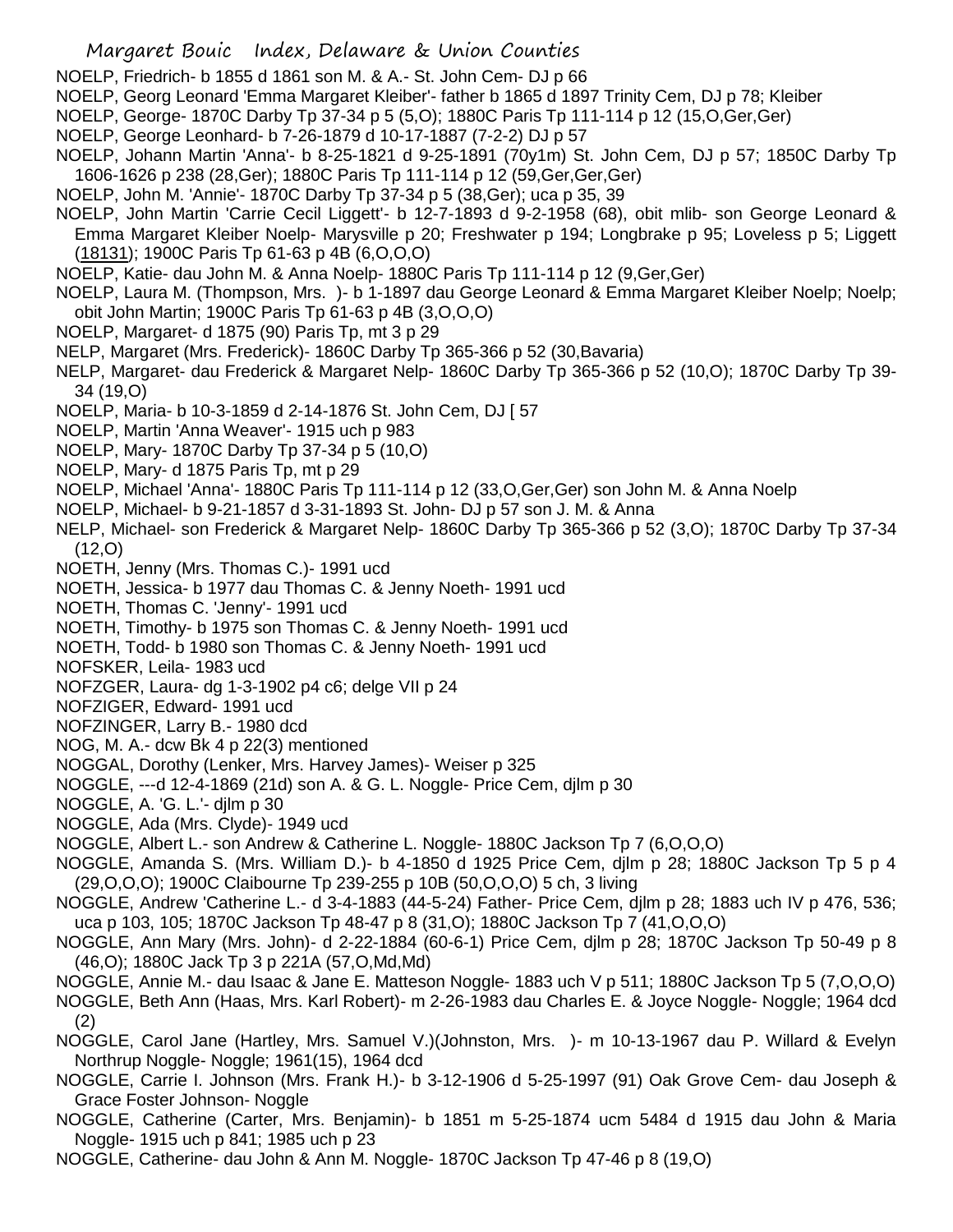NOGGLE, Catherine L. (Mrs. Andrew)- 1870C Jackson Tp 47-46 p 8 (23,O); 1910C Richwood 484-495 p 17A (63,O,Pa,O) wid, 5 ch, 3 living

- NOGGLE, Catherine- dau Letta Smith Noggle- Genther p 95
- NOGGLE, Charles E. 'Joyce'- Noggle; 1961, 1964 dcd
- NOGGLE, Charles E.- son Frank H. & Carrie L. Noggle- Noggle
- NOGGLE, Clary M.- dau W. D. & Amanda W. Noggle- 1880C Jackson Tp 5 p 4 (7,O,O,O)
- NOGGLE, Clyde 'Ada'- 1949 ucd
- NOGGLE, Craig- son Charles E. & Joyce Noggle- 1961(4), 1964 dcd
- NOGGLE, Donald- son Walter & Cleo Noggle- Noggle
- NOGGLE, Dorinda- b 1965 dau Larry W. & June A. Noggle- 1971 dcd
- NOGGLE, E.- uca p 103, soldier
- NOGGLE, Earl B. 'Elsie;- 1961, 1964, 1969 dcd
- NOGGLE, Eleanor (Graves, Mrs. Robert)- b 2-1-1933 m 6-15-1954 Rausch III p 258 dau Frank H. & Carrie I. Johnson Noggle- Noggle; Rausch (113141)
- NOGGLE, Elnora- 1900C Jackson Tp 68-69 p 3B (53,O,Pa,O) wid 5 ch, 3 living
- NOGGLE, Elsie (Mrs. Earl B.)- 1969 dcd
- NOGGLE, Esther (Chard, Mrs. )- sister P. Willard Noggle- Noggle
- NOGGLE, Eugene 'Joyce Fleshman'- son Frank H. Noggle- Noggle
- NOGGLE, N. Evaline (Mrs. W. Sherman)- b 1869 d 1952 Price Cem, djlm p 42
- NOGGLE, Evelyn R. Northrup (Mrs. P. Willard)- b 11-5-1913 m 11-2-1932 d 9-23-1987 (730 Prospect Cem-Noggle; 1961, 1964, 1969, 1971, 1980 dcd
- NOGGLE, Frank H. 'Carrie I. Johnson'- m 6-15-1929 d 7-13-1974 (66) cremated-son Percy R. Noggle- Noggle
- NOGGLE, Gene 'Marilyn'- son Frank & Carrie I. Johnson Noggle- Noggle
- NOGGLE, G. L. (Mrs. A)- djlm p 30
- NOGGLE, Grant- b 1960 son Larry W. & June A. Noggle- 1971 dcd
- NOGGLE, Hannah (Mrs. John)- 1883 uch V p 511
- NOGGLE, Henry- d 5-6-1867(14y2m) son John & Ann Mary Noggle- Price Cem, djlm p 28
- NOGGLE, Hester A. (Carter, Mrs. David J.)- m 7-3-1880 ucm 6745 dau John & Ann M. Noggle- 1870C Jackson Tp 50-49 p 8 (9,O); 1880C Jack Tp 3 p 221A (19,O,O,O)
- NOGGLE, Hiram- 1883 uch IV p 476
- NOGGLE, Ida B.- dau Andrew & Catherine L. Noggle- 1880C Jackson Tp 7 (9,O,O,O)
- NOGGLE, Isaac "Jane E. Matteson'- b 6-14-1835 m 2-1867 son John & Hannah Noggle- 1883 uch IV p 476, V p 511; uca p 103, soldier; 43 Ohio Inf. Price Cem R10; djlm p 38; 1870C Jackson Tp 47-46 p 7 (35,O); 1880C Jackson Tp 5 (45,O,O,O)
- NOGGLE, Jack- son Walter & Cleo Noggle- Noggle
- NOGGLE, Jane E. Matteson (Mrs. Isaac)- m 2-1867 dau Joseph K. & Mary Matteson- 1883 uch V p 511; 1870C Jackson Tp 47-46 p 8 (22,O)
- NOGGLE, Jessie P.- stepdau Clyde & Myrta Lytle- 1910C Richwood 204-212 p 8A (10,O,O,O)
- NOGGLE, J. M.- uca p 103, soldier
- NOGGLE, John 'Ann Mary'- d 4-11-1885 (76-5-6) Price Cem, djlm p 28; 1870C Jackson Tp 50-49 p 8 (62,O); 1880C Jack Tp 3 p 221A (71,O,Md,Md)
- NOGGLE, John 'Hannah'- 1883 uch V p 511
- NOGGLE, John 'Maria'- 1915 uch p 841
- NOGGLE, John T.- son John & Ann M. Noggle- 1870C Jackson Tp 50-49 p 8 (12,O); 1880C Jackson Tp 3 p 221A (22,O,O,O)
- NOGGLE, Joseph A.- son Isaac & Jane E. Matteson Noggle- 1883 uch V p 511; 1870C Jackson Tp 47-46 p 8  $(1, 0)$
- NOGGLE, Joyce (Mrs. Charles E.)- Noggle; 1961, 1964 dcd
- NOGGLE, June A. (Mrs. Larry W.)- 1971 dcd
- NOGGLE, Larry- b 1958 son Larry W. & June A. Noggle- 1971 dcd
- NOGGLE, Larry W. 'June A.'- 1971 dcd
- NOGGLE, Laura- dau Charles E. & Joyce Noggle- 1961(6), 1964 dcd
- NOGGLE, Letta Smith (Mrs. )- dau M. & Susanna Taylor Smith- Genther p 95
- NOGGLE, Lillie Bell (Weiser, Mrs. John Edgar)- b 4-16-1868 m 3-30-1892 d 4-6-1946- Weiser p 654
- NOGGLE, Louie Edith (Mrs. Percy R.)- b 1884 d 1961 (76) Price Cem, djlm p 42; Noggle
- NOGGLE, Luretta D.- b 4-1879 dau William D. & Amanda S. Noggle- 1880C Jackson Tp 5 p 4 (1,O,O,O)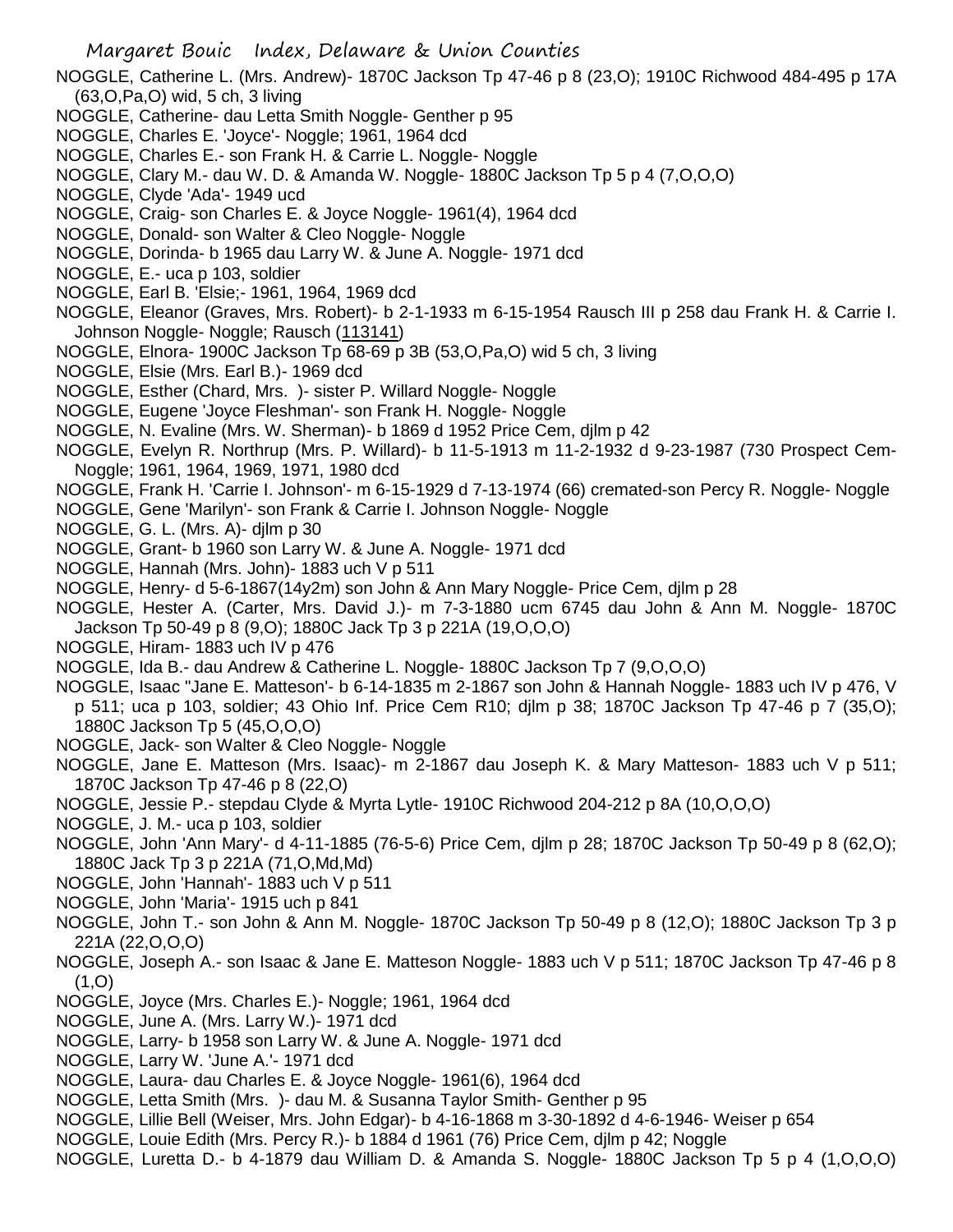- 1900C Claibourne Tp 239-255 p 10B (21,O,O,O)
- NOGGLE, Maria (Mrs. John)- 1915 uch p 841
- NOGGLE, Marie (Ziegler, Mrs. Clair)- dau Percy R. & Louis Edith Noggle- Noggle
- NOGGLE, Marilyn (Mrs. Gene)- Noggle
- NOGGLE, Mary- d 12-30-1871 (16-8-15) Price Cem- dau John & Ann Mary Noggle- 1870C Jackson Tp 50-49 p 8 (15,O)
- NOGGLE, Matthew- b 19620 son Larry W. & June A. Noggle- 1971 dcd
- NOGGLE, Minnie D.- dau Isaac & Jane E. Matteson Noggle- 1883 uch V p 511; 1880C Jackson Tp 5 (9,O,O,O)
- NOGGLE, Mirtie (Hill, Mrs. )- dau Elnora Noggle- 1900C Jackson Tp (22,O,O,O) wid, 2 ch
- NOGGLE, Murty- dau Andrew & Catherine L. Noggle- 1880C Jackson Tp 7 (2,O,O,O)
- NOGGLE, Nancy (McClintock, Mrs. Samuel A.)- m 6-18-1868 ucm 4395; unec XIV p 65
- NOGGLE, Nichious D. 'Olive M.'- b 1893d 1951 Price Cem, djlm p 41
- NOGGLE, Olive M. (Mrs. Nichious D.)- b 1900 Price Cem, djlm p 41
- NOGGLE, Orpha S.- dau William D. & Amanda S. Noggle- 1880C Jackson Tp 5 p 4 (5,O,O,O)
- NOGGLE, Paula- dau Charles E. & Joyce Noggle- 1961(2), 1964 dcd
- NOGGLE, Percy R.'Louie Edith'- b 1884 d 4-2-1960 Price Cem, djlm p 42; Noggle
- NOGGLE, ---(Temple, Mrs. Richard)- dau Percy R. & Louie Edith Noggle- Noggle
- NOGGLE, ---(Chard, Mrs. William)- dau Percy R. & Louie Edith Noggle- Noggle
- NOGGLE, Ralph- son Percy R. & Louie Edith Noggle- Noggle
- NOGGLE, Ralph- brother P. Willard Noggle- Noggle
- NOGGLE, Ray- (15-1905) uninf p 113
- NOGGLE, Regina- dau Letta Smith Noggle- Genther p 95
- NOGGLE, Rhonda Annette- b 1964 dau Ronald & Vivian Noggle- Noggle; 1969, 1971, 1980 dcd- engaged to Wayne Andrew Royer,Jr
- NOGGLE, Robert R.- son Percy R.& Louie E. Noggle- Noggle
- NOGGLE, Romina Anne- b 1968 dau Ronald & Vivian Noggle- Noggle; 1969, 1971, 1980 dcd- engaged to Thomas Joseph Warner William Huffman
- NOGGLE, Ronald 'Vivian M.'- son P. Willard & Evelyn Northrup Noggle- Noggle; 1961, 1964, 1969, 1971, 1980 dcd
- NOGGLE, Sandra (Gorgas, Mrs. Charles)(Easterday, Mrs. Robert)- dau Frank H. & Carrie I. Johnson Noggle-Noggle
- NOGGLE, W. Sherman 'N. Evaline'- b 1866 d 1940 Price Cem, djlm p 42
- NOGGLE, Vivian (Mrs. Ronald)- Noggle; 1964, 1969, 1971, 1980 dcd
- NOGGLE, Walter 'Cleo'- d 9-14-1961 (56) son Percy R. & Louie Edith Noggle- Noggle
- NOGGLE, W. D. 'Amanda'- 1880C Jackson Tp 5 p 4 (39,O,O,Pa)
- NOGGLE, Wesley E.- son John & Ann M. Noggle- 1870C Jacksotn Tp 50-49 p 8 (6,O); 1880C Jackson Tp 3 p 221A (16,O,O,O)
- NOGGLE, P. Willard 'Evelyn Northrup'- m 11-2-1932 d 5-10-1987 (73) Prospect Cem- son Percy R. & Louie Edith Noggle- Noggle; 1961, 1964, 1969, 1971, 1980 dcd
- NOGGLE, William B.- b11-2-1899 d 5-3-1968 WWI Price Cem, djlm p 42
- NOGGLE, William D. 'Amanda S.'- b 5-1841 d 1916 Price Cem, djlm p 28; 1883 uch IV p 476, 536; delge V p 55; uca p 22, 103, 105; 1900C Claibourne Tp 239-244 p 10B (59,O,O,O) m 33y
- NOGGLE, William F.- son Isaac & Jane E. Matteson Noggle- 1883 uch V p 511; 1880C Jackson Tp 5 (4,O,O,O)
- NOGGLE, William S.- son Andrew & Catherine L. Noggle- 1870C Jackson Tp 48-47 p 8 (3,O); 1880C Jackson Tp 7 (13,O,O,O)
- NOGGLE, Yvonne- b 1959 dau Larry W. & June A. Noggle- 1971 dcd
- NOGGLES, Cora F. (Duffey, Mrs. Wm.)- b 5-1-1882 Pickaway Co d 3-16-1910 (28-10-15) dau Mr. & Mrs. Samuel Noggles- dg 3-22-1910 Cry Ab p 107
- NOGGLES, Mrs. & Mrs. Samuel- dg 3-22-1910 Cry Ab p 107
- NOGLE, Ada (Armstrong, Mrs. )- dau John Nogle- Nogle
- NOGLE, Anna Mae (Adkins, Mrs. )- dau Denton & Ruth I. Dominy Nogle-Nogle
- NOGLE, Denton "Shorty" 'Ruth I. Dominy'- d 9-29-1960 (52) Oak Grove Cem- Nogle
- NOGLE, Elizabeth (Notestine, Mrs. George)- Longbrake p 115A
- NOGLE, Evelyn (Gilliland, Mrs. )- dau John Nogle- Nogle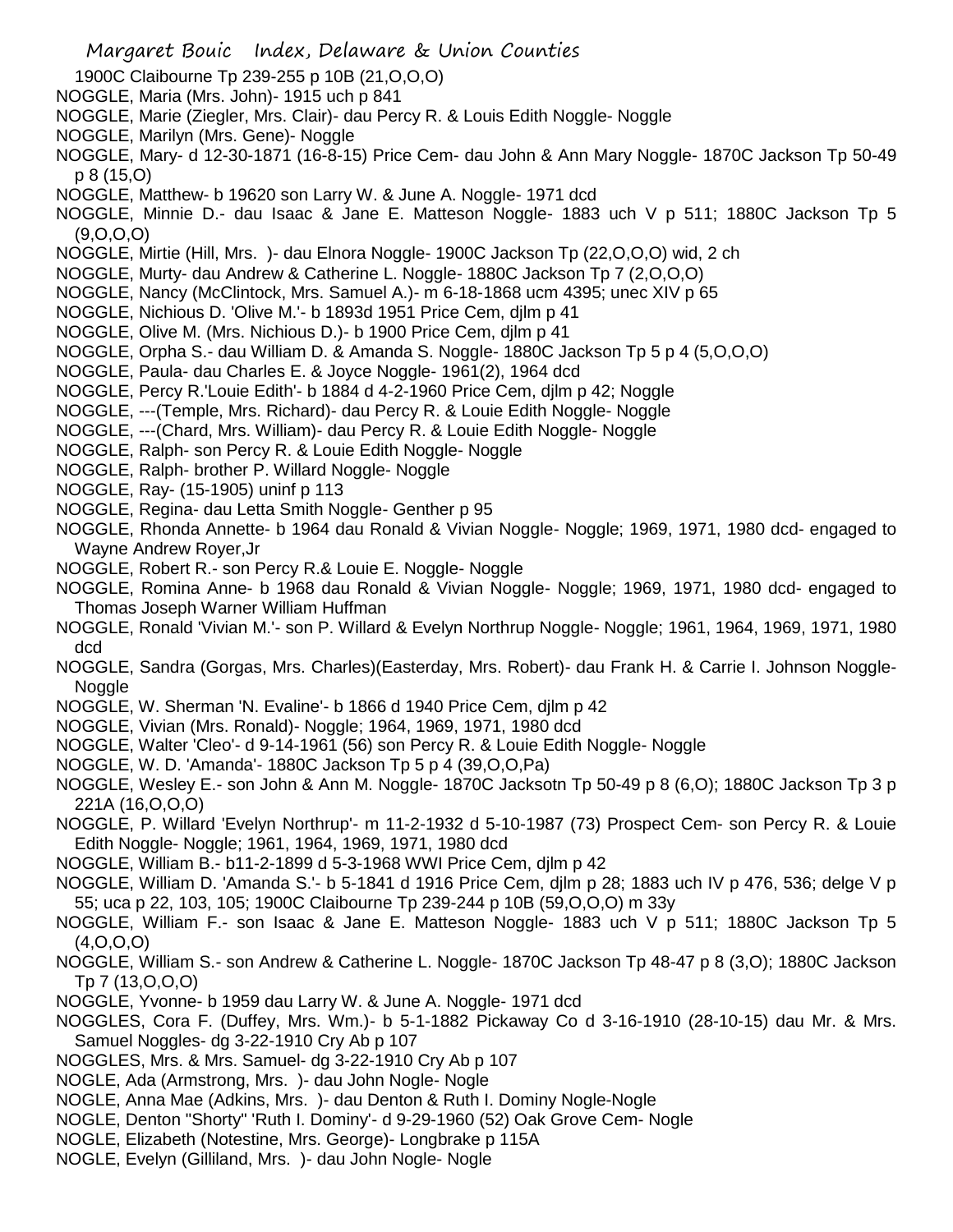- NOGLE, Harold- son John Nogle- Nogle
- NOGLE, Harry- son John Nogle- Nogle
- NOGLE, Linda Kay- dau Denton & Ruth I. Dominy Nogle- Nogle
- NOGLE, Margaret (Walker, Mrs. )- dau John Nogle- Nogle
- NOGLE, Ruth I. Dominy (Mrs. Denton)- d 4-19-1980 (66) Oak Grove Cem- Nogle
- NOGLE, Ruth (Ryder, Mrs. )- dau John Nogle- Nogle
- NOHL, Elizabeth (Maria) Muller (Mrs. Johannes)- b 1818 d 1872 ped Shirley Gilbert Mapes #76 25; unec VI p 35
- NOHL, George Henry 'Ona Belle Curran'- b 1894 d 1962 dau Henry Johannes & Margaret Bierie Nohl- ped Shirley Gilbert Mapes #76 6; unec VI p 35
- NOHL, Henry Johannes 'Margaret Bieri'- b 1846 d 1923 son Johannes & Elisabeth (Maria) Muller Nohl- ped Shirley Gilbert Mapes #76 12; unec VI p 35
- NOHL, Johannes 'Elizabeth (Maria) Muller'- b 1815 d 1900 ped Shirley Gilbert Mapes #76 24; unec VI p 35
- NOHL, Katherine Maxine (Gilbert, Mrs. Wm. James Hiram)- b 1920 dau George Henry & Ona Belle Curran Nohl- ped Shirley Gilbert Mapes #76 2- unec VI p 30
- NOHL, Margaret Bieri (Mrs. Henry Johannes)- b 1853 d 1936 dau Chris & Elizabeth Bauman Bieri- ped Shirley Gilbert Mapes #76 13; unec VI p 35
- NOHL, Ona Belle Curran (Mrs.George Henry)- b 1896 d 1976 dau Henry Holdon & Lydia Ann Brooks Curranped Shirley Gilbert Mapes #76 7; unec VI p 35
- NOICE, Alexis Maryn- b 11-19-1984 dau John & Joanne Noice- Noice
- NOICE, Dennis- son James & Laura Freeman Noice- Noice
- NOICE, Dianne (Mrs. William E.)- Noice
- NOICE, James 'Laura Freeman'- Noice
- NOICE, Joanne (Mrs. John W.)- Noice; 1980 dcd
- NOICE, John W.'Joanne'- son William E. & Mary L. Robson Noice- Noice; 1980 dcd
- NOICE, Kate Elizabeth- b 3-28-1982 dau John & Joanne Noice- Noice
- NOICE, Laura Freeman (Mrs. James)- Noice
- NOICE, May- dau James & Laura Freeman Noice- Noice
- NOICE, Ralph- son James & Laura Freeman Noice- Noice
- NOICE, William E. 'Dianne'- son William E. & Mary L. Robson Noice- Noice
- NOICE, William E. 'Mary L. Robson'- b 8-7-1910 d 1-25-1994 (83) son James & Laura Freeman Noice- Noice
- NOICE, Wylie- son James & Laura Freeman Noice- Noice
- NOKO, Polly- black- delge XI p 8
- NOKRS, Amanda McCumber (Mrs. Ephraim)- m 9-17-1834 Madison Co unec VIII p 67
- NOKRS, Ephraim 'Amanda McCumber'- m 9-17-1834 Madison Co, unec VIII p 67
- NOLAN, Anita Louise Russell (Mrs. Robert)- d 6-14-1984 (42) dau Janet Russell- bur Akron- Nolan
- NOLAN, Mr. & Mrs. attended funeral of Patrick Welch- dg 7-11-1905, Cry Ab p 35
- NOLAN, Bonnie (Mrs. John)- Nolan
- NOLAN, Francis Matthew 'Katie Rau Fesig'- b 4-4-1891 m 6-27-1914- Weiser p 142
- NOLAN, Francis Matthew, Jr. 'Mary Nice'- b 5-7-1916 m 8-28-1940 son Francis Matthew & Katie Rau Fesig Nolan- Weiser p 142
- NOLAN, Jenny- dau Robert & Anita Louise Russell Nolan- Nolan
- NOLAN, John 'Bonnie'- Nolan
- NOLAN, Katie Rau Fesig (Mrs. Frandis Matthew)- b 9-4-1895 m 6-27-1914 d 3-30-1941 dau William Henry & Mary Jane Rau Fesig- Weiser p 142
- NOLAN, Kathleen Elizabeth- b 9-28-1941 dau Francis Matthew,Jr. & Mary Nice Nolan- Weiser p 142
- NOLAN, Robert 'Anita Louise Russell'- Nolan
- NOLAND, Kathryn (Butterworth, Mrs. Roy Stanley)- m 2-22-1956- Weiser p 808
- NOLAN, Lizzie (Chattertonk Mrs.Samuel)- Maugans Anc p 155
- NOLAN, Mark E. 'Rhonda Louise Eberle'- m 6-11-1983 son John & Bonnie Nolan- Nolan
- NOLAN, Mary Nice (Mrs. Francis Matthew,Jr.)- b 11-18-1920 m 8-28-1940 Weiser p 142
- NOLAN, Patricia A. (Chaney, Mrs. Chester E.)- m 7-14-1984 dau Virginia l. Reese- Nolan
- NOLAN, Rhonda Louise Eberle (Mrs. Marc E.)- m 6-11-1983 dau James M. & Patricia P. Eberle Nolan- Nolan
- NOLAN, Samuel 'Sarah Cellers'- m 5-3-1816- Powers p 44
- NOLAN, Sarah Cellers (Mrs. Samuel)- m 5-3-1816 Powers p 44
- NOLAND, Alford- son Earl & Pauline L. Noland- Noland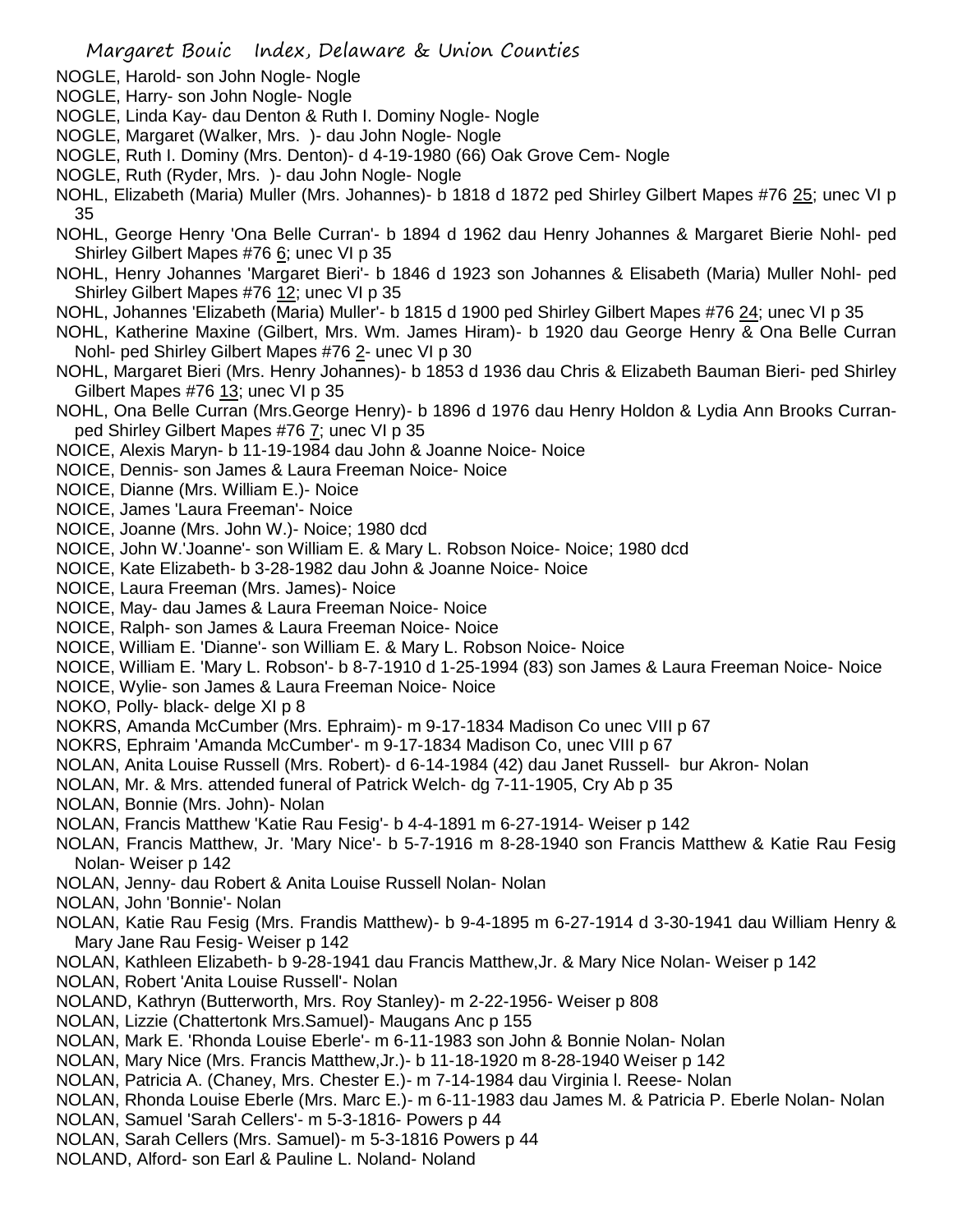- NOLAND, Alfred 'Janice'- Noland; 1971, 1973, 1975, 1977, 1979, 1981, 1983 ucd
- NOLAND, Allen Kay 'Bobbie'- b 7-22-1925 son Clifford C. & Carrie Winifred Nalden Noland- Weiser p 842
- NOLAND, Almeda (Cron, Mrs. Andrew Jackson)- b 3-1-1853 m 7-31-1873 d 8-20-1927 dau James & Martha Beck Noland- 1985 uch p 37
- NOLAND, Ann Marie- b 8-23-1951 dau Dean Carroll & Frances Ellen Lonergan Noland- Weiser p 841
- NOLAND, Annabell M. Hill (Mrs. David R.)- m 12-1950 Noland; 1959, 1962, 1967, 1971, 1973, 1975, 1977, 1979, 1981, 1983, 1991 ucd
- NOLAND, Arthur- son John & Emma Elizabeth Shaefer Noland- Noland
- NOLAND, Arthur 'Mary Jane Grubbs'- Noland
- NOLAND, Barry Allen- b 1-7-1954 son Allen Kay & Bobbie Noland- Weiser p 842
- NOLAND, Bernard- son Earl & Pauline L. Bradley Noland- Noland
- NOLAND, Betty (Crawfis, Mrs. )- dau George W. & Mary Noland- Noland
- NOLAND, Bill- brother Harold C. Noland,Sr- Noland
- NOLAND, Bobbie (Mrs. Allen Kay)- Weiser p 842
- NOLAND, Carl- son Thomas Arthur & Rachel Mae Conklin Noland- obit Rachel Mae, mlib(brown)
- NOLAND, Carolyn Sue- b 5-12-1965 dau Richard & Donna Mae Potts Noland- Maugans Anc p 129
- NOLAND, Carrie Winifred Naiden (Mrs. Clifford C.)- b 4-15-1891 m 8-21-1912 dau Henry Richard & Carrie Winifred Sanke Naiden- Weiser p 841
- NOLAND, Carroll C. 'Michelle Lynn Andrews'- son Harold C.,Sr. & Faye Edna Johnson Noland- Noland; 1949 ucd, 1961 dcd (13)
- NOLAND, Catharine (Snyder, Mrs. William)- m 6-17-1847 uned X p 63
- NOLAND, Charles- d 1957- son Harold C.,Sr & Faye Edna Johnson Noland- Noland; 1949 ucd
- NOLAND, Christopher Dean- b 7-20-1954 son Dean Carroll & Frances Ellen Lonergan Noland- Weiser p 841
- NOLAND, Clarence E. d 1-11-1981 (74) Forest Grove Cem- son John & Emma Elizabeth Shaefer Noland-Noland
- NOLAND, Clifford C. 'Carrie Winifred Naiden'- b 8-21-1892 m 8-21-1912 d 1945- Weiser p 841
- NOLAND, Clifford E. 'Erma M.- son Harold Sr. & Faye Johnson Noland- Noland; 1961, 1964, 1969, 1971, 1980 dcd
- NOLAND, Cora (Mrs. Eugene S.)- b 1870 d 7-14-1917 Oakdale Cem I p 108 (F-R2-7)
- NOLAND, Dale- son Arthur Noland- Noland
- NOLAND, Daniel A.- son Orville E. & Rose Bush Noland- Noland
- NOLAND, David R. 'Annabell M. Hill'- b 3-31-1924 m 12-1950 d 2-4-1988 (64) Price Cem- son Arthur & Mary Jane Grubbs Noland- Noland; 1959, 1962, 1967, 1971, 1973, 1975, 1977, 1979, 1981, 1983 ucd
- NOLAND, Dean Carroll 'Johanna Wilaminia Vandenberg''Frences Ellen Lonergan'- b 7-26-1919 m(1) 8-21- 1943 (2) 7-21-1947 son Clifford C. & Carrie Winifre Naiden Noland- Weiser p 841
- NOLAND, Delmar- son Thomas Arthur & Rachel Mae Conklin Noland- obit Rachel Mad- mlib(brown); Noland
- NOLAND, Donald- son John & Emma Elizabeth Shaefer Noland- Noland
- NOLAND, Donna Mae Potts (Mrs. Richard D.)- b 3-2-1937 m 1-30-1959 dau Charles Frederick & Amye Fuller Potts- Maugans Anc p 129; 1961, 1964 dcd
- NOLAND, Donna (Maxwell, Mrs. )- dau Earl & Pauline L. Bradley Noland- Noland
- NOLAND, Earl Lorraine- b 9-5-1917 d 5-13-1929 ch Clifford C. & Carrie Winifred Naiden Noland- Weiser p 841
- NOLAND, Earl 'Pauline L.'- d 7-25-1979 (71) Forest Grove Cem- son John & Emma Schaeffer Noland- Noland
- NOLAND, Edgar S. 'Mary Katharine Thomson'- d 9-2-1971 (69) Noland; Thomson; Powers Pat p 281
- NOLAND, Elizabeth Shewmker (Mrs. Ely)- m 8-5-1832 Madison Co, unec VII p 9
- NOLAND, Ely 'Elizabeth Shewnker'- m 8-5-1832 Madison Co, unec VII p 9
- NOLAND, Emma Elizabeth Shaefer (Mrs. John)- Noland
- NOLAND, Erma Miller (Mrs. Clifford)- m 3-1-1947- Noland; 1961, 1964, 1969, 1971, 1980 dcd
- NOLAND, Eugene S.- d 2-6-1910 (48y2m) Oakdale Cem 2259 (26F) I p 180 (F-R2-7)
- NOLAND, Faye Edna Johnson (Mrs. Harold C.,Sr)- b 8-25-1907 m 7-16-1023 d 10-26-1996 (89) Forest Grove Cem- dau Clyde & Stella Bixler Johnson- Noland; 1961, 1969; 1981 ucd
- NOLAND, Faye Lavender (Mrs. Harold,Jr.)- dau William H. & Mabel Hines Lavender- Lavender; Hines; McIntire- 1949 ucd; 1961, 1964 dcd
- NOLAND, Frances Ann Eddy (Mrs. R. L.)- dau Robert & Mary J. Montgomery Eddy- dumch p 834
- NOLAND, Frances Ellen Lonergan (Mrs. Dean Carroll)- m 7-21-1947- Weiser p 841
- NOLAND, Frances Marie- dau Harold C.,Sr. & Faye Edna Johnson Noland- Noland
- NOLAND, Frances (Seeley, Mrs. Thaddeus)- Noland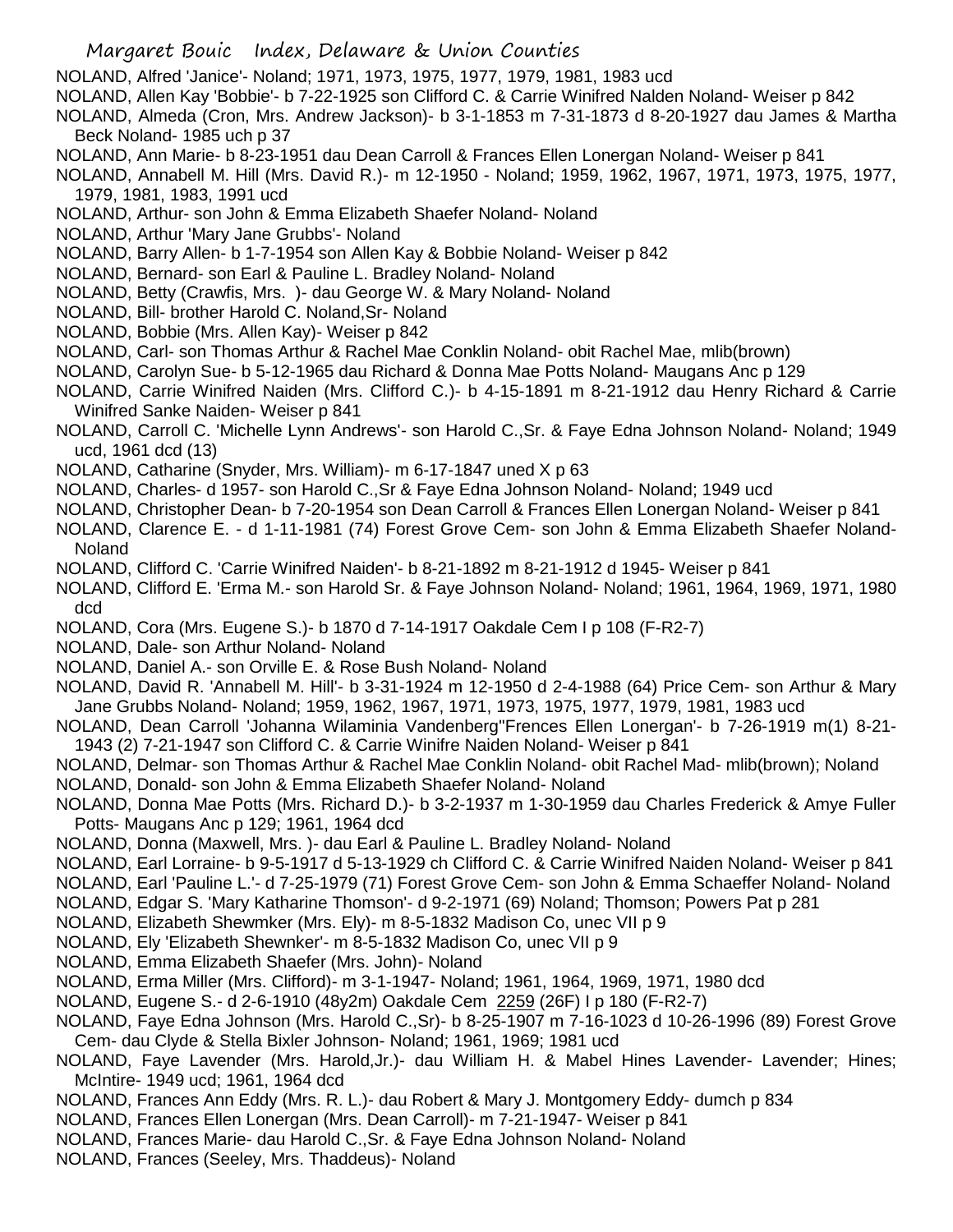NOLAND, Freida (Maxey, Mrs. Riley)- dau Earl & Pauline L. Bradley Noland- Noland

NOLAND, George L. 'Polly Wilks'- m 11-17-1827 Madison Co, unec V p 28

NOLAND, George W. 'Mary'- d 11-24-1987(85) Forest Grove Cem- son John & Emma Shaffer Noland- Noland NOLAND, Georgia Jean- b 6-27-1915 d 7-27-1921 dau Clifford C. & Carrie Winifred Naiden Noland- Weiser p 841

- NOLAND, Harold C. Sr 'Faye Edna Johnson'- m 7-16-1923 d 6-25-1986 (82) Forest Grove Cem- son John & Emma Elizabeth Shaefer Noland; 1961 dcd; 1949, 1981, 1983, 1991 ucd
- NOLAND, Harold C. Jr.'Faye Lavender' son Harold C.Sr. & Faye Edna Johnson Noland- Noland; Lavender; McIntire; 1961, 19164, 1969 dcd
- NOLAND, Hellen P.- b 1899 d 9-24-1908 (9y6m) Oakdale Cem 2146 (26F) I p 108- dau Eugene S. & Cora Noland
- NOLAND, Irene (Baldwin, Mrs. )- dau Arthur & Mary Jane Grubbs Noland- Noland
- NOLAND, James 'Martha Beck'- 1985 uch p 37
- NOLAND, Janice (Mrs. Alfred)- 1971, 1973, 1975, 1977, 1979, 1981, 1983, 1991 ucd
- NOLAND, Jenny (Mrs. John W.)- 1980 dcd
- NOLAND, Joe- son Arthur Noland- Noland
- NOLAND, Johanna Wilaminia Vandenberg (Mrs. Dean Carroll)- b 1919 d 1- 1944 Weiser p 841
- NOLAND, John 'Emma Elizabeth Shaefer'- Noland
- NOLAND, John H.- son Orville E. & Rose Bush Noland Noland
- NOLAND, John- b 1951 son Harold & C. Faye Noland- 1961(10), 1964, 1969; Noland
- NOLAND, John W. 'Jenny'- 1980 dcd
- NOLAND, Juanita (Schultz, Mrs. )- dau Harold C.,Sr & Faye Edna Johnson Noland- Noland; 1949 ucd
- NOLAND, Karl- son Thomas Arthur & Rachel Mae Conklin Noland- Noland
- NOLAND, Kerstin (Mrs. Ronald)- Noland
- NOLAND, Kim Louise- b 5-10-1953 dau dean Carroll & Frances Ellen Lonergan Noland- Weiser p 841
- NOLAND, Linda Jean (Fraker, Mrs. Larry)- dau Clifford & Erma Miller Noland- Noland; 1961 (130), 1964 dcd
- NOLAND, Lowell E. 'Marilyn F.'- son Orville E. & Rose Bush Noland- Noland; 1971, 1973, 1975, 1977, 1979, 1981, 1983, 1991 ucd
- NOLAND, Marilyn F. (Mrs. Lowell E.)- Noland; 1971, 1973, 1975, 1977, 1979, 1981, 1983 ucd
- NOLAND, Mark- b 1962 adopted son Harold C. & Faye Lavender Noland- Noland; Lavender; Hines- 1964, 1969 dcd
- NOLAND, Martha Beck (Mrs. James)- 1985 uch p 37
- NOLAND, Mary Christine Corbet (Mrs. Raymond Michael)- m 6-2-1984 dau Carlton Corbet- Noland
- NOLAND, Mary (Mrs. George W.)- d 9-1983 (82) Forest Grove Cem- Noland
- NOLAND, Mary Jane Grubbs (Mrs. Arthur)- Noland
- NOLAND, Mary Katherine Thomson (Mrs. Edgar S.) d 12-14-1973 (71) dau Walter D. & Antoinette Thomson-Noland; Thomson; Powers Pat p 281
- NOLAND, ---(DeCamp, Mrs. Frederick)- dau Edgar S. & Mary Katherine Thomson Noland- Thomson; Noland
- NOLAND, ---(Byers, Mrs. George,Jr.)- dau Edgar S. & Mary Katherine Thomson Noland- Thomson; Noland
- NOLAND, Mary (Wooten, Mrs. )- dau John & Emma Elizabeth Shaefer Noland- Noland
- NOLAND, Matilda G. (Mantle, Mrs. David)- m 8-3-1833 Madison Co, unec VII p 10; ped Mary Ellen Hankinson Crimmel #68 29; unec VI p 21
- NOLAND, Michael Allen- b 5-12-1949 son Dean Carroll & Frances Ellen Lomergan Noland- Weiser p 841
- NOLAND, Michael Kevin- b 4-4-1962 son Richard & Donna Mae Potts Noland- Maugans Anc p 129; 1964 dcd
- NOLAND, Michelle Lynn Andrews (Mrs. Carroll C.)- m 7-27-1969 dau Lowell Andrews- Noland
- NOLAND, Monford- son Arthur & Mary Jane Grubbs Noland- Noland
- NOLAND, Orville E. "Bud" 'Rose Bush" b 7-30-1913 d 4-3-1991 (77) bur Johnstown- son John & Emme Elizabeth Shaefer Noland- Noland
- NOLAND, Patricia (Clark, Mrs. )- dau George W. & Mary Noland- Noland
- NOLAND, Paul- 1979 ucd
- NOLAND, Paula Diane- b 1956 dau Alfred & Janice Noland- 1971, 1973, 1977 ucd
- NOLAND, Pauline Bradley (Mrs. Earl)- b 2-13-1909 m 11-10-1927 d 4-29-1992 (83) Forest Grove Cem-Noland
- NOLAND, Pauline "Polly"(Jaccaud, Mrs. )- dau Harold C.,Sr. & Faye Edna Johnson Noland- Noland; 1949 ucd; 1961 dcd (15)
- NOLAND, Polly Wilks (Mrs. George L.)- m 11-17-1827 Madison Co, unec V p 26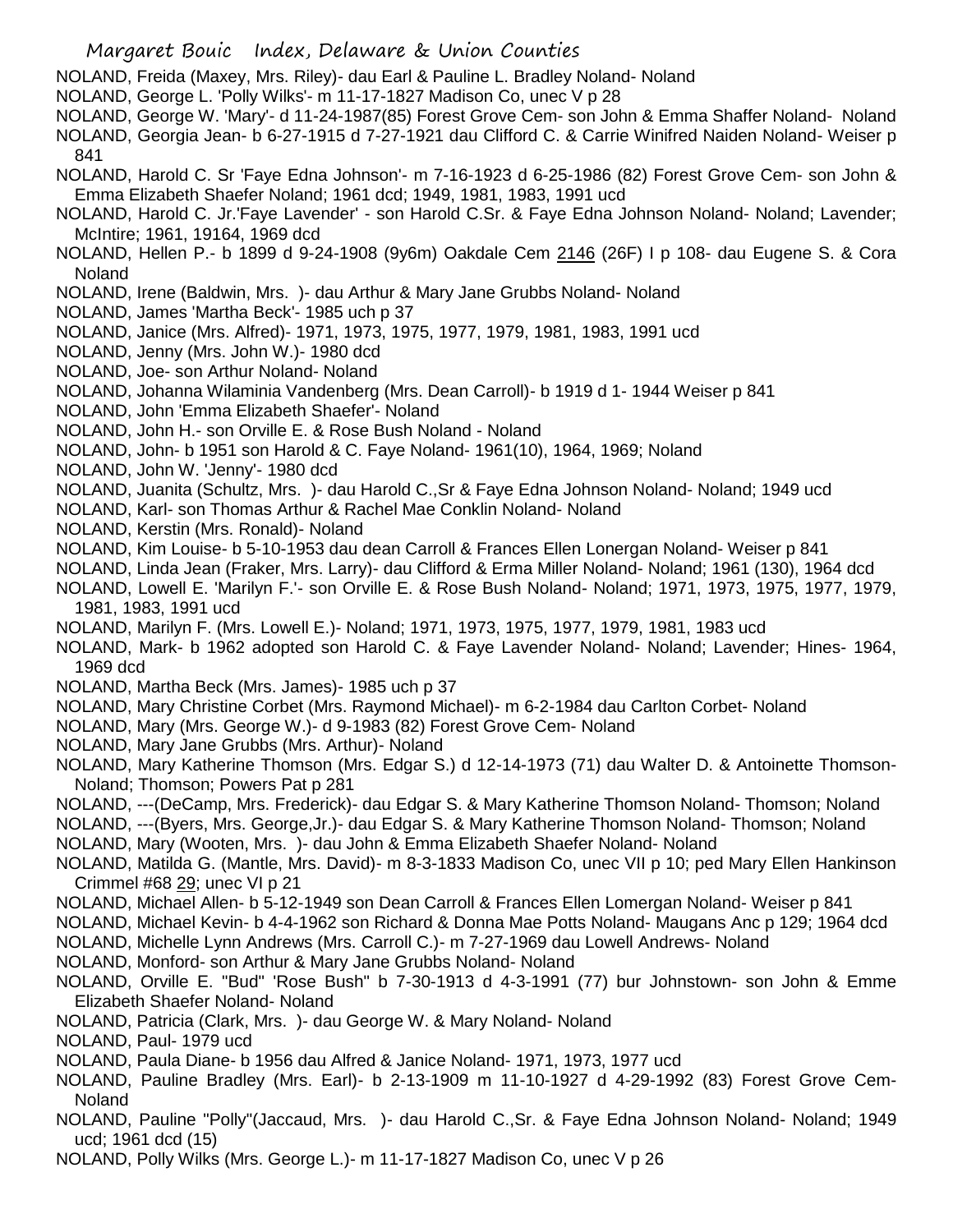NOLAND, Rachel Mae Conklin (Mrs. Thomas Arthur)- b 2-15-1917 d 11-14-1978/7 (60) Forest Grove Cemdau Elta C. & Fern Parker Conklin; Noland; obit, mlib(brown)

NOLAND, Raymond Michael 'Mary Christine Corbet'- b 1964 m 6-2-1984 son Lowell & Marilyn Noland- 1971, 1973, 1975, 1977, 1979, 1981 ucd

NOLAND, Richard 'Donna Mae Potts'- m1-30-1959 Maugans Anc p 129; 1961, 1964 dcd

- NOLAND, Richard- son Harold C.,Sr. & Faye Edna Johnson Noland- Noland; 1949, 1991 ucd
- NOLAND, R. L. 'Frances Ann Eddy'- 1915 uch p 834
- NOLAND, Robert- son Harold C.,Sr. & Faye Edna Johnson Noland- Noland
- NOLAND, Roberta- dau Harold C. & Faye Lavender Noland- 1949 ucd
- NOLAND, Ronald E.'Kerstin'- son Clifford E. & Erma Miller Noland- Noland; 1961 (10), 1964, 1971, 1980 dcd
- NOLAND, Rose Buch (Mrs. Orville E.)- Noland
- NOLAND, Ruth (Geho, Mrs. lowell)- dau David R. & Annabell M. Hill Noland- Noland; 1959 ucd (15)
- NOLAND, Scott Edward- b 1970 son Lowell & Marilyn Noland- Noland; 1971, 1973, 1975, 1977, 1979, 1981, 1983 ucd- engaged to Jacqueline Bourgeois (Myers)
- NOLAND, Sharon Kay- b 12-28-1954 dau Allen Kay & Bobbie Noland- Weiser p 842
- NOLAND, Shirley (DeVault, Mrs. Rex)- dau Clifford & Erma Miller Noland- Noland; 1964(8m), 1969, 1971, 1980 dcd
- NOLAND, Steven W.- b 1958 son Alfred & Janice Noland- 1971, 1973, 1977, 1979 ucd
- NOLAND, Susan Elaine- b 1954 dau Alfred & Janice Noland- Noland; 1971, 1973, 1977, 1979, 1981, 1991 ucd- engaged to Jeffrey Thomas Gase
- NOLAND, Thomas Arthur 'Rachel Mae Conklin'- obit Rachel, mlib(brown) ; Noland
- NOLAND, Virginia (Ireland, Mrs. )- dau George W. & Mary Noland- Noland
- NOLAND, Virginia (Sharp, Mrs. )-dau John & Emma Elizabeth Shaefer Noland- Noland
- NOLAND, Wendy Ann (Jewell, Mrs. Thomas Ross)- b 11-22-1959 m 8-19-1879 ch Lowell E. & Marilyn F. Noland- 1985 uch p 81; 1971, 1973, 1975, 1977, 1979 ucd
- NOLDER, Eileen (Mrs. Jerome)- Nolder
- NOLDER, Frederick H. 'Geraldine C.'- 1980 dcd
- NOLDER, Geraldine C. (Mrs. Frederick H.)- 1980 dcd
- NOLDER, Jerome Barton 'Rebecca Swanson'- m 9-28-1991 son Jerome & Eileen Nolder-

Nolder

- NOLDER, Jerome 'Eileen'- Nolder
- NOLDER, Rebecca J. Swanson (Mrs. Jerome Barton)- m 9-28-1991 dau Edwin & Jane Swanson- Nolder
- NOLL, Alice Gochenour (Mrs. Leo H.)- b 11-21-1917 d 7-28-1989 (71) Oak Grove Cem- Noll; 1961, 1964, 1969, 1971, 1980 dcd
- NOLL, Alice Meyer (Mrs. George)- Noll
- NOLL, Anna Grace (Koppenhaver, Mrs. Harvey Grant)- b 6-1-1876 d 10-23-1950 Weiser p 351
- NOLL, Betty Jane- b 6-7-1923 dau Charles Edwin & Edna Kraper Noll- Weiser p 591
- NOLL, Carla Allensworth (Mrs. David L.)- m 6-9-1968 dau Charles Allenswroth- Noll
- NOLL, Charles Edwin 'Edna Kraper'- b 2-13-1899 son H. Hicks & Emma J. Scholl Noll- Weiser p 591
- NOLL, Charles Irvin- b 2-15-1925 son Charles Edwin & Edna Kraper Noll- Weiser p 591
- NOLL, Clarence 'Minnie Kate Sholl'- m 6-12-1902 Weiser p 592
- NOLL, David L.'Carla Allenswroth'- m 6-9-1968 son Leo H. & Alice Gochenour Noll- Noll; 1969 dcd- engaged to Lucy A. Bohaska
- NOLL, Edna Kraper (Mrs. Charles Edwin)- b 5-14-1894- Weiser p 591
- NOLL, Eleanor (Teeters, Mrs. )- dau Herbert & Emma Noll- Noll
- NOLL, Emma (Mrs. Herbert)- Noll
- NOLL, Emma J. Scholl (Mrs. H. Hicks)- b 7-25-1867 d 1-27-1936 dau Jacob & Alice Brungart Scholl- Weiser p 591
- NOLL, George 'Alice Meyer'- Noll
- NOLL, Herbert 'Emma'- Noll
- NOLL, H. Hicks 'Emma J. Scholl'- b 9-6-1873 d 11-22-1932- Weiser p 591
- NOLL, Iva Williamson (Mrs. William Jacob)- Weiser p 591
- NOLL, Jacqueline Emma- b 6-7-1923 dau Charles Edwin & Edna Kraper Noll- Weiser p 591
- NOLL, James Clarence- b 4-15-19--son Paul & Mildred Blythstone Noll- Weiser p 592
- NOLL, Jean B.- b 3-6-1930 ch Paul & Mildred Blythstone Noll- Weiser p 592
- NOLL, Kenneth Leroy- b 3-1-1938 son Paul & Mildred Blythstone Noll- Weiser p 592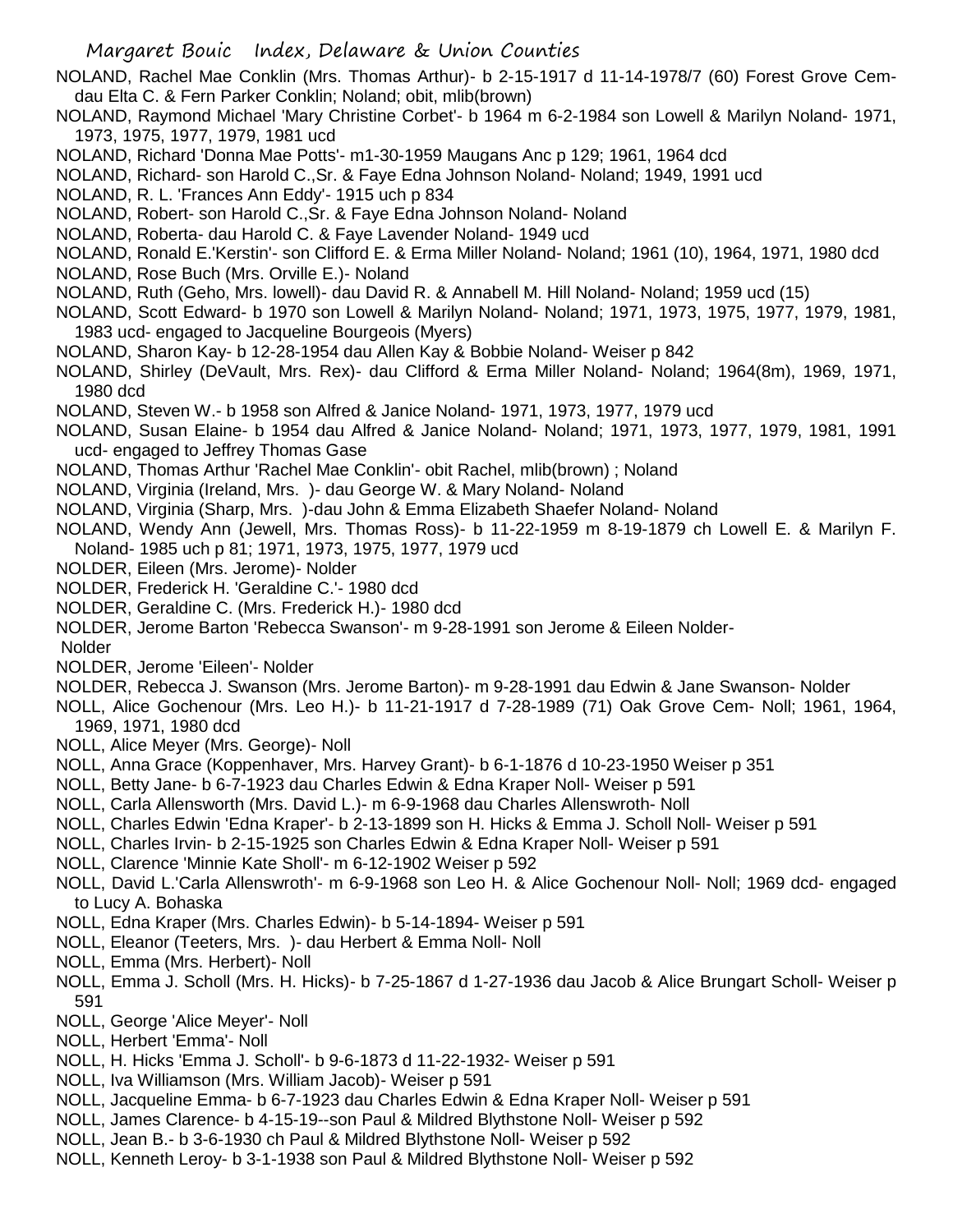NOLL, Mr. & Mrs. Layton- funeral of Mrs. Alcesta Paddock at their home- dg 9-10-1907 Cry Ab p 69

NOLL, Leo H. 'Alice Gochenour'- b 3-23-1915 d 1-24-1997 (81) Oak Grove Cem- son George & Alice Meyer Noll- Noll; 1961, 1964, 1969, 1971, 1980 dcd

- NOLL, Mary Ann (Parker, Mrs.Jacob)- m 1-31-1842 dcm
- NOLL, Mary (Norris, Mrs. )- dau Herbert & Emma Noll- Noll
- NOLL, Michael J.'Vonnie'- son Leo H. & Alice Gochenour Noll- Noll; 1961(12), 1964, 1969, 1980 dcd
- NOLL, Michella- dau Sandra Hickson Noll- Noll- engaged to Jimmy Dale Hull
- NOLL, Mildred Blythstone (Mrs. Paul) m 9-1928- Weiser p 592

NOLL, Minnie Kate Sholl (Mrs. Clarence)- b 5-17-1877 m 6-12-1902 d 1940 dau Jacob & Alice Brungart Scholl- Weiser p 592

NOLL, Olive (Mrs. )- dau Mrs. Thomas Parker- dg 9-22-1911 Cry Ab p 65

NOLL, Paul 'Mildred Blythstone'- b 10-25-1924 m 9-1928 son Clarecne & Minnie Kate Sholl Noll- Weiser p 592

NOLL, Richard E. 'Wilma'- b 6-26-1929 d 7-19-1997 (68) - son Herbert & Emma Noll- Noll

- NOLL, Sandra Hickson (Mrs. )- dau Ralph & Nellie Hickson- Noll
- NOLL, Vonnie (Mrs. Michael J.)- Noll
- NOLL, Walter- b 3-8-1887 Radnor Tp son Benjmain & Emma Shaffer Noll- dcb

NOLL, William Jacob 'Iva Williamson' b 6-18-1897 son H. Hicks & Emma J. Scholl Noll- Weiser p 591

NOLL, Wilma (Mrs. Richard E.)- Noll

NOLP, Martin- nec XIII p 47

- NOLTE, Charles 'Fern Harper'- Genther p 215
- NOLTE, Fern Harper (Mrs. Charles)- b 5-5-1890 dau Curry & Rachel Ford Harper- Genther p 215
- NOLTENIUS, Agnes Mackay (Mrs. Eberhard Ludwig)- b 7-24-1906- Weiser p 199

NOLTENIUS, Clementine Sophia Klupfel (Mrs. Eberhard)- b 12-15-1884 m 4-25-1905 d 3-18-1951 dau Karl & Eliza Henrietta Emily Schrader Klupful- Weiser p 199

- NOLTENIUS, Eberhard 'Clementine Sophia Klupfel'- b 5-12-1871 m 4-25-1905 d 11-20-1947- Weiser p 199
- NOLTENIUS, Eberhard Ludwig 'Agnes Mackay'- b 9-15-1908 m 7-10-1945 son Eberhard & Clementine Sophia Klupfel Noltenius- Weiser p 199
- NOLTENIUS, Elizabeth Mathilde- b 1-24-1888 dau Johann Eberhard & Sophie Henrietta Schwab Noltenius-Weiser p 195
- NOLTENIUS, Johann Eberhard 'Sophie Henrietta Scwab'- b 4-12-1847 m 9-30-1886 d 4-18-1919- Weiser p 195
- NOLTENIUS, Johannes Diedrich- b 10-22-1889 d 5-26-1915 son Johan Eberhard & Sophie Henrietta Schwab Noltenius- Weiser p 195
- NOLTENIUS, Margaret Henrietta (Hoogendoorn, Mrs. William)- b 4-8-1905 m 9-7-1935 dau Eberhard & Clementine Sophia Klupfel Noltenius- Weiser p 199
- NOLTENIUS, Margarethe Sophie- b 11-1-1891 d 3-7-1915 dau Johann Eberhard & Sophia Henrietta Schwab Noltenius- Weiser p 195
- NOLTENIUS, Sophie Henrietta Schwab (Mrs. Johann Eberhard)- b 10-6-1860 m 9-30-1886 d 5-24-1941- dau Christoph Theodor & Henrietta Margaretta von Post Schwab- Weiser p 195

NOLTENIUS, Walter Hermann Heinrich- b 8-4-1896 d 4-16-1917 son Johann Eberhard & Sophie Henrietta Schwab Noltenius- Weiser p 195

- NOLTING, Alden L. 'Lorraine'- son Roy A. & Lucile Litsenberger Nolting- Nolting; 1961, 1964 dcd
- NOLTING, Anna I. Morris (Mrs. Russell)- m 6-28-1942 Nolting; 1964, 1969, 1971 dcd
- NOLTING, Bret- son Alden L. & Lorraine Nolting- 1961(3), 1964 dcd
- NOLTING, Cheri Lynne Gardner (Mrs. David L.)- m 6-25-1977 du Ted M. Gardner- Nolting
- NOLTING, Clyde- son Roy A. & Lucile Litsenberger Nolting- Nolting
- NOLTING, Cordell- brother Roy A. Nolting- Nolting
- NOLTING, David L. 'Cheri Lynne Gardner'- m 6-25-1977 son Russell & Anna Morris Nolting- Nolting; 1961(60, 1964, 1969, 1971 dcd
- NOLTING, Edith (Mitchell, Mrs. )- sister Roy A Nolting- Nolting
- NOLTING, Garrie/Gary 'Kathy'- b 1959 son Russell & Anna Morris Nolting- Nolting; 1961, 1964, 1969, 1971, 1980 dcd
- NOLTING, G. L.- Nolting
- NOLTING, Joan (Moder, Mrs Donald)- m 12-26-1943 dau Roy A. & Lucile Litsenberger Nolting- Nolting
- NOLTING, Joyce (Waltz, Mrs. Thomas)- dau Roy A. & Lucile Litsenberger Nolting- Nolting
- NOLTINGl Karen Foltz (Mrs. Ronald E.)- m 9-6-1970 dau Glenn Foltz- Nolting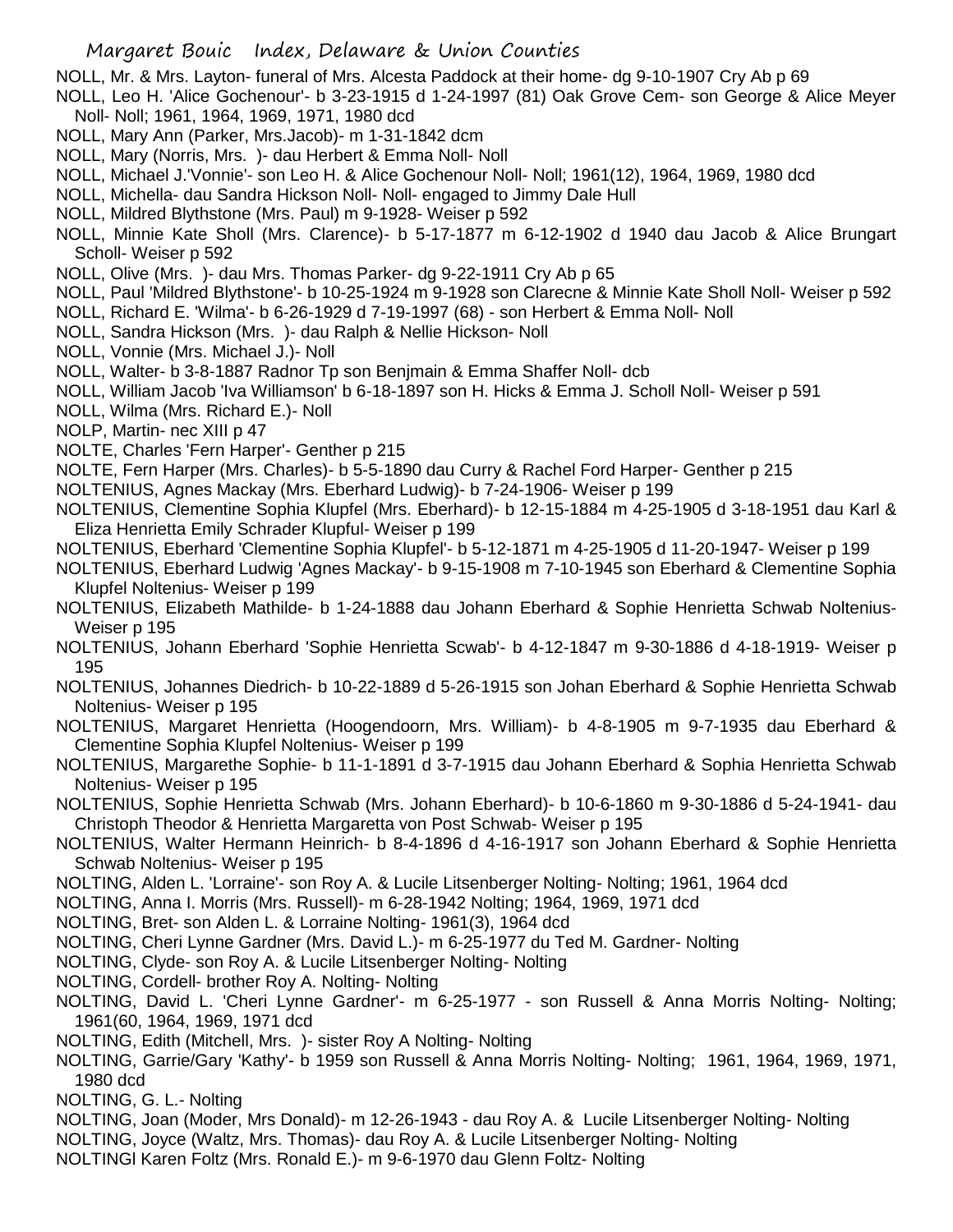NOLTING, Kathy D. (Mrs. Gary K.)- Nolting; 1980 dcd

- NOLTING, Kurt Lee- b 12-3-1963 son Wayne & Karksch Nolting- Nolting
- NOLTING, Lorraine (Mrs. Alden L.)- 1961, 1964 dcd
- NOLTING, Lucile E. Litsenberger (Mrs. Roy A.)- m 12-24-1917 d 12-31-1977 (79) Ashley Cem- dau Ernest E. Litsinberger- Nolting
- NOLTING, Nathaniel Chad- b 1-2-1982 d 1-6-1982 (4 days) Alum Creek Cem- twin son of Garri & Kathy Nolting- Nolting
- NOLTING, Nicholas Andrew- b 1-2-1982 d 1-19-1982 (17 days)- twin son of Garrie & Kathy Nolting- Nolting
- NOLTING, Richard- son Roy & Lucile Litsenberger Nolting- Nolting
- NOLTING, Ronald C. 'Karen Foltz'- m 9-6-1970 son Russell & Anna Morris Nolting- Nolting; 1961 (13), 1964, 1969, 1980 dcd
- NOLTING, LeRoy A. 'Lucile Litsenberger'-m 12-24-1917 d 5-17-1983 (89) Ashley Cem- son C. L. Nolting-Nolting; 1961, 1964, 1969, 1971, 1980 dcd
- NOLTING, Russell 'Anna Morris'- m 6-28-1942 son Roy A. & Lucile Litsenberger Nolting- Nolting; 1961, 1964, 1969, 1971 dcd
- NOLTING, Sandy- dau Alden L. & Lorraine Nolting- 1964 dcd (1)
- NOLTING, Tim- son Alden L. & Lorraine Nolting- 1961(4), 1964 dcd
- NOLTING, Wayne 'Karksch'- son Russell & Anna Morris Nolting- Nolting; 1961 (17), 1980 dcd
- NOLTON, Florence- granddau L. H. & Mary Hastings- 1880C Richwood 313-330 p 205A (9,ILL,O,O)
- NOLTON, Lizzie- granddau L. H. & Mary Hastings- 1880C Richwood 313-330 p 205A (12,ILL,O,O)
- NOLTY, Dora K. (Cotcamp, Mrs. William H.)- b 1850 d 1937, ped Belvia Holloway- unec VII p 20
- NOLZE, Albert- son Henry & Augusta Van Scoy Nolze- Nolze
- NOLZE, Augusta Van Scoy (Mrs. Henry)- Nolze
- NOLZE, Bertha (Gantz, Mrs. Neil)- dau Henry & Augusta Vanscoy Nolze- Nolze; Pabst 1 p 70
- NOLZE, Betsy (Pinyerd, Mrs. Larry)(Brown, Mrs. Donald)- dau George Walter & Ollie Mae Blair Nolze- Nolze
- NOLZE, Charles- son Henry & Augusta Van Scoy Nolze- Nolze
- NOLZE, Christine- dau George Walter & Ollie Mae Blair Nolze- Nolze
- NOLZE, Clara Mae (Mayme) dau Henry Albert & Sarah Augusta Vanscoy Nolze- Nolze; 1961, 1969 dcd
- NOLZE, Evelyn (Zimmer, Mrs. Robert)- dau George Walter & Ollie Mae Blair Nolze- Nolze
- NOLZE, Everett- son Herny Albert & Sarah Augusta Vanscoy Nolze- Nolze
- NOLZE, George Walter'Ollie Mae Blair'- b 7-7-1898 m 11-23-1921 d 7-20-1978 (80) Oak Grove Cem- son Henry & Augusta Van Scoy Nolze- Nolze; 1971 dcd
- NOLZE, Harmon Roy'Milla Timmons'- b 1-4-1891 d 3-28-1966 (75) bur Clarksburg- son Henry Albert & Sarah Augusta Vanscoy Nolze- dcb late
- NOLZE, Henry Albert 'Sarah Augusta Van Scoy'- Nolze
- NOLZE, Lula (Elliott, Mrs. )- dau Henry Albert & Sarah Augusta Van Scoy Nolze- Nolze
- NOLZE, Martha- dau George Walter & Ollie Mae Blair Nolze- Nolze
- NOLZE, Mayme- 1961 dcd
- NOLZE, Milla Timmons (Mrs. Harmon)- d 6-30-1961 (83) bur Clarksburg- Nolze
- NOLZE, Norma (Geddis, Mrs. John)- dau George Walter & Ollie Mae Blair Nolze- Nolze
- NOLZE, Ollie Mae Blair (Mrs. George W.)- b 7-3-1905 m 1921 d 12-1-1997 (92) dau John & Sarah McMurray Blair- Nolze
- NOLZE, Ruth- dau Harmon & Milla Timmons Nolze- Nolzd
- NOMMAKER, Mary (Strahl, Mrs. John)- unec XIV p 23
- NONEMAKER, ---family of Eddy L. Arnold #112; unec V p 1, VII p 1, X p 1, XI p 1
- NONEMAKER, ---1915 uch p 414
- NONEMAKER, Catharine (Curry, Mrs. William W.)- b 1840 m 9-17-1861 d 3-1-1871 New Calif. Cem DJ p 92; 1883 uch V p 306; 1870C Jerome Tp 54 p 7 (30,O)
- NONEMAKER, Jacob- d 1-20-1863- 1883 uch IV p 501; unec XV p 21
- NONEMAKER, John 'Maria Ruehlen'- b 11-22-1808 d 4-15-1878 Mitchell Cem, DJ p 15; ped Eddy L. Arnold #112 18; unec VII p 41, XII p 27
- NONEMAKER, Line Brobeck (Mrs. Samuel S.)- lic 9-5-1871 ucm 4965
- NONEMAkER, Maria/Mary Ruehlen (Mrs. John)- b 12-28-1806 d 4-13-1895 Mitchell Cem, DJ p 15; ped Eddy L. Arnold #112 19; unec VII p 41, XII p 27
- NONEMAKER, Nancy (Arnold, Mrs. George Thomas)- b 1849 d 1929 dau John & Maria Ruehlen Nonemakerped Eddy L. Arnold #112 9; unec VII p 41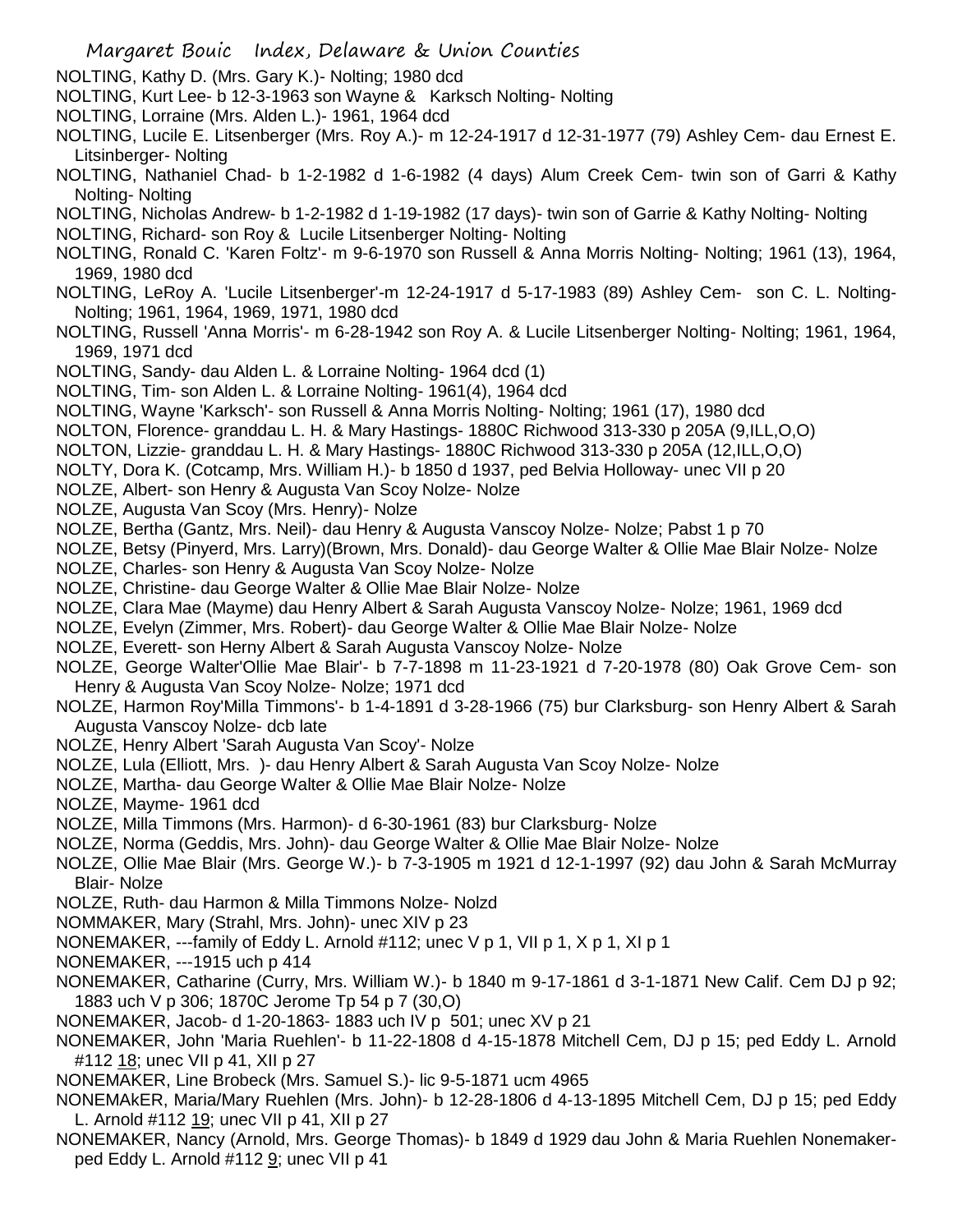Margaret Bouic Index, Delaware & Union Counties NONEMAKER, Samuel S. 'Line Brobeck'- lic 9-5-1871 ucm 4965 NONN, Diane- dau Walter Nonn- Nonn- engaged to Roger A. Morthland NONN, Walter- Nonn NONNEMAKER, Samuel- lot purchase, Mitchell Cem, DJ p 23 NOOKS, May- b 7-4-1896 Delaware Town, colored, dau Alec & Annie Authinson Nooks- dcb NOON, Anna Murray (Mrs. Michael)- b 10-10-1825 Irel m c1860 d 5-14-1912 dau John & --O'Shaughnessy Murray- ped Robert Michael Cody 11; unec XIV p 46; 1915 uch p 929 NOON, Catherine Zita (Cody, Mrs. Edmond Cornelius)- b 11-16-1867 m 2-12-1861 d 11-2-1940 dau Michael & Anna Murray Noon- 1915 uch p 929; ped Robert Michael Cody, unec XIV p 46 NOON, Mary (Mrs. Patrick)- 1870C Jerome Tp 30 p 4 (27,Irel) NOON, Mary A.- dau Patrick & Mary Noon- 1870C Jerome Tp 30 p 4 (1,O) NOON, Michael 'Anna Murray'- b 11-1823 Irel m c 1860 d 9-13-1901, ped Robert Michael Cody 10; unec XIV p 46; 1915 uch p 929 NOON, Patrick 'Mary'- 1870C Jerome Tp 30 p 4 (30,Irel) NOON, Patrick- b 2-13-1870 son Patrick & Mary Noon- 1870C Jerome Tp 30 p 4 (3/12,O) NOON, Thomas- son Patrick & Mary Noon- 1870C Jerome Tp 30 p 4 (3,O) NOONAN, Connie (Syferd, Mrs. John)- dau Donald F. & Wilma Drumm Noonan- Noonan NOONAN, Donald F. 'Wilma Drumm'- b 7-20-1929 m 9-4-1948 d 5-21-1997 (67) Oakdale Cem - son Marion & Mildred Poole Swearingen- Noonan; 1973 ucd NOONAN, Donald F. II.'Judy Laird'- son Donald F. & Wilma Drumm Noonan- Noonan; 1973 ucd NOONAN, Ellen Bridget (McKittrick, Mrs. Thomas J.)- b 1865- McKitrick p 410 NOONAN, Frances E.- query Bevin, Atkinson- delge XII p 13 NOONAN, Jeffrey Allen- 2-7-1979 son Donald F. II & Judy Noonan- Noonan NOONAN, Judy Laird (Mrs. Donald F.)- dau Richard Laird- Noonan NOONAN, Laura (Johnson, Mrs. )- sister Donald F. Noonan- Noonan NOONAN, Travis- b 1966 son Donald F. & Wilma Drumm Noonan- Noonan; 1973 ucd NOONAN, Wilma Drumm (Mrs. Donald F.)- m 9-4-1948 Noonan; 1973 ucd NOONE, Mary- dau Bk 4 p 5 (1) heir of Julia King NORCROSS, Elizabeth Benjamin (Mrs. Peter)- b 8-31-1739 m 5-1742/1962 dau Samuel & Mary Hammond Benjamin- Genther p 228 NORBECK, Martha Jane (Boyer, Mrs. Herbert Monroe,Jr.)- b 11-19-1927 m 10-4-1952 Weiser p 489 NORCROSS, Mehitable Hager (Mrs. Nathaniel)- m 6-20-1687 d 4-5-1691 dau William & Mary Bemis Hager-Genther p 161 NORCROSS, Mehitabel- b 2-1690/1 dau Nathaniel & Mehitabel Hager Norcross- Genther p 161 NORCROSS, Nathaniel 'Mehitabel Hager'- m 6-20-1687 Genther p 161 NORCROSS, Peter 'Elizabeth Benjamin'- Genther p 228 NORCROSS, Susanna (Benjamin, Mrs. Jonathan)- m 2-1-1719/20 d 1735- Genther p 226 NORD, Arthur- brother Melvin T. Nord- Nord NORD, Evelyn (Mrs. Melvin T.)- Nord NORD, John- son Melvin T. & Evelyn Nord- Nord NORD, Logan- brother Melvin T. Nord- Nord NORD, Martha (Michels, Mrs. )- sister Melvin T. Nord- Nord NORD, Melvin T. 'Evelyn'- d 4-16-1967 (58) bur Fremont- Nord NORD, Paul- brother Melvin T. Nord- Nord NORDEN, -- Nash p 4 NORDSIECKER, William- unec VII p 27 NORDSSICK, William- 1915 uch p 414 NOREMBERG, Shirley Ann (Peck, Mrs. Doran Willis)- m 4-29-1952- Weiser p 433 NOREN, Catherine "The Way We Looked'- unec XI p 4 NOREN, Hannah (Lafever, Mrs. William)- m 2-6-1862 ucm 3271 NORIS, -- b 1-20-1868 Troy Tp dau Charles & Amanda Noris- dcb NORMAN, Alan 'Kelly'- b 1960 son Roy W. & Marilyn Norman- Norman; 1971 dcd NORMAN, Alex d Tuesday (80) dg 2-16-1917 Cry Ab p 16- son Horace Norman- Maugans Anc p 235 NORMAN, Alfred Jefferson- b 2-5-1837 d 6-20-1909 son Joseph & Emaline Davenport Norman- Maugans Anc p 235

NORMAN, Alfred- b 1811 d infancy son Thomas & Sarah Taylor Norman- Maugans Anc p 234, 235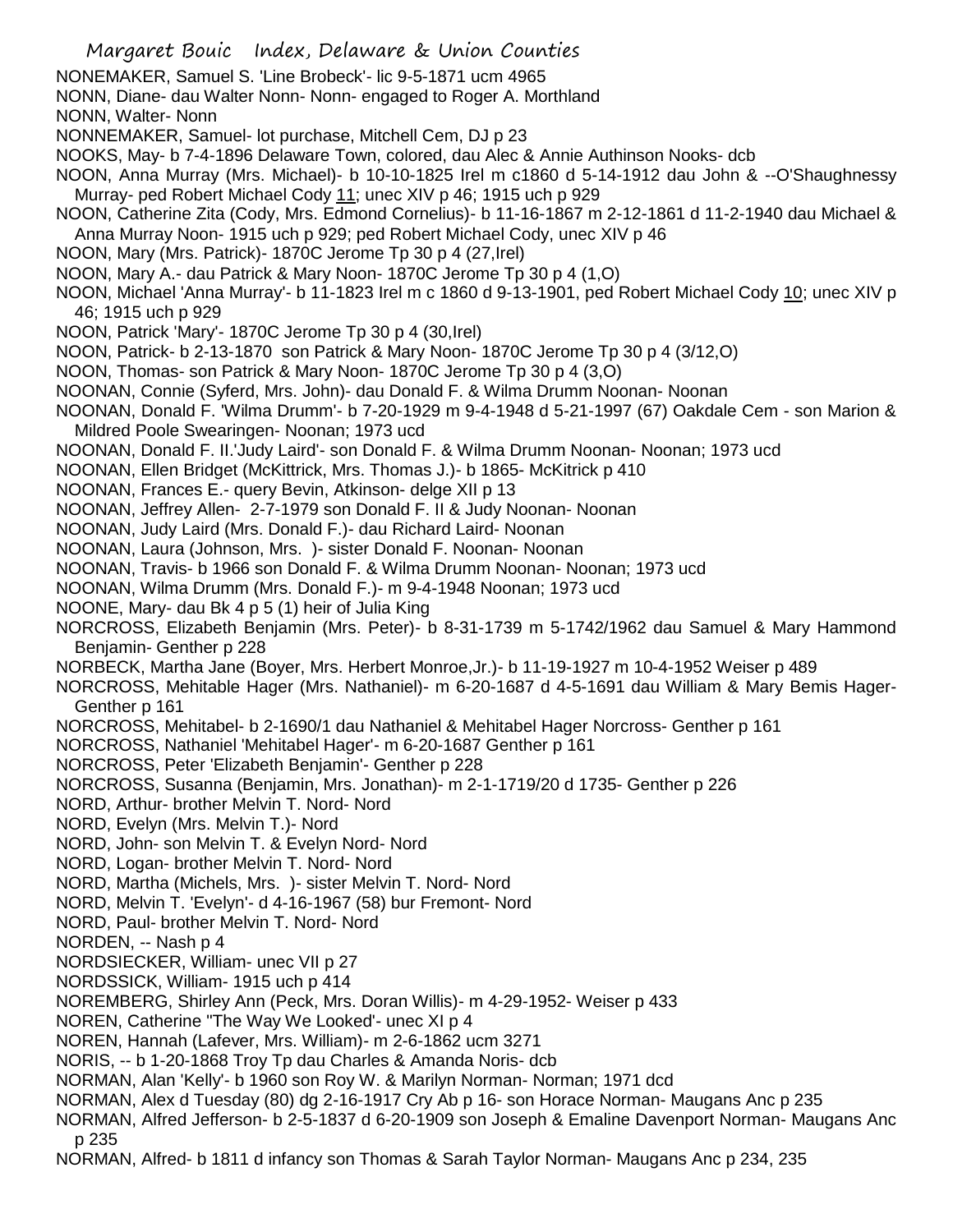NORMAN, Alam (May, Mrs. )- dau Elizabeth Norman- Norman

NORMAN, Almyra (Peterson, Mrs. )- b c 1850 dau John & Matilda Anderson Norman- Maugans Anc p 235 NORMAN, Amos- Sbc p 6,8

NORMAN, Angela- (6-1980) dau Rick & Longshore Norman- Norman

NORMAN, Ann I. Havens (Mrs. Arthur Loyd)- McKitrick p 156

NORMAN, Anna Eliza (Tucker, Mrs. )- dau James H. & Rebecca Ann Williams Norman- Maugans Anc p 236

NORMAN, Ara- ch John & Matilda Anderson Norman- Maugans Anc p 235

NORMAN, Arnold- son Elizabeth Norman- Norman

NORMAN, Arthur Loyd 'Ann I. Havens'- McKitrick p 156

NORMAN, Belinda Kay- b 8-21-1997 dau Rebecca Norman- Norman

NORMAN, Ben- Maugans Anc p 234

NORMAN, Betty (Killen/Killion, Mrs )- dau Rev. Cecil H. & Edith "Lockie" Monroe Norman- Norman

- NORMAN, Bill- son William Norman- Maugans Anc p 234
- NORMAN, Blanche A. Davis (Mrs. William A.)- b 3-7-1901 m 1944 d 8-20-1980 (79) Lexington Cem- dau Charles Davis- Norman; obit Blanche, mlib(brown); obit William A., mlib(brown); 1959, 1962, 1967, 1973, 1977, 1979 ucd

NORMAN, Brande B. (Vollrath, Mrs. Daniel Philip)- b 8-7-1974 m 8-28-1993- dau Dana M. & Cynthia Lou Disbennett Norman- Norman; St. Paul p 15, 34, 100; 1983 ucd

NORMAN, Rev. Cecil H. 'Lockie'- d 3-13-1976 (68)- Sunbury Mem. Pk.- son Elizabeth Norman- Norman; 1969, 1971 dcd

NORMAN, Charles Ernest 'Doreen Eloise Kidd'- son Arthur Loyd & Ann I. Havens Norman- McKitrick p 153

NORMAN, Cynthia Lou Disbennett (Mrs. Dana M.)- b 7-18-1951 m 10-14-1972 dau Ted & Bonnie Snider Disbennett- St Paul p 15; Norman; 1983; 1991 ucd

NORMAN, Dana M. 'Cynthia Lou Disbennett'- b 10-24-1951 m 10-14-1972 St. Paul p 15; Norman; 1983, 1991 ucd

NORMAN, David Lynn- b 8-1958 son ernest Charles & Doreen Eloise Kidd Norman- McKitrick p 157

NORMAN, Delpha- dau Elizabeth Norman- Norman

NORMAN, Doreen Eloise Kidd (Mrs. Charles Ernest)- b 5-7-1927 m 9-4-1946 dau Thomas Edward & Mary Louise Bowes Kidd- McKitrick p 153-156

NORMAN, Dorothy W. (King, Mrs. Edwin Wesley)- m 7-2-1938 Powers Pat p 270

NORMAN, Effie (Seavers, Mrs. )- b c 1870 dau James H. & Rebecca Ann Williams Norman- Maugans Anc p 236

NORRIS, Eliza Jane (Langstaff, Mrs. Elmus W.)- b 3-25-1932 m 8-17-1851 d 6-12-1910 Claibourne Cem- dau Thomas & Sarah Taylor Norman- 1883 uch V p p 641 (P 441 says Eliza is dau John & Jane Norman); Maugans Anc p 200. 221, 234, 235, 237; Cowgill p 57

NORMAN, Elizabeth (Mrs )- Norman

NORMAN, Elizabeth- b 1853 d 6-6-1869 dau Oliver & Sarah Smith Norman- Pabst 235

NORMAN, Ellen P. 'Ella'- d 12-25-1866 (11-7-6) dau E. & Nancy - Jerome Cem, DJ p 161

NORMAN, Emaline Davenport (Mrs. Joseph)- b 1809 d 5-16-1869 Maugans Anc p 235

NORMAN, Eri 'Sophiah'- 1880C Taylor Tp 68-70 p 16 (46,O,O,O)

NORMAN, Etha May Trewett (Mrs. Richard A.)- b 4-22-1877 d 6-13-1900 dau William H. & Catharine Weiser Trewett- Weiser p 283

NORMAN, Ezekiel- b 1839 d (9m) son Joseph & Emaline Davenport Norman- Maugans Anc p 235

NORMAN, Frank ' --Tucker'- b 1846 son Thomas & --Hobbs Norman- Maugans Anc p 234, 237

NORMAN, Franklin H.'Pat'- son Cecil H. & Edith "Lockie" Monroe Norman- Norman

NORMAN, Gary D. 'Judith'- son Cecil H. & Edith "Lockie" Monroe Norman- Norman

NORMAN, George 'Lucy Wagner'- b 1842 d 1901 Nebraska- son Thomas & --Hobbs Norman- Maugans Anc p 234, 237

NORMAN, George ' Howard'- b c 1867 son James H. & Rebecca Ann Williams Norman- Maugans Anc p 236 NORMAN, George- son Oliver Norman- Maugans Anc p 234

NORMAN, George 'Sarah Lee'- Norman; obit William A., mlib(brown)

NORMAN, Gregory- b 1961 son William & Jeannine Norman- 1971, 1973, 1981, 1983 ucd

NORMAN, Hannah Bacon (Mrs. John)- m 7-1-1858 ucm 2748

NORMAN, Harrison- unclaimed letter 1852; unec IV p 35

NORMAN, Harry- son Willaim Norman- Norman

NORMAN, Helen Dorothy d (89) Norman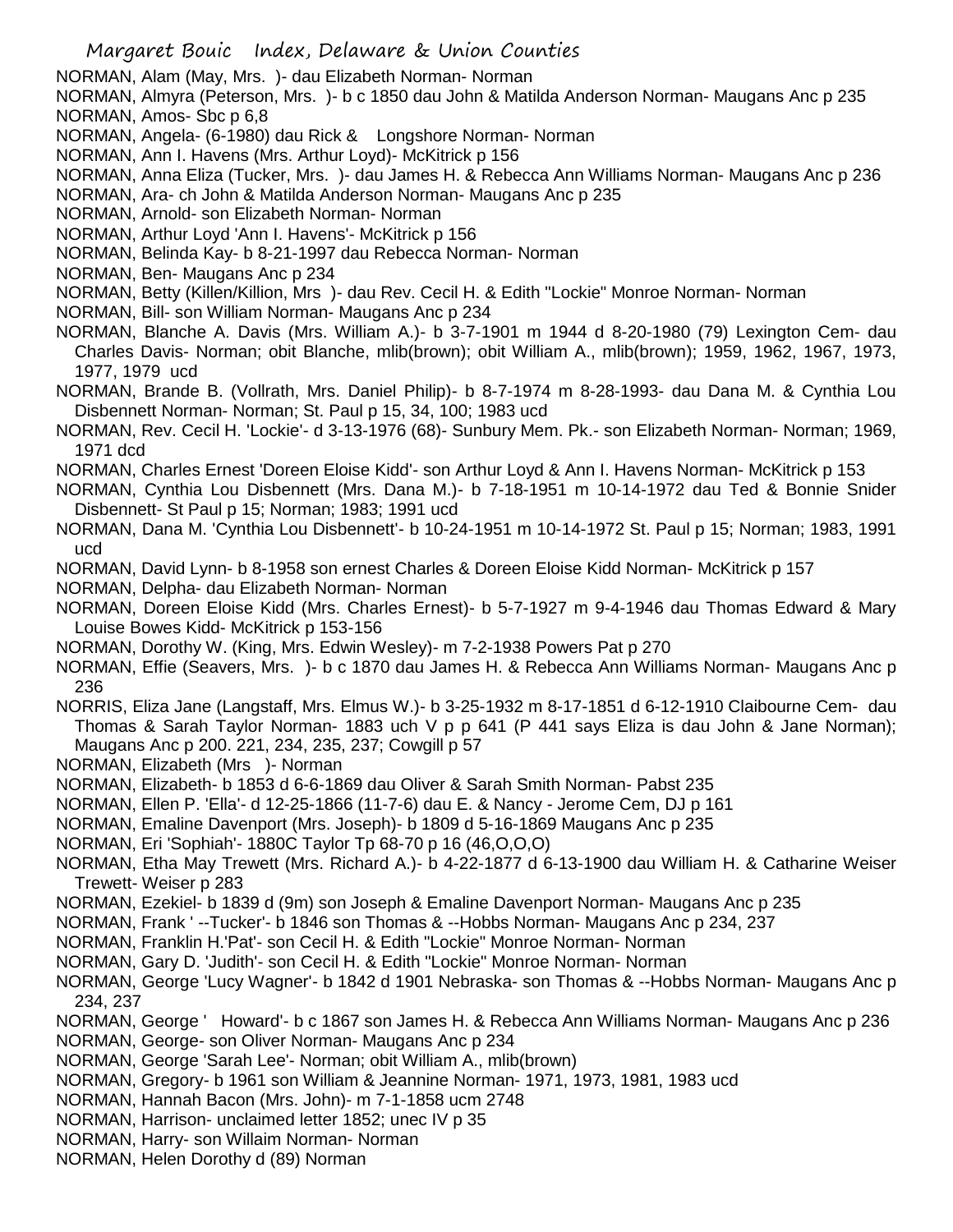Margaret Bouic Index, Delaware & Union Counties NORMAN, Horace- b 1817/8 son Thomas & Sarah Taylor Norman- Maugans Anc p 234, 235 NORMAN, Ida (Hushaw, Mrs. Frank)- b 1862 dau John & Matilda Anderson Norman- Maugans Anc p 235 NORMAN, Ida Mae (Weiser, Mrs. Albert)- m 1875 d 3-2-1945- Weiser p 283 NORMAN, Imogene (Ashley, Mrs. )- dau Elizabeth Norman- Norman NORMAN, James- 1980 dcd NORMAN, James H. 'Jemima Dean''Rebecca Ann Williams'- b 6-27-1827 m(1) 11-1851 (2) 8-31-1856 d 3-13- 1899- son Thomas & Sarah Taylor Norman- Maugans Anc p 234, 236 NORMAN, James R.- d 9-16-1869 son J. R. & A. M. Norman- Jerome Cem, DJ p 101 NORMAN, Jamima Dean (Mrs. James H.)- m 11-1851 d 1853 dau Elijah & Nancy Dean- Maugans Anc p 236 NORMAN, Jane Bear (Mrs. Oliver)- Maugans Anc p 235 NORMAN, Jane (Patton, Mrs. )- b 1843 d 1863 dau Joseph & Emaline Davenport Norman- Maugans Anc p 235 NORMAN, Jeannine (Mrs. William D.)- 1971, 1973, 1981, 1983 ucd NORMAN, Jefferson- see Alfred NORMAN, Jesse/Jeffe- b 9-4-1977 son Dana & Cynthia Lou Disbennett Norman- St. Paul p 15; 1983 ucd NORMAN, Joe- son William Norman- Maugans Anc p 234 NORMAN, John 'Hannah Bacon'- m 7-1-1858 ucm 2748 NORMAN, John "Matilda Anderson- 1822/23 d 1890 Iowa- Maugans Anc p 234, 235 NORMAN, John- son Oliver Norman- Maugans Anc p 234 NORMAN, Jonathan- b 1841 son Joseph & Emaline Davenport Norman- Maugans Anc p 235 NORMAN, Joseph 'Emaline Davenport'- b 1814 d 5-11-1857 son Thomas & Sarah Taylor Norman- Maugans Anc p 234, 235 NORMAN, Judith (Mrs Gary D.)- Norman NORMAN, Edith "Lockie" (Mrs. Cecil H.)- b 10-6-1909 d 3-2-1995 dau Horace L. & Mary E. Davis Monroe-Norman; 1969, 1971, 1980 dcd NORMAN, Kate Crabtree (Mrs. Nelson)- Maugans Anc p 235 NORMAN, Kate (McHarry, Mrs. Hugh)- b 1840 dau Thomas & --Hobbs Norman- Maugans Anc p 234, 237 NORMAN, Kelly (Mrs. Alan)- Norman NORMAN, Laura- b 1958 dau William & Jeannine Norman- 1971, 1973 ucd NORMAN, Libbie (RIch, Mrs. )(Real, Mrs. ) dau James H. & Jamima Dean Norman- Maugans Anc p 236 b c 1852 NORMAN, Lillie J. (Frazier, Mrs.Newt)- dau James H. & Rebecca Ann Williams Norman- Maugans Anc p 236 NORMAN, Lockie (Mrs. Rev. Cecil H.)- Norman NORMAN, Lucy (Norman, Mrs. James)- dau Thomas & Kate Norman- Maugans Anc p 234, 237 NORMAN, Lucy Wagner (Mrs. George)- Maugans Anc p 237 NORMAN, Lynn- b 1957 son Roy W. & Marilyn Norman- 1971 dcd NORMAN, Margaret (Hardesty, Mrs. Bill)- b 1825 dau Thomas & Sarah Taylor Norman- Maugans Anc p 234, 235 NORMAN, Margaret- d age 8/9 y- dau Joseph & Emeline Davenport Norman- Maugans Anc p 235 NORMAN, Marilyn A. (Mrs. Roy W.)- 1971, 1980 dcd NORMAN, Mary Ann- dau John & Matilda Anderson Norman- Maugans Anc p 235 NORMAN, Mary Straight (Mrs. Oliver)- Maugans Anc p 235 NORMAN, Matilda Anderson (Mrs. John)- d c 1886- Maugans Anc p 235 NORMAN, Nelson 'Katie Crabtree'- b 1851 son Joseph & Emaline Davenport Norman- Maugans Anc p 235 NORMAN, Oliver- Maugans Anc p 234 NORMAN, Oliver 'Mary Straight''Sarah Smith'- b 6-11-1819 d 7-1885 Iowa- son Thomas & Sarah Taylor Norman- Maugans Anc p 234, 235 NORMAN, Pat (Mrs. Franklin H.)- Norman NORMAN, Rebecca- Norman NORMAN, Rebecca Ann Williams (Mrs. James H.)- m 8-31-1856 Maugans Anc p 236 NORMAN, Rick Adam- b 11-10-1980 son Rick & Longshore Norman- Norman NORMAN, Rick ' Longshore'- Norman NORRIS, Richard A. 'Etha May Trewett'- b 10-3-1868 d 4-1947- Weiser p 283 NORMAN, Richard LeRoy- b 5-25-1953 son Ernest Charles & Doreen Eloise Kidd Norman- McKitrick p 157 NORMAN, Roy W. 'Marilyn A.'- 1971, 1980 dcd NORMAN, Russell Dean- b 9-23-1948 son Ernest Charles & Doreen Eloise Kidd Norman- McKitrick p 157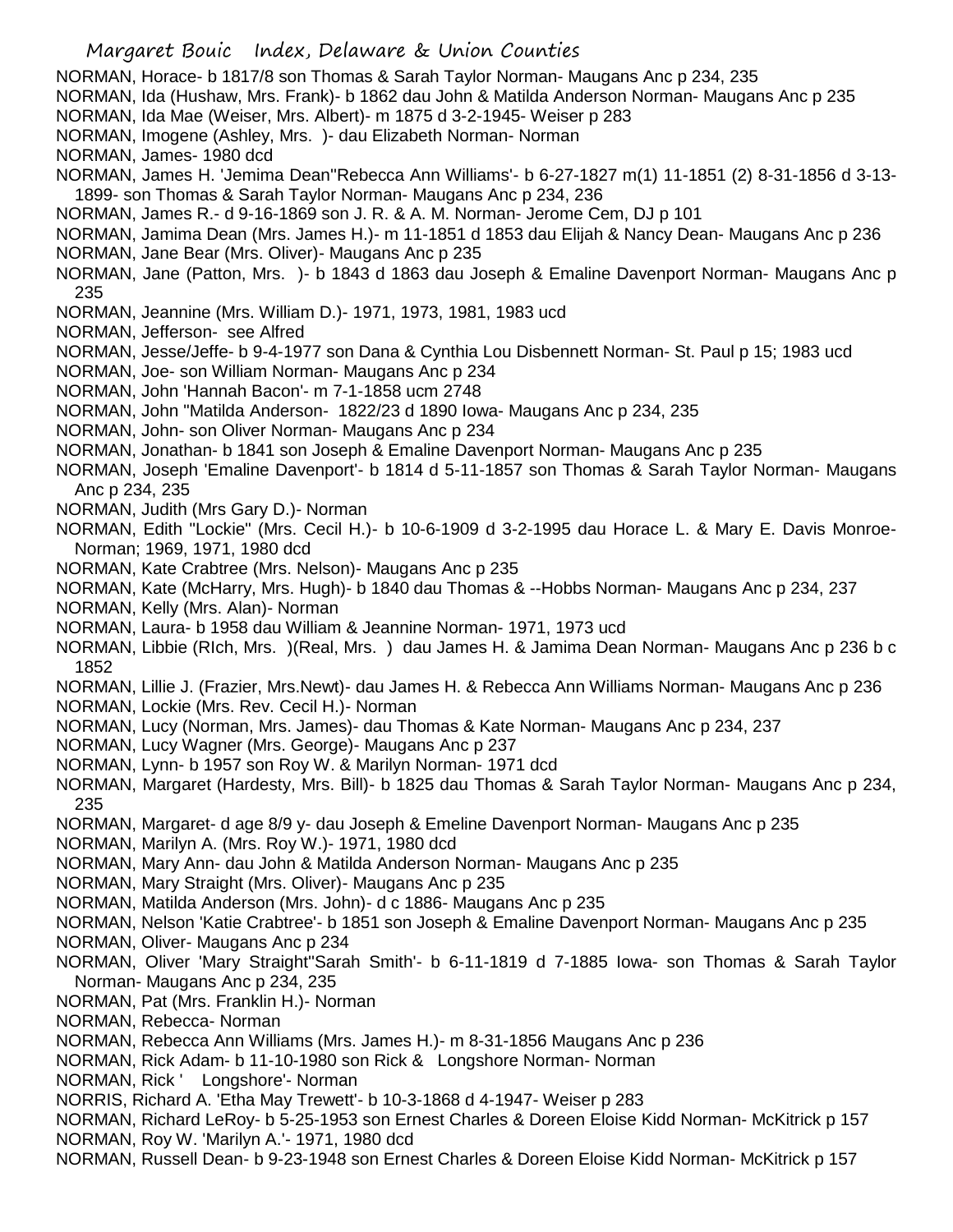- NORMAN, Samuel- b 1959 son Roy W. & Marilyn Norman- 1971 dcd
- NORMAN, Sarah E.- d y- dau James H. & Rebecca Ann Williams Norman- Maugans Anc p 236
- NORMAN, Sarah Lee (Mrs. George)- Norman; obit William A., mlib(brown)
- NORMAN, Sarah- b 5-14-1863 d 8-4-1863 dau Oliver & Sarah Smith Norman- Maugans Anc p 235
- NORMAN, Sarah Smith (Mrs. Oliver)- b 1824 d 5-27-1863 Maugans Anc p 235
- NORMAN, Sarah Taylor (Mrs. Thomas)- 1883 uch V p 641; Maugans Anc p 221, 234, 235
- NORMAN, Sidney (Littleton, Mrs. Lorenzo D.)- m 1-14-1838 Madison Co, unec IX p 6
- NORMAN, Sophiah (Mrs. Eri)- 1880C Taylor Tp 68-70 p 16 (38,O,Md,Va)
- NORMAN, Stevem Charles- b 7-28-1951 son Ernest Charles & Doreen Eloise kidd Norman- McKitrick p 157
- NORMAN, Thomas 'Sarah Taylor'' Hobbs'- b c 1783 d 1850 1883 uch V p 641; Maugans Anc p 234, 235, 237
- NORMAN, ---Hobbs (Mrs. Thomas)- Maugans Anc p 234, 237
- NORMAN, Virginia Lee Andrich (Mrs. William Edward)- m 6-11-1967- dau George Andrich- Andrich
- NORMAN, William A. 'Blanche A. Davis'- b 10-2-1898 m 1944 d 5-28-1968 son George & Sarah Lee Norman-
- Norman; obit mlib(brown); obit Blanche, mlib(brown) ; 1959, 1962, 1967, 1971, 1975, 1981 ucd
- NORMAN, William D. 'Jeannine'- 1971, 1973, 1981, 1983 ucd
- NORMAN, William Edward 'Virginia Lee Andrich'- m 6-11-1967- Andrich
- NORMAN, William- son Eri & Sophia Norman- 1880C Taylor Tp 68-80 p 16 (16,O,O,O)
- NORMAN, Willie- Norman
- MPRRELL, Thomas- 1883 uch V p 242
- NORELLI, Sarah (Montgomery, Mrs. Robert)- m 8-19-1848 Madison Co, unec XI p 8
- NORIS, Theadore, b 8-14-191 Jerome Tp, Union Co son Joseph & Izella Hyland Noris- dcb
- NORPELL, Curtis E. ' Grehl'- son Thomas E. Norpell- Norpell
- NORPELL, Jennifer Merrill- b 8-16-1978 dau Curtis E. & --Grehl Norpell- Norpell
- NORPELL, Press/Tim- delge XII p 75
- NORPELL, Thomas E.- Norpell
- NORQUIST, Patricia Jane Harris (Veatels, Mrs. David)(Mrs. Robert)- b 11-26-1946 m 8-27-1966 (2) 8-1-1982 dau Lanson & Ella Jane Burns Haris- St. Paul p 22
- NORQUIST, Robert 'Patricia Jane Harris'- b 11-8-1943 m 8-1-1982 St. Paul p 22
- NORRIS, ---hjt p 10, 46; 1915 uch p 414
- NORRIS, Rev. Mr.- dg 6-3-1910 Cry Ab p 128
- NORRIS, --family of Charles D. McBee #166; unec VI p 2, VII p 2, IX p 25; family of Barbara F. Schreiberunec XVI p 38; family of John Pickett #292, unec X p 49, XI p 2, XII p 2
- NORRIS, ---b 2-18-1868 Concord Tp son Irwin K. & Ann M. Norris- dcb
- NORRIS, ---b 1-20-1868 Troy Tp dau Charles & Amanda Norris- dcb
- NORRIS, ---b 5-26-1876 Concord Tp dau Alexander & Charity Phillips Norris- dcb
- NORRIS, --d 9-7-1879 (1m10d) son J. K. & E. G., Claibourne Cem p 28
- NORRIS, Abram 'Sarah/- dg 7-18-1911 Cry Ab p 51
- NORRIS, Ada (Conklin, Mrs. )- dau Jeremiah K. & Hannah Hawn Norris- obit Jeremiah K., mlib; obit Samuel P. mlib
- NORRIS, Adelbert 'Verna Ashcraft'- Norris
- NORRIS, Adella Ann- dau David & Margaret Norris- 1880C Washington Tp 4 (1,O,O,O)
- NORRIS, Alexander 'Amanda Custer'- b 12-1835 m 12-1-1881 ucm 7076 d 1917 Claibourne Cem p 50- son Jeremiah K. & Ann L. Pennypacker Norris; Co F. 7th INF; 1883 uch V p 445; 1900C Claibourne Tp 49-54 p 3A (64,O,Eng,Eng)
- NORRIS, Alexa- dau Rev. Dwight E. & Scheiderer Norris- Norris
- NORRIS, Alexander- 1870C Concord Tp p 256 (\*34)
- NORRIS, Alexander- 1870C Concord Tp p 252 (8)
- NORRIS, Alexander- b 9-24-1861 d 7-18-1920 Claibourne Cem p 50
- NORRIS, Alexander 'Charity Kizar Phillips'- Jerome Cem, DJ p 101. 102; Phillips p 108
- NORRIS, Alexander- son Jeremiah K. & Elizabeth C. Ports Norris- 1880C Leesburg Tp 59 p 6 (18,O,O,O)
- NORRIS, Mrs. Alexander- d 3-17-1881, dg 3-24-1881 Cry Ab p 54
- NORRIS, Alice Lenora Ballard (Mrs. Benjamin F.)- b 1856 d 1940 Byhalia Cem, lptw p 132; obit Carroll, mlib(brown); 1900C Washington Tp 276 p 12B (43,O,O,O) m 21y, 3 ch, 2 living
- NORRIS, Amanda Custer (Mrs. Alexander)- b 5-1843 d 19223 Claibourne Cem p 50; 1900C Claibourne Tp 49- 54 p 3A (57,O,O,Pa)
- NORRIS, Amanda McMaster (Mrs. )- dau William A. & Margaret Eaton McMaster- dumch p 251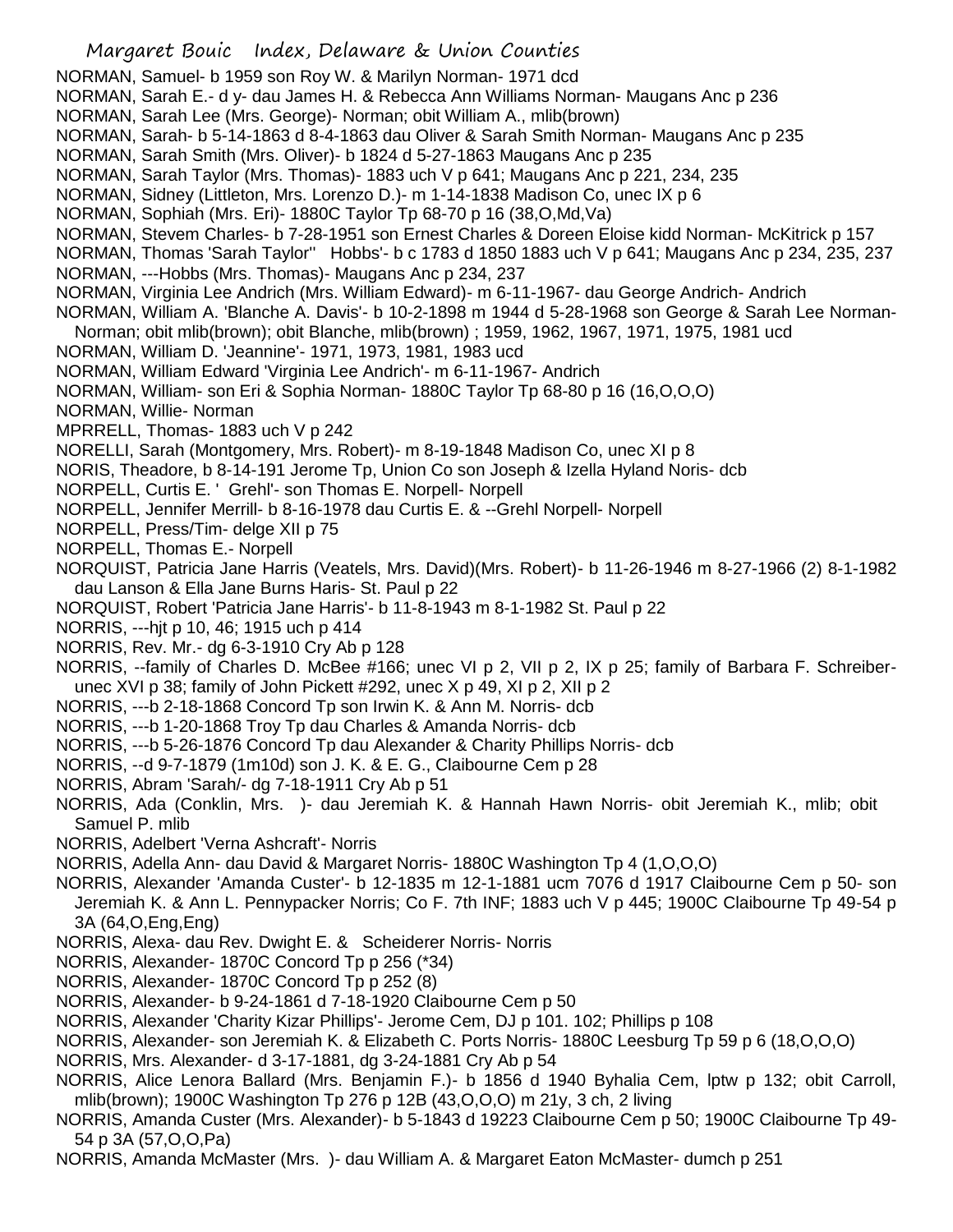NORRIS, Amber M.(Mrs. Rush)-d 8-6-1982 (89) Oak Grove Cem- Norris; 1961, 1964 dcd

- NORRIS, A. M. (Mrs. J. K.)- DJ p 101
- NORRIS, Andy- b 1960 son Marion F. & Ruth Norris- 1971 dcd
- NORRIS, Ann- b Un Co d 4-18-1871 (35-5-29) Concord Tp dcdeaths; 1870C Concord Tp p 252 (34)
- NORRIS, Ann L. Pennypacker (Mrs. Jeremiah)- b 1836 m 3-27-1859 ucm 2863 d 4-18-1870/1 (32-5-22) Jerome Cem DJ p 101- dau Jacob & Sarah Scofield Pennypacker- 1860C Jerome Tp 31-29 p 5 (21,Pa)
- NORRIS, Anne R. Rhodes (Mrs. Robert F.)- Norris
- NORRIS, Anne Smyth (Mrs. Willia,Sr.)- unec VIII p 62
- NORRIS, Arminta Pounds (Mrs. Samuel)- Norris
- NORRIS, Arnold (Mrs. L. L.)- 1983 ucd
- NORRIS, Mrs.Arthur- sister Bert & Harry Earl, Mrs. Vincent Westbrook- dg 2-4-1916, Cry Ab p 19
- NORRIS, Asail- 1880C Washington Tp 3 (5,6,O,O,O)
- NORRIS, Avonell- grad Broadway HS 1920; unec III p 20
- NORRIS, "Bab" (Vandeman, Mrs. Dr. Jos. H.)- Olen. Gaz 6-1-1855 Reed Ab p 153

NORRIS, Barbara Ann (Mulvain, Mrs. James)- b 1824 d 1890 ped Ruth Mercer McBee #166A 27, unec IX p 69 NORRIS, Beckie- dau Paul Norris- Norris

- NORRIS, Belva Petty (Mrs. Charles E.)- dau James & Martha Grubb Petty- dcq Marjorie Norris Wenger 5
- NORRIS, Benjamin 'Emma Turpin'- d 9-25-1885 (40-1-16) Milford Cem, Un Al p 15; 1880C Union Tp 29 p 7  $(37, 0, 0, 0)$
- NORRIS, Benjamin F.- b 1857 d 1930 Byhalia Cem, lptw p 132; 1880C Taylor Tp 122-123 p 12 (2/12,O,O,O)
- NORRIS, Benjamin F. 'Alice Lenora Ballard'- b 2-1857; son Jema B. & Rebecca L. Pennypacker Norris- 1915 uch p 936; 1883 uch IV p 503, V p 375; obit Carroll, mlib(brown); obit Jeremiah K., mlib; uca p 59; 1860C Jerome Tp 32-30 p 5 (2,O); 1870C Dover Tp 104-106 p 13 (15,O); 1900C Washington Tp 276 p 12B (43,O,Can,Pa)
- NORRIS, Benjamin 'Mattie Hammond'- m 11-22-1880 ucm 6844
- NORRIS, Bernice (Colwell, Mrs. Thomas)- b 2-8-1976 dau Earl B. & Flossie A. Norris- Norris
- NORRIS, Bernice M. Buzzard (Mrs. Robert L.)- b 1913 d 6-6-1983 (69) Jerome IOOF Cem, DJ p 14, 122 sister William Buzzard & Dorothea Gill- Norris; 1949, 1959, 1962, 1967, 1971, 1973, 1981, 1983 ucd
- 
- NORRIS, Bernice (Seely, Mrs. Emery)- dau Flora Trimby Norris- Norris; obit Flora, mlib(brown)
- NORRIS, Bernice S. (Mrs. Samuel)- 1983 ucd
- NORRIS, Bertha (Chandler, Mrs. Clyde)- Norris
- NORRIS, Bertha M.- b 1889 d 1913 Broadway Cem, lptw p 69
- NORRIS, Betty- dau Clarence & Gladys Hutchisson Norris- Hutchisson p 60
- NORRIS, Beulah (Mrs. Clifford N.)- Norris; 1961, 1964, 1969 dcd
- NORRIS, Beverly- ch J. Williard & Gertrude P. Norris- 1962 ucd (15)
- NORRIS, B. F. 'S. A.'- djlm p 15
- NORRIS, Birdie- son Jacob P. & Rebecca Harbert Norris- 1883 uch V p 690; 1880C Taylor Tp 122-123 p 12 (50,O,O,O)
- NORRIS, Birney O.- b 1879 Oak Grove Cem, Powell p 438
- NORRIS, Blanch Alma (Mrs. Harrison M.)- b 1891 d 1957 Claibourne Cem p 81
- NORRIS, Blanche (Carson, Mrs. Ralph)- dau Flora Trimby Norris- Norris; obit Flora, mlib(brown)
- NORRIS, Blanch R.- b 1904 d 1932 dau B. Frank & Minnie Norris- Broadway Cem, lptw p 72
- NORRIS, Bonnie J. (Mrs. Dwight)- 1949 ucd
- NORRIS, Bonnie Sue Selig (Mrs. Samuel Henry)- m 7-24-1976 dau George Selig- Norris; 1977, 1979, 1981, 1991 ucd
- NORRIS, Brian- b 1970 son Norman E. & Teresa L. Norris- Norris; 1980 dcd
- NORRIS, Burney- d Wed (12y) son S. B. Norris (teacher of colored school)- unec XII p 9; Madison Co Democrat 11-19-1879
- NORRIS, Bryan Matthew- b 10-15-1978 son Tim E. & Susan Norris- Norris; 1979, 1981, 1991 ucd
- NORRIS, Caleb- brother Mrs. Pinkney Walker- dg 3-19-1884 Cry Ab p 94
- NORRIS, ---(Walker, Mrs. Pinkney)- sister Caleb Norris- dg 3-19-1884 Cry Ab p 94
- NORRIS, Calvin 'Helen H.'- Norris
- NORRIS, Carl- son Calvin & Helen M. Norris- Norris; 1985 uch p 27, picture
- NORRIS, Carl- son Robert E. & Ruth N. Clevenger Norris- Norris; obit Ruth N. mlib(brown)
- NORRIS, Carly Elizabeth- b 5-13-1988 dau Samuel & Bonnie Norris- Norris; 1991 ucd
- NORRIS, Carol Anne (Rapp, Mrs. William H.)- m 1-7-1961 dau Robert F. & Anne Rhodes Norris- Norris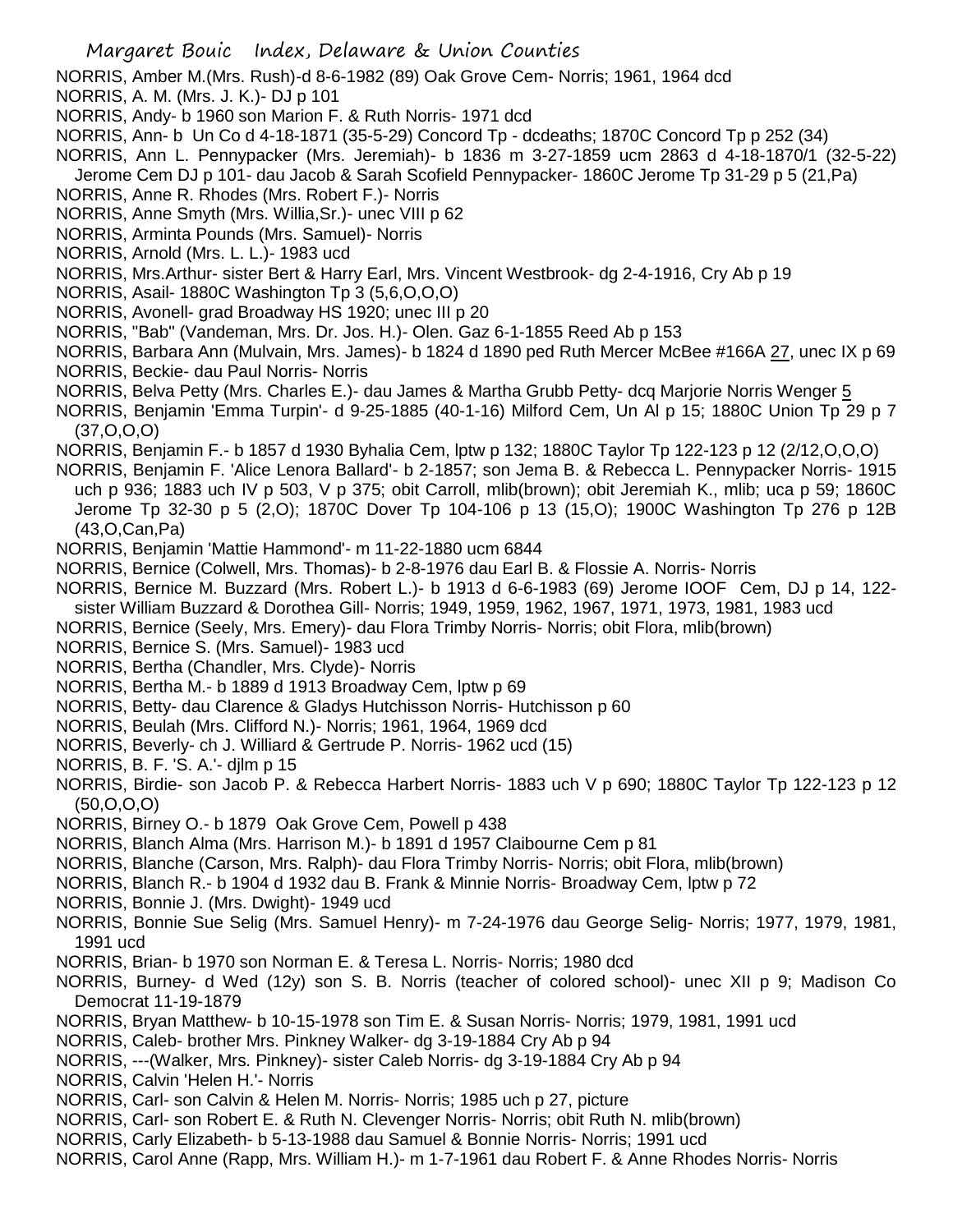- NORRIS, Caroline- dau William G. & Phebe M. Norris- 1850C Troy Tp 2572 p 136 (17,O)
- NORRIS, Carolyn Courtney (Mrs. Robert E.)- m 9-10-1967 dau Lawrence & Lyda Courtney Norris- Norris
- NORRIS, Carrie Bell- dau Ira & Catharine Norris- 1880C Washington Tp 3 (1,O,O,O)
- NORRIS, Carrie E. Cochrel (Mrs. Charles G.)- b 1-15-1874 m 9-15-1895 Cochrel Bible; unec IX p 39
- NORRIS, Carrie- dau Jacob & Rebecca J. Harbert- 1883 uch V p 690; 1850C Taylor Tp 1 p 1 (2,O); 1880C Taylor Tp 122-123 p 12 (11,O,O,O)
- NORRIS, Carrie (Scofield, Mrs. Wm. E.)- m 6-3-1857 dg 6-5-1857 Reed Ab p 194
- NORRIS, Carroll B. 'Imogene McGowan'- b 7-30-1896 d 2-5-1973 Claibourne Cem p 94- son Benjamin F. & Alice Lenora Ballard Norris- Norris; obit mlib(brown); 1900C Washington Tp 276 p 12A (3,O,O,O)
- NORRIS, Catharine (Mrs. Ira)- 1880C Washington Tp 303 (25,O,O,O)
- NORRIS, C. E. Sr.- b 1848 Marlborough Cem p 149
- NORRIS, C. E.- brother Nine Norris Hitchcock- dg 10-31-1913 Cry Ab p 68
- NORRIS, C. R. Jr.- b 1876 d 1935 Marlborough p 149
- NORRIS, Charity Kizar Phillips (Mrs. Alexander)- b Indiana 1857 d 3-17-1881 (28-8-4) Concord Tp, dcdeaths-Jerome Cem, DJ p 102 (29-10-28)- dau Theophilus & Sabra Maloney Waggoner Phillips- Phillips p 100, 108
- NORRIS, Charles- son Edward Norris- b 8-1891; 1900C Jerome Tp 242-251 p 11A (8,O,O,O)
- NORRIS, Charles- son William G. & Phebe M. Norris- 1850C Troy Tp 2572 p 136 (9,O)
- NORRIS, Charles D. 'Rose'- d 10-5-1984 (28) bur Huron- son Lois Norris- Norris
- NORRIS, Charles E. 'Belva Petty'- son John J. & Hannah Finley Norris- dcq Marjorie Norris Wenger 4
- NORRIS, Charles E.- son B. F. & S. A. Mt. Herman Cem R14; djlm p 15
- NORRIS, Charles G. 'Carrie E. Cochrel'- m 9-15-1895 Cochrel Bible; une IX p 39
- NORRIS, Charles L. 'Louie Ebright'- b 8-11-1891 m 10-6-1912 d 7-1-1976 son Harvey & Nora McKitrick Norris- Norris; obit mlib(brown); obit, Louie, mlib(brown); 1949 ucd
- NORRIS, Charles P.- 1980 dcd Berlin Tp
- NORRIS, Charles S.- 1910C Richwood 364-371 p 13B (56,O,O,NY) wid
- NORRIS, Charles W. b 10-24-1878/7 son Jeremiah K. & Elizabeth C. Ports Norris- 1883 uch V p 445; 1880C Leesburg Tp 59 p 6 (2,O,O,O); 1900C Leesburg Tp 120-121 p 6A (22,O,O,O)
- NORRIS, Charles- son Joseph Parker Norris- Nash p 440
- NORRIS, Charles L. 'Louie Ebright- b 1891 d 1976 Jerome IOOF Cem. DJ p 117, 121; Norris; 1959, 1962, 1967, 1971, 1973, 1975 ucd
- NORRIS, Charlotte (Kent, Mrs. Elijah)- m 8-23-1848 ucm 1336- 1908 dch 626; 1883 uch V p 745; unec VII p 39
- NORRIS, Christine (Mrs. John H.)- 1973, 1981, 1983, 1991 ucd
- NORRIS, C. K. (Mrs. A.)- Jerome Cem, DJ p 101
- NORRIS, Clair- son Robert K. & Ruth N. Clevenger Norris- Norris; obit Ruth N. mlib(brown); 1949 ucd; 1985 uch p 27, picture
- NORRIS, Clara Cassidy (Mrs. Egbert)- b 4-1880 d 1946 Claibourne Cem p 52; Norris; 1900C Taylor Tp 140- 144 p 7A (20,O,O,O) m 1y
- NORRIS, Clara Chambers (Mrs. C. E.)- b 1864 d 1931 Marlborough Cem p 149
- NORRIS, Clara L.- dau Clifford & Susan Norris- 1880C Millcreek Tp 4 (4,O,ILL,O)
- NORRIS, Clara May- b 3-12-1904 d 3-31-1904 dau Joseph A. & Lizetta May Norris- Jerome IOOF Cem DJ p 114; dg 4-15-1904 Cry Ab p 240
- NORRIS, Clarence 'Gladys Hutchisson'- Hutchisson p 60
- NORRIS, Clarence- b 3-1886 son Isaac & Deborah Norris- 1900C Jerome Tp 210-219 p 9B (14,O,O,O)
- NORRIS, Clarance son Jacob & Rebecca J. Harbert Norris- 1880C Taylor T[p 122-123 p 12 (2,O,O,O)
- NORRIS, Clarinda (Kingman, Mrs. Vinal Thurston)- m 8-7-1862 dg 4-3-1896 Cry Ab p 67
- NORRIS, Clarinda- dau Samuel & Sarah Ann Norris- 1850C Troy Tp 2595 p 137 (9,O)
- NORRIS, Claude B.- Norris
- NORRIS, Claudette- dau Clifford N. & Beulah Norris- Norris
- NORRIS, Clifford Max 'Donna Bland'- m 2-15-1959- Norris
- NORRIS, Clifford N. 'Beulah'- d 12-23-1979 (63) Fairview Mem. Pk- son Earl B. & Flossie A. Norris- Norris; 1961, 1964, 1969 dcd
- NORRIS, Clifford 'Susan'- 1880C Millcreek Tp 4 (28,ILL,Ky,ILL)
- NORRIS, Cora Verlinda Tuller (Mrs. William)- b 10-31-1891 m 12-23-1910 dau Erwin & Verlindia Reynolds Tuller- Weiser p 249; dg 10-24-1913 Cry Ab p 65, 66
- NORRIS, Cricket (Mrs. David)- Norris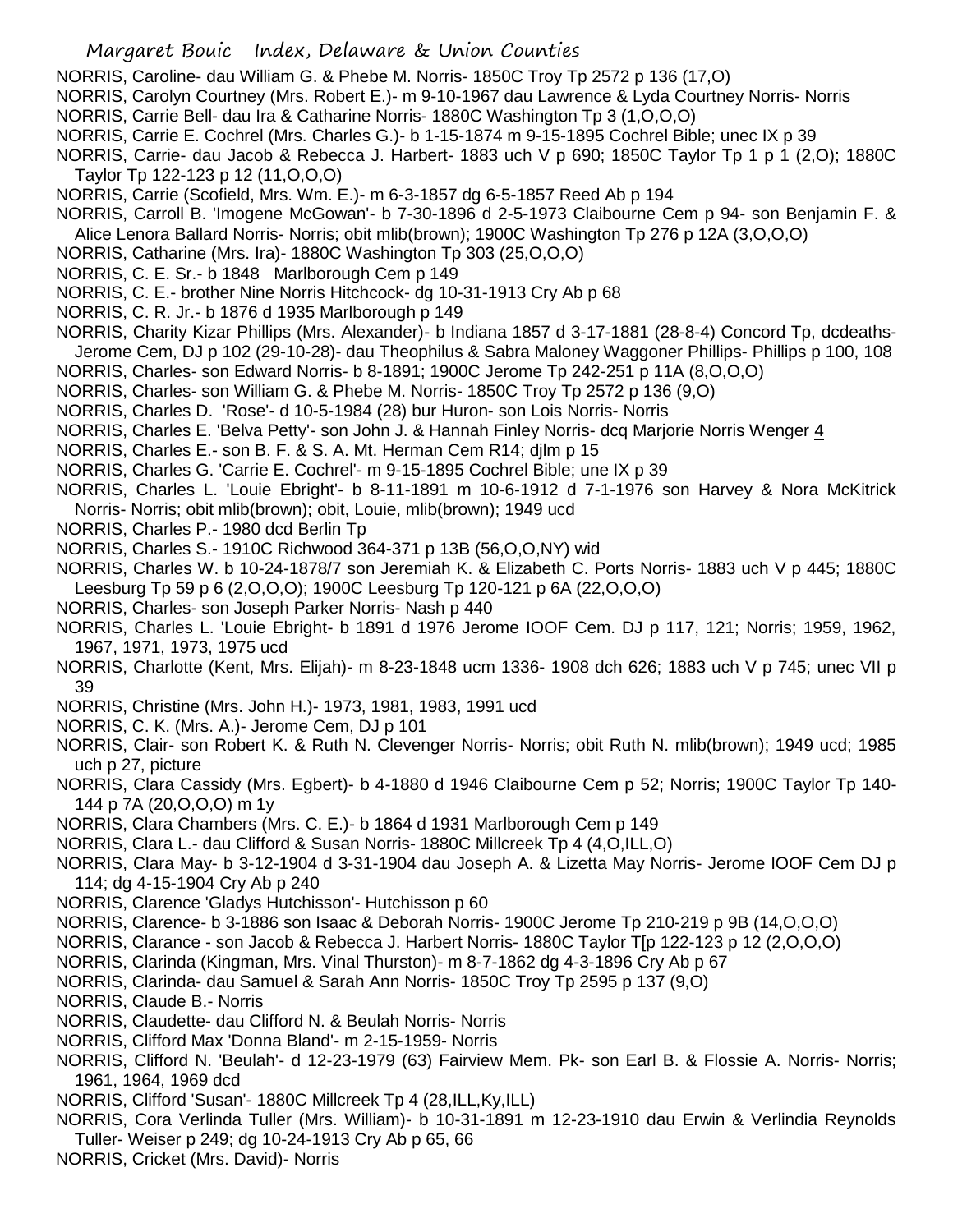- NORRIS, C. S.- 1915 uch p 498
- NORRIS, C. S.- brother Mrs. C. A. Kingman- dg 6-7-1912 Cry Ab p 131
- NORRIS, D. A.- dau James B. & Rebecca Pennypacker Norris- 1860C Jerome Tp 32-30 p 5 (1,O)
- NORRIS, Daisey Elia- b 12-19-1878 Liberty Tp dau George & Melinda Lanstaff Norris- dcb
- NORRIS, Daniel- delge IV p 8 (1841), p 9, p 29 (1837)
- NORRIS, Daniel- tavern license- Norton- delge VI p 55
- NORRIS, Daniel 'Janice'- Norris
- NORRIS, Daniel 'Rosanna Mann'- m 5-14-1843 dcm; 1835 men p 40 #14 p 71 Marlborough Tp; 1840C Mlb Tp 254 (20-30)
- NORRIS, Darcy Ann Alexander (Mrs. Paul Wayne)- m 9-26-1987- dau Robert E. Alexander- Norris
- NORRIS, David 'Cricket'- Norris son Dick & Sherry Norris- Norris
- NORRIS, David 'Denise'- son Dick & Sherry Norris- Norris
- NORRIS, David Eugene 'Tami Lynn Marie Sherman'- m 10-23-1982 son Max E. Norris- Norris
- NORRIS, David 'Margaret'- Claibourne Cem p 111; 1880C Washington Tp 14 44 (29.O,O,O); 1900C Claib Tp 340-358 p 14B (49 O,O,O) m 24y
- NORRIS, Deborah "Debbie" Jean (Root, Mrs. Andrew Martin)- dau Paul Norris- Norris
- NORRIS, Deborah- 1870C Concord Tp p 256 (20)
- NORRIS, Deborah (Mrs. Isaac)- 1900C Jerome Tp 210-219 p 9 (32,O,Va,O); m 32y, 5 ch, 3 living
- NORRIS, Deborah Wells (Mrs. Isaac)- m 12-3-1867 ucm 4292
- NORRIS, Della A.- b 1-1879 d 9-11-1900 (21-8-23) Claibourne Cem p 112 dau David & Margaret Norris-1900C Claibourne Tp 340-358 p 14B (21,O,O,O)
- NORRIS, Denise (Mrs. David)- Norris
- NORRIS, Doane C.- b 1877 d 3-12-1948 Oakdale Cem I p 120 (F-RS-17); dau James & Flora Eleanor Norrisobit mlib; delge X p 6; opc 410; unec VIII p 40; 1880C Jerome Tp 164-170 p 19 (2, O, O, O); 1900C Marysville 231-240 p 10B (21,O,Eng,O)
- NORRIS, Donald- son Calvin & Helen M. Norris- Norris
- NORRIS, Donald E. II son Donald E. & Cindy Norris- Norris- engaged to Barbara A. Stidam
- NORRIS, Donald- son Gerald & Lavon Norris- 1959 ucd (5)
- NORRIS, Donna Bland (Mrs. Clifford Max)- m 2-15-1959- Norris
- NORRIS, Donald Lee 'Rebecca Ann Hyland'- m 9-18-1971 div 11-1973 son George Norris- Norris
- NORRIS, Dorothy (Mrs. C. E.)- d 7-3-1892 (48-8-23) Marlborough Cem p 149
- NORRIS, Dorothy Mae (Millington, Mrs. Ernest M.)- m 12-11-1960- Norris
- NORRIS, Dorothy Richardson (Mrs Merle Guy)- d 12-9-1971 (72) bur Coolville- dau DeWitt Clinton & Mary A. Cuningham Richardson- Marysville p 134; dcq Marjorie Norris Wenger 3; Pabst 8 p 29. 39, 41
- NORRIS, Dwight 'Bonnie J.'- 1949 ucd
- NORRIS, Dwight E. 'Joyce M.'- 1967 ucd
- NORRIS, Dwight- son Robert K. & Ruth N. Clevenger Norris- Norris; obit Ruth N. mlib(brown); 1985 uch p 27, picture
- NORRIS, Rev. Dwight E. ' Scheiderer'- m 9-17-1955 -Norris
- NORRIS, ---Scheiderer (Mrs. Rev. Dwight E.)- m 9-17-1955 dau Chester Scheiderer- Norris
- NORRIS, E.- uca p 87, 91 Claibourne, Richwood
- NORRIS, Earl- son Abraham & Sarah Norris- dg 7-18-1911 Cry Ab p 51
- NORRIS, Earl B. 'Marie''Flossie A.'- d 9-8-1964 (75) Cheshire Cem, Norris- Norris; 1964 dcd
- NORRIS, Eber- b 11-29-1887 Concord Tp son Simpson & Rebecca Cosgray Norris- dcb; dg 10-2-1917, dg 10- 19-1917 Cry Ab p 94, 99
- NORRIS, Eber V. 'Oro Courter'- d 9-18-1973 Green Mound, Kilbourne- Norris
- NORRIS, Mrs. E. C.- b 1849 d 1923 Claibourne Cem p 28
- NORRIS, Ed- son William & Maxine Warner Norris- Norris; Weaver
- NORRIS, Eddie M.- d 1874 (1-2-26) Jerome Tp Cem, DJ p 97
- NORRIS, Edith J.- b 4-1886 dau Joseph & Lizetta Norris- 1900C Jerome Tp 279-288 p 12B (14,O,O,O)
- NORRIS, Edith Marie- b 4-30-1913 d 10-13-1913 (5m13d) dau William & Cora Verlindia Tuller Norris- Weiser p 249; dg 10-24-1913 Cry Ab p 65, 66
- NORRIS, Edna Marie- b d 1912 dau J. E. & Bertha M. Norris- Broadway Cem, lptw p 69
- NORRIS, Edward- uccp p 31; apr JB 4 p 287, unec XII p 64
- NORRIS, Edward- 1870C Concord Tp p 256 (20)
- NORRIS, Edward- d 9-11-1974 (71) Oak Grove Cem, Norris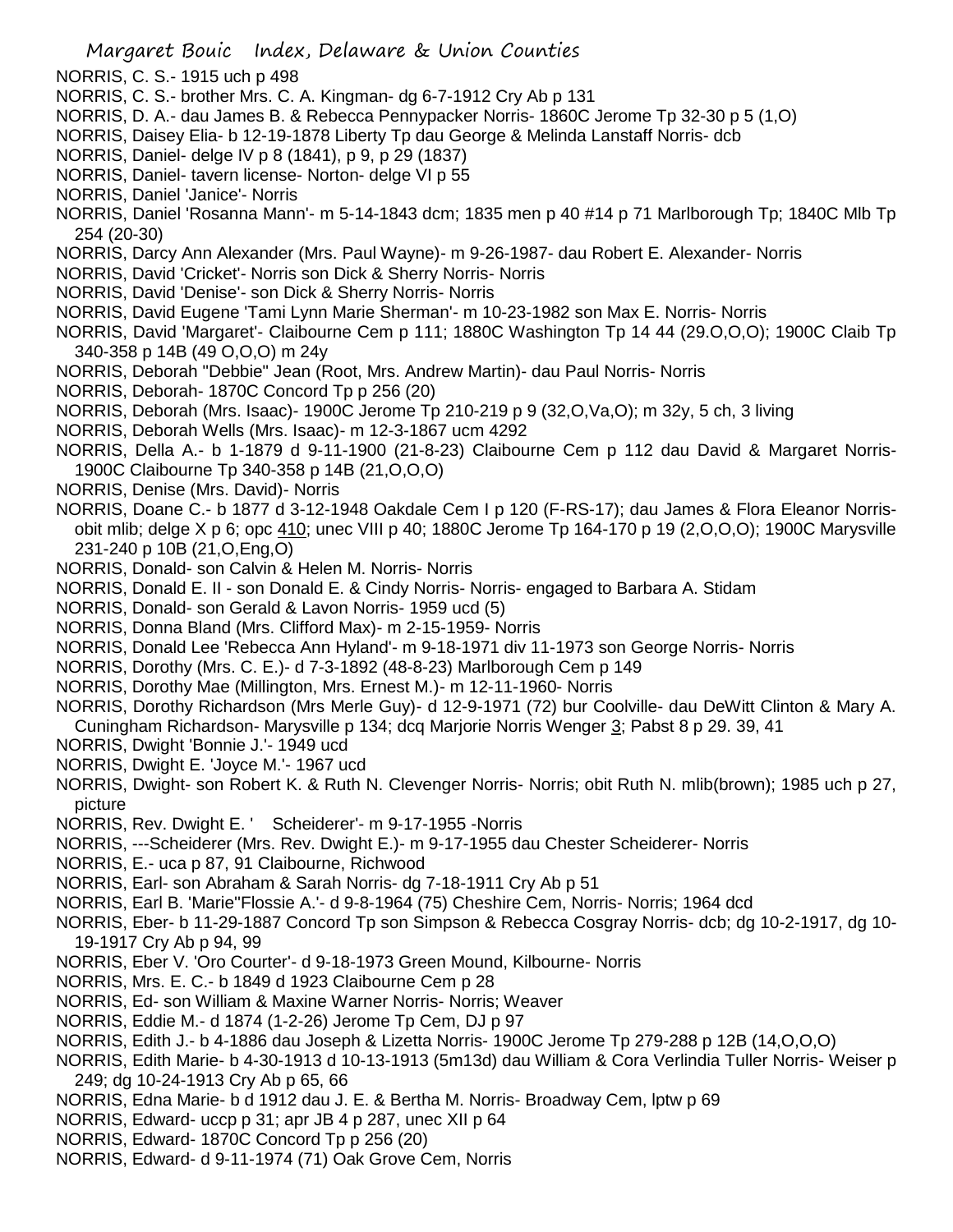NORRIS, Edward- 1883 uch V p 581, 592, 593

- NORRIS, Edward- son Joseph & Maria Anderson Norris- Anderson 3; dg 6-27-1913 Cry Ab p 45, dg 9-8-1914 Cry Ab p 146; dg 10-2-1917, 10-19-1917 Cry Ab p 95, 99; dg 10-2-1917 Cry Ab p 95; 1840C Millcreek Tp p 57 (30-40); 1850C Mil Tp 1951-1972 (52,Eng); 1860C Mil Tp (60,England)
- NORRIS, Edward 'Louisa J.'- DJ p 99
- NORRIS, Edward 'Nancy'- d 4-22-1887 (77-10-12) Claibourne Cem p 23; 1870C Richwood 73-69 p 8 (71,O)
- NORRIS, Edward H.- son Robert & Susan Hess Norris; 1880C Jerome Tp 60 p 7 (17,O,Pa,Pa); 1900C Jerome Tp 242-251 p 11A (36,O,O,Pa) wid
- NORRIS, Edward 'Sara Katherine Shannon'- Norris
- NORRIS, Edward 'Susan'- 1908 dch 626
- NORRIS, William Edward- "Eddy"- b 1958 son William & Velma Maxine Warner Norris- Weaver 1259442; 1962, 1967, 1971, 1973, 1975, 1977 ucd
- NORRIS, Edwin 'Martha Wren'- 1915 uch p 913
- NORRIS, Effie M. (Baughman, Mrs. )- b 3-1881 dau Jeremiah K. & Hannah Hawn Norris- obit Jeremiah K., mlib; 1900C Dover Tp 149-151 p 7A (19,O,O,O)
- NORRIS, Effie (Fish, Mrs. )- dau Jacob & Rebecca Harper Norris- obit Frank, mlib
- NORRIS, Egbert 'Clara Cassidy'- b 3-1876 d 1921 Claibourne Cem p 52- son Jacob Pl & Rebecca Harbert Norris- 1883 uch V p 690; Norris; 1880C Taylor Tp 122-123 p 12 (4,O,O,O); 1900C Taylor Tp 140-144 p 7A (24,O,O,Pa) m 1y
- NORRIS, Eleanor (Ayler, Mrs. john)- m 2-14-1850 ucm 1503; unec VII p 59, XIV p 17
- NORRIS, Eleanor (Gill, Mrs. Charles Fremont)- b 5-24-1869 m 10-2-5-1894 d 1-11-1896 Claibourne Cem p 28 dau Edwin & Martha Wren Norris- 1915 uch p 913; 1985 uch p 59
- NORRIS, Eleanor- dau Jeremiah K. & Ann L. Pennypacker Norris- 1883 uch V p 445
- NORRIS, Elenora- dau Ira M. & Catharine Norris- 1880C Washington Tp 3 (5,O,O,O)
- NORRIS, Eliza A. (Pickett, Mrs. Harton H.)- b 11-26-1827 m 5-12-1846 dau John & Sarah McMullen Norris-1883 uch V p 324; dcq Merle J. Rutherford 7
- NORRIS, Eliza J. (Evans, Mrs.John T.)- m 10-16-1873 ucm 5352
- NORRIS, Elizabeth- 1850C Marlborough Tp 82 p 185 (39,Pa)
- NORRIS, Elizabeth Durban Hincks (Mrs. Redmond)- b12-30-1881 d 10-13-1964 dau John Curban- Norris
- NORRIS, Elizabeth- dau Edward & Nancy Norris- 1850C Millcreek Tp 1951-1972 p 285 (18,O)
- NORRIS, Elizabeth (Gallant, Mrs. Elias)- m 12-25-1850 ucm 1610; unec VIII p 4
- NORRIS, Elizabeth (Mrs. James)- b 4-18-1811 Wash. Co Pa d 3-27-1888 (77-3-12) Mayfield Cem, Powell p 174, dcdeaths; 1870C Marlborough Tp p 408 (59\*)
- NORRIS, Elizabeth Ports (Mrs. Jeremiah K.)- b 1849 m 3-5-1875 ucm 5669 d 1923 Claibourne Cem p 28- dau William & Betsey Scott Ports- mt 3 p 11; 1880C Leesburg Tp 59 (30 O); 1900C Lees Tp 119-120 p 6A (50,O,O,O) wid, 3 ch, 2 living
- NORRIS, Ella- 1870C Concord Tp p 254 (19)
- NORRIS, Ellen P.- dau Edward & Nancy Norris- 1860C Millcreek Tp 25 (7,O)
- NORRIS, Ellen R. (Mrs. John)- 1870C Taylor Tp 86-83 p 10 (23,Irel)
- NORRIS, Elmer- 1870C Concord Tp p 252 (6)
- NORRIS, Elmore- ch Samuel & Sarah Ann Norris- 1850C Troy Tp 2595 p 137 (1,O)
- NORRIS, Elvia E. (Mrs. William W.)- b 1891 Milford Cem, Un Al p 1500
- NORRIS, Emily H. (Mrs. William A.)- b 12-1859; 1900C Washington Tp 19 p 1B (40,O,O,O) m 16y 4 ch
- NORRIS, Emma- d 1875 (25) mt 3 p 28
- NORRIS, Emma (Bailey, Mrs. Joseph Dale)(Johnson, Mrs. Harry)- b 2-28-1901 d 12-2-1988 (87) Claibourne Cem- dau Jeremiah & Margaret Jolliff Norris- Norris; Maugans Anc p 189
- NORRIS, Emma (McKitrick, Mrs. Phineas)- m 10-20-1880 ucm 6820 d 10-9-1881 (18-10-8) Jerome Cem DJ p 97; dau Joseph & Maria Anderson Norris- Anderson 3; 1880C Jerome Tp 63 (17,O,Can,O)
- NORRIS, Emma Turpin (Mrs. Benjamin)- b 1851 d 3-18-1876 dau T. & E. Turpin- Milford Cem, Un Al p 15
- NORRIS, Emmett- b 1897 son William J. & Eva Norris- 1900C York Tp 2 p 1A (2,O,O,O); Grad Broadway HS 1915 unec III p 19
- NORRIS, Emors M.- 1870C Concord Tp p 256 (8)
- NORRIS, E. 'Nancy'- DJ p 101
- NORRIS, Eric- b 1970 son Norman E. & Teresa L.Norris- Norris; 1980 dcd
- NORRIS, Ernest Ray- b 4-24-1893 d 7-10-1911 (18-2-16) youngest son Abram & Sarah Norris- dg 7-18-1911, Cry Ab p 51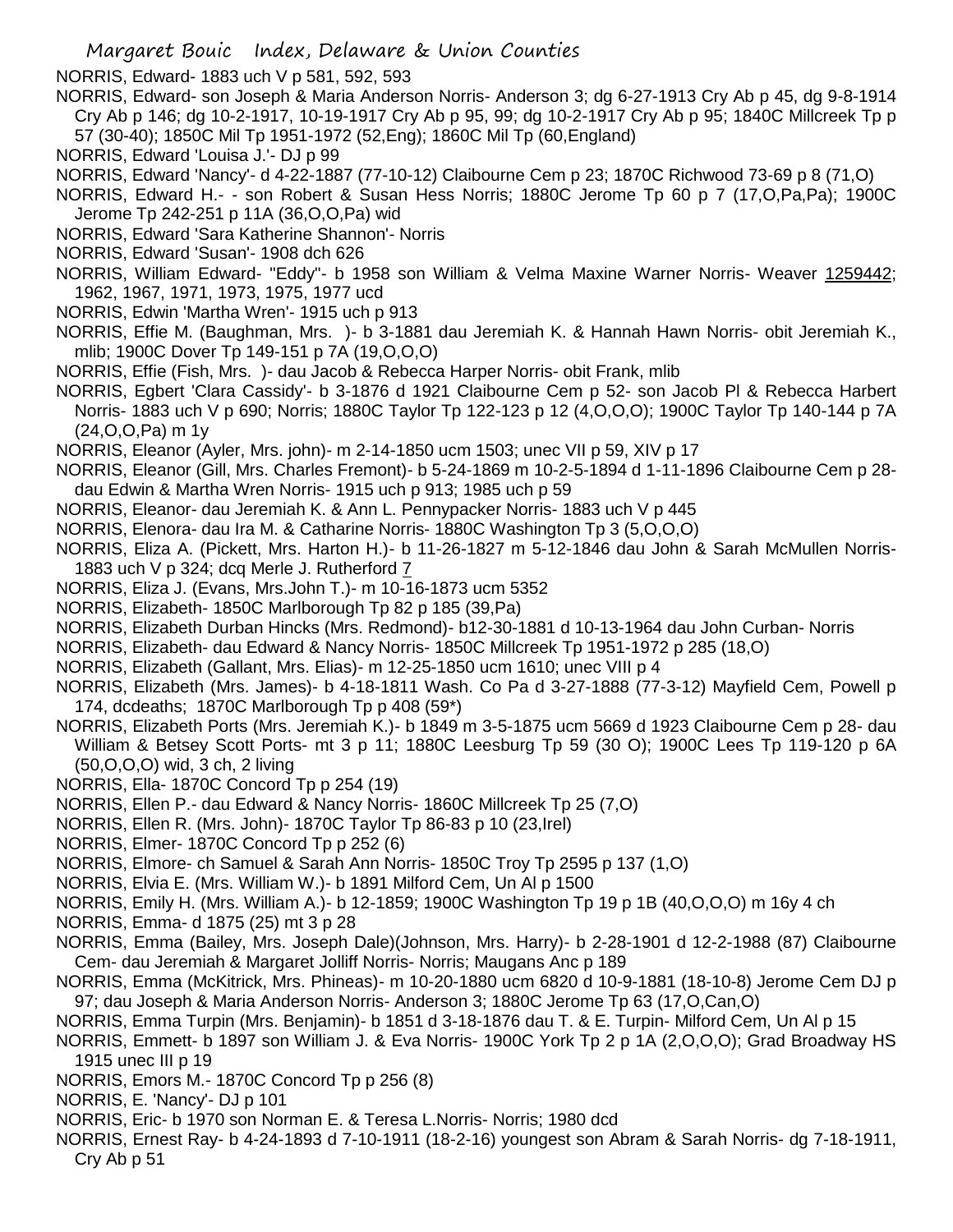NORRIS, Estella- b 7-22-1878 Concord Tp dau Edward & Almira Holmes Norris- dcb

- NORRIS, Esther Marie (Wheeler, Mrs. Gerald L.)- b 12-4-1911 m 7-14-1937 d 3-25-1992 (80) Claibourne Cem- dau Egbert & Clara Cassidy Norris- Norris
- NORRIS, Ethel- 1959, 1962 ucd
- NORRIS, Ethel- dau Simpson & Rebecca Cosgray Norris- dg 10-2-1917, dg 10-19-1917 Cry Ab p 94, 99
- NORRIS, Ethlyn Thompson (Mrs. Samuel P.)- m 1903 obit Samuel P., mlib
- NORRIS, Eva E. (Mrs. William J.)- b 1872 d 1955 Broadway Cem, lptw p 79; 1900C York Tp 2 p 1A (27,O,O,O) m 5y 2 ch
- NORRIS, Evan 'Sarah Brundige'- m 5-19-1831 Olen Gaz 5-26-1831 Wight I p 5, Reed Ab p 53; dumch p 102; dcga p 53, Ohio St. Gazette; delge IV p 66, VII p 9
- NORRIS, Everett H. 'Margaret N.'- b 9-1889 Jerome IOOF Cem DJ p 117, 121 son Edward Norris- 1900C Jerome Tp 242-251 p 11A (10,O,O,O)
- NORRIS, Fern P. (Mrs. Orville E.)- 1961 dcd
- NORRIS, Fern- son Samuel & Arminta Pounds Norris- Norris
- NORRIS, Flora A. Greene (Mrs. James B.)- m 10-21-1875 ucm 5763; mt 3 p 17
- NORRIS, Flora Eleanor (Mrs. James)- b 1858 d 8-27-1928 Oakdale Cem 4064 (F85) I p 120 (F-R5-17); opc 415; 1880C Jerome Tp 164-178 (22,O,O,O); 1900C Marysville 237-240 p 10B (42,O,O,O) m 23y, 2 ch
- NORRIS, Flora T. Trimby (Mrs. )- b 11-17-1884 d 1-1-1979 (94) Dublin Cem dau Henry & Mary A. Merryman Trimby- Norris; obit mlib(brown); 1949, 1959, 1962, 1967, 1971, 1973, 1975, 1977, 1979 ucd
- NORRIS, Florence (Adams, Mrs. )- dau Samuel & Arminta Pounds Norris- Norris
- NORRIS, Florence M.- d 4-21-1865 (1y21d) dau G. K. & M. G.- Jerome Cem, DJ p 104
- NORRIS, Florinda (Mrs. Daniel)- d 12-15-1842 (33-8-26) Wyatt Cem, Powell p 306
- NORRIS, Florinda- dau William G. & Phebe M. Norris- 1850C Troy Tp 2572 p 136 (14,O)
- NORRIS, Flossie A. (Mrs. Earl)- d 8-28-1959- Norris
- NORRIS, Flossie B. (Church, Mrs. Walter)- b 5-27-1905 m 5-31-1923 d 7-18-1976 (71)- dau Samuel & Arminta Pounds Norris- Norris
- NORRIS, Frances (Cady, Mrs. )- dau Samuel & Arminta Pounds Norris- Norris
- NORRIS, Frances Wilking (Mrs. M. DeWitt)- d (76) bur Zanesville- Norris
- NORRIS, Frank- pallbearer for Mr. C. F. Roesch, dg 2-15-1916 Cry Ab p 25
- NORRIS, Frank B.- son Jacob P. & Rebecca Harbert Norris- 1883 uch V p 690
- NORRIS, Frank C. 'Marguerite H. Snyder'- d 5-10-1973 (76) Oak Grove Cem-Norris
- NORRIS, Frank- 1870C Concord Tp p 256 (5)
- NORRIS, Frank- b 2-1886 son Edward Norris- 1900C Jerome Tp 242-251 p 11A (14,O,O,O)
- NORRIS, Frank 'Minnie Clara Koenig'- b 3-30-1880 m 12-24-1902 d 4-19-1954 (74) Broadway Cem, lptw p 72 son Jacob & Rebecca Harper Norris- obit mlib; Norris
- NORRIS, Frank- b 11-1896 son Joseph & LIzetta Norris- 1900C Jerome Tp 279-288 p 12B (3,O,O,O)
- NORRIS, Frank- b 3-1866 d 1929 Jerome Cem son Joseph & Maria Anderson Norris-
- dg 6-27-1913, Cry Ab p 45; dg 9-8-1914 Cry Ab p 146; dg 10-2-1917 Cry Ab p 95; 1880C Jerome Tp 63 p 11A (14,O,Can,O); 1900C Jerome Tp 235-254 p (34,O,Can,O)
- NORRIS, Frank- son Robert L. & Bernice M. Buzzard Norris- Norris; 1949 ucd
- NORRIS, Freeland- son Samuel & Arminta Pounds Norris- Norris
- NORRIS, G.- hadc p 56 (1859 Troy Tp)
- NORRIS, Gary- b 1958 son Rev. Dwight E. & Joyce M. Scheiderer Norris- Norris; 1967 ucd
- NORRIS, George- 1908 dch 401
- NORRIS, George- hjt p 192; 1883 uch IV p 460
- NORRIS, George B. 'Virginia'- 1991 ucd
- NORRIS, George- son Carroll B. & Imogene McGowan Norris- Norris; obit Carroll B, mlib(brown)
- NORRIS, Dr. George DeWitt 'Linda'- son M. DeWitt & Frances Wilking Norris- Norris
- NORRIS, George- d 6-29-1965 son Frank & Minnie Clara Koenig Norris- Norris; obit Frank, mlib(brown)
- NORRIS, George K.'Melinda Langstaff'- m 3-29-1863 ucm 3434 son Edward & Nancy Norris- 1840C Millcreek Tp 1320 (-5); 1883 uch IV p 481; hjt p 195; 1850C Mill Tp 1951-1972 p 285 (15,O); 1860C Mil Tp 25 (25,O); 1870C Richwood 89-84 p 9 (35,O)
- NORRIS, Gerald B. 'Mary Ann Simpson'- b 11-28-1913 m 12-4-1943 d 1-22-1989 (75) Mt. Herman Cem- son Samuel Pearl & Sara Ethlyn Thompson Norris- Norris; obit Samuel P., mlib; 1949, 1959, 1962, 1967, 1971, 1973, 1975, 1977, 1979, 1981, 1981 ucd
- NORRIS, Gerald B. II- Norris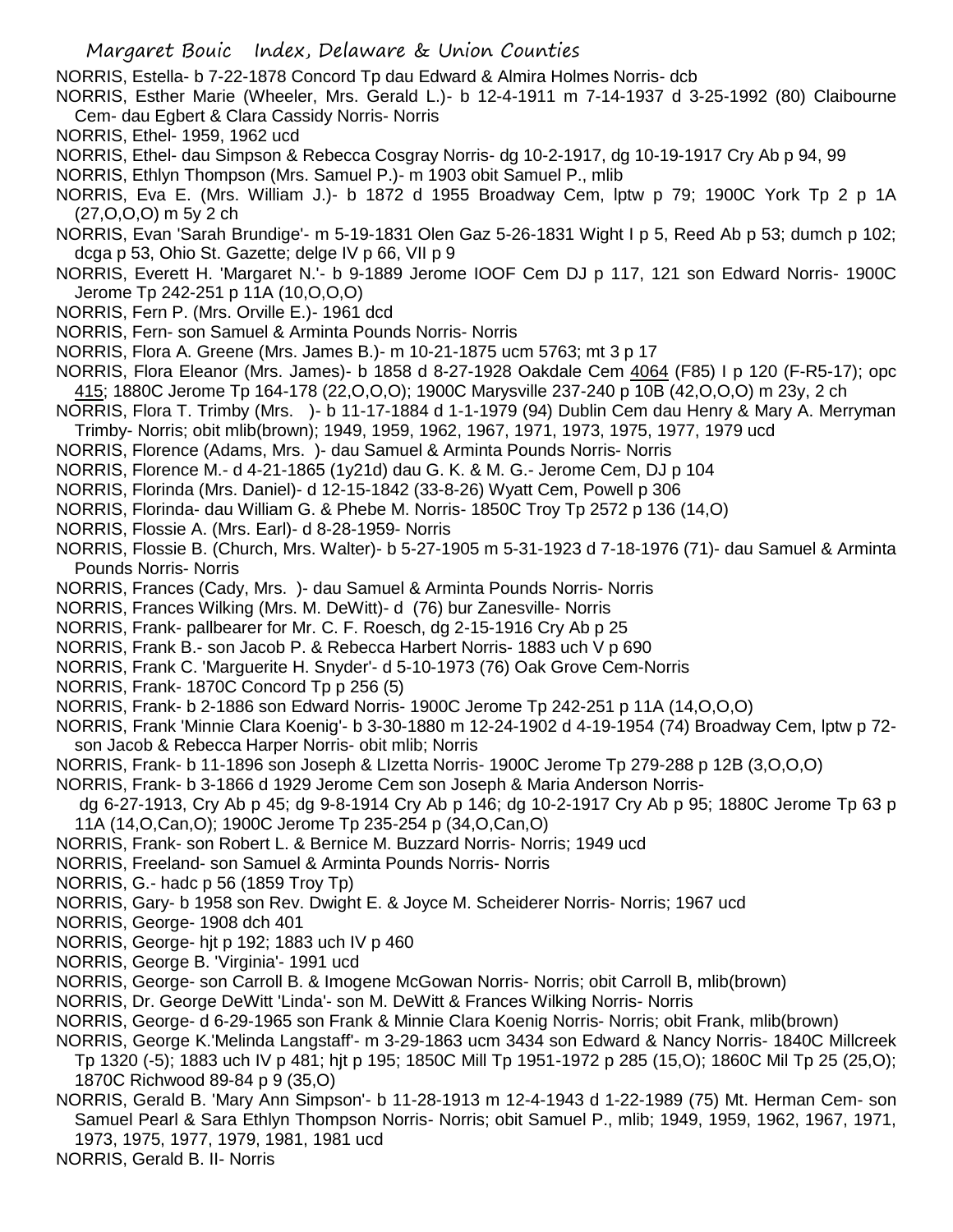- NORRIS, Gerald 'Lavon'- 1959 ucd
- NORRIS, Gerald- son Gerald B. & Mary A. Norris- 1962, 1967 ucd
- NORRIS, Gerald- son J. Williard & Gertrude P. Norris- 1962 ucd (13)
- NORRIS, Gerturde P. (Mrs. J. Williard)- 1962 ucd
- NORRIS, G. K. 'M. G.'- DJ p 101
- NORRIS, Gladys- 1967, 1971, 1973, 1975, 1977 ucd

NORRIS, Gladys Hutchisson (Mrs. Clarence)- dau Corey T. & Bessie M. Parmalee Hutchisson- Hutchisson p 60

- NORRIS, Glenn A.- 1980 dcd, Concord Tp
- NORRIS, Hannah Emma Hawn (Mrs. Jeremiah K.)- b 3-7-1875 lic 2-2-1876 ucm 5835 d 5-29-1942 Buxton Cem, djlm p 6- dau Samuel & Julia Converse Hawn; mt 3 p 21, 23
- NORRIS, Hannah (Mrs. Jeremiah)- b 4-1857 1900C Dover Tp 149-151 p 7A (43,O,O,O) m 24y, 5 ch, 4 living
- NORRIS, Hannah Finley (Mrs. John J.)- dau Joe & Mary Finley- dcq Marjorie Norris Wenger 9
- NORRIS, Hannah (Hays, Mrs. Bolivar)- m 8-24-1854 ucm 2144; mt 8-30-1854; unec VIII p 19
- NORRIS, Hannah L.(Bowen, Mrs.hiram)- m 10-6-1870 ucm 4792 -dau James B. & Rebecca L. Pennypacker Norris- 1883 uch V p 375; obit, J. K. milb; 1850C Millcreek Tp 1933-1954 p 283 (10/12,O); 1870C Dover Tp 104-106 p 13 (20,O)
- NORRIS, Hannah (Mrs. J. C.)- 1910C Dover Tp 173-177 (37)
- NORRIS, Harbert H.-b 11-1886 son Jacob & Rebecca J. Norris- 1900C Taylor Tp 123-127 p 6A (13,O,O,O)
- NORRIS, Harriet-dau Edward & Nancy Norris- Norris; 1850C Millcreek Tp 1956-1972 p 285 (2,O); 1860C Mil Tp 25 (12,O); 1870C Mil Tp 69 (33,Md); 1880C Richwood 235-251 p 201B (32,O,Eng,Md)
- NORRIS, Harrison M. 'Blanche Alma'- b 12-1888 d 8-3-1964 (75) Claibourne Cem- son Jacob & Rebecca J. Harper Norris- Claibourne Cem p 81- obit Frank, mlib; Norris; 1949, 1962 ucd; 1900C Taylor Tp 123-127 p 6A (11,O,O,O)
- NORRIS, Mrs. Harrison- 1949 ucd
- NORRIS, Harry- DJ p 121
- NORRIS, Harry A.- b 10-1887 son William A. & Emily H. Norris- 1900C Washington T[ 19 p 1B (12,O,O,O)
- NORRIS, Harry E.- 1870C Concord Tp p 256 (1)
- NORRIS, Harry E.- b 4-1870 son Isaac & Deborah Norris- 1900C Jerome Tp 210-219 p 9B (30,O,O,O)
- NORRIS, Harry G.- b 11-1888 son David & Margaret Norris- 1900C Claibourne Tp 340-358 p 14B (11,O,O,O)
- NORRIS, Harvey 'Nora McKitrick' b 1862 d 1930 Jerome IOOF Cem, DJ p 117; obit Charles L. mlib(brown)
- NORRIS, Hattie E.- b 4-18-1860 d 3-2-1904 Claibourne Cem p 63
- NORRIS, Hattie (Fish, Mrs. James L.)- m 1893; unec IV p 65
- NORRIS, Hattie- dau Jacob P. & Rebecca Harbert Norris- 1883 uch V p 690; 1880C Taylor Tp 122-123 p 12 (9,O,O,O)
- NORRIS, Hazel B.- b 4-1896 dau David & Margaret Norris- 1900C Claibourne Tp 340-358 p 14B (4.O,O,O)
- NORRIS, Hazel- dau William & Cora Verlinida Tuller Norris- Weiser p 249
- NORRIS, Helen- 1959, 1962 ucd, Jerome Tp
- NORRIS, Helen Andrews (Mrs. )- dau Thomas J. Andrews- Andrews
- NORRIS, Helen J. (Mrs. Raymond T.)- 1977, 1979, 1981, 1983, 1991 ucd
- NORRIS, Helen Marie (Mrs. Calvin)- d 2-11-1971 (41) bur Prairie Cem -dau Mrs. Edward Miers- Norris
- NORRIS, Helen (Mrs. Tim)- Norris
- NORRIS, Hiram- son Samuel & Sarah Ann Norris- 1850C Troy Tp 2595 p 137 (7,O)
- NORRIS, H, N,- 1959 ucd, Claibourne Tp
- NORRIS, Dr. I. D.- uca p 92
- NORRIS, Imogene h. McGowan (Mrs. Carroll B.)- b 1897 d 9-1953 (56) Claibourne Ce, p 94; obit Carroll, mlib(brown)
- NORRIS, Inez W. (Morris, Mrs. Elmer Ellsworth)- dau Earl B. & Flossie A. Morris- Norris; Pounds 5,6; Wells 4,5; dcq Sarah Wells Morris 1
- NORRIS, Ira M. 'Catherine'- 1880C Washington Tp 3 (23,O,O,O) son Asail Norris
- NORRIS, Isaac- 1870C Concord Tp p 256 (25\*)
- NORRIS, Isaac- Pabst Pion I p 90
- NORRIS, Isaac 'Deborah Wells'- m12-3-1867 ucm 4292
- NORRIS, Isaac- b 7-1845 son Joseph & Maria Anderson Norris- Anderson 3; 1908 dch 401; uca p 105; dg 6-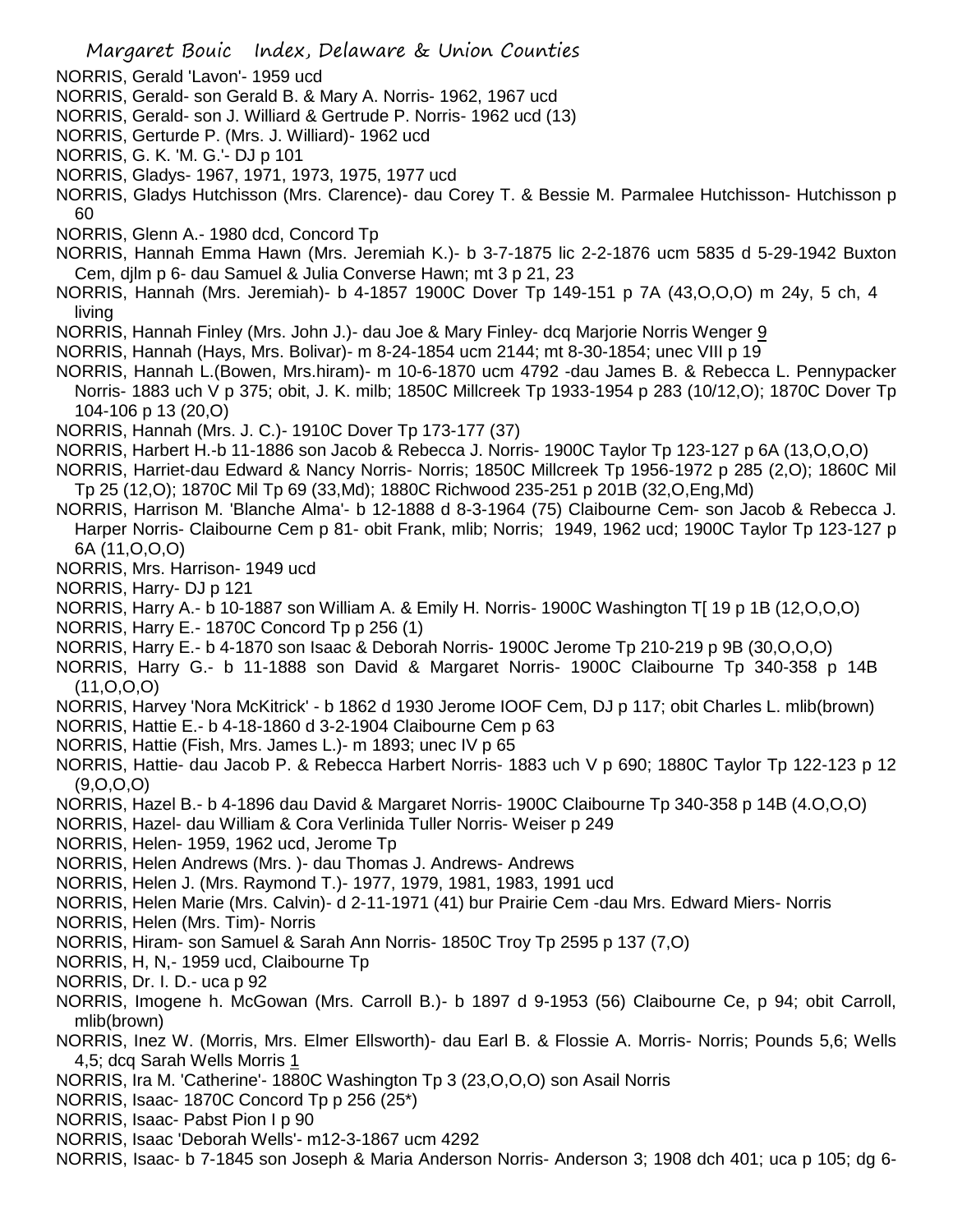27-1913 Cry Ab p[ 45, dg 9-8-1914 Cry Ab p 146; 1850C Millcreek Tp 1953-1974 p 285 (5,O); 1900C Jerome Tp 210-219 p 9B (54,O,Can,O) m 32y

- NORRIS, Isaac- son Joseph Parker Norris- Nash p 440
- NORRIS, Isabella Norris (Mrs.Merlin)- dcw Bk 4 p 424(45) will; sister of Robert Norris
- NORRIS, Iva- b 2-8-1876- dau Jeremiah E. & Ann L. Pennypacker Norris- 1883 uch V p 445
- NORRIS, Iva M.- dau Jeremiah K. & Elizabeth C. Ports Norris- 1880C Leesuburg Tp 59 p 6 (4,O,O,O); 1900C Leesburg Tp 120-121 p 6A (24,O,O,O)
- NORRIS, (L)Izetta May (Mrs. Joseph A.)- b 11-1867 d 1944 Jerome IOOF Cem, DJ p 114-122; 1900C Jerome Tp 279-288 p 12B (32,O,O,O) m 13y, 5 ch, 4 living
- NORRIS, J.- 1883 uch V p 361
- NORRIS, J. A.- son Joseph & Maria Norris- dg 10-2-1917 Cry Ab p 95
- NORRIS, Mrs. J. A.- mother of Mrs. Susan Hyland- dg 7-23-1912 Cry Ab p 144
- NORRIS, Jack- son Clarence & Glayds Hutchisson Norris- Hutchisson p 60
- NORRIS, Jacob- hjt p 195, 196
- NORRIS, Jacob P. 'Rebecca Harbert/Harper'- b 3-26-1846 m 9-24-1867 ucm 4247 d 1918 Broadway Cem, lptw p 69- son James B. & Rebecca Pennypacker Norris- 1883 uch lV p 482, V p 375, 690; obit Frank, mlib; uca p 79; 1850C Millcreek Tp 1933-1954 p 283 (4,O); 1860C Jerome Tp 32-30 p 5 (14,O); 1870C Taylor Tp 1 p 1 (23,O); 1880C Taylor Tp 122-123 p 12 (34,O,Can,Pa); 1900C Taylor Tp 123-127 p 6A (54,O,Can,Pa) m 32y
- NORRIS, James- d 9-1-1914 Oakdale Cem 2681 (F85)
- NORRIS, James- b 1783 d 1858 Oak Grove Cem, Powell p 438
- NORRIS, James- 1870C Concord Tp p 254 (\*28)
- NORRIS, James- 1870C Concord Tp p 256 (18)
- NORRIS, James- 1964 dcd, Concord Tp
- NORRIS, James- 1880 dch p 519, 520, 524, 526, 529, 533; 1908 dch 492; 1820C Troy Tp. 1835 men p 62 #83 p 115 Troy Tp; delge VII p 61, VIII p 8, X p 34; War 1812
- NORRIS, James, Jr.- 1880 dch p 527, 534; 1908 dch 492
- NORRIS, James- tcmc p 2,3,6
- NORRIS, James B.- uccp p 38, JB4 p 175
- NORRIS, James B. 'Flora A. Greene'- m 10-21-1875 ucm 5763; mt 3 p 17
- NORRIS, Dr. James Busby- b 1848 son Judge William G. Norris- 1880 dch p 527; 1908 dch 352; Fowler p 60; 1976 dch p 290; dg 9-12-1878, 10-3-1878 Cry Ab p 32, 33
- NORRIS, James- son Carroll B. & Imogene McGowan Norris- obit Carroll B., mlib(brown)
- NORRIS, James Durell d 3-10-1880 (1-3-7) Buxton Cem p 5, djlm p 6- son J. K. & H. E. Norris- obit Jeremiah K. mlib
- NORRIS, James 'Elizabeth'- b 2-6-1811 d 8-8-1842 (31-6-2) Mayfield Cem, Powell p 174
- NORRIS, James- b 8-1896 son Jacob & Rebecca Harper Norris- obit Frank, mlib; 1900C Taylor Tp 123-127 p 6A (9,O,O,O)
- NORRIS, James B. 'Rebecca Pennypacker'- b Ontario 2-20-1822 m 11-30-1842 ucm 845 d 2-1897 Buxton Cem p 5- 1883 uch V p 365, 375 obit J. K. Norris, mlib; unec V p 60; uca p 53; 1850C Millcreek Tp 1933- 1954 p 283 (28,Can); 1860C Jerome Tp 32-30 p 5 (38,Up Can); 1870C Dover Tp 104-106 p 13 (48, Canada West); 1880C Dover Tp 52-54 p 24 (59,Can,Eng,Eng)
- NORRIS, James 'Flora Eleanor'- b 1852 d 9-1-1914 Oakdale Cem I (F-R5-17); opc 414; 1850C Jerome Tp 164-178 p 19 (27,O,O,O); 1900C Marysville 237-240 p 10b (48,O,Eng,Eng) m 23y
- NORRIS, James J.- son J. Williard & Gertrude P. Norris- 1962 ucd (11)
- NORRIS, James- son Jeremiah K. & Ann L. Pennypacker Norris- 1883 uch V p 445
- NORRIS, James- son Joseph & Maria Anderson Norris- Anderson 3; dg 6-27-1913 Cry Ab p 45, dg 9-8-1914 Cry Ab p 146; 1850C Millcreek Tp 21 (7,O)
- NORRIS, James- d 10-29-1840 (1-7-11) Marlborough Cem p 161- son Samuel & Sarah A. Norris- Marlborough Cem, Powell p 287
- NORRIS, James 'Sarah'- 1835 men 62 #82 p 115 Troy Tp; 1850C Troy Tp 2563 p 136 (80,Pa)
- NORRIS, James 'Sarah Johnson'- m 4-22-1845 dcm
- NORRIS, James Wesley- b 8-20-1872 Troy Tp son Charles F. & Amanda McMaster Norris- dcb
- NORRIS, James- son William G. & Phebe M. Norris- 1850C Troy Tp 2572 p 136 (2,O)
- NORRIS, Jane- d 2-4-1881 infant dau A. & C. K. Jerome Cem, DJ p 102
- NORRIS, Jane- d 5-3-1881 (1d) Concord Tp, dcdeaths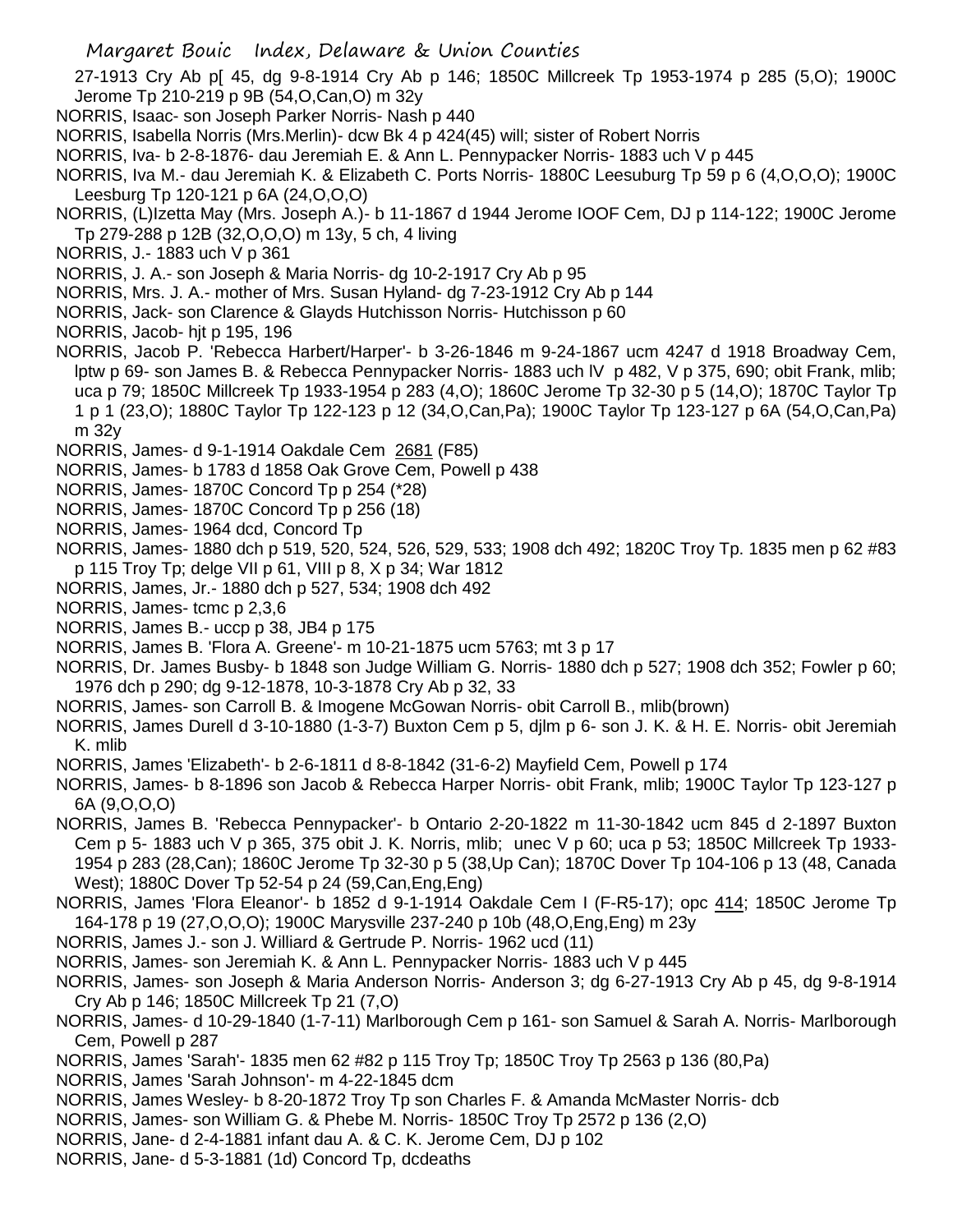- Margaret Bouic Index, Delaware & Union Counties
- NORRIS, Jane- b 4-3-1881 Concord Tp dau Alexander & Charity Phillips Norris- dcb
- NORRIS, Jane- dau Clarence & Gladys Hutchisson Norris- Hutchisson p 60
- NORRIS, Jane Davis (Mrs. Paul W.)- d 5-13-1995 (79) Oak Grove Cem- dau Harry & Alice Davis- Norris
- NORRIS, Jane- d 2-1-1856 (4d) dau James B. & Rebecca S. Pennypacker Norris- Jerome Cem, DJ p 101; 1883 uch V p 375
- NORRIS, Janice (Mrs. Daniel)- Norris
- NORRIS, Jay 'Margaret'- b 8-6-1870 d 6-19-1955 Claibourne Cem p 50; 1880C Dover Tp 52-54 p 24 (9,O,O,Pa); nephew James B. Norris; 1949 ucd
- NORRIS, J. C. 'Hannah'- 1910C Dover Tp 173-177 (37)
- NORRIS, Jehemiah- d 8-21-1888 (16y6m5d) Claibourne Cem p 28
- NORRIS, Jennie- d 7-26-1873 (20y2m) Concord Tp, dcdeaths
- NORRIS, Jennie (Grindell, Mrs. )- b 1905 d 1-10-1960 Claibourne Cem p 60- dau Egbert & Clara Cassidy Norris- Norris; Grindell
- NORRIS, Jennifer Jean- b 12-23-1978 dau Robert E. Norris- Norris
- NORRIS, Jeremah- 1870C Concord Tp p 252 (33\*)
- NORRIS, Jeremiah- b 12-12-1874 Concord Tp son Alexander & Charity Phillips Norris- dcb
- NORRIS, Jeremiah 'Elizabeth C. Ports'- m 3-25-1875 ucm 5669; mt 3 p 11; 1880C Leesburg Tp 59 p 6 (43,O,Eng,Eng)
- NORRIS, Jeremiah- d 9-13-1848 (2m8d) son J. B. & R. S. Jerome Cem, DJ p 101
- NORRIS, Jeremiah K. 'Ann Pennypacker'- b 2-16-1837 m 3-27-1859 ucm 2863- 1883 uch V p 375, 445 son Jeremiah & Margaret Harris Norris
- NORRIS, Jeremiah K.'Hannah E. Hawn'- b 7-1853 m 2-3-1876 ucm 5835; mt 3 p 21, 23 d 1930 Buxton Cem p 5, djlm p 6- son James B. & Rebecca Pennypacker Norris- Norris; obit Hannah Emma, mlib; obit James B., mlib; 1883 uch V p 371; uca p 22, 103; 1860C Jerome Tp 32-30 p 5 (6,O); 1870C Dover Tp 104-106 p 13 (15,O) ; 1900C Dover Tp 149-151 p 7A (46,O,Pa,Pa)- m 24y son Reba Norris
- NORRIS, Jermiah K. 'Margaret Harris'- d 1-28-1837- 1883 uch V p 375, 445
- NORRIS, Jeremiah'Margaret "Maggie" Jolliff'- b 8-6-1870 Concord Tp son Jeremiah K. & Ann L. Pennypacker Norris- dcb; 1883 uch V p 445 1900C Leesburg Tp 121-122 p 6A (29,O,O,O) m in year
- NORRIS, Jeremiah T.- d 3-30-1881 (6-3-13\_ son A. & C. K. Jerome Cem DJ p 102
- NORRIS, Jeroice- d 4-2-1880 (6-3-16) Concord Tp, dcdeaths
- NORRIS, Jerry- son Alexander & Charity Kizar Phillips Norris- Pnillips p 108
- NORRIS, Jerry 'Judy'- son Gerald B. & Mary Ann Simpson Norris- Norris; 1949, 1959(15) ucd
- NORRIS, Jesse- b 7-11-1875 Concord Tp son Edward & Myra Holmes Norris- dcb
- NORRIS, Jessie- b 1871 Oak Grove Cem, Powell p 438
- NORRIS, Jewell- b 5-1881 dau James & Glora Elenor Norris- 1900C Marysville 1st ward 237-240 p 10B (19,O,Eng,O)
- NORRIS, J. H.- 1880 dch p 216
- NORRIS, J. K. 'Ann M.'- DJ p 101
- NORRIS, Joan- 1880 dch p 533
- NORRIS, Joan J.- will written 11-14-1918 -delge XII p 55
- NORRIS, Joanna- dau William G. & Phebe M. Norris- 1850C Troy Tp 2572 p 136 (5,O)
- NORRIS, Joe- 1961, 1964 dcd Brown Tp
- NORRIS, Mrs. Joe- Pabst 8 p 39
- NORRIS, John- uca p 57, Broadway
- NORRIS, John- Naturalized 10-18-1848 from Canada- delge X p 12
- NORRIS, John- unec III p 54, 1873
- NORRIS, John B. J.- 1975, 1977 ucd
- NORRIS, John 'Ellen R.'- 1870C Taylor Tp 86-83 p 10 (25,Irel)
- NORRIS, John F.- 1915 uch p 429
- NORRIS, Rev. John G. 'Sarah McMullen''Ruth A.'- d 5-16-1874 Jerome Cem, DJ p 102; 1883 uch V p 323, 324; 1870C Jerome Tp 60 p 8 (68,Eng)
- NORRIS, John H. 'Christine'- 1973, 1979, 1981, 1983, 1991 ucd
- NORRIS, John J. 'Hannah Finley'-son John J. Norris-dcq Marjorie Norris Wenger 8
- NORRIS, John- son John & Ellen R. Norris- 1870C Taylor Tp 86-88 (2,O)
- NORRIS, John J,- dcq Marjorie Norris Wenger 16
- NORRIS, John N.- son Edward & Nancy Norris- 1850C Millcreek Tp 1951-1972 p 285 (11,O)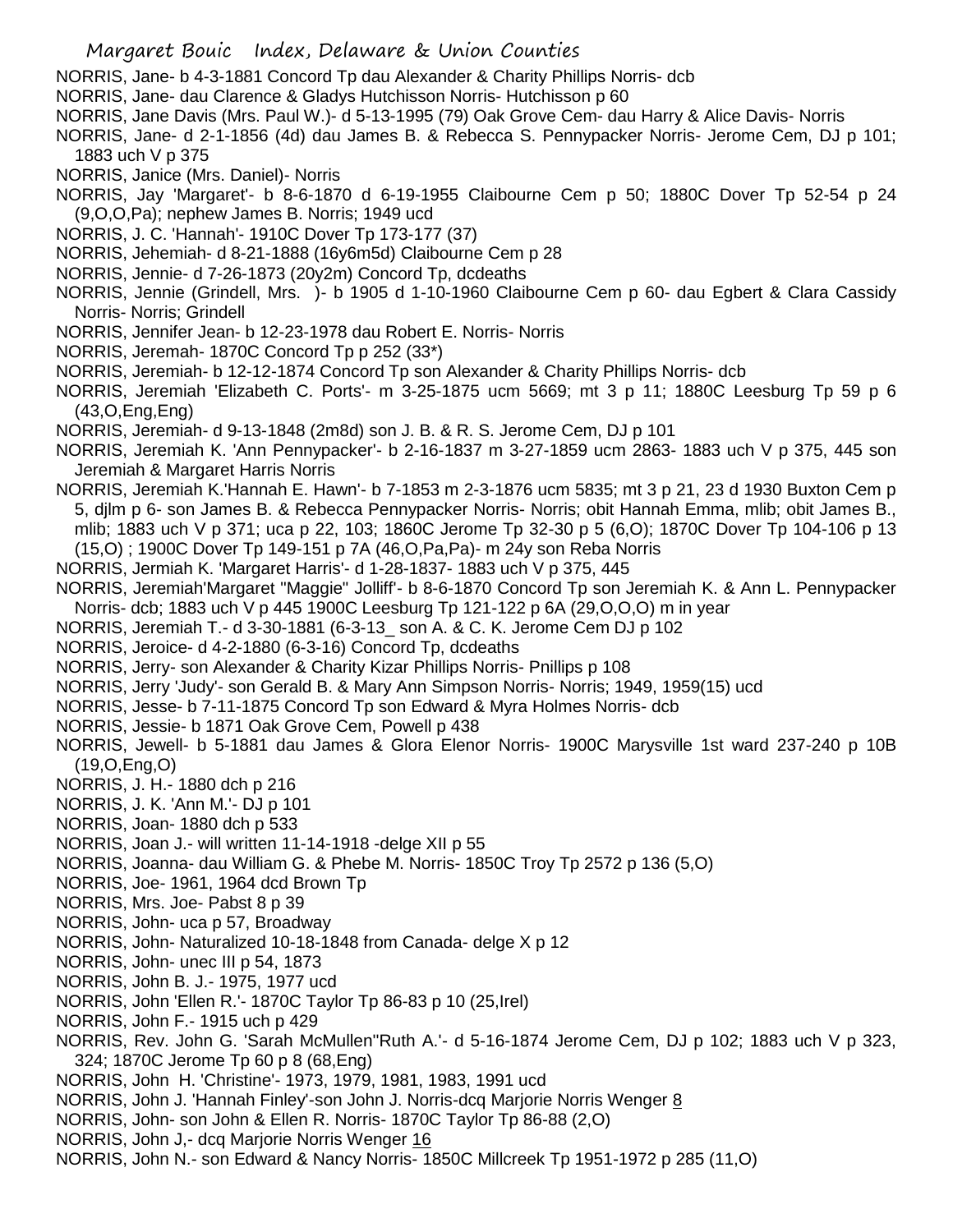NORRIS, John Morrison- d 6-6-1850 (10y2m) son E. & Nancy Norris- Jerome Cem, DJ p 101 NORRIS, John 'Pearl Farrington'- 1985 uch p 48

- NORRIS, John- 1850C Troy Tp 2572 p 136 (18,O)) probably son William G. & Phebe Norris
- NORRIS, John W.- son Robert & Phebe Armstrong Norris- 1883 uch V p 323; dcw Bk 4 p 424(45), nephew Isabella Benton; 1870C Jerome Tp 61 p 8 (14,O; 1880C Jer Tp 60 p 7 (23,Missouri,O,Pa)
- NORRIS, Joseph- 1870C Concord Tp p 256 (48\*)
- NORRIS, Joseph- 1870C Concord Tp p 256 (11)
- NORRIS, Joseph A. 'Izetta May'- b 12-1859 d 1940 Jerome IOOF Cem DJ p 114, 122; dg 4-15-1904 Cry Ab p 240; 1900C Jerome Tp 179-288 p 12B (40,O,O,O) m 15y
- NORRIS, Joseph A.- son Joseph H. & Maria Anderson Norris- dg 5-3-1912 Cry Ab p 122; dg 6-27-1913 Cry Ab p 45, dg 9-8-1914 Cry Ab p 146; Anderson 3; 1880C Jerome Tp 63 (20,O,Can,O)
- NORRIS, Joseph E. 'Maud'- d 8-26-1974 (91) Green Mound Cem- Norris
- NORRIS, Joseph- d 7-26-1846 (2-6-23) son J. B. & R. S.- Jerome Tp Cem, DJ p 101
- NORRIS, Joseph H.- Norris
- NORRIS, Joseph- son James B. & Rebecca L. Pennypacker Norris- 1883 uch V p 375
- NORRIS, Joseph- son Joseph Parker Norris- Nash p 440
- NORRIS, Joseph Parker- Nash p 440, 441
- NORRIS, Joseph 'Maria Anderson'- b 1822 m 9-12-1844 ucm 983 d Wednesday (91) dg 6-27-1913 Cry Ab p 45; d 10-19-1917 Jerome Tp Cem DJ p 97; dg 5-3-1912 Cry Ab p 122; 1883 uch V p 343; Cry Ab p 99; unec VI p 16; 1850C Millcreek Tp 1953-1974 p 28 (28,Can); 1860C Mil Tp 21 (37,Can); 1880C Jerome Tp 63 (57,Can,Eng,Eng); 1900C Jer Tp 245-254 p 11A (77,Can,Eng,Eng) m 56y; uca p 31;
- NORRIS, Joseph- son Simpson & Rebecca Cosgray Norris- dg 10-2-1917, 10-19-1917 Cry Ab p 94, 99
- NORRIS, Joseph Tristen- b 1-16-1986 son David Eugene & Tami Lynn Marie Sherman Norris- Norris
- NORRIS, Joyce M. (Mrs. Dwight E.)- 1967 ucd
- NORRIS, Juanita- b 1966 dau Walter C. & Yvonne H. Norris- 1969, 1971, 1980 dcd
- NORRIS, Judge- Olen Gaz 6-1-1855 Reed Ab p 153; father of Mrs. Joseph H. Van Deman- dg 2-2-1900, Cry Ab p 6; father of Mrs. Wm. Chandler; dg 9-4-1896 Cry Ab p 83
- NORRIS, ---(Chandler, Mrs. Wm.)- dau Judge Norris- dg 9-4-1896 Cry Ab p 83
- NORRIS, Judy (Mrs. Jerry)- Norris
- NORRIS, Julia (Artz, Mrs. Gideon)- dau Joseph & Maria Anderson Norris- dg 9-8-1914 Cry Ab p 146; 1860C Millcreek Tp 21 (5/12,O)
- NORRIS, Julia- dau James & Flora Eleanor Norris- opc 416
- NORRIS, Karen (Mrs. Steven F.)- Norris
- NORRIS, Katrinna Lynn (Baughman, Mrs. David Jacob)- b 1965 m 11-3-1984 dau Norman E. & Teresa Norris-Norris; 1971, 1980 dcd
- NORRIS, Kelly Jo- d 7-18-1965 (3) dau William Norris- Norris
- NORRIS, Kelly Kristine- 10-25-1988 dau David Eugene & Tami Lynn Marie Sherman Norris- Norris
- NORRIS, Laura B.- b12-13-1869 dau George K. & Melinda Langstaff Norris- 1870C Richwood 89-84 p 9 (6/12,O)
- NORRIS, Laura Lynne- dau Robert Alfred & Mary Elaine Norris-Norris- engaged to Timothy A
- NORRIS, Lavon (Mrs. Gerald)- 1959 ucd
- NORRIS, Leah Renee- b 1-12-1998 dau David & Denise Norris- Norris
- NORRIS, Lee E.- son Flora Trimby Norris- Norris; obit Flora, mlib(brown)
- NORRIS, Leslie- ch J. Williard & Gertrude P. Norris- 1969 ucd (17)
- NORRIS, Mrs. Lester- Pabst 8 p 31
- NORRIS, Lila- b 1864 d 1926 Jerome IOOF Cem, DJ p 117
- NORRIS, Linda (Mrs. Dr. George DeWitt)- Norris
- NORRIS, Linda (Mrs. Richard C.)- 1964 dcd
- NORRIS, Lindsey Margaret- b 3-5-1995 dau David & Cricket Norris- Norris
- NORRIS, L. L. 'Arnold'- 1977, 1979, 1981, 1983, 1991 ucd
- NORRIS, Lonnie- son Alexander & Charity Elmer Phillips Norris- Phillips p 108
- NORRIS, Lorraine (Davidson, Mrs. Harvey) dau Carroll B. & Imo McGowan Norris- Norris; obit Carroll B, mlib(brown)
- NORRIS, Louie Ebright (Mrs. Charles L.)- b 6-28-1894 m 10-6-1912 d 10-6-1974 Jerome Cem, dau Luther & Ollie Pennypacker Ebright- Ebright; obit, mlib(brown); 1949, 1959, 1962, 1967, 1971, 1973
- NORRIS, Louise J. (Mrs. Edward)- d 7-20-1873 (20-2-0) Jerome Cem, DJ p 99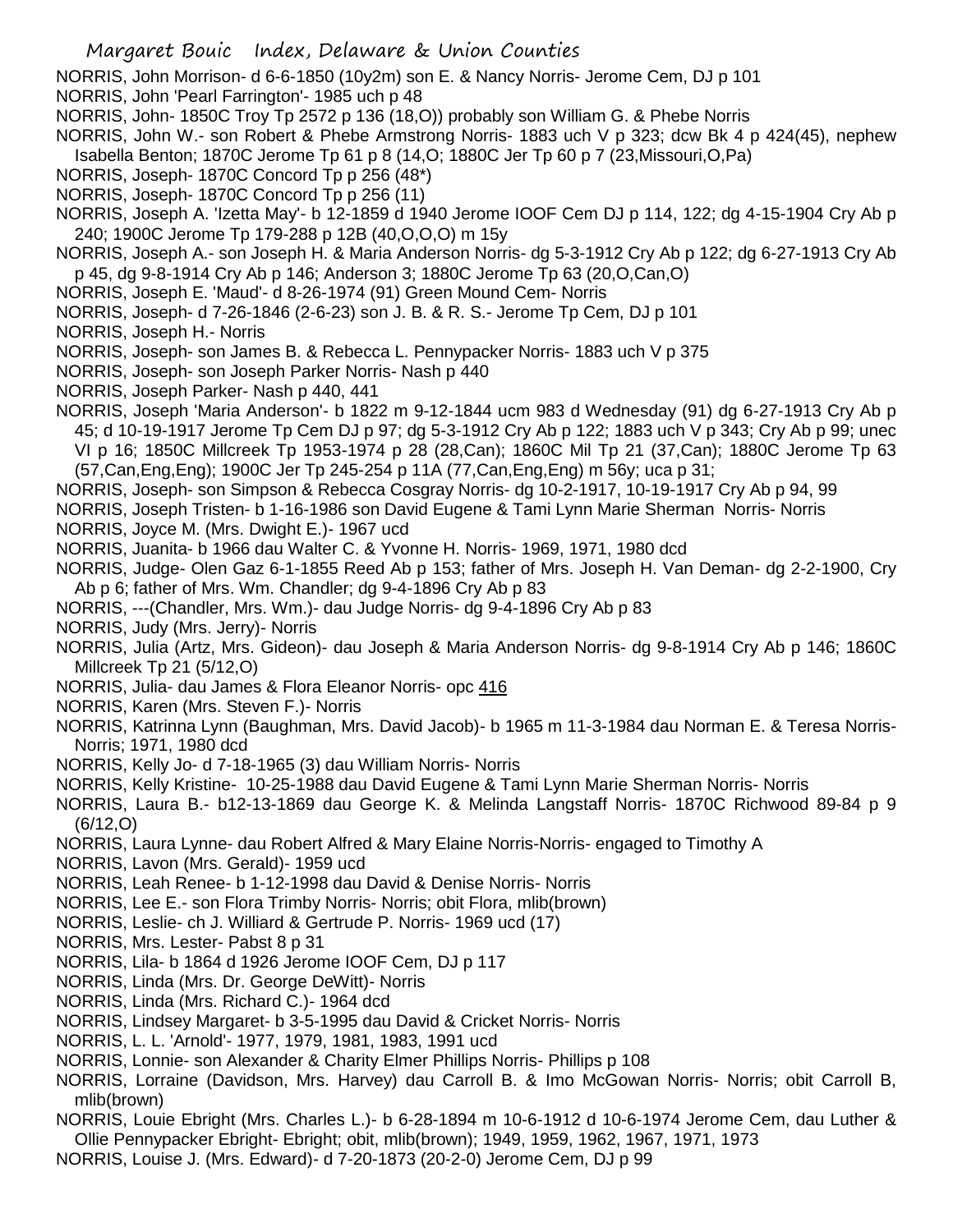- NORRIS, Lura (Williams, Mrs. George)- m 6-25-1888 dg 1-27-1888 Cry Ab p 177
- NORRIS, Lydia A.- b 5-1896 dau William A. & Emily H. Norris- 1900C Washington Tp 19 p 112 (4,O,O,O)
- NORRIS, Lynda (Mrs. Michael W.)- Norris
- NORRIS, Madge L. (Conklin, Mrs. Max)- dau Charles L. & Louie Ebright Norris- obit Louie, mlib(brown); obit Charles L.. mlib(brown);Conklin; Norris; Ebright
- NORRIS, Maggie (Mrs. Jeremiah)- b 8-18-1876 d 4-25-1950 Claibourne Cem p 50; 1900C Leesburg Tp 121- 122 p 6A (-,O,O,Ind)
- NORRIS, Maggie- b 1969 dau Raymond T. & Helen J. Norris- 1977, 1979, 1981, 1983 ucd
- NORRIS, Maggie- b 1969 dau Tim & Helen Norris- Norris; 1973, 1975 ucd
- NORRIS, Maneva E.- b Un Co d 11-16-1874 (1-6-5) Concord Tp, dcdeaths
- NORRIS, Margaret- 1870C Concord Tp p 256 (13)
- NORRIS, Margaret (Mrs. David)- Claibourne Cem p 111; 1880C Washington Tp 4 (23.O,O,O); 1900C Claib Tp 340-358 p 14B (43,O,O,O) m 24y 10ch, 9 living
- NORRIS, Margaret E. (Artz, Mrs. Gideon M.)- m 10-21-1875 ucm 5767; mt 3 p 17
- NORRIS, Margaret Harris (Mrs. Jeremiah)- d 7-14-1878 -1883 uch V p 375, 445
- NORRIS, Margaret (Mrs. Jay)- 1949 ucd
- NORRIS, Margaret- d 10-2-1860 (6m2d) dau Jeremiah K. & Ann L. Pennybacker Norris- Jerome Cem, DJ p 101; 1883 uch V p 445; 1860C Jerome Tp 31-29 p 5 (2/12,O)
- NORRIS, Margaret Jolliff (Mrs. Jeremiah)- Norris
- NORRIS, Margaret- dau Joseph & Maria Anderson Norris- 1860c Millcreek Tp 21 (5)
- NORRIS, Margaret L.- 1991 ucd Darby Tp
- NORRIS, Margaret N. (Mrs. Everett H.)- b 1887 d 1931 Jerome IOOF Cem, DJ p 117
- NORRIS, Marguerite H. (Mrs. Frank C.)- d 12-29-1973 (77) Oak Grove Cem- Norris
- NORRIS, Maguerite (Manville, Mrs. )- sister Joseph E. Norris- Norris
- NORRIS, Marguerite Snyder (Mrs. Frank)- Norris
- NORRIS, Margueritta (Miller, Mrs. Perry)- dau Simpson & Rebecca Cosgray Norris- dg 10-2-1917, dg 10-19- 1917, Cry Ab p 94, 99
- NORRIS, Maria Anderson (Mrs. Joseph)-b 1826 m 9-12-1844 ucm 983 d 1912 (87) Jerome Cem DJ p 97 dau Isaac & Emoeroy Hill Anderson- Anderson 2,3; 1883 uch V p 343; dg 5-3-1912 Cry Ab p 122; 1850C Millcreek Tp 1953-1974 (24,O); 1860C Mil Tp 21 (33,O); 1880C Jerome Tp 63 (53,O,O,O); 1900C Jerome Tp 245-254 p 11A (73,O,NY,Vt) m 56y, 10 ch, 7 living; unec VI p 16
- NORRIS, Mariah- 1870C Concord Tp p 256 (40)
- NORRIS, Maria Stevens (Mrs. William)- b 1848 dau Elnathan & Phoebe Ayers Courtright Stevens- delge IV p 19
- NORRIS, Marie (Mrs. Earl B.)- Norris; 1961, 1964, 1969 dcd
- NORRIS, Marie- b 7-1893 dau Edward Norris- 1900C Jerome Tp 242-251 p 11A (6,O,O,O)
- NORRIS, Marilyn (Lewis, Mrs. Richard T.)- dau M. DeWitt & Frances Wilkins Norris- Norris
- NORRIS, Marilyn (Trujilo, Mrs. )- dau Merle Guy & Dorothy Richardson Norris- Norris
- NORRIS, Marion 'Ruth'- 1971 dcd
- NORRIS, Marlene Gail (Whiting, Mrs. Rick E.)- m 3-30-1996 dau Max Norris- Norris-
- NORRIS, Marjorie (Wenger, Mrs. Herbert Russell)- b 11-13-1925 m 9-16-1945 dau Merle Guy & Dorothy Richardson Norris- dcq Marhjorie Norris Wenger 1; Herbert Russell Wenger 1; Leota Chambers Wenger 1
- NORRIS, Martha Enlow (Mrs. William)- Thompson p 2
- NORRIS, Martha Wren (Mrs. Edwin)- 1915 uch p 913
- NORRIS, Mary- d 1-10-1901 (81) Delaware dcdeaths
- NORRIS, Mary Ann Simpson (Mrs. Gerald B.)- m 12-4-1943- Norris
- NORRIS, Mary B.- 1962 ucd, 2N Reed 24 Jerome Tp
- NORRIS, Mary (Corder, Mrs. Sylvester)- m 4-2-1847 Madison Co, unec X p 63
- NORRIS, Mary A. (Mrs. Gerald B.)- 1949, 1959, 1962,1967, 1971, 1973, 1977, 1979, 1981, 1983, 1991 ucd
- NORRIS, Mary J.- dau Edward & Nancy Norris- 1850C Millcreek Tp 1951-1972 p 285 (12,O)
- NORRIS, Mary Jane (Hill, Mrs. Wm.)- m 6-29-1855 ucm 2304 unec VIII p 35
- NORRIS, Mary J.- dau J. C. & Hannah Norris- 1910C Dover Tp 173-177 --
- NORRIS, Mary J. (Mrs. Robert D.)- 1961, 1964 dcd
- NORRIS, Mary- dau Joseph & Lizetta Norris- 1900C Jerome Tp 279-288 p 12B (6,O,O,O)
- NORRIS, Mary Kathryn (Miller, Mrs. Joseph McKay)- m 6-14-1964 dau Robert L. & Bernice M. Buzzard Norris-Norris; Plain City Advocate 1-31-1980; 1959 ucd, 1961, 1964, 1969 dcd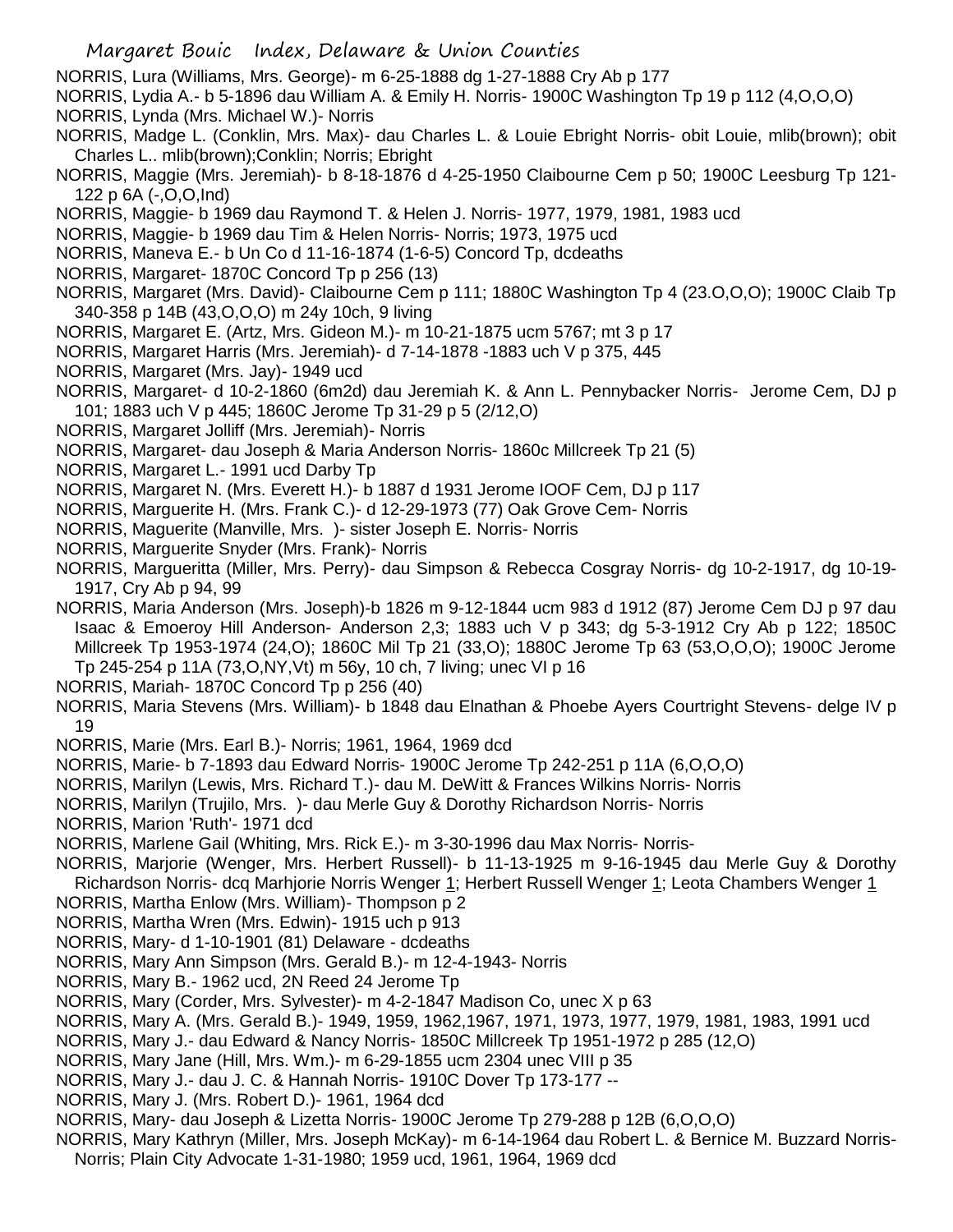NORRIS, Mary L.- b 1913 d 1936 dau Harrison M. & Blanche Alma Norris, Claibourne Cem p 81

NORRIS, Mary J. (Liggett, Mrs.Morey)- b 7-1885 dau Jeremiah K. & Hannah Hawn Norris- obit Jeremiah K., mlib; Liggett; 1900C Dover Tp 149-151 p 7A (14,O,O,O)

NORRIS, Mary Lu (Swartz, Mrs. Kelley F.)- b 12-10-1956 m 3-19-1977 dau William Harrison & Velma Maxine Warner Norris- Norris; Weaver 1259441; 1962, 1967, 1971, 1975 ucd

NORRIS, Mary M.- b 9-1885 dau David & Margaret Norris- 1900C Claibourne Tp 340-358 p 14B (14,O,O,O)

NORRIS, Mary (Rhodes, Mrs. Robert)(Mrs. Judge William G.)- b 2-28-1819 d Thursday,(82)- dg 1-13-1901, Cry Ab p 56; delge XI p 43

NORRIS, Mary- dau Samuel & Sarah Ann Norris- 1850C Troy Tp 2595 p 137 (14,O)

NORRIS, Mary (Thomas, Mrs. Joy)- dau Charlie & Louie Ebright Norris- obit Louie, mlib(brown); obit Charles L., mlib(brown)

NORRIS, Mary- dau William H. & Maxine Norris- b 1957; 1959(2), 1973 ucd

- NORRIS, Matilda J.- dau Robert & Susan Hess Norris- 1883 uch V p 323; 1880C Jerome Tp 60 p 7 (4,O,Pa,Pa)
- NORRIS, Mattie Hammond (Mrs. Benjamin)- m 11-22-180 ucm 6844
- NORRIS, Maude G.- b 3-1893- dau David & Margaret Norris- 1900C Claibourne Tp 340-358 p 14B (7,O,O,O)

NORRIS, Maud (Mrs. Joseph E.)- Norris; 2N Rd 24 Jerome Tp; 1962 ucd

NORRIS, Max- b 1928 d 8-23-1974 (47) Jerome IOOF Cem, DJ p 117- son Charles L. & Louie Ebright Norris-Norris; 1949, 1959 ucd

- NORRIS, Max- son Clifford N. & Beulah Norris- Norris
- NORRIS, Max 'Maxine Shumway'- m 10-1959 son Carroll B. & Imogene McGowan Norris- Norris; obit Carroll B., mlib(brown)
- NORRIS, Max R.- son Rush & Amber M. Norris- Norris
- NORRIS, Velma Maxine Warner (Mrs. William)- b 7-13-1926 m 12-4-1955 d 6-13-1991 (64) Claibourne Cemdau Harry Leslie & Sarah Hickok Warner- Norris; Weaver 125944; 1985 uch p 142; 1959, 1962, 1967,1971, 1973, 1975, 1977, 1979, 1981, 1983 ucd
- NORRIS, M. DeWitt. 'Frances Wilking'- b 8-1-1905 m 2-8-1936 d 7-2-1994 (88) bur Zanesville- son Adelbert & Verna Ashcraft Norris- Norris
- NORRIS, Melinda Langstaff (Mrs. George)- m 3-29-1863 ucm 3434; 1870C Richwood 89-84 p 9 (32,O)

NORRIS, Melissa Renee- b 12-2-1989- dau David Eugene & Tami Lyn Marie Sherman Norris- Norris

NORRIS, Melvina Clark- dau William Clark- dcw Bk 2 p 1

NORRIS, Merle Guy 'Dorothy Richardson'- son Charles E. & Belva Petty Norris- dcq Marorie Norris Wenger 2; Maugans Anc p 134

- NORRIS, --(Adams, Mrs. Kenneth)- dau Merle Guy & Dorothy Richardson Norris- Norris
- NORRIS, M. G. (Mrs. G. K.)- DJ p 101
- NORRIS, Michael W. 'Lyna'- son Paul W. & Jane Davis Norris- Norris
- NORRIS/HONNIS, Milly Ann (Mullen, Mrs. Elijah)- m 5-2-1867 delge XII p 47
- NORRIS, Minnie B.- b 11-1883 dau David & Margaret Norris- 1900C Claibourne Tp 340-358 p 14B (16,O,O,O)
- NORRIS, Minnie- 1959, 1962 ucd, Leesburg Tp
- NORRIS, Minnie Clara Koenig (Mrs. Frank)- b 6-17-1881 m 12-24-1902 d 2-27-1964 Broadway Cem- dau Charles & Frederica Drucksass Koenig- Norris; obit Frank, mlib
- NORRIS, Minnie O.- b 12-1892 dau William A. & Emily H. Norris- 1900C Washington Tp 19 p 1B (7,O,O,O)
- NORRIS, Miranda- dau Charles D. Norris- Norris
- NORRIS, Mollie- 1870C Concord Tp p 254 (1)
- NORRIS, Musetta- d 10-15-1887 (10-5-23) Claibourne Cem p 111; 1880C Washington Tp 4 (3,O,O,O)
- NORRIS, Myra L. b 12-25-1908 d 1-10-1989 (80) Mt. Herman Cem- dau Samuel P. & Sara Ethlyn Thompson Norris- Norris; obit Samuel, mlib
- NORRIS, Myrtle Quillen (Mrs. Redmond)- d 1948- Norris
- NORRIS, Myrtle (Winston, Mrs. Thomas Leon)- Freshwater p 190
- NORRIS, Nancy (Mrs. Edward)- d 3-4-1884 (75-5-14) Claibourne Cem p 23; DJ p 101; 1840C Millcreek Tp 1320 (30-40); 1850C Mill Tp 1951-1972 p 285 (42,Md); 1860C Mil Tp 25 (50,Md); 1870C Richwood 73-69 p 8 (62,Md); 1880C Richwood 235-251 p 201B (70,Md,Md,Md)
- NORRIS, Nancy Lee- dau Kenneth Norris- Norris

NORRIS, Nancy Lynne (Viglianti, Mrs. Paul Henry)- m 1-2-1982 du Robert F. & Anne Rhodes Norris- Norris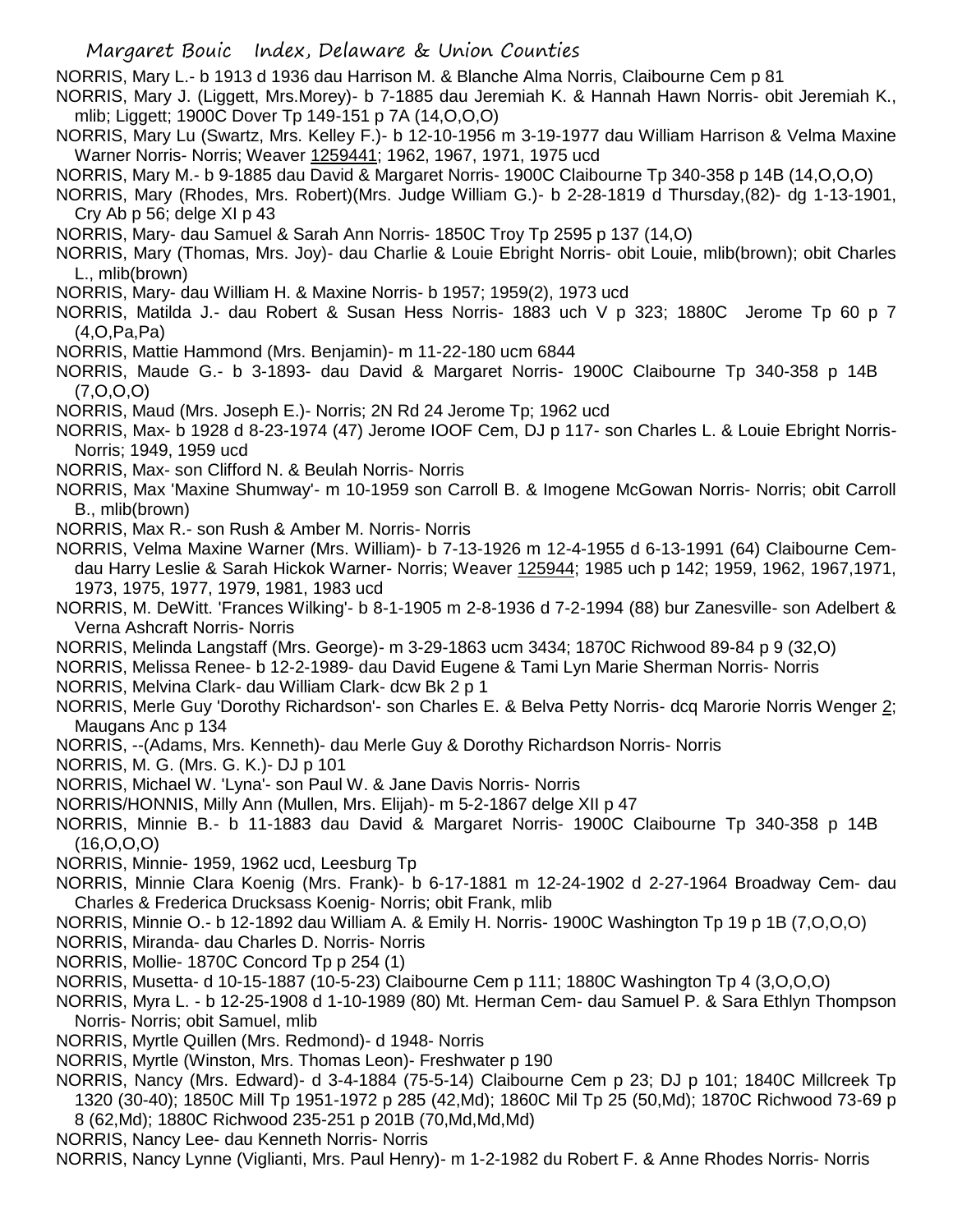NORRIS, Nancy- dau Robert & Ann Rhodes Norris- Norris

NORRIS, Nathan- b 1969 son Walter C. & Yvonne H. Norris- 1980 dcd

NORRIS, Nellie (Bonham, Mrs. Ora Lee)- b 2-16-1881 m 8-1889 d 2-10-1965 Byhalia Cem- dau Benjamin & Nora Ballard Norris- Norris; 1915 uch p 935, 936; 1900C Washington Tp 276 p 12B (19,O,O,O)

NORRIS, Nettie (Bonham, Mrs. Orie)- Norris

NORRIS, Nettie (Wallace, Mrs. )- b 9-1882 dau Jacob & Rebecca Harper Norris- obit Frank, mlib; 1900C Taylor Tp 123-127 p 6A (17,O,O,O)

NORRIS, Nina (Hitchcock, Mrs. Lester/Leonard S.)- b 1865 d 1913 Cheshire Cem, Powell p 53 d Tuesday (49) sister C. E. Norris- dg 10-31-1913 Cry Ab p 67, 68

NORRIS, Nora McKitrick (Mrs. Harvey)- b 1862 d 1930 Jerome IOOF Cem, DJ p 117; obit Charles L., mlib(brown)

NORRIS, Alice Lenora "Nora" Ballard (Mrs. Benjamin F.)- 1915 uch p 936; 1880C Dover Tp 49-51 p 24  $(23, 0, 0, 0)$ 

NORRIS, Norman Edward 'Teresa Lynn Maxwell'- m 9-28-1968 son Clifford N. & Beulah Norris- Norris; 1961 (13), 1964, 1971, 1980 dcd

NORRIS, Orlin- b 1880 d 1897 Jerome IOOF Cem, DJ p 117 son Simpson & Rebecca Cosgray Norris- dg 10- 19-1917 Cry Ab p 99

NORRIS, Oro Courter (Mrs. Eber V.)- Norris

NORRIS, Orville'Fern P.' delge XI p 81, 1940 draft; 1961 dcd

- NORRIS, Oscar E.- b12-1884 1900C Washington 19 p 1B (15,O,O,O)
- NORRIS, Pamela- b 1961 dau Marion F. & Ruth Norris- 1971 dcd
- NORRIS, Pat- dau William Norris- Norris
- NORRIS, Patricia- dau Calvin & Helen M. Norris- Norris
- NORRIS, Paul- son Carroll B. & Imogene McGowan Norris- Norris
- NORRIS, Paul- son Charlie & Louie Ebright Norris- obit Louie, obit Charles L. mlib(brown)
- NORRIS, Paul N.- Norris
- NORRIS, Paul Wayne 'Darby Ann Alexander'- m 9-26-1987 son Paul N. Norris- Norris

NORRIS, Paul W. 'Jane'- b 11-22-1915 d 10-14-1997 (81) Oak Grove Cem- son Frank C. & Marguerite R. Snyder Norris- Norris

- NORRIS, Pearl Farrington (Mrs. John)- b 1908 d 1936 dau Lawrence & Nellie Bradley Farrington; 1985 uch p 48
- NORRIS, Pearl- son Jeremiah K. & Hannah Emma Hawn Norris- obit Hannah, mlib
- NORRIS, Pearl 'Sarah Ethlyn Thompson'- d 1956 Norris; 1949 ucd

NORRIS, Phebe Armstrong (Mrs. Robert)- m 3-9-1856 d 12-31-1859

NORRIS, Phebe E.- dau William G. & Phebe M. Norris- 1850C Troy Tp 2572 p 136 (19,O)

NORRIS, Phebe M. (Mrs. William G.)- 1850C Troy Tp 2572 p 136 (43,Conn)

NORRIS, Phoeba Roath (Mrs. Wm. G.) - b 6-10-1807 Conn d 8-14/13-1867 (62-2-0) Troy Tp- dcdeaths; Oak Grove Cem, Powell p 438; dg 8-23-1867 Cry Ab p 63

- NORRIS, R.- uca p 31, Darby Tp
- NORRIS, Ralph- son William & Cora Verlindia Tuller Norris- Weiser p 249
- NORRIS, Raymond T. 'Helen J.'- 1977, 1979, 1981, 1983, 1991 ucd

NORRIS, Reba- b 4-1823 mother of Jeremiah Norris- 1900C Dover Tp 149-151 p 7A (77,O,Pa,Pa) wid 8 ch, 3 living

NORRIS, Rebecca Cosgray (Mrs. Simpson)- b 1860 m 12-24-1878 d 1928 Jerome IOOF Cem, DJ p 117; dg 10-2-1917 Cry Ab p 99

- NORRIS, Rebecca- dau Edward & Nancy Norris- 1850C Millcreek Tp 1951-1972 p 285 (8,O); 1860C Millcreek Tp 25 (17,O)
- NORRIS, Rebecca Harbert/Harper (Mrs. Jacob)- b 2-3-1849 m 9-24-1867 ucm 4247 d 1917- obit Frank, mlib; 1870C Taylor Tp 1 p 1 (21,O); 1880C Taylor Tp 122-123 p 12 (31,O,Pa,Tenn); 1900C Taylor Tp 123-127 p 6A (51,O,unk,Pa) 11 ch, 10 living
- NORRIS, Rebecca Lynn (Wolford, Mrs. Ronald Lee)- m 11-24-1979 dau Paul N Norris- Norris
- NORRIS, Rebecca L. Pennypacker (Mrs. James B.)- b 9-23-1823 or 4-25-1823 m 11-30-1841/2 ucm 845 d 12- 9-1900, Buxton Cem p 5, djlm p 6; dau Jacob & Sarah Schofield Pennypacker- 1883 uch V p 375; obit J. K., mlib; unec V p 60; 1883 uch V p 690; 1850C Millcreek Tp 1933-1954 p 283 (28,Pa); 1860C Jerome Tp 32- 30 p 5 (37,Pa); 1870C Dover Tp 104-106 p 13 (47,Pa); 1880C Dover Tp 52-54 p 24 (57,Pa,Pa,Pa)

NORRIS, Rebecca (Van Deman, Mrs.Joseph Henry)- m 1855 death, dg 2-2-1900, Cry Ab p 6- dau Judge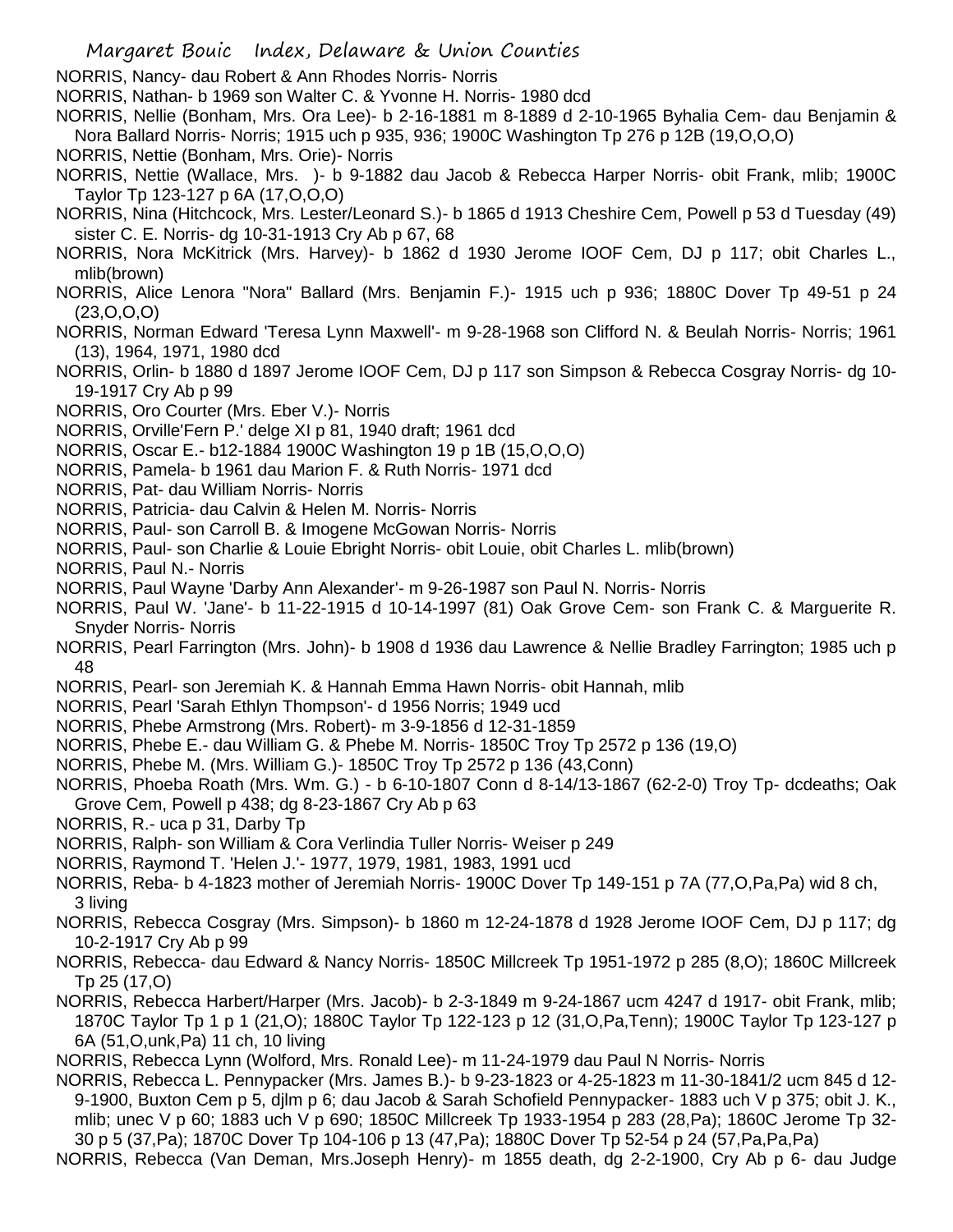William Norris- Nash p 289; 1908 dch 352; Fowler p 59; 1850C Troy Tp 2571 p 136 (21,O)

- NORRIS, Rebecca (Wilcox, Mrs. Albert)- m 10-13-1861 ucm 3233
- NORRIS, Redmond 'Myrtle Quillen''Elizabeth Mincks'- b 2-22-1885 d 1-1-1961 bur Letart Falls- son Edward & Sara Katherine Shannon Norris- Norris
- NORRIS, Richard A.- son Robert F. & Anne Rhodes Norris- Norris
- NORRIS, Richard C. 'Linda'- 1964 dcd
- NORRIS, Richard G.,Sr- d 2-12-1987 (76)son Flora Trimby Norris- obit Flora, mlib(brown)
- NORRIS, Mrs. Robert- Pabst 8 p 39
- NORRIS, Robert- hjt p 193, 202; 1883 uch IV p 468; uca p 22, 105
- NORRIS, Robert- b 6-29-1956 d 10-4-1963 Oakdale Cem son Clair Norris- Norris
- NORRIS, Robert Day 'Mary Joan'- d 12-29-1969 (55) Marlborough Cem- son Amer Norris- Norris; 1961, 1964 dcd
- NORRIS, Robert E. ' ' son Mary Jean Norris- Norris
- NORRIS, Robert Eugene 'Carolyn Courtney'- m 9-10-1967 son Robert Day Norris- Norris; 1961, 1964, 1971 dcd
- NORRIS, Robert F."Boob"'Anne R. Rhodes'- b 5-29-1918 m 3-22-1941 d 12-1-1987 (69) Oak Grove Cem- son Frank C. & Marguerite Snyder Norris- Norris
- NORRIS, Robert- dau Rev. Dwight E. & Scheiderer Norris- Norris
- NORRIS, Robert- brother Isabella Benton- dcw Bk 4 p 424(45)
- NORRIS, Robert K.'Ruth N. Clevenger'- b 1902 m 1926 d 1949 Claibourne Cem p 60- son Egbert & Clara Cassidy Norris- Norris; obit Ruth N., mlib(brown); 1985 uch p 27, picture; 1949 ucd
- NORRIS, Robert L. 'Bernice Buzzard'- b 2-4-1909 d 4-16-1992 (83) Jerome IOOF Cem, DJ p 114, 121, 122 son Frank & Flora Trimby Norris- Norris; obit Flora, mlib (brown); 1949, 1959, 1962, 1967, 1971, 1973, 1975, 1977, 1979, 1981, 1983 ucd
- NORRIS, Robert L. 'Ruth'- 1991 ucd
- NORRIS, Robert 'Susan Hess''Phebe Armstrong'- b 8-4-1831 m(1) 3-9-1856 (2) 7-4-1861 ucm 3201 d 1899 Jerome IOOF Cem, DJ p 117, 30th Ohio Inf- son John G. & Sarah McMullen Norris; 1883 uch V p 323; 1870C Jerome Tp 61 p 8 (40,O); 1880C Jerome Tp 60 p 7 (48,O,Eng,Pa)
- NORRIS, Roberta Ann (Haynes, Mrs. James Everett)- dau Robert L. & Bernice M. Buzzard Norris- Norris; 1959, 1962 ucd
- NORRIS, Roberta Kay- b 9-10-1956 dau Rev. Dwight E. & Joyce M. Norris- Norris; 1967 ucd
- NORRIS, Ronald Lee- son Wilma Ann McKitrick Norris- McKitrick p 295
- NORRIS, Rosanna Mann (Mrs. Daniel)- m 5-14-1843 dcm
- NORRIS, Rose (Mrs. Chrles D.)- Norris
- NORRIS, Rush 'Amber M.'- d 1948- Norris
- NORRIS, -Graham (Mrs. Rush)- dau Charles & Essie Graham- dg 1-11-1916 Cry Ab p 4
- NORRIS, Ruth Ann (Mrs. Rev. John G.)- d 2-19-1881 (78) Jerome Cem DJ p 102; mt 3-2-1881; 1870C Jerome Tp 60 p 8 (66,Pa)
- NORRIS, Ruth (Mrs. Marion)- 1971 dcd
- NORRIS, Ruth N. Clevenger (Mrs. Robert K.)- b 4-13-1905 m 1926 d 1-12-1975 Claibourne Cem p 66- dau John & Edna Gaston Clevenger- Norris; obit, mlib(brown); 1985 uch p 27, picture; 1949, 1959, 1962, 1967, 1971, 1973, 1975, 1991 ucd
- NORRIS, S. A. (Mrs. B. F.)- djlm p 15
- NORRIS, Sadie A. b 3-1883 dau Jeremiah & Hannah E. Norris 1900C Dover Tp 149-151 p 7 A (17,O,O,O)
- NORRIS, Samuel C.- d 12-26-1873 (2m24d) Concord Tp- dcdeaths- son Alexander & Charity K. Norris-Jerome Cem DJ p 101
- NORRIS, Samuel 'Bonnie'- son Gerald B. & Mary Ann Simpson Norris- Norris; 1949, 1959 (11), 1962, 1971, 1973, 1975, 1977, 1981, 1983, 1991 ucd
- NORRIS, Samuel 'Arminta Pounds'- Norris
- NORRIS, Samuel Pearl 'Ethlyn Thompson'- b 7-25-1876 m 1903 d 2-5-1956 son Jeremiah N. & Hanna E. Hahn Norris- obit, mlib; 1900C Dover Tp 149-151 p 7A (23,O,O,O)
- NORRIS, Samuel G. b 10-2-1874 Concord Tp son Alex & Charity Phillips Norris; dcb
- NORRIS, Samuel Henry 'Bonnie Sue Selig'- m 7-24-1976 son Gerald Norris- Norris; 1967, 1979 ucd, Dover Tp
- NORRIS, Samuel- son Joseph Parker Norris- Nash p 440
- NORRIS, Samuel P. 'Sarah E. Thompson'- Norris
- NORRIS, Samuel 'Sarah Ann Baker'- m 11-16-1837 dcm; 1850C Troy Tp 2595 p 137 (30,NY)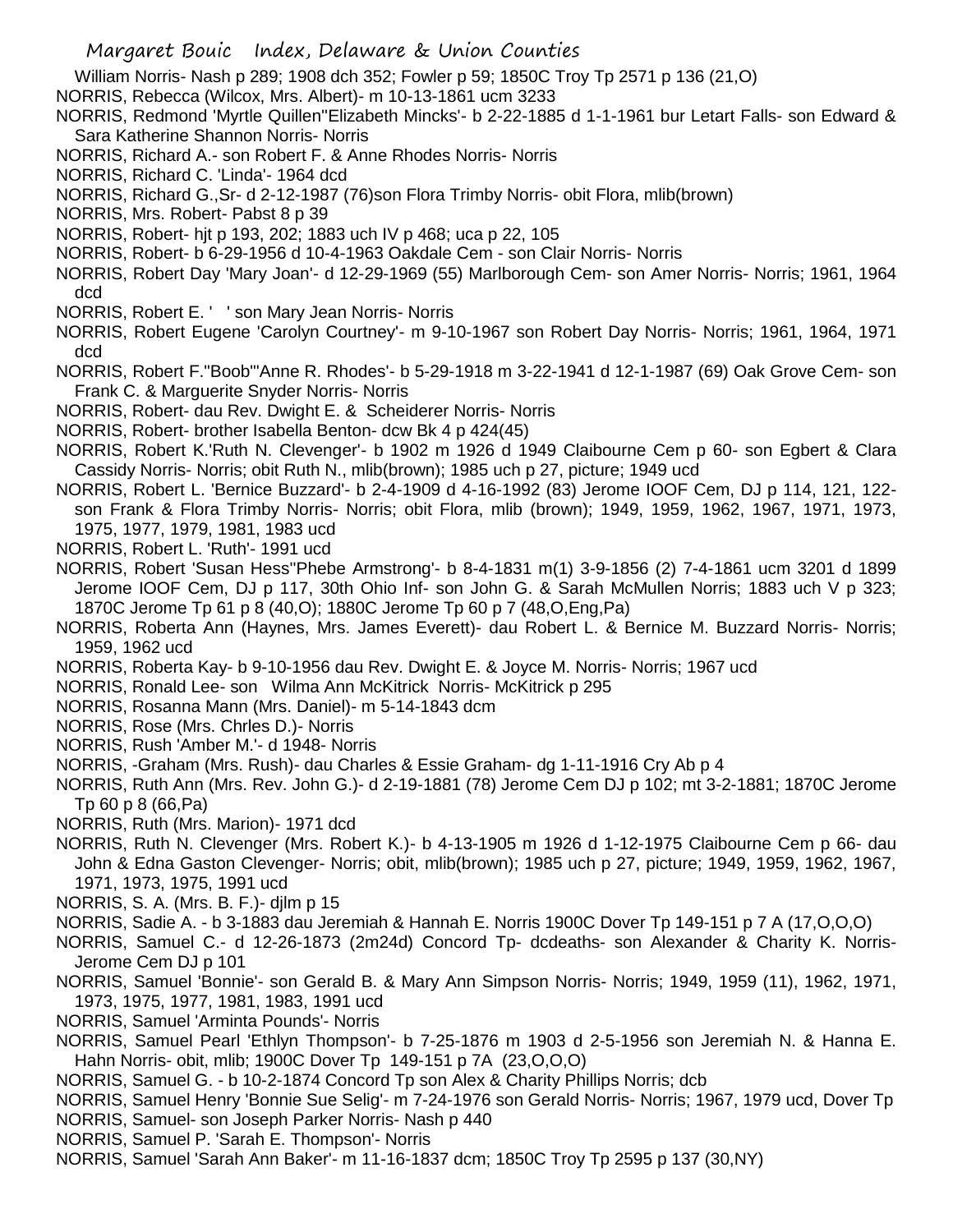NORRIS, Sandra- b 1964 dau Marion F. & Ruth Norris- 1971 dcd

- NORRIS, Sara Catherine Shannon (Mrs. Benjamin)- Norris
- NORRIS, Sarah- 1870C Concord Tp p 252 (4)
- NORRIS, Sarah A.- Buxton Cem p 5 dau James B. & Rebecca Pennypacker Norris- obit J. K.,mlib; djlm p 6
- NORRIS, Sarah A.- 1850C Marlborough Tp 67 p 184 (11,O)
- NORRIS, Sarah Ann Baker (Mrs. Samuel)- m 11-16-1837 dcm; 1850C Troy Tp 2595 p 137 (30,NY)
- NORRIS, Sarah Ann (Mayfield, Mrs. Abram)- b 2-5-1840 m 3-4-1860 dg 7-10-1917, Cry Ab p 69
- NORRIS, Sarah Brundige (Mrs. Evan)- m 5-19-1831 dau Nathaniel & Elizabeth Kniffen Brundige- dcga p 53, Ohio St. Gaz- Olen Gaz 5-26-1831; dumch p 102; Reed Ab p 53; Wight I p 5
- NORRIS, Sarah (Carter, Mrs. David)- m 8-11-1850 Madison Co, unec XI p 46
- NORRIS, Sarah Ethlyn Thompson (Mrs. Samuel Pearl)- b 6-5-1878 d 2-10-1965 dau Nelson & Millie Henderson Thompson- Thompson; Norris; 1949 ucd
- NORRIS, Sarah- dau James B.- 1870C Dover Tp 104-106 p 13 (11,O); 1880C Dover Tp 52-54 (21,O,Can,Pa)
- NORRIS, Sarah- dau Jeremiah K. & Elizabeth C. Ports Norris- 1880C Leesburg Tp 59 p 6 (14,O,O,O)
- NORRIS, Sarah Johnson (Mrs. James)- m 4-22-1845 dcm; 1850C Troy Tp 2563 p 136 (74,NJ)
- NORRIS, Sarah (Jolliff, Mrs. John D.)- b 1866 d 1949 Claibourne Cem p 8- niece of Lewis Jolliff- 1880C Claibourne Tp 116-122 p 196D (14,O,O,Pa)
- NORRIS, Sarah M.- d 6-13-1879 (3y16d) Jerome Cem, DJ p 101- dau Alexander & Charity K. Norris
- NORRIS, Sarah McMullen (Mrs. John G.)- d 9-11-1842- 1883 uch V p 323, 324
- NORRIS, Sarah Shay (Mrs. William,Sr.)- b 1790, unec VIII p 62
- NORRIS, S. B.- teacher of colored schools, Madison Co, Democrat- 11-19-1879
- NORRIS, Scott- son Dr. George DeWitt & Linda Norris- Norris
- NORRIS, Sharon Kay- dau Paul Norris- Norris
- NORRIS, Sherry (Mrs. Dick)- Norris
- NORRIS, Simon- b 12-1883 son Isaac & Deborah Norris- 1900C Jerome Tp 218-219 p 9B (16,O,O,O)
- NORRIS, Simpson/Simon 'Rebecca Cosgray'- b 5-10-1855 m 12-24-1878 d 9-25-1917 (62-4-16) Jerome IOOF Cem, DJ p 117, 121- son Joseph & Maria Anderson Norris- dg 6-27-1913 Cry Ab p 45; dg 9-8-1914 Cry Ab p 146; dg 10-2-1917, dg 10-19-1917 Cry Ab p 94, 99; Anderson 3; 1860C Millcreek Tp 21 (7,O); 1870C Concord Tp p 256 (15)
- NORRIS, Stacey- b 1975 ch Tim E. & Susan Norris- 1979, 1981, 1983, 1991 ucd
- NORRIS, Steven F. 'Karen'- son Paul W. & Jane Davis Norris- Norris
- NORRIS, Susan (Mrs. )- b 8-1836- 1900C Jerome Tp 242-251 p 11A (63,Tn,Tn,NY) wid. 1 ch
- NORRIS, Susan (Mrs. Clifford)- 1880C Millcreek Tp 4 (28,O,Pa,O)
- NORRIS, Susan (Mrs. Edward)- 1908 dch 626
- NORRIS, Susan Hess (Mrs. Robert)- b 1836 m 7-4-1861 ucm 3201 d 1909 Jerome IOOF Cem, DJ p 117- dau John & Elizabeth Hess- 1883 uch V p 323; 1870C Jerome Tp 61 p 8 (40,O); 1880C Jer Tp p 60 p 7 (48,Pa,Pa,Pa)
- NORRIS, Susan (Mrs. Tim E.)- 1979, 1981, 1983, 1991 ucd
- NORRIS, Tami Lynn Marie Sherman (Mrs. David Eugene)- m 10-23-1982 dau Howard Sherman- Norris
- NORRIS, Mrs. T. D.- sister of Edward B. Jones- dg 9-25-1891 Cry Ab p 68
- NORRIS, Teresa (Mrs. Norman)- Norris; 1971, 1980 dcd
- NORRIS, Terri Sue (Hayer, Mrs. Thomas W.)(Bemiller, Mrs. Steven Scott)(Bischoff, Mrs. )- m(1) 8-21-1966 (2) 12-3-1971 dau Robert F. & Anne Rhodes Norris- Norris
- NORRIS, Theodore J.- b 1891 d 1893 son Joseph A. & Izetta May Norris- Jerome IOOF DJ p 114
- NORRIS, Theresa dau Daniel & Janice Norris- Norris- engaged to Scott Williamson
- NORRIS, Theresa- b 1963 dau Walter C. & Yvonne H. Norris- 1969, 1971, 1980 dcd
- NORRIS, Thomas- delge VII p 50
- NORRIS, Thomas Lloyd- son Joseph Parker Norris- Nash p 440
- NORRIS, Tim E. 'Susan'- 1979, 1981, 1983, 1991 ucd
- NORRIS, Tim 'Helen'- Norris; 1973, 1975 ucd
- NORRIS, Tim- b 1967 son Raymond T. & Helen J Norris- 1977, 1979, 1981, 1983, 1991 ucd
- NORRIS, Timmy- son Helen Norris- 1959(6), 1962, 1971 ucd
- NORRIS, Timmy- b 1967 son Tim & Helen Norris- 1973, 1975 ucd
- NORRIS, Timothy Allen- son Richard A. & Sheerylo K. Norris- Norris engaged to Laura Lynne Harris
- NORRIS, Todd Del- b 7-13-1969 son Clifford Max & Donna Bland Norris- Norris
- NORRIS, Ulisese- d 7-31-1874 (10-8-27) son J. K. & A. M. Jerome Cem, DJ p 101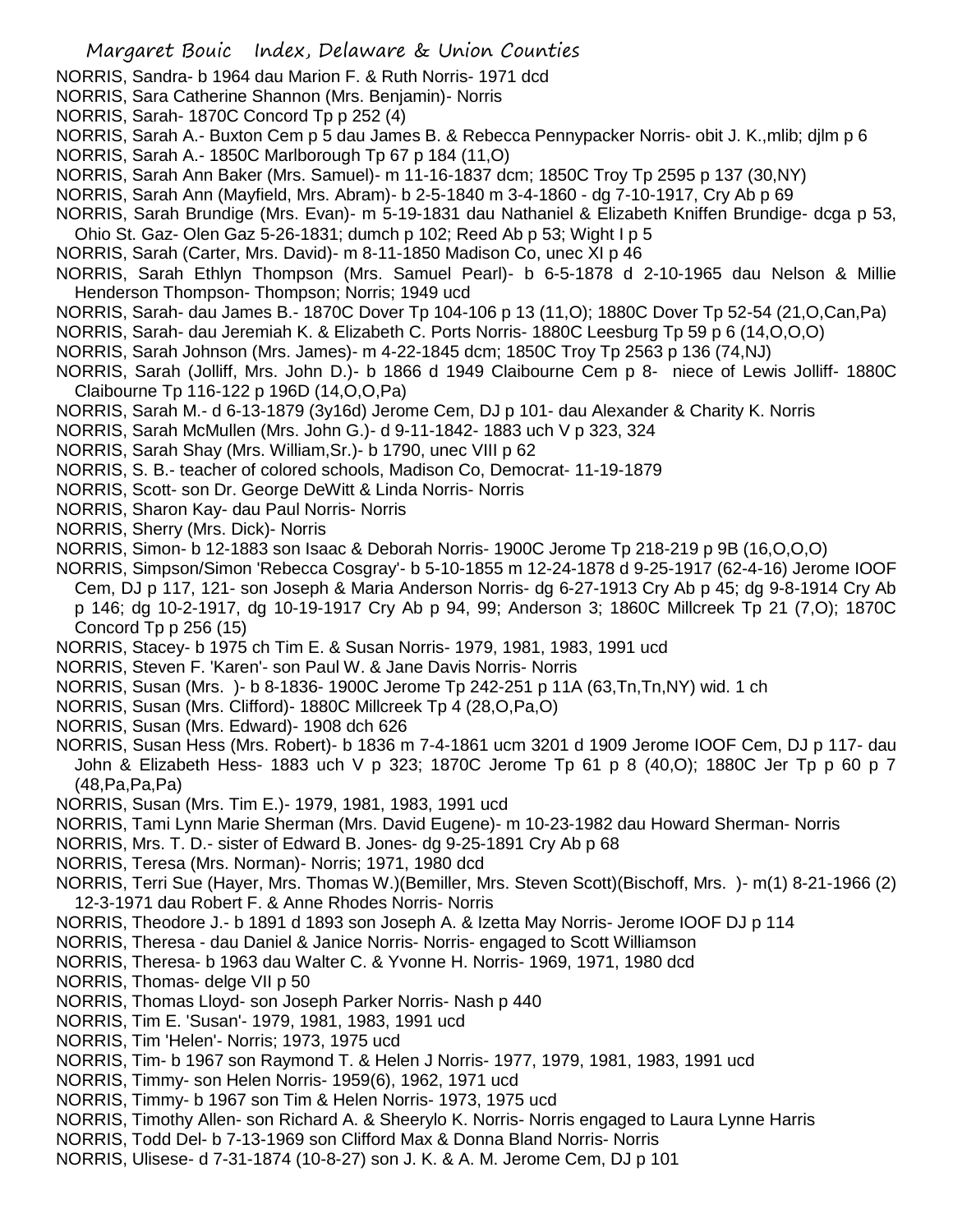- NORRIS, Verna Ashcraft (Mrs. Adelbert)- Norris
- NORRIS, Vernis- Grad Broadway HS- unec III p 19
- NORRIS, Vernon B.- b 9-1898 son William J. & Eva Norris- 1900C York Tp 2 p 1A (1,O,O,O)
- NORRIS, Vinnie LaVon (Vance, Mrs. William Earl)- m 2-14-1978 Norris
- NORRIS, Violet- b 3-1888 dau Joseph & Lizetta Norris- 1900C Jerome Tp 279-288 p 12B (12,O,O,O)
- NORRIS, Virginia A. (Mrs. George B.)- 1991 ucd
- NORRIS, Wade G.- b 6-1884 son Edward Norris- 1900C Jerome Tp 242-251 p 11A (15,O,O,O)
- NORRIS, Walter C. 'Yvonne H.'- 1969, 1971, 1980 dcd
- NORRIS, Warren- son Carroll B. & Imogene McGowan Norris- Norris; obit Carroll B., mlib(brown)
- NORRIS, Wayne- b 1970 son Marion F. & Ruth Norris- 1971 dcd
- NORRIS, W. E.- brother Mrs. C. A. Kingman- dg 6-7-1912, Cry Ab p 131
- NORRIS, Weldon- son Carroll B. & Imogene McGowan Norris- Norris; obit Carroll B., mlib(brown)
- NORRIS, Wende Leigh (Hayes, Mrs. Rodney Lee)- b 4-28-1967 m 10-28-1989 dau Clifford Max & Donnalee Bland Norris- Norris
- NORRIS, William- 1908 dch 492
- NORRIS, William- 1883 uch IV p 507; uca p 105
- NORRIS, William- 1850 unclaimed letter- unec VII p 30
- NORRIS, William- son Abram & Sarah Norris- dg 7-18-1911 Cry Ab p 51
- NORRIS, William A.- b 1839 d 1841 Oak Grove Cem, Powell p 438
- NORRIS, William A. 'Emily H.'- b 8-1861 1900C Washington Tp 19 p 1B (38,O,O,O) m 16y
- NORRIS, William, Sr. 'Anne Smyth''Sarah Shay'- b 1768 d 1817 unec VIII p 62
- NORRIS, William B.- d 4-3-1865 (23y20d) Co D. 65 Regt OVI- Mayfield Cem, Powell p 174
- NORRIS, William- son Claude B. Norris- Norris
- NORRIS, William 'Cora Verlinda Miller'- m 12-23-1910 Weiser p 249; dg 10-24-1913 Cry Ab p 66
- NORRIS, William- b 1-1899 son Edward Norris- 1900C Jerome Tp 242-251 p 11A (1,O,O,O)
- NORRIS, William- son Edward & Nancy Norris- 1850C Millcreek Tp 1952-1973 (6,O); 1860C Mil Tp 25 (15,O)
- NORRIS, William- son Elizabeth Norris- 1850C Marlborough Tp 82 p 185 (8,O)
- NORRIS, Judge William G. 'Phoebe Roath''Mary Rhodes'- d 9-1881- Oak Grove Cem, Powell p 438; 1880 dch p 196, 256; dg 8-23-1867 Cry Ab p 65; 1908 dch 294, 352; Pabst 7 p 51; Poe p 24; Fowler p 60; delge IV p 66, VI p 59, X p 29, XI p 11, XII p 56; 1835 men p 62 #72 p 115; 1850C Troy Tp 2572 p 136 (41,O); hadc p 56; Nash p 289; dg 9-12-1878, Cry Ab p 32; dg 1-13-1901, Cry Ab p 56
- NORRIS, William H.- Norris
- NORRIS, William- son Harrison Norris- Norris; 1949 ucd
- NORRIS, William H.- son Clifford & Susan Norris- 1880C Millcreek Tp 4 (2,O,ILL,O)
- NORRIS, William H.- son Jacob & Rebecca Harbert Norris- 1883 uch V p 690; 1880C Taylor Tp 122-123 p 12 (7,O,O,O)
- NORRIS, William H. 'Maxine Warner'- Weaver (125944); 1959, 1962, 1967, 1971, 1973, 1975, 1977, 1979, 1981, 1983, 1991 ucd
- NORRIS, William J. 'Eva E.'- b 12-1872 d 1919 Broadway Cem, lptw; 1990C York Tp 2 p 1A (27,O,O,O) m 5y
- NORRIS, William M.- d 4-27-1865 (20-3-9) son E. & Nancy Norris- Jerome Cem, DJ p 101
- NORRIS, William 'Maria Stevens'- delge IV p 19
- NORRIS, William 'Martha Enlow'- Thompson p 2
- NORRIS, William P.- 1908 dch 298
- NORRIS, William- b 1795 son William,Sr. & Anne Smuth Norris- unec VIII p 62
- NORRIS, William W. 'Elvia E.'- b 1881 d 1950 Milford Cem, Un Al p 51
- NORRIS, William- son Wm. H. & Maxine Norris- 1959 ucd (1), 1962 ucd
- NORRIS, J. Williard 'Gertrude P.'- 1962 ucd
- NORRIS, Willie H.- b 5-1890 son David & Margaret Norris- 1900C Claibourne Tp 340-358 p 14B (10,O,O,O)
- NORRIS, Willie- son George & Melinda Langstaff Norris- 1870C Richwood 89-84 p 9 (4,ILL)
- NORRIS, Wilma Ann McKitrick (Mrs. )- b 7-2-1924 m 4-20-1942 dau Carl I. & Florence Mildred Cusick McKitrick - McKitrick p 298, 299
- NORRIS, Mrs. W. W.- sister of George W. Burris- dg 10-6-1911 Cry Ab p 67
- NORRIS, Yvonne H. (Mrs. Walter C.)- 1969, 1971, 1980 dcd
- NORSE, Caroline McAdams (Mrs. William)- m 1-18-1857 ucm 2510
- NORSE, Charles- son Harvey & Nora I. McKitrick Norse- McKitrick p 266
- NORSE, Harvey 'Nora I. McKitrick '- McKitrick p 266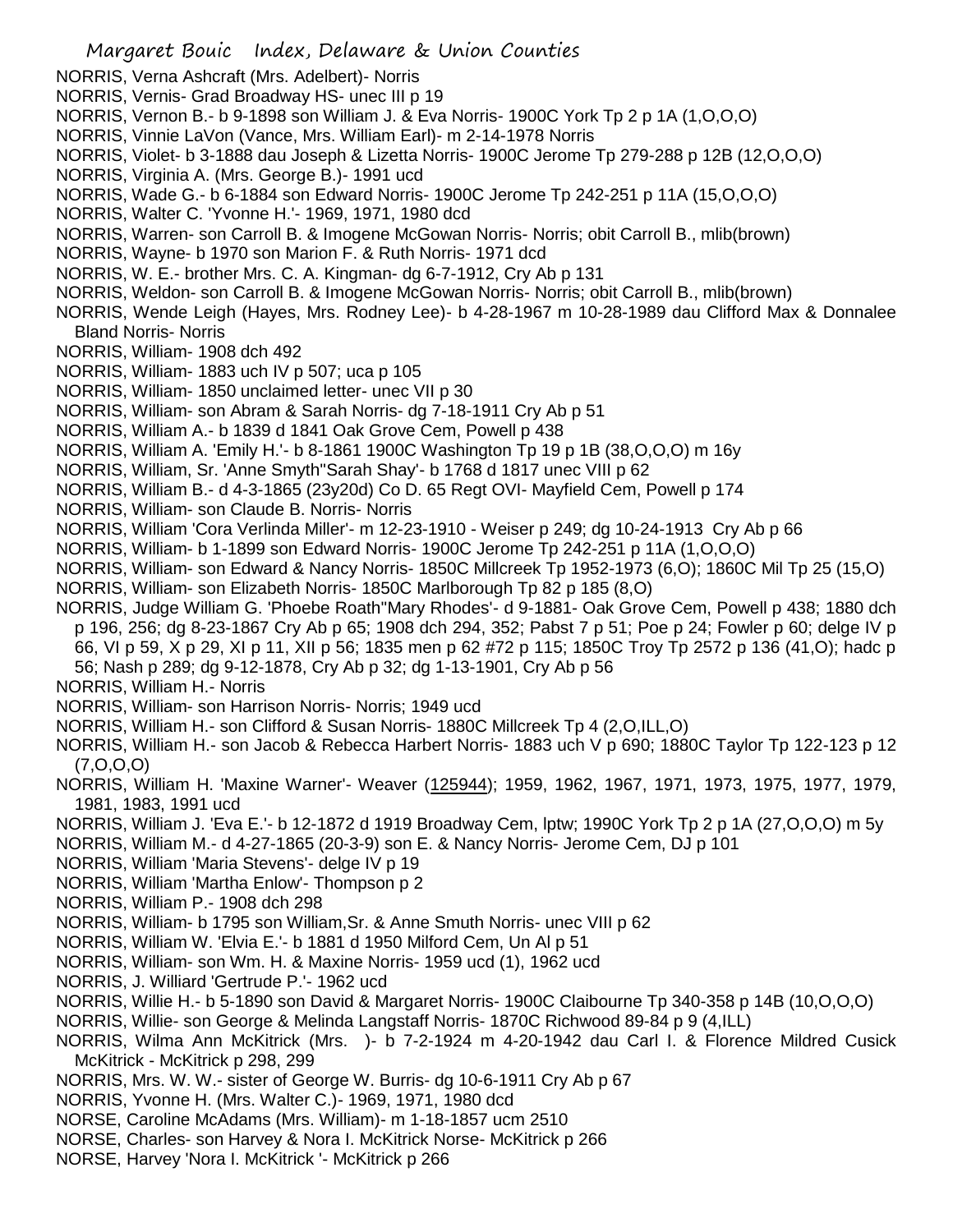- NORSE, Marie- dau Harvey & Nora I. McKitrick Norse- McKitrick p 266
- NORSE, Nora I. McKitrick (Mrs. Harvey)- b 6-30-1866 dau William & Eliza A. Bell McKitrick McKitrick p 266
- NORSE, William 'Caroline McAdams' -m 1-18-1857 ucm 2510
- NORSER, Hover D.- d 2-20-1874 (21d) Orange Tp- dcdeaths
- NORTH, Mrs.- uninf p 25
- NORTH, Adam 'Olive Eaton'- m 5-8-1851 dcm
- NORTH, Adelia Maxine (Fairchild, Mrs. )- dau Anderson William North- North
- NORTH, Anderson 'Leola'- son William E. & Mattie North- North
- NORTH, Anderson William ' '- b 11-12-1912 d 4-11-1992 (79) Forest Grove Cem- son William Elza & Bessie Wright North- North
- NORTH, Andrew- brother Willis B. North- North
- NORTH, Angelina R. Richter (Mrs. Calvin B.)- b 10-18-1839 m 1-5-1865 d 7-7-1912 dau Peter & Elizabeth Holstein Richter- Weiser p 43
- NORTH, Ann (Emory)- dua Caleb North- dcw Bk 2 p 186
- NORTH, Ardana (DeLeon, Mrs. Tracy E.)- dau Anderson William North- North
- NORTH, Arletta Meeker (Mrs. Daniel Stuckey)- b 1836 d 1927 dau Lot & Margaret Elizabeth Arnold Meekerped Goldie Mary Harp by Lois Bassett #138A 7; unec IX p 7
- NORTH, Asbury- 1880 dch p 691
- NORTH, Bernie- son Willis B. North- North
- NORTH, Bessie Wright (Mrs. William Elza)- North
- NORTH, Billie Jean (Barrett, Mrs. )- dau William Edward North- North
- NORTH, Brenda (Miller, Mrs. )- dau William Edward North- North
- NORTH, Brook Ann- dau Roger Lee & Kathryn Smith North- obit Roger, mlib(brown)
- NORTH, Caleb- son Caleb North- dcw Bk 2 p 186
- NORTH, Caleb 'Lydia'- dcw Bk 2 p 186; delge VI p 38, Kingston Tp 1826
- NORTH, Calista M. dau Joseph & Sarah North- 1850C Osford Tp 2683 p 152 (7,Pa)
- NORTH, Calvin G. 'Angelina R. Richter'- b 7-28-1824 m 1-6-1865 d 1912- Weiser p 43
- NORTH, Caroline Laura (Rice, Mrs. William)- dcq Edward Loranus Rice 5)
- NORTH, Charles Allen- son Willis Eugene & Nancy Sharpe North- see opc 921, 922 1964(3), 1969, 1971 dcd
- NORTH, Cheryl (Keller, Mrs. )- dau William Edward North- North
- NORTH, Dana Marie (Smith, Mrs. )- dau Anderson William North- North
- NORTH, Daniel Stuckey 'Arletta Meeker'- b 1836 d 1928 son Thomas & Susannah Stuckey North- ped Goldie Mary Harp by Lois Bassett #138A 6; unec IX p 7
- NORTH, Darlene (Jenkins, Mrs. )- dau Anderson William North- North
- NORTH, David E. 'Deborah E.'- 1977 ucd
- NORTH, David Eugene- b 3-26-1957 son Willis Eugene & Nancy Sharpe North- see opc 921, 922; 1964, 1969, 1971 dcd
- NORTH, Deborah A.- dau Joseph & Sarah North- 1850C Oxford Tp 2683 p 152 (9,Pa)
- NORTH, Deborah E. (Mrs. David E.)- 1977 ucd
- NORTH, Donald 'Joyce'- son Willis B. North- North
- NORTH, Donna- North
- NORTH, Edwin- son Caleb North- dcw Bk 2 p 186
- NORTH, Elizabeth A. Bentley (Mrs. Merlin E.)- b 2-3-1869 m 2-20-1889 d 10-17-1904 dau Charles & Hannah E. Marine Bentley- Asp 2138
- NORTH, Elizabeth (Dilsaver, Mrs. George)- d 1863 (89) Bokescreek Cem p 52; 1883 uch V p 616; dcw Bk 1 p 30
- NORTH, Ella- dau Caleb North- dcw Bk 2 p 186
- NORTH, Emmeline- dau Caleb North- dcw Bk 2 p 186
- NORTH, Floyd- son Merlin E. & Elizabeth A. Bentley North- Asp 2138-1
- NORTH, Francis Asbury- son Caleb North- dcw Bk 2 p 186
- NORTH, Gayle (Kieffer, Mrs. )- dau William Edward North- North
- NORTH, Gene- son Willis B. North- North; 1983 ucd
- NORTH, Geneva Hopper (Wilcox, Mrs. Elton W.)(Mrs. William Edward)- b 7-29-1919 d 12-6-1990 (71) Forest Grove Cem- dau Thirl & Leah Tracy Hopper- North; 1973 ucd
- NORTH, George "Donald"- son Anderson William North- North
- NORTH, George Washington- son Caleb North- dcw Bk 2 p 186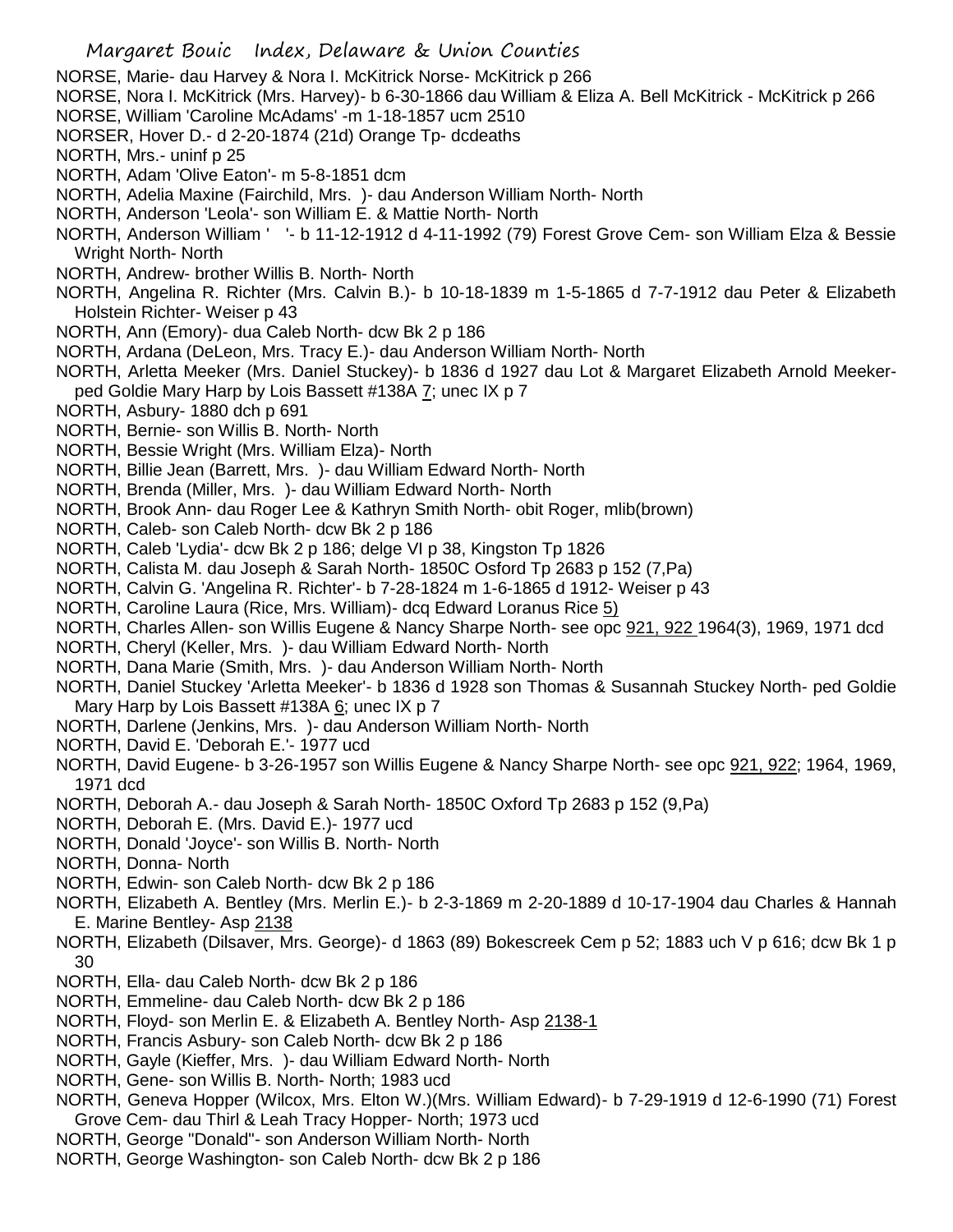- Margaret Bouic Index, Delaware & Union Counties NORTH, Hazel (Gillispe, Mrs. )- sister Willis B. North- North NORTH, Hazel (Glyspie, Mrs. )- dau William E. & Mattie North- North NORTH, Hope Headlee (Mrs. John B.)- b 12-21-1933 dau Delbert & Elizabeth Smart Headlee- Smart 6,7 NORTH, Jacob- 1880 dch p 193, 484; 1908 dch 485; Powell p 260 NORTH, James A.- 1883 uch IV p 469. 470. 474, 536 NORTH, James 'Martha J. Newland'- m 12-4-1853 ucm 2043; unec VIII p 10, XVI p 30; lptw p 17 NORTH, Janetta Maxine (McKinley, Mrs. )- dau Anderson William North- North NORTH, Jeptha- dau Joseph & Sarah Wilson North- dg 8-4-1916 Cry Ab p 80; pallbearer for Wm. Wheeler- dg 9-22-1908 Cry Ab p 158 NORTH, Joe- son Willis B. North- North NORTH, John B."Rex" 'Hope Headlee'- son Willis B. & Opal E. Kinnard North- Smart 6,7 NORTH, John- son Joseph & Sarah Wilson North- dg 8-4-1916 Cry Ab p 80 NORTH, --(Kemper, Mrs. Charles)- dau Joseph & Sarah Wilson North- dg 8-4-1916 Cry Ab p 80 NORTH, John Michael- son John B. & Hope Headlee North- Smart 7 NORTH, Joseph- 1908 dch 425 NORTH, Joseph- 1883 uch V p 362, 371; 1840C Dover Tp 1432 (30-40) NORTH, Joseph 'Mary'- 1850C Oxford Tp 2671 p 152 (10,O); hadc p 42; CCC NORTH, Joseph 'Sarah'- 1850C Oxford Tp 2683 p 152 (45,O) or (75,Pa)? NORTH, Joseph 'Sarah Wilson'- b 1831 Ky m 5-9-1975 d 7-31-1916 son John & Matilda North- dg 8-1-1916, dg 8-4-1916 Cry Ab p 78, 79, 80, colored NORTH, Joyce (Mrs. Donald)- North NORTH, Kathryn Smith (Mrs. Roger Lee)- obit Roger, mlib(brown) NUTT, Loretta Elizabeth (Harp, Mrs. Andrew)- b 1861 d 1931 dau Daniel Stuckey & Arletta Meeker North- ped Goldie Mary Harp by Lois Bassett #138A 3;unec IX p 7 NORTH, Louisa (Peck, Mrs. C. E.)- m 11-13-1845 dcm dau Asbury North- 1908 dch 691 NORTH, Louise- grand dau Caleb North- dcw Bk 2 p 186 NORTH, Lucille (Wilson, Mrs. Paul ) b 4-22-1912 d 1-28-1961 (47) Forest Grove Cem- dau Edward North-**North** NORTH, Lydia (Mrs. Caleb)- dcw Bk 2 p 186 NORTH, Maria- dau Caleb North- dcw Bk 2 p 186 NORTH, Mariah (Perfect, Mrs. )- dau Caleb North- dcw Bk 2 p 186 NORTH, Mariah- daughter-in-law of Caleb North- dcw Bk 2 p 186 NORTH, Marie (Hughes, Mrs. Weetsie)- dau Anderson William North- North NORTH, Mark Anthony- b 3-14-1958 son William D. North- North; mt NORTH, Martha Jane Newland (Mrs. James)- m 12-4-1853 ucm 2043; lptw p 17 NORTH, Mary (Mrs. Joseph)- 1850C Oxford Tp 2671 p 153 (40) NORTH, Mattie (Mrs. William E.)- North NORTH, Max- delge I p 7 NORTH, Merlin E. 'Elizabeth A. Bentley'- m 2-20-1889 Asp (2138) NORTH, Nancy Sharpe (Mrs. Willis Eugene)- dau Samuel Robert & Elinor Mooney Sharpe- opc 922; 1964, 1969, 1971 dcd NORTH, Nyla (Wiggins, Mrs. )- dau William Edward North- North NORTH, Olive Davis (Mrs. )- d 9-30-1879 (93-11-28) Liberty Tp dau David Davis- dcdeaths NORTH, Olive Eaton (Mrs. Adam)- m 5-8-1851 dcm NORTH, Olive (Mattoon, Mrs. Ansel)- m 10-27-1857 dcm NORTH, Pamela Marlene (Greenbaum, Mrs. Lanny Budd,Sr.- b 7-24-1954 m 8-9-1971- dau Donald & Joyce North- North- St. Paul p 120 NORTH, Peggy Ann- b 7-1941- uninf p 25
- NORTH, Peggy (Howard, Mrs. )- dau Anderson William North- North
- NORTH, Regina (Woodruff, Mrs. )- dau Willis B. North- North
- NORTH, Richard- son William Edward North- North
- NORTH, Roger Lee 'Kathryn Smith'- b 3-24-1948 d 11-13-1971 (23) Frest Grove Cem- son Anderson & Leola North- obit Roger, mlib(brown)
- NORTH, Rosalee (Shively, Mrs. )- dau William E. & Mattie North- North
- NORTH, Rosie (Schivley, Mrs. )- sister Willis B. North- North
- NORTH, Sampson- son Joseph & Sarah North- 1850C Oxford Tp 2683 p 152 (14,Pa)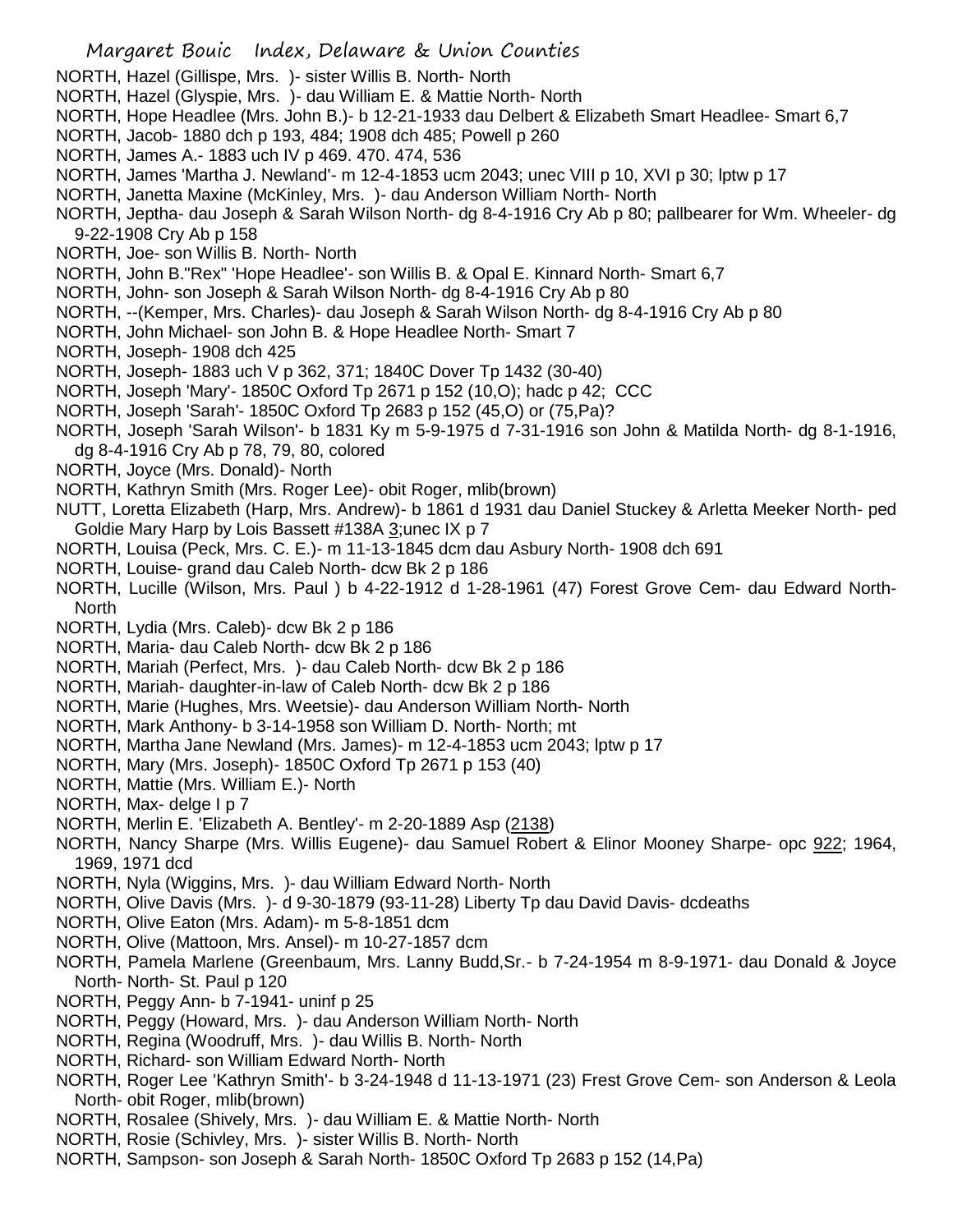- Margaret Bouic Index, Delaware & Union Counties NORTH, Samson J.'Zelpah'- b 11-30-1835- unec XIV p 26 NORTH, Sarah (Mrs. )- d 4-14-1953 obit Del Museum Library NORTH, Sarah Ann (Russell, Mrs. Adonmian)- m 2-27-1850 dcm NORTH, Sarah (Benson, Mrs. )- dau Caleb North- dcw Bk 2 p 186 NORTH, Sarah (Mrs. Joseph)- 1850C Oxford Tp 2683 p 152 (50,Pa) NORTH, Sarah Wilson (Mrs. Joseph)- m 5-9-1875; dg 8-4-1916, Cry Ab p 80 NORTH, Stacey Dian NORTH, Stephen Donald- b 9-4-1955 son William Donald North- North North, Susannah Stuckey (Mrs. Thomas)- b 1816 d 1889 ped Goldie Mary Harp by Lois Bassett #138A 13, unec IX p 7 NORTH, Terri Ann (White, Mrs. )- dau Anderson William North- North NORTH, Thomas- 1840C Thompson Tp p 109 (30-40) delge IV p 31 North, Thomas 'Susannah Stuckey'- b 1812 d 1892 ped Goldie Mary Harp by Lois Bassett #1138 12; unec IX p 7 NORTH, Toni- 1991 ucd, Union Tp NORTH, Thomas R.- son Joseph & Sarah North- 1850C Oxford Tp 2683 p152 (12,Pa) NORTH, Vicky Ann- dau Willis Eugene & Nancy Sharpe North- see opc 921,922; 1964(9), 1969 dcd NORTH, Walie- d 4-10-1865 New Millcreek Cem, Liberty Tp, lptw p 17 son J. & M. NORTH, Williama- delge XI p 69(1901) pallbearer for Margaret Clark- dg 7-21-1905 Cry Ab p 38 NORTH, William- son Anderson William North- North NORTH, William Edward 'Geneva Hopper'- d 3-25-1989 (71) Forest Grove Cem.- North NORTH, William Elza 'Bessie Wright'- North NORTH, Wm. E. 'Geneva J.'- 1973 ucd NORTH, William E. 'Mattie'- b 1-13-1878 Forest Grove Cem- son Andrew & Nancy Wallace North- North NORTH, William- son Joseph & Sarah Wilson North- dg 8-4-1916 Cry Ab p 80 NORTH, William P.- d 3-30-1967 (83) Oak Grove Cem- North NORTH, Willis- son William E. & Mattie North- North NORTH, Willis B.- b 10-23-1914 d 3-15-1984 (69) Forest Grove Cem - North NORTH, Willis Eugene 'Nancy Sharpe'- son Willis B. & Opal E. Innard North- opc 921; 1964, 1969, 1971 dcd NORTH, Zachariah- land owner 1810, delge VII p 61, 63, Scioto Tp, VIII p 56 NORTH, Zelpah (Mrs. Samson J.)- b 8-7-1841 unec XIV p 26 NORTHAP, --Skinner (Mrs. )- dau Mrs. Barksheba Skinner- dg 4-10-1900 Cry Ab p 16 NORTHCUTT, Carl- son Evelyn P. Farrand Northcutt- Northcutt NORTHCUTT, Evelyn P. Farrand (Mrs. )- d 5-1974 (45) dau Williard Farrand- Northcutt NORTHCUTT, Sharri- dau Evelyn P. Farrand Northcutt- Northcutt NORTHCUTT, Terri- dau Evelyn P. Farrand Northcutt- Northcutt NORTHOVER, -- ' Ettricke'- McKitrick p 32 NORTHRIDGE, George A. 'Mary Susanna Wagner'- Weiser p 782 NORTHRIDGE, Mary Susanna Wagner (Mrs. George A.)- b 10-3-1914 dau Harry A. & Minnie A. Wagner-Weiser p 782 NORTHRIDGE, Nancy Sue- b 7-15-1946 dau George A. & Mary Susanna Wagner Northridge- Weiser p 782 NORTHROP, Mrs. - delge VII p 58; Prospect NORTHROP, Christiana S. Maine (Mrs. )- b 4-5-1840 d 1-6-1888 dau Jeremiah & Susan C. Brown Maine-Asp 1244 NORTHROP, May (Duvall, Mrs. James A.)- m 3-18-1839 ucm 530; unec III p 37 NORTHROUP, Mahala (Decker, Mrs. Henry)- m 12-20-1846 dcm NORTHRUP, ---family of Laura Fields #245, unec X p 2 NORTHRUP, ---(Mrs. William)- dau Charles Graham- dg 1-7-1916 Cry Ab p 4 NORTHRUP, Alfred D. 'Liza Skinner'- b 12-3-1837 m 6-8-1856 d 9-27-1909 son David & Fannie Thrush Northrup- ped Carl Clayton Northrup by Trecia Northrup #547, unec XVI p 54, 58a NORTHRUP, Alfred W. 'Mary Jane Jones'- b 8-6-1857 m 6-2-1881 d 3-8-1942 son Alfred A. & Liza Skinner Northrup, ped Carl Clayton Northrup by Trecia Northrup #547 8, unec XVI p 54 NORTHRUP, Almira (Skinner, Mrs. Sidney)- m 4-17-1858 dcm NORTHRUP, Amos E.- d 5-11-1938 WWI Price Cem, djlm p 42
- NORTHRUP, Angeline Morgan (Mrs. Orlando D.)- m 6-22-1854 dcm Olen Gaz 7-7-1854, Reed Ab p 142
- NORTHRUP, Anna Decker (Mrs. Daniel B.)- ped Laura Price Fields #248 31; unec XI p 7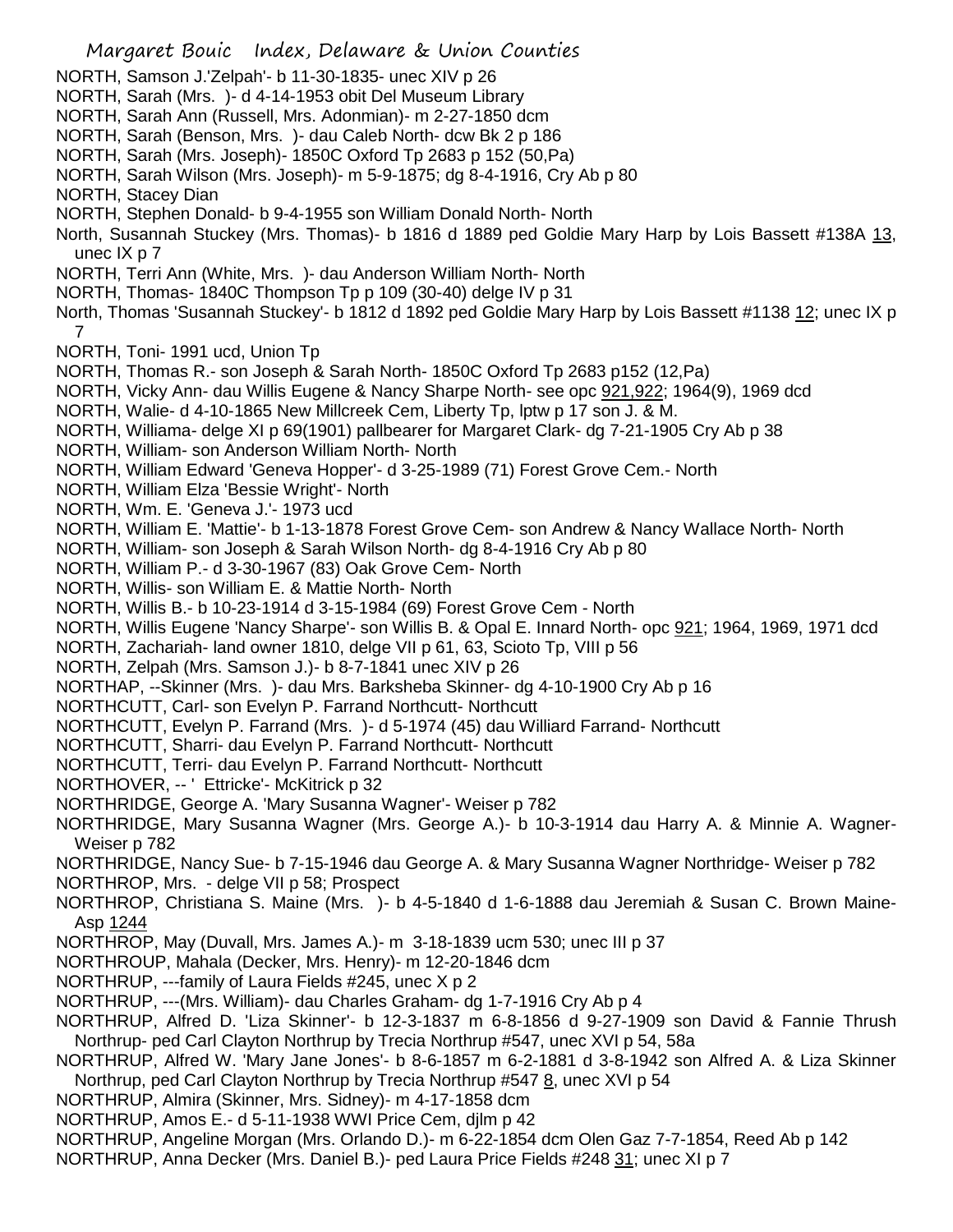NORTHRUP, T. Bell- dau William W. & Mary Cline Northrup- 1880C Claibourne Tp 139-146 p 14 (7,O,O,O) NORTHRUP, Bob ' Norman'- Maugans Anc p 234

NORTHRUP, ---Norman (Mrs. Bob)- Maugans Anc p 234

- NORTHRUP, Carl Adren 'Friedabell Faust'- b 3-7-1907 m 2-13-1928 son Alfred W. & Mary Jane Jones Northrup- ped Carl Clayton Northrup- by Trecia Northrup #547 4; unec XIV p 54
- NORTHRUP, Carl Rosty Clayton 'Trecia A. Thacker'- b 1-13-1960 m 10-25-1987 son Jack Lloyd & Marianne Smith Northrup- ped 1; unec XVI p 54
- NORTHRUP, Caroline (Gordon, Mrs. Otis)- Northrup
- NORTHRUP, Caroline- dau William W. & Mary Cline Northrup- 1870C Taylor Tp 21 p 3 (2,O); 1880C Claibourne Tp 139-146 p 14 (11,O,O,O)
- NORTHRUP, Catherine R.- b 1910 Milford Cem, Un Al p 48
- NORTHRUP, Charles- d 1-6-1850 (1-8-20) Trenton Cem, Powell p 274; son J. & C.
- NORTHRUP, Charles C.- dg1-7-1908 delge VIII p 27
- NORTHRUP, Charles 'Glenna'- b 4-1870 d 6-17-1931 (61) Oakdale Cem Cem 4352 (H-17)-son William W. & Mary Cline Northrup- obit mlib; 1870C Taylor Tp 21 p 3 (3/12,O); 1900C Marysville 377-387 p 15A 930,O,O,O) m 1y
- NORTHRUP, Clarence Lee- b 9-18-1888 dcb d 8-26-1889 11m12d- Thompson Tp son C. C. & Ella Behrens Northrup- dcdeaths
- NORTHRUP, Clarrissa Rosetta Brookens (Mrs. Samuel)- b 10-25-1845 m 3-25-18869 d 2-25-1894 (48y4m), dg 3-2-1894,Cry Ab p 157
- NORTHRUP, Cordelia Morgan (Mrs. Hiram)- m 4-20-1851 dcm
- NORTHRUP, Daniel B. 'Anna Decker'- ped Laura Price Fields #248 30; unec XI p 7
- NORTHRUP, Mrs. Daniel- sister William Becker- dg 9-5-1916 Cry Ab p 90
- NORTHRUP, David 'Fannie Thrush' b 1804 m 3-8-1827 d 1866- ped Carl Rosty Clayton Northrup by Trecia Northrup #547 32; unec XVI p 58a
- NORTHRUP, Edward- d 9-18-1851 (7-1-22) Trenton Cem, Powell p 274 son J. & O.
- NORTHRUP, Eliza B. (Honaker, Mrs. John J.)- b 5-5-1858 d Tuesday, dg 10-17-1913 Cry Ab p 64
- NORTHRUP, Elmira Skinner (Mrs. Roswell A.)- m 10-24-1852 dcm
- NORTHRUP, Emily E. (Morgan, Mrs. William)- m 10-24-1852 dcm
- NORTHRUP, Esther (Trout, Mrs. Joseph)- m 2-18-1843 dcm
- NORTHRUP, Fannie Thrush (Mrs. David)- b 1804 m 3-8-1827 d 1874 ped Carl Rosty Clayton Northrup- by Trecia Thacker Northrup #547 33; unec XVI p 58a
- NORTHRUP, Friedabell Faust (Ms.Carl Adren)- b 11-8-1908 m 2-13-1928 d 2-20-1996 dau Delzen Bur & Ida Alice Porterfield Faust- ped Carl Rosty Clayton Northrup- by Trecia Thacker Northrup- 547 5; unec XVI p 54
- NORTHRUP, Glenna (Mrs. Charles E.)- b 4-10-1869 d 6-23-1957 (88) Oakdale Cem obit, mlib;obit Charles E., mlib;1900C Marysville 377-387 p 15A (31,O,O,O) m 1y
- NORTHRUP, Golda E.- dau R. W. & Rachel Northrup- 1880C Jackson Tp 4 p 223A (1,O,O,O)
- NORTHRUP, Harrington- d 9-22-1849 (20-8-19) Trenton Cem, Powell p 274
- NORTHRUP, Hattie S. (Mrs. William)- b 1855 m 1912 d 11-22-1941 (86) Oakdale Cem; obit, mlib
- NORTHRUP, Hiram 'Cordelia Morgan'- m 4-20-1851 dcm; dg 10-17-1913 Cry Ab p 64
- NORTHRUP, Jack Lloyd'Marianne Smith'- b 11-29-1928 m 5-15-1917 son Carl Adren & Friedabell Faust Northrup- ped Carl Rosty Clayton by Trecia Thacker Northrup- #547 2; unec XVI p 54
- NORTHRUP, Kate V. (Mrs. Warren F.)- 1971 dcd
- NORTHRUP, Kenneth J. 'Hazel Eileen Hickok'- b 11-27-1925 m 8-9-1950 d 5-1989 (630 Prospect Cem- son Perry & Eva B. Gast Northrup- Weaver (191); Northrup; 1967, 1971, 1973, 1975, 1977, 1979, 1981, 1983 ucd
- NORTHRUP, Jennie b 5-1874 dau William W. & Mary Cline Northrup- obit Charles E., mlib; 1900C Taylor Tp 73-76 p 4A (26,O,O,O)
- NORTHRUP, Jerry Michael- b 2-16-1961 son Kenneth & Hazel Eileen Hickok Northrup- Weaver 1259(10)4; 1967, 1971, 1973, 1977 ucd
- NORTHRUP, Larry William- b 12-30-1952 son Kenneth & Hazel Eileen Hickok Northrup- Weaver 11259(10)22; 1967, 1973, 1977
- NORTHRUP, Levon- dau Charles E. & GLenna Northrup- obit Charles E;, mlib
- NORTHRUP, Lida/Lyda M. (Herd, Mrs. Nelson)- b 7-1877/1874 d 1-7-1934 Oakdale Cem I p 118 (F-R5-8) dau William W. & Mary Cline Northrup- obit Charles E;, mlib; 1880C Claibourne Tp 139-146 p 14 (5,O,O,O); 1900C Taylor Tp 73-76 p 4A (22,O,O,O)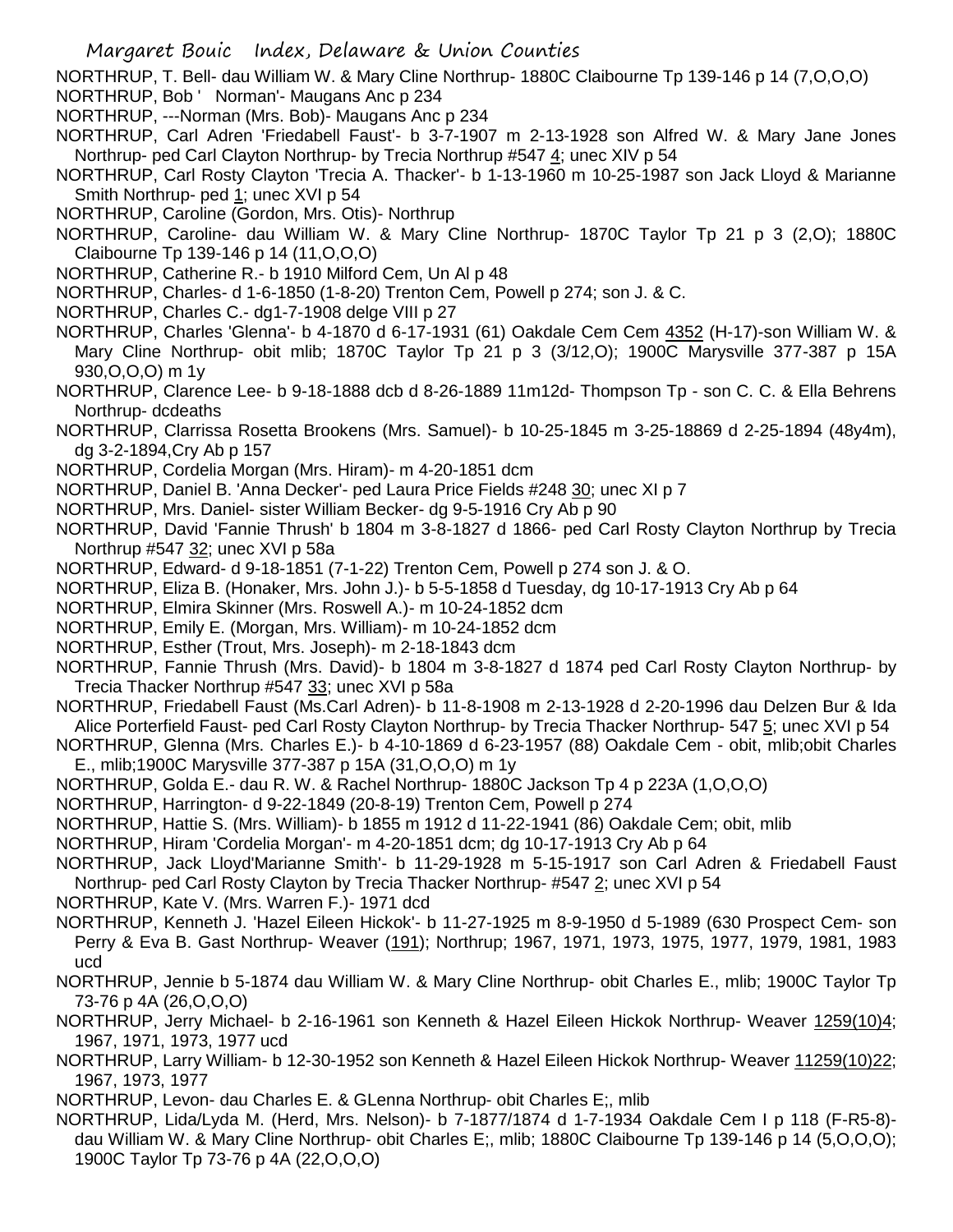Margaret Bouic Index, Delaware & Union Counties NORTHRUP, Liza Skinner (Mrs. Alfred D.)- b 5-4-1838 m 6-8-1856 ped Carl Rosty Clayton Northrup- by Trecia Thacker Northrup #547 17; unec XIV p 54 NORTHRUP, Lucina (McWilliams, Mrs. Robert)- m 8-7-1859 dcm NORTHRUP, Ludius- son Milton Northrup- 1850C Concord Tp 2244 p 131 (9,O) NORTHRUP, Lulie- b 1-7-1893 Thompson Tp dau Charlie & Ella Behrens Northrup- dcb NORTHRUP, Lydia Ann Osborn (Mrs. John)- m 8-5-1860 dcm NORTHRUP, Lydia E.- 1870C Trenton Tp p 515 (30) NORTHRUP, Lydie (Harris, Mrs. Raymond)- m 2-12-1871 unec XV p 74 NORTHRUP, Macob 'Mary'- d 11-19-1874 (68-10-15) Trenton Cem, Claibourne p 274, 281 NORTHRUP, Major- 1870C Trenton Tp p 515 (64\*) NORTHRUP, Major 'Mary Early'- ped Phyllis Wood Baldwin #213 12; unec X p 58 NORTHRUP, Marianne Smith (Mrs. Jack Lloyd)- b 10-27-1929 m 5-15-1947 dau -- & Mary Melissa Erwin Smith- ped Carl Rosty Clayton Northrup- by Trecia Thacker Northrup- 547 7; unec XIV p 54 NORTHRUP, Martha- dau Chester & Sarah Northrup- 1850C Concord Tp 2112 p 126 (12,O) NORTHRUP, Mary C(K)line (Mrs. William W.)- b 1848/9 Holmes Co d 6-16-1911 62y10m) Oakdale Cem 2394 (57F) I p 115 (F-R4-12)- unec X p 58- dau Abraham & Mary Heminger Kline- obit Charles E. mlib; 1880C Claibourne Tp 139-146 p 14 (32,O,O,Pa); 1900C Taylor Tp 73-76 p 4A (51,O,Ger,O) m 33y, 6 ch 5 living NORTHRUP, Mary- dau David & Fanny Northrup- 1850C Concord Tp 2238 p 131 (6,O) NORTHRUP, Mary Cline/Kline (Mrs. William W.)- m 10-25-1866 Northrup; 1870C Taylor Tp 21 p 3 (21,O) NORTHRUP, Mary E.- d 11-20-1884 (17-5-13) Maskill Cem- dau William W. & Mary Cline Northrup- 1870C Taylor Tp 21 p 3 (3,O); 1870C Claibourne Tp 139-146 p 14 (13,O,O,O) NORTHRUP, Mary Early (Mrs. Major)- ped Phyllis Wood Bladwin #213 13; unec X p 58 NORTHRUP, Mary Jane Jones (Mrs. Alfred W.)- b 2-14-1865 m 6-2-1881 d 4-17-1947 dau Eliaz & Mary Piatt Jones- ped Carl Rosty Clayton Northrup- by Trecia Thacker Northrup- 547 19; unec XIV p 54 NORTHRUP, Mary Jane (Pierce, Mrs. Willard)- b 1822 d 1898 ped Robert Tiffin Stone #247 21; unec XI p 6 NORTHRUP, Mary (Mrs.Macob)- d 9-22-1851 (45-5-16) Trenton cem, Powell p 274 NORTHRUP, Melissa A. (Bell, Mrs. David J.)- m 11-6-1859 dcm NORTHRUP, Melissa- dau James & Olive Northrup- 1850C Trenton Tp 843 p 70 (13,O) NORTHRUP, Melvin J.- b 9-4-1901 Radnor Tp son John W. & Maud Lodwig Northrup- dcb NORTHRUP, ---(Wood, Mrs. H. M.)- dau William W. & Mary Cline Northrup- obit Charles E., mlib; Northrup NORTHRUP, ---(Gordon, Mrs. O. D.)- dau William W. & Mary Cline Northrup- obit Charles E, mlib NORTHRUP, Merry Catherine- b 8-29-1964 dau Kenneth J. & Hazel Eileen Hickok Northrup- Weaver 1259(10)25; 1967, 1971, 1975, 1977, 1979, 1981, 1983 ucd NORTHRUP, Milton- 1840C Concord Tp p 119 (30-40); 1850C Con Tp 2244 p 131 (44,Pa) NORTHRUP, Milton 'Susan Evarts'- m 2-20-1860 dcm NORTHRUP, Mina Ann Duvall (Mrs. David)- m 2-14-1847 ucm 1199; unec VI p 69 NORTHRUP, Nancy A (Manley, Mrs. Richard A.)- m 2-16-1879 ucm 6427 NORTHRUP, Nancy Jane- b 5-18-1871 d 2-17-1962 dau William W. & Mary Kline Northrup- Northrup; 1880C Claibourne Tp 139-146 p 14 (8,O,O,O) NORTHRUP, Nancy J. (Palmer, Mrs. John)- m 10-22-1854 dcm NORTHRUP, Nora- 1969 dcd, Radnor Tp NORTHRUP, O. D.'Angeline Northrup- m 6-22-1854 Olen Gaz 7-7-1854, Reed Ab p 142 NORTHRUP, Olive (Mrs. James)- 1850C Trenton Tp 843 p 70 (42,Pa) NORTHRUP, Orlando- son David & Fanny Northrup- 1850C Concord Tp 2235 p 131 (24,O) NORTHRUP, Orlando 'Angeline Morgan'- m 6-22-1854 dcm NORTHRUP, Paulina (Baker, Mrs. Charles)- m 1-2-1857 dcm NORTHRUP, Pearl B. (Wood, Mrs. Harvey M.- b 1873 d 1966 dau William W. & Mary Kline Northrup- ped Phyllis Wood Baldwin #213 3; unec X p 58 NORTHRUP, Perry 'Eva B.'- d 12-2-1938- Northrup NORTHRUP, ---(Heath, Mrs. Clarence)- dau Perry & Eva B. Gast Northrup- Northrup NORTHRUP, ---(Noggle, Mrs. Willard)- dau Perry & Eva B. Gast Northrup- Northrup NORTHRUP, Polaria- ch Milton Northrup- 1850c Concord Tp 2244 p 131 (13,O) NORTHRUP, Polly- b Pa d 8-14-1897 (87) uninf p 8 NORTHRUP, Polly- aunt of Raymond Harris- 1880C Leesburg Tp 93 p 9 (71,Pa,RI,Conn) NORTHRUP, Polly- b 1966 dau Warren F. & Kate V. Northrup- 1971 ucd NORTHRUP, Rachale (Hill, Mrs. Joseph R.)- m 4-7-1852 dcm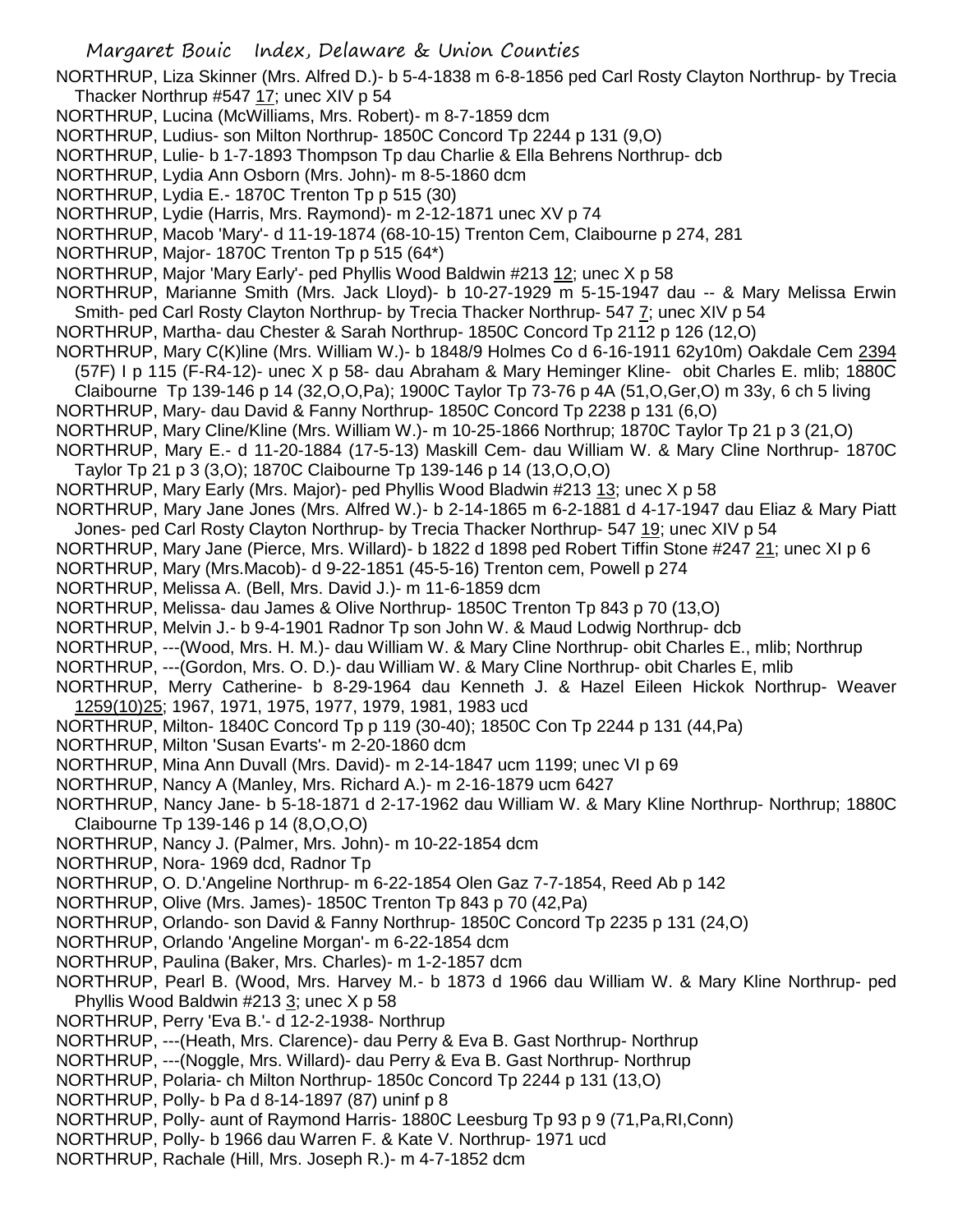- Margaret Bouic Index, Delaware & Union Counties
- NORTHRUP, Rachel (Mrs. R. W.)- 1880C Jackson Tp 4 p 223A (21,O,O,O)
- NORTHRUP, Rachel-dau Chester & Sarah Northrup- 1850C Concord Tp 2112 p 126 (18,NY)
- NORTHRUP, Robert- son Perry & Eva B. Gast Northrup- Northrup
- NORTHRUP, Rose (McPeek, Mrs. Walter Ray)- dau Daniel B. & Anna Decker Northrup- ped Laura Price Fields #248 15; unec XI p 7
- NORTHRUP, Roswell A. 'Elmira Skinner'- m 10-24-1852 dcm
- NORTHRUP, Russel- son David & Fanny Northrup- 1850C Concord Tp 2238 p 131 (16,O)
- NORTHRUP, R. W. 'Rachel'- 1880C Jackson Tp 4 p 223A (22,O,NY,NY)
- NORTHRUP, Samuel 'Clarrissa Rosetta Brookins'- m 3-25-1869 dg 3-2-1894 Cry Ab p 157
- NORTHRUP, Samuel- son James & Olive Northrup- 1850C Trenton Tp 843 p 70 (17,O)
- NORTHRUP, Sarah- 1880C York Tp 81 p 8 (46,O,O,O)
- NORTHRUP, Sarah- d 1-11-1885 (58-9-11) Maskill Cem. lptw p 96
- NORTHRUP, Sarah (Mrs. Chester)- 1850C Concord Tp 2112 p 126 (50,NY)
- NORTHRUP, Sherry Lee- b 2-7-1955 dau Kenneth & Hazel Eileen Hickok Northrup- Weaver 1259(10)23; 1967, 1971, 1973 ucd
- NORTHRUP, E. Stanley 'Catherine R.)- Milford Cem, Un Al p 48
- NORTHRUP, Susan Evarts (Mrs. Milton)- m 2-20-1860 dcm
- NORTHRUP, Susan (Richardson, Mrs. William)- m 9-25-1845 dcm
- NORTHRUP, Susanna- dau James & Olive Northrup- 1850C Trenton Tp 843 p 70 (22,O)
- NORTHRUP, Terry Lynn- b 5-10-1951 ch Kenneth & Hazel Eileen Hickok Northrup- Weaver 1259(10)21; 1967 ucd
- NORTHRUP, Trecia A. Thacker (Mrs. Carl Rosty Clayton)- b 2-10-1962 m 10-25-1987 ped Carl Rosty Clayton Northrup (1)
- NORTHRUP, Warren F. 'Kate V.'- 1969, 1971 dcd, Concord Tp
- NORTHRUP, William 'Hattie S.'- b Delaware Co m 1912 d 2-4-1923 (78y) Oakdale Cem 3527 (F57); obit Hattie S.,mlib
- NORTHRUP, William W. 'Mary C(K)line'- b 12-1844 m 10-25-1866 ucm 4072 d 2-4-1923 Oakdale Cem I p 115 (F-R4-12)- son Major & Mary Early Northrup- ped Phyllis Wood Baldwin #213  $6$ ; unec X p 38; lptw p 97; obit Charles E., mlib; 1870C Taylor Tp 21 p 3 (25,O); 1880C Claibourne Tp 139-146 p 14 (34,O,Eng,O); 1900C Taylor Tp 73-76 p 4A (58,O,O,O) m 33y; uca p 87
- NORTHRUP, Zebdalin- 1835 men p 60 #143 p 111 Trenton Tp
- NORTHUP, Catherine Stillings (Mrs. )- dau Charles L. & Carrie Amrine Stillings- 1985 uch p 135
- NORTHUP, Clara- 1870C Porter Tp p 450 (24)
- NORTHUP, Samuel- 1870C Porter Tp p 450 (34\*)
- NORTHWAY, L. M. 'Minnie Crawford'- Weiser p 85
- NORTHWAY, Minnie Crawford (Mrs. L. M.)- Weiser p 85
- NORTON, ---Pabst 1 p 37
- NORTON, Aaron N.- unec XI p 55
- NORTON, Adda- b 3-30-1849 d 9-13-1851 ch of W. W. & A. E. Milford Cem, Un Al p 22
- NORTON, A. E. (Mrs. W. W.)- Un Al p 22
- NORTON, Allen- 1820C Big Rock Tp
- NORTON, Allen- son Sylverster Norton- dg 10-26-1882 Cry Ab p 82
- NORTON, Ann- hmp p 145
- NORTON, Ann Elizabeth Smith (Mrs. William W.)- b 1828 m 1-18-1847 ucm 1194 dau William DeForest & Almira Gott Smith- 1883 uch V p 247; unec VI p 69
- NORTON, Anne Elizabeth- b 1-31-1944 dau Frederic William & Ruth Frances Krick Norton- Weiser p 749
- NORTON, A. Baldwin 'Mary E. Wetmore'- 1-21-1857 dg 1-30-1857 Reed Ab p 171
- NORTON, Abigail (Dominy, Mrs. Jeremiah)- unec V p 58; delge XII p 16
- NORTON, A. L. 'Helen Nichols'- Freshwater p 219
- NORTON, Alfred F. 'Isadore Norton'- m 9-11-1856 dcm
- NORTON, Annette Sherman (Mrs. Rollin)- m 11-15-1860 dcm
- NORTON, Aron 'Susannah McCune'- m 2-14-1819 Madison Co, unec IV p 57
- NORTON, August (Curtis, Mrs. Henry C.)- m 1-17-1860 dcm; Pabst 6 p 23; 1850C Berkshire Tp 163 p 16 (15,O)
- NORTON, Avis (Mrs. Benjamin) dcq George Thurston 131
- NORTON, Bartlett- no date, Oak Grove Cem, Powell p 438; hmp p 145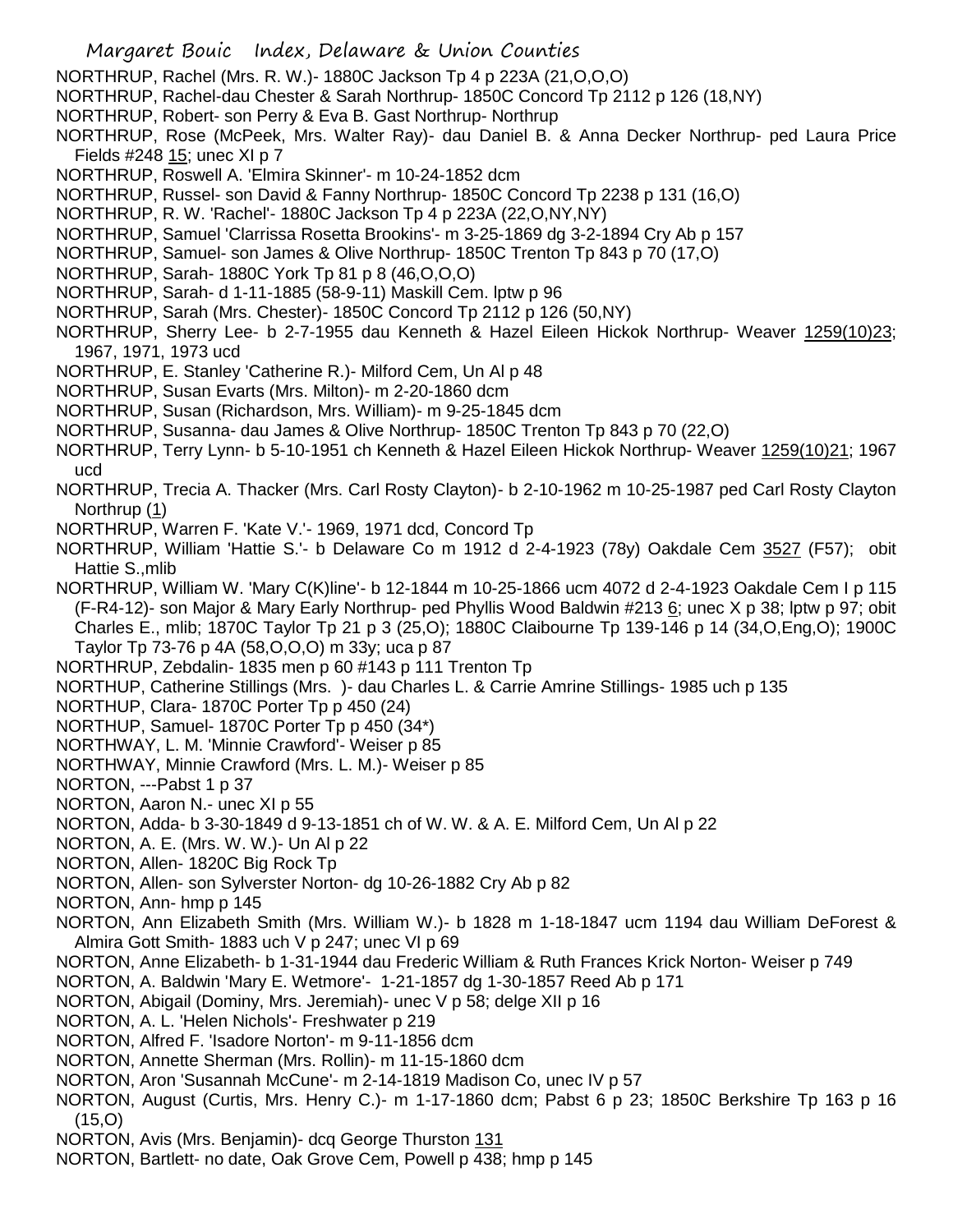- NORTON, Benjamin- unec IV p 32
- NORTON, Benjamin 'Avis'- dcq George Thurston 130
- NORTON, Carole (Putnam, Mrs. )- unec V p 55, 58
- NORTON, Chandler- delge III p 11, grantee p 9
- NORTON, Charnette Louise- b 11-17-1941 dau Robert Rea & Helen Louise Ditmars Norton- Weiser p 116
- NORTON, Clemence Isora- b 5-3-1859 d 8-9-1883 Fargo Cem, Powell p 312
- NORTON, Clorissa Foos (Mrs. Thomas R.)- m 4-20-1837 Madison Co, unec VIII p 68
- NORTON, C, O.- son O. J. Norton- Norton; pallbearer for Charles Slough- dg 1-6-1903 Cry Ab p 165; dg 2-5- 1915 Cry Ab p 14, 15
- NORTON, Cyntha Knap (Mrs. Solomon)- m 5-21-1816 Madison Co, unec IV p 29
- NORTON, Daniel 'Sarah E. Daugherty'- b 4-7-1828 m 11-12-1851 son John H. & Sarah Taylor Norton-Genther p 110
- NORTON, Daniel S.- delge VII p 27 (1822)
- NORTON, David Dale- b 1-16-1946 son Robert Rea & Helen Louise Ditmars Norton- Weiser p 116
- NORTON, David G. 'Margaret Alexander Stephenson'- Pabst 3 p 20; dg 4-20-1915 Cry Ab p 43
- NORTON, David W. 'Lucy'- d 2-22-1842 (52y6m) Berkshire Cem, Powell p 2; 1835 men p 6 #74 p 4 Berkshire Tp; 1840C Berk Tp 180 (50-60); delge X p 34; hadc p 16; CCC p 52; Powers p 98
- NORTON, Desdamona (Colflesh, Mrs. Jacob)- m 12-15-1856 dcm dau Joab Norton- 1880 dch p 473; 1908 dch 473, 702
- NORTON, Desdemonia- 1850C Orange Tp 1817 p 15 (50,Ct)
- NORTON, Duelany (Mrs. James)- unec V p 55, 58
- NORTON, Edward- 1850C Orange Tp 1817 p 115 (46,Ct)
- NORTON, Edward- 1870C Brown Tp 106-109 p 294 (58,NY\*); delge VII p 46
- NORTON, Edward- son Joab Norton- 1880 dch p 473; 1908 dch 473, 702
- NORTON, --b 3-11-1900 Berkshire Tp dau Dr. Ekelbery & Mary H. Landon Norton- dcb
- NORTON, Elaine Mae Nerlie (Mrs. Larry Thomas)(Munroe, Mrs. Thomas Charlton)- b 6-5-1941 m 12-9-1960 div 1966 m(2) 10-28-1966- dau Arthur Gorman & Beulah Mae Babb Nerlie- Cowgill p 8
- NORTON, Elizabeth- dau Peter & --Tobin Norton- unec XI p 27
- NORTON, Elizabeth (Thurston, Mrs. Edward)- dau Benjamin & Avis Thurston- dcq George Thurston 65
- NORTON, Emily (Winget, Mrs. )- dg 2-5-1915 Cry Ab p 14, 15
- NORTON, Frederic Weiser- b 7-9-1942 son Frederick William & Ruth Frances Krick Norton- Weiser p 749
- NORTON, Frederic William 'Ruth Frances Krick'- b 9-17-1915 m 7-20-1940- Weiser p 749
- NORTON, Gladys (Mrs. Rev. Lester H.)- 1971 ucd
- NORTON, Grandpa- dg 12-31-1907 Cry Ab p 94
- NORTON, I. Grant- b 7-1-1863 d 9-22-1865 ch of W. W. & A. E.- Milford Cem, Un Al p 22
- NORTON, Hamon- Nash p 19
- NORTON, Harriet- dg 1-7-1908, delge VIII p 27
- NORTON, Harriet (Benton, Mrs. Paul)- m 6-1913 dau C. O. Norton- Norton
- NORTON, Helen Louise Ditmars (Ms. Robert Rea)- b 10-14-1911 m 4-30-1935 dau Frank Orville & Charlie Oliver Crain Ditmars- Weiser p 116
- NORTON, Helen Nichols (Mrs. A. L.)- b 8-4-1907 dau Simon Albert & Nellie Sudduth Nichols- Freshwater p 219
- NORTON, Hortensia/Hortense (Dyer, Mrs. Jay)- m 10-4-1847 dcm Olen Gaz 10-8-1847, Wight I p 27; 1880 dch p 849; dg 4-29-1913 Cry Ab p 34; dg 2-16-1906 Cry Ab p 81
- NORTON, Ida- 1869 wsc p 1; Pabst 8 p 19, 24
- NORTON, Ida- b 7-1-1861 d 918-1865 ch of W. W. & A. E.- Milford Cem, Un Al p 22
- NORTON, Ida (Evans, Mrs. )- dau James J. & Phoebe Ann Shur Norton- dg 8-2-1910 Cry Ab p 141, 142
- NORTON, ---(Brown, Mrs. B. N.)- dau James J. & Phoebe Ann Shur Norton- dg 8-2-1910 Cry Ab p 141-142
- NORTON, Ida M.- 1870C Delaware Town p 293 (15)
- NORTON, I. S. & Co.- delge VII p 39
- NORTON, Isadore (Norton, Mrs. Alfred T.)- m 9-11-1856 dcm dau Lucy Al Norton- 1850C Berkshire Tp 163 p 16 (16,Ct)
- NORTON, Jacob- 1880 dch p 321; delge VII p 63 (1810 land owner)
- NORTON, Jacob B.- son James J. & Phebe Ann Norton- 1850C Radnor Tp 104 p 178 (3,O)
- NORTON, Jacob S. no date, Oak Grove Cem, Powell p 438
- NORTON, James- Oak Grove Cem, Powell p 438, no date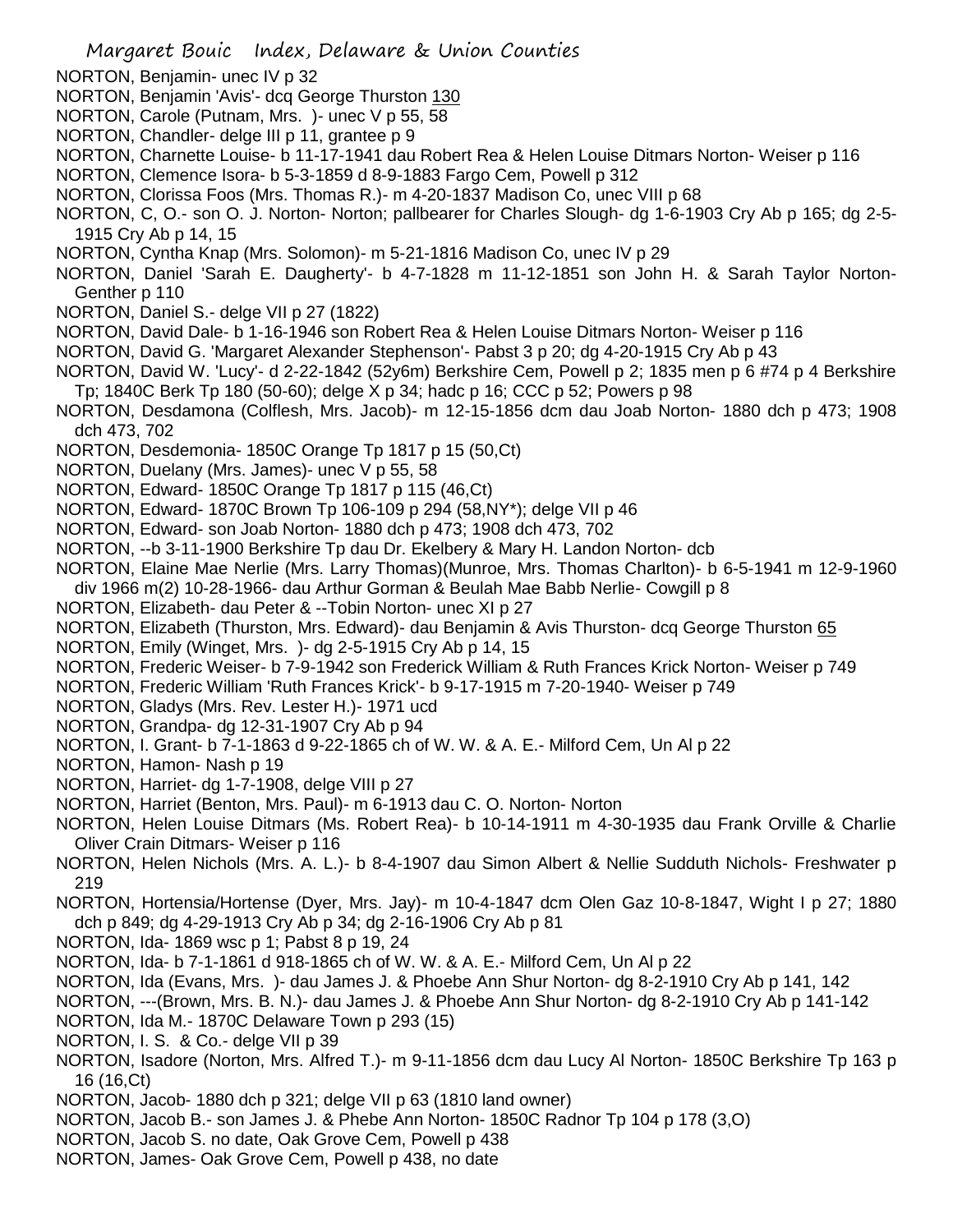- Margaret Bouic Index, Delaware & Union Counties
- NORTON, James- unec XII p 65, unclaimed letter, 1843
- NORTON, James 'Duelany'- unec V p 55,58, d c 1823
- NORTON, James H.- d 4-17-1860 (13) dg 4-20-1860 Cry Ab p 12
- NORTON, James J.'Phebe Ann Shur'- d 2-1-1883 (63y) dcdeaths; dg 8-2-1910 Cry Ab p 142; 1870C Delaware Town p 293 (52\*); 1850C Radnor Tp 104 p 178 (32,O)
- NORTON, James- son John H. & Sarah Taylor Norton- Genther p 109
- NORTON, James- father of John H. Norton- Genther p 98
- NORTON, James T.- d 2-26-1861 (18-6-25) Plain City Cem, unec VII p 62
- NORTON, Jedediah- Pabst 1 p 8; delge III p 11, grantee, p 8; delge X p 73
- NORTON, Jehi- 1820C Big Rock Tp
- NORTON, ---(Mrs. J. J.)- dau Mrs. Margaret Sheer- dg 11-30-1876 Cry Ab p 15
- NORTON, Jennie A. (Beveridge, Mrs. John A.)- m 12-21-1884/1 dau Margaret Norton; death, dg 5-23-1901, dg 5-29-1901, Cry Ab p 81, 82
- NORTON, J. J.- 1869 wsc p 10, 12; Pabst 8 p 19, 22, 24
- NORTON, J. L.- at funeral of Phillip Lantz, dg 6-25-1901, Cry Ab p 86, employed Clarence Ufferman, dg 10-21- 1902, Cry Ab p 158
- NORTON, Joab- est Reed Ab p 1
- NORTON, Capt. Joab 'Lucy G.'- d 7-17-1813 (33-6-5) Liberty Ch Cem; Powell p 151, 158; 1880 dch p 195, 327, 469, 470, 471, 473, 474; 1908 dch 107, 141, 473; 1976 dch p 118 261, 701; Powers p 193, 262, 281, 282; dcga p 1 Del Pat, p 16 Franklin Chon; delge II p 10, 12, III p 11, VIII p 53, 62, 63, X p 34; War of 1812 NORTON, John H.- d 10-29-1880 (81-7-28) Plain City Cem, unec VII p 62
- NORTON, John H.'Sarah "Sally" Taylor'- b 1799 m 12-23-1819 Madison Co, unec IV p 51 d 1880; 1883 uch V p 271; son James Norton- ped Charlott Kent May 18, unec VIII p 47, XV p 79; Genther p 98, 109
- NORTON, John L.- d Thursday (53) Oak Grove Cem- dg 6-2-1905, 6-6-1905, Cry Ab p 31; delge XII p 32, 1890 tax
- NORTON, John 'Mary Morgan'- m 11-14-1729; Powers p 225; Powers Pat p p 129
- NORTON, John- unec XI p 55
- NORTON, Johnny- son Peter & --Tobin Norton- unec XI p 27
- NORTON, Jonathan- 1883 uch V p 251
- NORTON, Josephine (Dyer, Mrs. William N.0- m 3-11-1847 dcm; dg 4-29-1913 Cry Ab p 34
- NORTON, Julia Ann Warren (Mrs. Thomas)- m 8-19-1853 dcm
- NORTON, Kezia (Knap, Mrs. Elihue)- m 1-1-1820 Madison co, unec IV p 51
- NORTON, Larry Thomas 'Elaine Mae Nerlie'- b 11-1-1940 m 12-9-1960 div 1966, Cowgill p 4
- NORTON, Laura Brugler (Mrs. Raymond)- obit Raymond, mlib
- NORTON, Rev. Lester H. 'Gladys'- 1971 ucd
- NORTON, Lucy A.- 1870C Berkshire Tp p 214 (12)
- NORTON, Lucy A.- 1850C Berkshire Tp 163 p 16 (52,Conn)
- NORTON, Lucy (Mrs. David W.)- d 9-21-1876 (80y2m) Berkshire Cem, Powell p 2
- NORTON, Lucy G. (Mrs. Joab) d 11-28-1854 (75-1-16) Liberty Ch Cem, Powell p 151; Powers p 262
- NORTON, Lydia A. (Kilbury, Mrs. john F.)- m 12-1856 dau Jonathan Norton- 1883 uch V p 251
- NORTON, Margaret Alexander Stephenson (Mrs. David)- b 2-26-1833 m 4-7-1853 dcm dau Andrew & Polly (Mary) Dunlap Stevens- Powers p 98; dg 4-20-1915 Cry Ab p 43
- NORTON, Margaret E.- dau James J. & Phebe Ann Norton- 1850C Radnor Tp 104 p 178 (7,O)
- NORTON, Margaret (Mrs. )- mother of Mrs. John Beveridge- dg 5-23-1901, dg 8-13-1901 Cry Ab p 81, 94
- NORTON, Mary Belle (Greene, Mrs. Dr. D. W.)- d Wed b 12-17-1854 m 12-5-1879 dau David & Margaret Norton- dg 4-20-1915 Cry Ab p 43
- NORTON, Mary E. Wetmore (Mrs. A. Baldwin)- m 1-21-1857 dg 1-30-1857 Reed Ab p 171
- NORTON, Mary Morgan (Mrs. John)- m 11-14-1729 dau John & Elizabeth Morgan- Powers Pat p 129
- NORTON, Mary- dau Peter & --Tobin Norton- unec XI p 27 (1862)
- NORTON, Matilda (Elsbree, Mrs. Collins P.)- m 2-24-1825 dau Joab Norton- dcga p 27 Cel Pat & Fran Ch-1880 dch p 471; 1908 dch 473, 701, 702; Del Patron 2-24-1825, Reed Ab p 71
- NORTON, Matilda (Mrs. J. T.)- d 3-7-1861 (19-2-10) Plain City Cem, unec VII p 62
- NORTON, Melissa (Kent, Mrs. Henry)- m 10-1-5-1847 dau John H. & Sarah Taylor Norton- Genther p 109; ped Charlott K. May #131 9; unec VIII p 47
- NORTON, Michele Claudette (Brinkerhoff, Mrs. Michael Scott) adopted Monroe- dau Larry Thomas & Elaine Mae Nerlie Norton- Cowgill p 4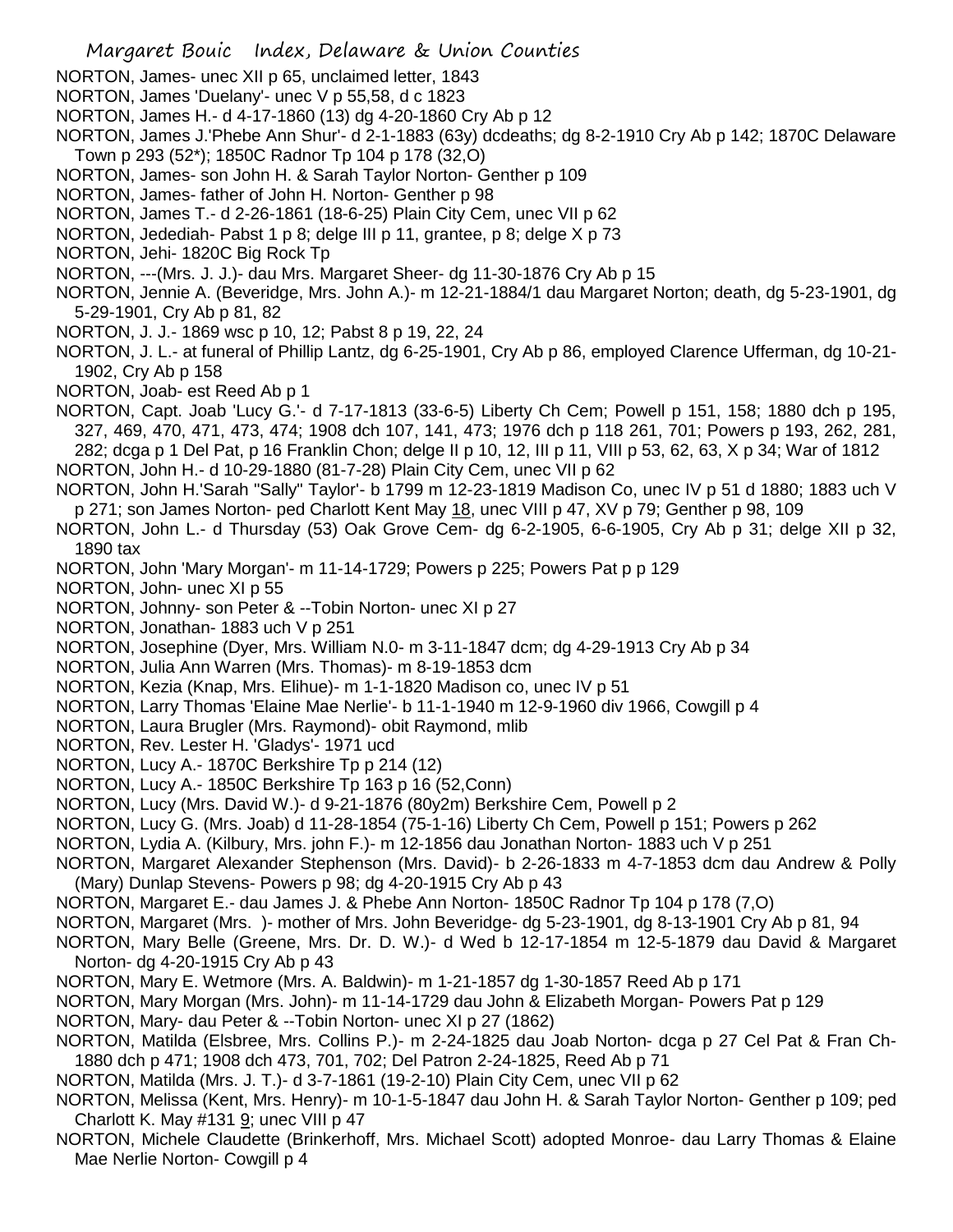NORTON, Minerva (Falkner, Mrs. Samuel)(Godron, Mrs. John)- dau Joab Norton- 1880 dch p 473; 1908 dch 473, 702

- NORTON, Nancy Burroughs (Mrs. Stephen)- dau Ephraim Burroughs- 1883 uch V p 332; unec XVI p 4
- NORTON, Nellie- 1869 wsc p 11; Pabst 8 p 19, 23
- NORTON, Nellie- 1870C Delaware Town p 293 (26)
- NORTON, Nellie (Brown, Mrs. B. W.)- m 1879 dg 9-8-1899 Cry Ab p 215
- NORTON, Nettie H. (Wilkins, Mrs. Rev. Ralph E.)- b 1847 McKitrick p 66
- NORTON, O. J.- b 4-23-1839 d 1-30-1915 bur Cincinnati- dg 2-5-1915 Cry Ab p 14
- NORTON, ---(Lord, Mrs. Frank)- dau O. J. Norton- dg 2-5-1915 Cry Ab p 15
- NORTON, ---(Ulm, Mrs. Walter- dau O. J. Norton- dg 2-5-1915 Cry Ab p 15
- NORTON, ---(Cotteral, Mrs. Ralph)- dau O. J. Norton- dg 2-5-1915 Cry Ab p 15
- NORTON, ---(Prior, Mrs. Harold)- dau O. J. Norton- dg 2-5-1915 Cry Ab p 15
- NORTON, Orloff- d 11-12-1864 (26y12d) Killed Ark. Berkshire Cem, Powell p 2- son Lucy A. Norton- dg 1-13- 1865 Cry Ab p 45; 1850C Berkshire Tp 163 p 16 (13,O); Pabst 6 p 23
- NORTON, Peter ' Tobin'- unec XI p 27
- NORTON, ---Tobin (Mrs Peter)- unec XI p 27
- NORTON, Phebe A.- 1869 wsc p 11; hmp p 145
- NORTON, Phebe Ann Shur (Mrs. James J)- d Thursday (90y5d); dg 8-2-1910 Cry Ab p 141, 142; sister J. J. & S. P. Shur- Pabst 8 p 19; 1850C Radnor Tp 104 p 178 (30,O)
- NORTON, Phebe (Converse, Mrs. Charles)(Knapp, Mrs. Elihu)- unec V p 58
- NORTON, Priscilla- 1870C Delaware Town p 293 (50)
- NORTON, Raymond 'Laura Brugler'- d 10-31-1960, obit mlib
- NORTON, Rebecca (Cunham, Mrs. Daniel)- Pabst 1 p 32
- NORTON, Richard- son Raymond & Laura Brugler Norton- obit Raymond, mlib
- NORTON, Robert Rea 'Helen Louise Ditmars'- b 6-14-1911 m 4-30-1935- Weiser p 116
- NORTON, Rollin 'Annette Sherman'- m 11-15-1860 dcm- son Lucy A. Norton- 1850C Berkshire Tp 163 p 16 (19,Conn)
- NORTON, Ruth Frances Krick (Mrs. Frederick William)- b 9-10-19121 m 7-20-1940 dau Irvin & Luther & Ida Relma Kredell Krick- Weiser p 749
- NORTON, Sally (Stublefield, Mrs. )- m 10-21-1817 Madison Co, unec IV p 30
- NORTON, Sarah- d 12-19-1891 (88-10-23) Plain City Cem, unec VII p 62
- NORTON, Sarah A. (Johnson, Mrs. John P.)- m 3-23-1847 Madison co, unec X p 63
- NORTON, Sarah E. Daugherty (Mrs. Daniel)- m 11-12-1851 dau William & Mary A. Bigelow Daugherty-Genther p 110
- NORTON, Sarah Taylor (Mrs. John)- b 1802 m 12-23-1819 d 1891 (88-10-23) dau Daniel & Mary Brown Taylor- 1883 uch V p 271; Genther p 98, 109; ped Charlott Kent May #131 19; unec IV p 5, VIII p 47, XV p 79
- NORTON, Solomon 'Cynthia Knap'- m 5-21-1816 Madison Co, unec IV p 29
- NORTON, Stephen 'Nancy Burroughs'- 1883 uch V p 332; unec XVI p 4
- NORTON, Susan- dau Peter & --Tobin Norton- unec VI p 17
- NORTON, Susannah McCune (Mrs. Aron)- m 2-14-1819 Madison Co, unec IV p 51
- NORTON, Sylverster ' ' m 1820 d 1826 dg 10-26-1882 Cry Ab p 72
- NORTON, ----(Mrs. Sylverster)(Mills, Mrs. Dr. Joshua) m(1) 1820, (2) 1829 d Saturday (81) dg 10-26-1882 Cry Ab p 72
- NORTON, ---(Larrabee, Mrs. Judge)- dau Sylverster Norton- dg 10-26-1882 Cry Ab p 72
- NORTON, Thelma (Allred, Mrs. Orson W.)- Nash p 276
- NORTON, Thomas- 1883 uch IV p 522
- NORTON, Thomas- moved to Springfield, O.- unec VIII p 3
- NORTON, Thomas- 1850C Orange Tp 1817 p 115 (16,O)
- NORTON, Thomas 'Julia Ann Warren'- m 8-19-1853 dcm
- NORTON, Thomas R. 'Clorissa Foos'- m 4-20-1837 Madison Co, unec VIII p 68
- NORTON, Victorine E.- Oak Grove Cem, Powell p 438, no date- dau James J. & Phebe Ann Norton- 1850C Radnor Tp 104 p 178 (1,O)
- NORTON, Violet J.- Oak Grove Cem, Powell p 438
- NORTON, V. M.- uca p 60
- NORTON, W. A.- Pabst 4 p 1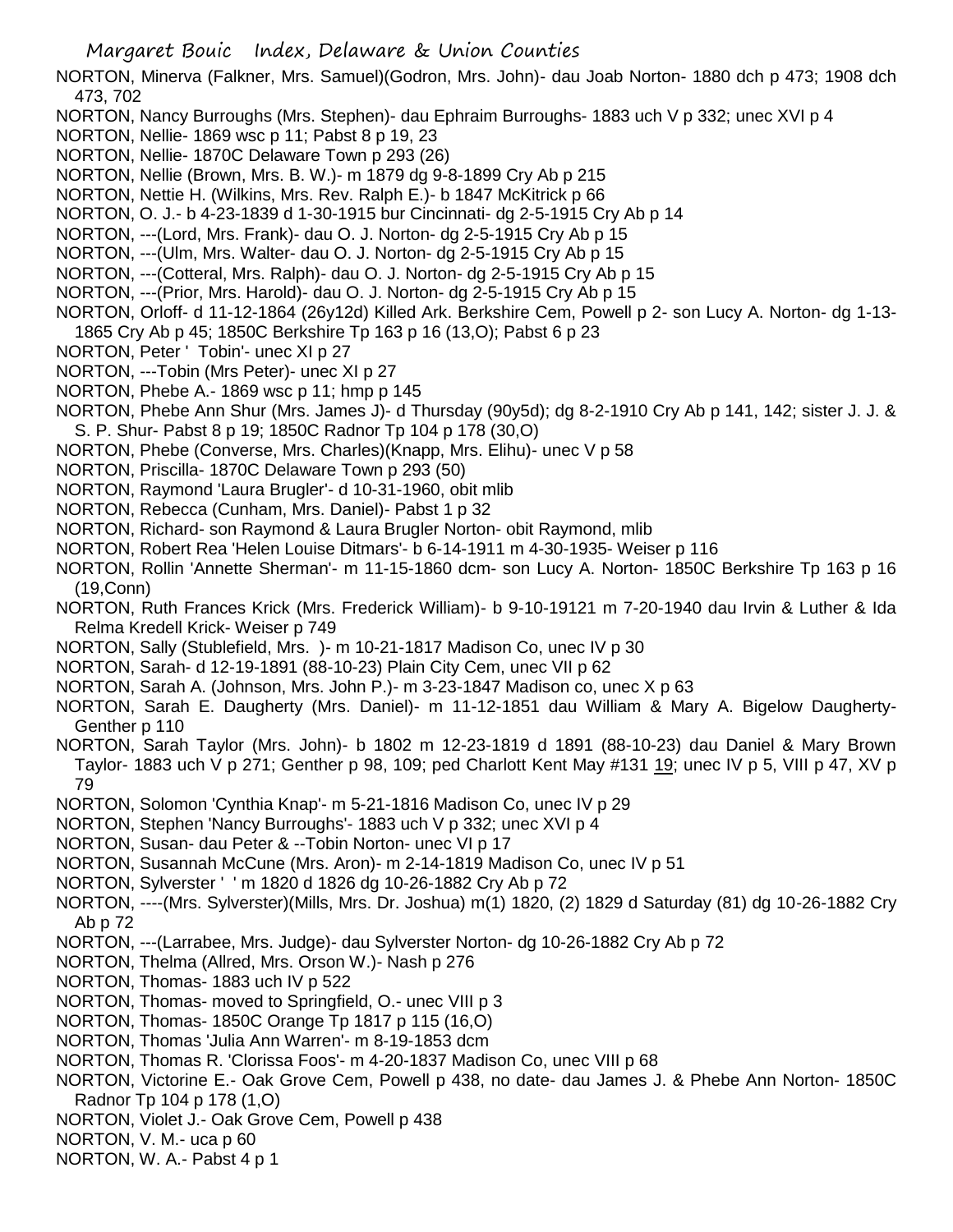- Margaret Bouic Index, Delaware & Union Counties NORTON, Wesley Rae- b 6-30-1938 son Robert Rea & Helen Louise Ditmars Norton- Weiser p 116 NORTON, William- 1870C Harlem Tp p 371 (22\*) NORTON, William- 1850C Orange Tp 1817 p 115 (71,Ct) NORTON, William L.- b 12-28-1873 Berkshire Tp son J. L. & Resia A. Shoemaker Norton- dcb, d 6-10-1900 (26-5-12) son J L. Norton- dcdeaths NORTON, William W. 'Ann E. Smith'- m 1-18-1847 ucm 7194- 1883 uch V p 247; unec IV p 8, Marlborough p 69 NORTON, Rev. William. W.- unec XV p 30, XVI p 42, 59a, XVII p 42, 54 NORTON, Lt. W. L.- b 1874 d Sunday dg 6-12-1900 Cry Ab p 24 NORTON, W. L.- 1908 dch 414 NORTON, W. W. 'A. E.'- Un AL p 22 NORTRIP, Esther (Cummings Mrs. Simeon)- m 6-19-1841 dcm; delge IX p 10 NORTRUP, Ellen Connell (Mrs. John)- m 1-24-1858 dcm NORTRUP, John 'Ellen Connell'- m 1-24-1858 dcm NORVAL---unec XII p 40 NORVEIL, Ella (Mrs. )- b 1853 Champaign Co d 7-12-1885 SR OI (C-12) p 160 NORVEIL, Livana- dau Hiram & Mary J. Johnson Norveil- 1870C Liberty Tp Un Co 2 p 1 (7,Illinois) NORVEIL, Sarah- dau Hiram & Mary J. Johnson Norveil- 1870C Liberty Tp Un Co 2 p 1 (9,ILL) NORVEIL, Sherman- son Hiram & Mary J. Johnson Norveil- 1870C Liberty tp Un Co 2 p 1 (4,O) NORVEL, Chris- 1967 ucd NORVEL, Donna (Patrick, Mrs. )- dau Lewis & Ella Seaton Norvel- Norvel NORVEL, Ella Seaton (Mrs. Lewis)- Norvel NORVEL, Georgia (McGrath, Mrs. )- dau Lewis & Ella Seaton Norvel- Norvel NORVEL, James S.- b 4-18-1866 d 8-6-1957 (91) uninf p 32 NORVEL, John J. 'Mary Hazel Stevens'- b 12-9-1902 m 4-24-1959 d 6-15-1978 (75) bur Belle Center- son Lewis & Ella Seaton Norvel- Norvel NORVEL, Lewis 'Ella Seaton'- Norvel NORVEL, Mary Hazel Stevens (Mrs. John J.)- m 4-24-1959 Norvel NORVEL, Richard- son Lewis & Ella Seaton Norvel- Norvel NORVELL, family of Elaine Chapman #389 unec XIII p 2 NORVIEL, ---J.P.- performed marriages, unec VI p 68 NORVIEL, Abram/Abraham N. 'Esta/Esther Thomas'- m 5-113-1850 ucm 1539; unec VIII p 60, XIV p 17, XVI p 31; 1850C Liberty Tp Un Co 1030-1047 p 153 (36); 1860C Lib Tp 991-1001 p 136 (46,O); uccp p 39, sec JB4 p 180 NORVIEL, Amina (Inskeep, Mrs. J. A.)- unec XII p 15 NORVIEL, Ann- dau -- & Jean Lowe Norviel- McKitrick p 271 NORVIEL, Anna E. (West, Mrs. F. R.)- m 12-1-1838 ucm 521 NORVIEL, Anna (Inskeep, Mrs. Ash)- m 1-4-1857 ucm 2505 NORVIEL, Ara Elmira Lary (Mrs Joshua/Joseph)- b 7-9-1853 m 10-26-1876 d 2-11-1935 (81-7-2) Oakdale Cem - dau Abel M. & Mary Ann Swisher Lary- obit, mlib; 1900C Allen Tp 20-22 p 1B (-,O,O,O); 1910C Allen Tp 177-179 p 7A (56,O,O,O) wid NORVIEL, Betty Ross (Mrs. Larry J.)- m 10-13-1953- Norviel; 1959 ucd NORVIEL, Brande Ann (Spain, Mrs. James)- b 5-29-1954 m 9-15-1972 dau Jack & Jean Lowe Norviel-McKitrick 1(10)3631 NORVIEL, Carroll- son Charles Norviel- obit Charles, mlib NORVIEL, Catharine (Sharp, Mrs. Joshua B.)- m 4-26-1843 ucm 880; unec VI p 3 NORVIEL, Charles B. 'Hettie'- 1880C Marysville 523-572 p 41 (36,O,Md,O) NORVIEL, Charles J. E. - son Eli & Susan Gibson Norviel- obit, mlib; 1870C Allen Tp 57-56 p 4 (2,O); 1880C
- Allen Tp 179-192 p 18 (12,O,O,O) NORVIEL, Daniel S.'Hannah'- 1860C Liberty Tp 988-998 p 136 (23,O)
- NORVIEL, David- 1883 uch V p 404
- NORVIEL, David S.- hjt p 143
- NORVIEL, David S. 'Hellanah'- 1850C Liberty Tp Un Co 1034-1051 p 154 (23,O); uca p 83
- NORVIEL, David Stiles- unec XVI p 31
- NORVIEL, Diantha Dorton- 1850C Liberty Tp Un Co 1029-1046 p 153 (39,NY); 1860C Lib Tp 984-994 p 13 (50,NY); 1870C Allen Tp 57-56 p 4 (50,NY)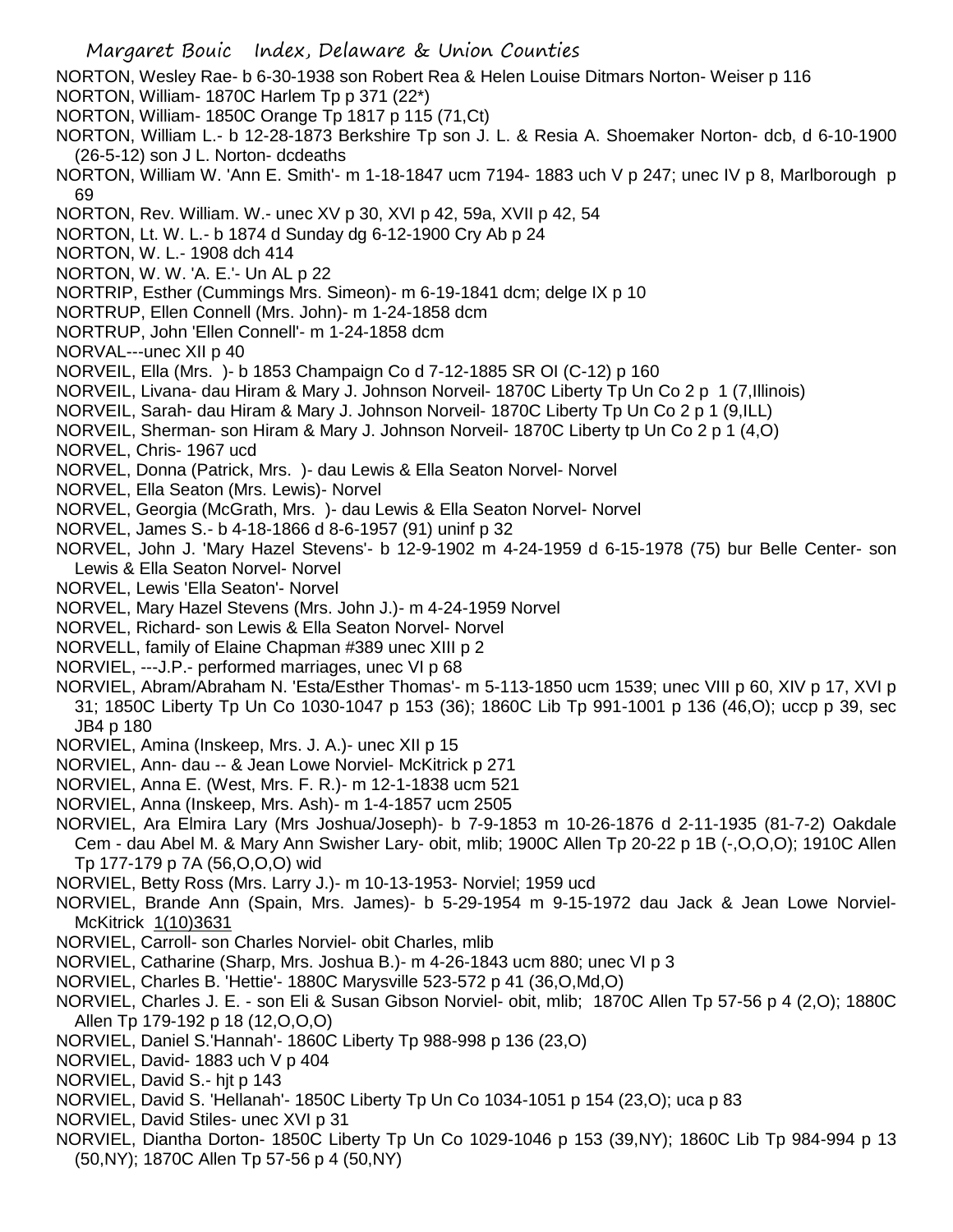NORVIEL, Donald Leroy- son Dr Lewis leroy & Stella Ella Newman Norviel- Norviel; obit Lewis, mlib(brown)

NORVIEL, Donna Maxine (Metz, Mrs. Charles)- dau Lewis Leroy & Stella Ellen Newman Norviel- obit Lewis, mlib(brown)

NORVIEL, Donna (Patrick, Mrs. Sam)- dau Lewis Wetsel & Ella Jane Seaton Norviel- Norviel; obit Lewis, mlib(brown); obit John J., mlib(brown), obit Francis, mlib(brown)

NORVIEL, Doratha (Mrs. William)- wid; uccp p 39, JB4 p 180

NORVIEL, D. S.- JP- unec XIV p 17, 52, XV p 30, XVI p 59, XVII p 6

NORVIEL, Eben/Eber 'Evaline Grubbs'- m 12-4-1873 ucm 5390- son Diantha Norviel- 1883 uch V p 471; 1850C Liberty Tp Un Co 1029-1046 p 153 (6,O); 1860C Liberty Tp Un Co 934-994 p 135 (15,O); 1870C Allen Tp 57-56 p 4 (25,O)

NORVIEL, Edgar O.- son Abraham & Esther W. Thomas Norviel- 1860C Liberty Tp Un Co 991-1001 p 136 (4,O); uca p 58

NORVIEL, Eleanor (Mrs. Rufus)- 1840C Liberty Tp Un Co 461 (20-30); 1850C Lib Tp 1033-1050 p 154 (40,O); 1870C Liberty Tp 153 p 19 (59,O)

- NORVIEL, Eli 'Susan Gibson'- m 5-24-1866 ucm 3971; unec XIV p 6; 1915 uch p 465; 1883 uch IV p 463, V p 466, 468, 471; obit Jacob, mlib; 1850C Liberty Tp Un Co 1029-1046 p 153 (12,O); 1860C Liberty Tp Un Co 984-994 p 135 (22,O); 1870C Allen Tp 57-56 p 4 (32,O); 1880C Allen Tp 179-192 p 18 (42,O,-,-); uca p 21, 105
- NORVIEL, ---(Spain, Mrs. F. A.)- dau Eli & Susan Gibson Norviel- obit Charles

NORVIEL, Elisa A.- dau Abram N. Norviel- 1850C Liberty Tp Un Co 1030-1047 (4,O)

- NORVIEL, Elizabeth Walker (Mrs. Robert)- m 3-1-1867 ucm 4150
- NORVIEL, Ella Seaton (Mrs. Lewis)- Norviel
- NORVIEL, Emma- dau Diantha Norviel- 1850C Liberty Tp Un Co 1029-1046 p 153 (11,O)
- NORVIEL, Esta/Esther Thomas (Mrs. Abram)- m 5-13-1850 ucm 1539; unec VII p 60, XIV p 17; 1850C Liberty
- Tp Un Co 1030-1047 p 153 (20,O); 1860C Lib Tp 991-1001 p 136 (30,O)
- NORVIEL, Evaline Grubbs (Mrs. Eber)- m 112-4-1873 ucm 5390
- NORVIEL, Flora- dau Charles B. & Hetie Norviel- 1850C Marysville 523-572 p 41 (5,O,O,O)
- NORVIEL, Frances- dau Diantha Norviel- 1850C Liberty Tp Un Co 1029-1046 (14,O)
- NORVIEL, Frances (Warner, Mrs. Miller)- m 12-28-1854 ucm 2219; unec VIII p 20, XVII p 6
- NORVIEL, Frank- son Charles B. & Hettie Norviel- 1880C Marysville 523-572 p 41 (3,O,O,O)
- NORVIEL, Francis/Frank 'Laura Bell Steinberger'- b 5-21-1898 m 1923 d 9-10-1972 Middleburg Cem- son Lewis & Ella Jane Seaton Norviel- Norviel; obit, mlib(brown) obit Laurabel, mlib(brown)
- NORVIEL, Gabriel/Garfield- son Eli & Susan Gibson Norviel- obit Jacob, obit Charles, mlib
- NORVIEL, George E.- 1883 uch IV p 473
- NORVIEL, Georgia (McGrath, Mrs. Jack)- dau Lewis Wetsel & Ella Seaton Norviel- Norviel; obit Francis, mlib(brown)
- NORVIEL, Hannah (Mrs. Daniel)- 1860C Liberty Tp Un Co 988-998 p 136 (31,O)
- NORVIEL, Harland- son Jacob & Margaret Puterbaugh Norviel- obit Jacob, mlib
- NORVIEL, Harriet- dau Rufus & Eleanor Norviel- 1850C Liberty Tp Un Co 1033-1050 p 154 (4/12,O)
- NORVIEL, Hattie (Mrs. Charles B.)- 1880C Marysville 523-572 p 41 (33,O,Pa,Pa)
- NORVIEL, Hellanah (Mrs. David S.)- 1850C Liberty Tp Un Co 1034-1051 p 154 (19,O)
- NORVIEL, Henry- son Nathaniel & Elisabeth Norviel- 1840C Liberty Tp Un C0 460 (10-15); 1850C Lib Tp 1014-1031 p 151 (20,O)
- NORVIEL, Hiram 'Mary J. Johnson'- b 8-1-1831 m 7-31-1851 ucm 1693 d 6-3-1912 son Rufus & Eleanor Norviel- ped Christofer Jay Chapman #403 8; unec XIV p 52, 57uca p 57; 1840C Liberty Tp 461 (5-10); 1850C Lib Tp 1033-1050 p 134 (19,O); 1870C Lib Tp 2 p1 (39,O); 1880C Lib Tp 210-215 p 22 (49,O,NY,O)
- NORVIEL, Homer O.- son Eli & Susan Gibson Norviel- obit Charles, obit Jacob, mlib; 1880C Allen Tp 179-192 p 18 (2,O,O,O)
- NORVIEL, Homer M.- son Jacob & Margaret Puterbaugh Norviel- obit Jacob, mlib
- NORVIEL, Ionia (Chapman, Mrs. John Valetine)- b 2-5-1863 n 8-11-1881 d 1-30-1953 dau Hiram & Mary Jane Johnson Norviel- ped Christofer Jay Chapman #403 9; unec XIV p 57
- NORVIEL, J.- uca p 5, Allen Tp
- NORVIEL, J. A.- d 9-21-1864; 1883 uch IV p 474
- NORVIEL, Jack- son Francis/Frank & Laura Bell Steinberger Norviel- Norviel; obit Francis, mlib(brown) ; obit Laurabelle, mlib(brown)
- NORVIEL, Jacob 'Margaret Puterbaugh'- b 9-30-1871 d 12-13-1951 bur Huntsville Cem son Eli & Susan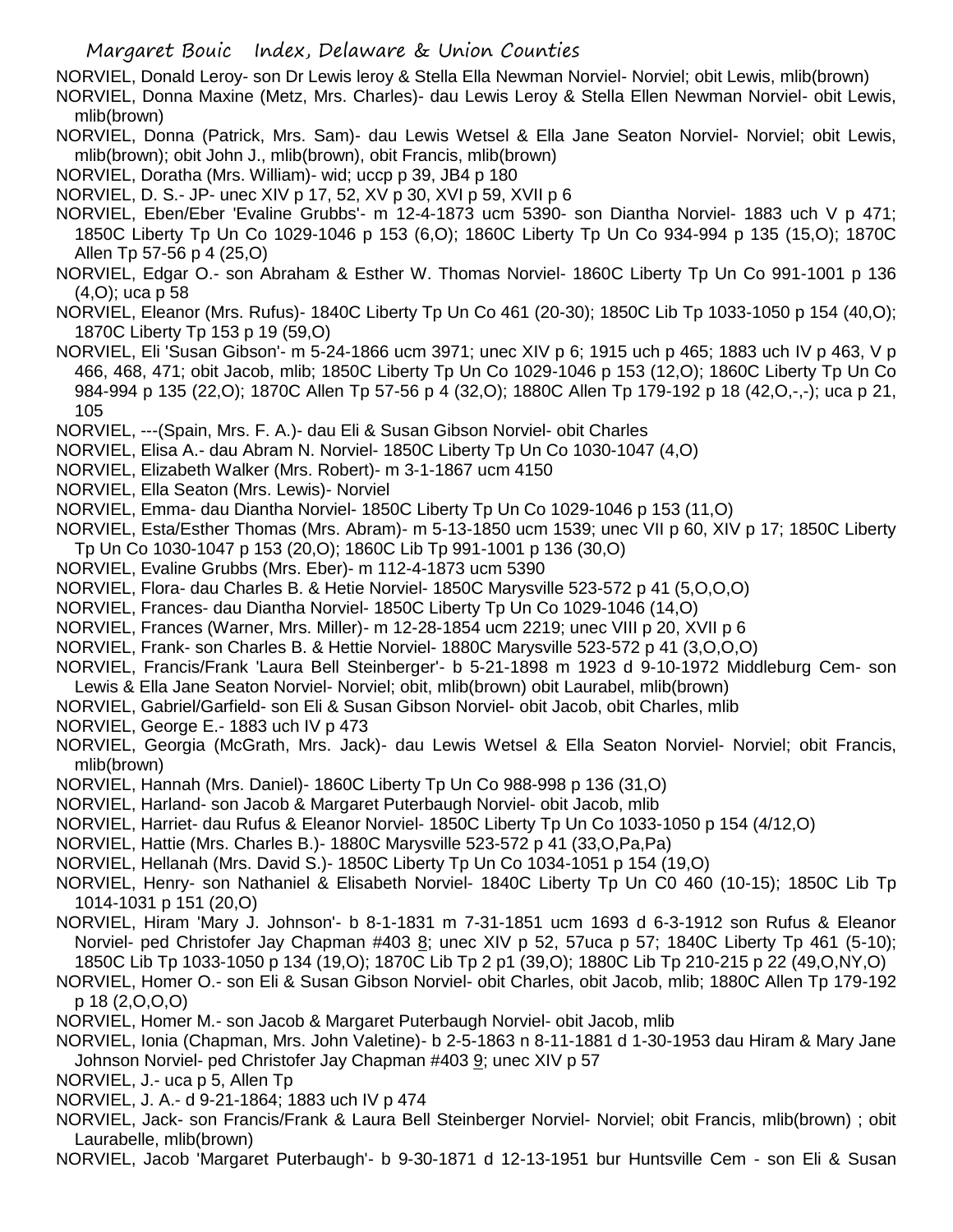- Gibson Norviel- 1880C Allen Tp 179-192 p 18 (7,O,O,O); obit mlib; obit Charles, mlib
- NORVIEL, ---(Allen, Mrs. Byron)- dau Jacob & Margaret Puterbaugh Norviel- obit Jacob, mlib
- NORVIEL, ---(Jenkins, Mrs. Robert)- dau Jacob & Margaret Puterbaugh Norvielp obit Jacob, mlib NORVIEL, James F.- uninf p 31
- NORVIEL, James Michael- son Larry J. & Betty Ross Norviel- Norviel
- NORVIEL, Jane- dau Abraham N. Norviel- 1840C Liberty Tp Un Co 466 (-5); 1850C Lib Tp 1030-1047 p 153  $(10, 0)$
- NORVIEL, Jean Lowe (Mrs. )- b 11-27-1927 m 1957 dau Truman & FLorence McKitrick Lowe- Bovey 4; McKitrick 1(10)363 p 271
- NORVIEL, Jesse P.- son Abraham & Esta Thomas Norviel- 1860c Liberty Tp Un Co 991-1001 p 136 (2,O)
- NORVIEL, John J. 'Mary Hazel Stevens'- m 4-24-1959 son00 Lewis Wetsel & Ella Seaton Norviel- Norviel; obit Lewis, mlib(brown); obit, mlib(brown)
- NORVIEL, John- son Rufus & Eleanor Norviel- 1840C Liberty Tp 46 (-5); 1850C Lib Tp 1033-1050 p 154 (15,O)
- NORVIEL, Joshua/Joseph 'Ara Elmira Lary'- m 10-26-1876 d 4-6-1909 (67y5m) Oakdale Cem 2179 (49B)- son Diantha Norviel uca p 105; obit Ara, mlib; 1850C Liberty Tp Un Co 1029-1946 p 153 (8,O); 1860C Lib Tp 984-994 p 135 (18,O); 1880C Lib Tp 50-55 p 6 (38,O,O,NY); 1900C Allen Tp 20-22 (58,O,Ct,NY); 1883 uch IV p 512
- NORVIEL, K.- uca p 83, Liberty Tp
- NORVIEL, Kellsi L.- lived with Keturah Norviel- 1070C Liberty Tp Un Co 155 (3,O)
- NORVIEL, Keturah- 1870C Liberty Tp Un Co 155 (39,O)
- NORVIEL, Larry J. 'Betty Ross'- b 1-10-1933 m 10-13-1953 d 5-26-1990 (57) Middleburg Cem- son Frank & Laura Bell Steinberger Norviel- Norviel; obit Francis, obit Laurabelle, mlib(brown) ; 1959 ucd
- NORVIEL, Laurabelle Steinberger (Mrs. Francis)- b 2-15-1903 m 1923 d 10-3-1974 Middleburg Cem,- dau John & Lydia Ballinger Steinberger; obit Frncis, mlib(brown) obit mlib(brown)
- NORVIEL, L. S.- 1883 uch V p 403
- NORVIEL, Laton- son Seth V. & Phoeba Norviel- 1860C liberty Tp Un Co 990-1000 p 136 (9,O)
- NORVIEL, Laura A.- dau Rufus & Eleanor Norviel- 1840C Liberty Tp Un Co 461 (5-10); 1850C Lib Tp 1033- 1050 p 154 (17,O)
- NORVIEL, L. D.- 1883 uch IV p 511
- NORVIEL, Levi- son Abraham N. Norviel- 1850C Liberty Tp Un Co 1030-1047 p 153 (7,O); 1883 uch V p 471
- NORVIEL, Dr, Lewis Leroy 'Stella Ella Newman'- b 5-29-1895 d 8-24-1976- son Lewis Wetsel, obit mlib(brown); obit Francis, mlib(brown)
- NORVIEL, Lewis W.- mt 3 p 7
- NORVIEL, Lewis Wetsel 'Ella Jane Seaton'- Norviel
- NORVIEL, Lewis- son Seth B. & Phebe Norviel- 1860C Liberty Tp Un Co 990-1000 p 136 (8,O); 1870C Lib Tp 157 p 19 (17,O)
- NORVIEL, Lillie- dau Eli & Susan Gibson Norviel- 1880C Allen Tp 179-192 p 18 (6,O,O,O)
- NORVIEL, Livona- dau Hiram & Mary J. Johnson Norviel- 1880C Liberty Tp Un Co 210-215 p 22 (17,ILL,O,O)
- NORVIEL, Louellon- son Seth V. & Phoeba Norviel- 1860C Liberty Tp Un Co 990-1000 p 136 (4,O)
- NORVIEL, Louetttie- sister-in-law of Charles Landgraver- 1880C Liberty Tp Un Co 153-157 p 17 (13,O,O,O)
- NORVIEL, Louisa- dau Seth V. & Phoebe Norviel- 1860C Liberty Tp Un Co 990-1000 p 136 (1,O)
- NORVIEL, Lydia A. (McIlroy, Mrs.jacob F.)- m 2-17-1874 ucm 5437
- NORVIEL, Lydia- dau Seth B. & Phebe Norviel- 1960C Liberty Tp Un Co 990-1000 p 136 (6,O0; 1870C Lib Tp 157 p 19 (15,O)
- NORVIEL, Maggie (Mrs.Melvin)- b 10-1879- 1900C Liberty Tp Un Co 160-164 p 7B (20,O,O,O) m 1y no ch
- NORVIEL, Margaret Puterbaugh (Mrs. Jacob)- obit Jacob, mlib
- NORVIEL, Martha (Mrs. Richard)- Norviel
- NORVIEL, Martha- dau Ruffus & Eleanor Norviel- 1870C Liberty Tp Un Co 153 p 19 (18,O)
- NORVIEL, Mary- dau Diantha Norviel- 1850C Liberty Tp Un Co 1029-1046 p 153 (3,O); 1860C Lib Tp 984-994 p 135 (12,O)
- NORVIEL, Mary E. Bell- dau Eli & SUsan Gibson Norviel- 1870C Allen Tp 57-56 p 4 (3/12,O); 1880C Allen Tp 179-192 p 18 (11,O,O,O)
- NORVIEL, Mary E. Spain (Mrs. Robert W.)- m 1-21-1877 ucm 6017
- NORVIEL, Mary (Grubbs, Mrs. Benjamin)- m 8-30-1866 ucm 4019
- NORVIEL, Mary Hazel Stevens (Mrs. John J.)- m 4-24-1959 obit John J., mlib(brown)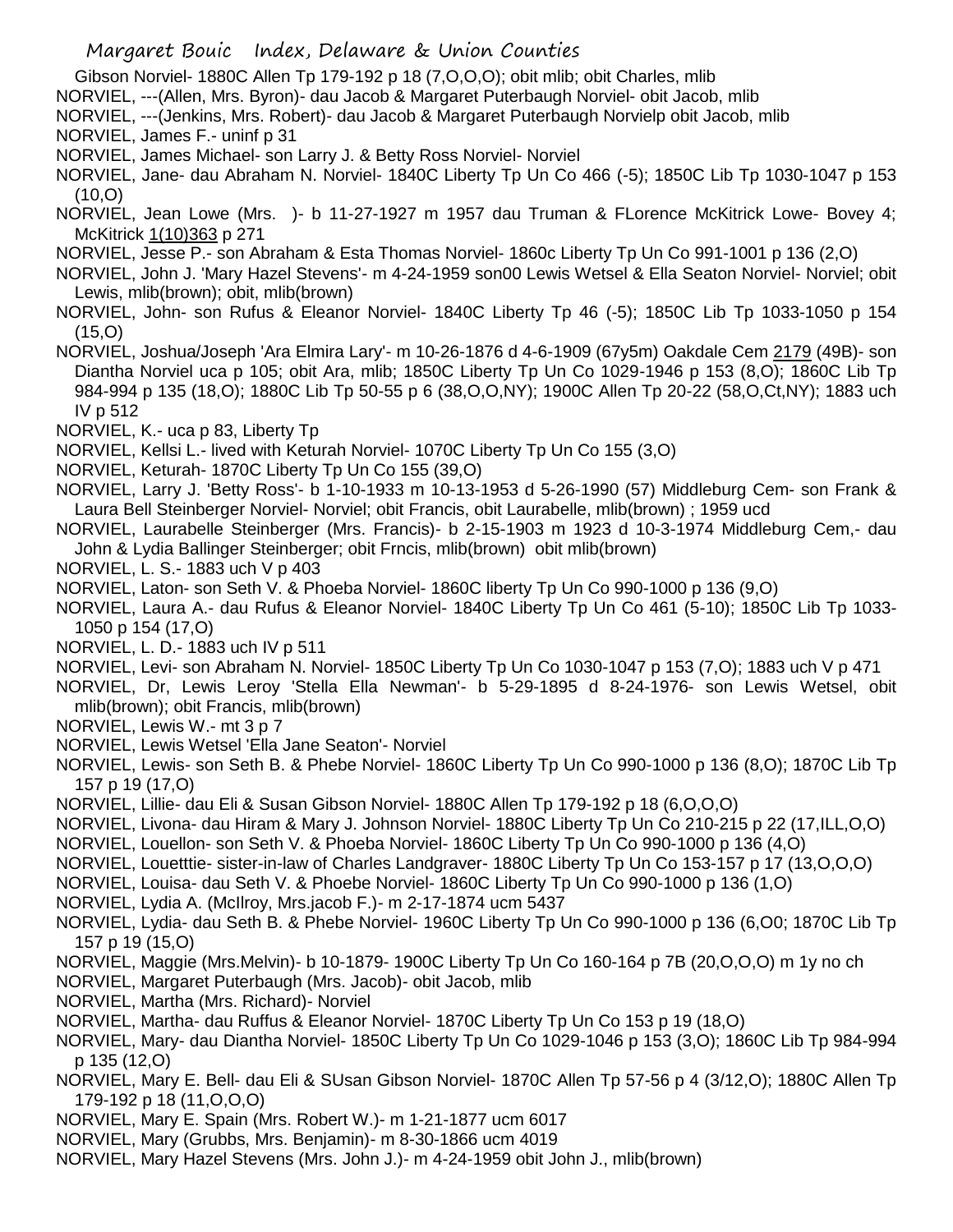NORVIEL, Mary Jane Johnson (Mrs. Hiram)-b 1823 m 7-31-1851 ucm 1693 d 10-8-1883- ped Christopher Jay Chapman #403 19; unec XIV p 52, 57; 1870C Liberty Tp Un Co 2 p 1 (42,O); 1880C Lib Tp 210-215 p 22 (51,O,Pa,O)

NORVIEL, Maude (Shirk, Mrs. E. A.)- dau Eli & Susan Gibson Norviel- obit, Charles, obit, Jacob, mlib

NORVIEL, Melvin 'Maggie'- b 9-1880 1900C Liberty Tp Un Co 160-164 p 7B (19,O,O,O) m 1y

- NORVIEL, Metta F/U.(Landgrave, Mrs. Charles G.)- m 12-11-1879 ucm 6611- dau Daniel S. & Hannah Norviel- 1860C Liberty Tp Un Co 988-998 p 136 (4,O); lived with Keturah Norviel, 1870C Lib T 155 (14,O)
- NORVIEL, Mittie/Millie V.(Holland, Mrs. Richard P.)- m 3-27-1881 ucm 6946- dau Daniel S. & Hannah Norviel-1860C Liberty Tp Un Cp 988-998 p 126 (1,O); lived with Keturah Norviel- 1870C Lib Tp 155 (11,O)
- NORVIEL, Minnie (Campbell, Mrs. )- dau Eli & Susan Gibson Norviel- obit Jacob, obit Charles, mlib; 1880C Allen Tp 179-192 p 18 (4,O,O,O)
- NORVIEL, Nathaniel 'Elisabeth'- 1915 uch p 443; 1840C Liberty Tp Un Co 460 (50-60); 1850C Lib Tp 1014- 1031 p 151 (64,Ct); uccp p 27, JB3 p 150; unec XVI p 31
- NORVIEL, Nathaniel- son Rufus & Eleanor Norviel- 1850C Liberty Tp Un Co 1033-1050 p 154 (4,O); 1870C Lib Tp 153 p 19 (26,O)
- NORVIEL, O. H.- son Eli & Susan Gibson Norviel- ucb; unec XIV p 6
- NORVIEL, Omie (Chapman, Mrs. John V.)- m 8-11-1881 ucm 6999
- NORVIEL, Ora E. Lasa (Mrs. Joshua)- m 10-26-1876 ucm 5955; 1880C Allen Tp 50-55 p 6 (26,O,O,O)
- NORVIEL, Patti Jo (Boyle, Mrs. Terrence)- m 4-9-1983 dau Larry J. & Betty Ross Norviel- Norviel
- NORVIEL, Phebe (Mrs. Seth B.)- 1860C Liberty Tp Un Co 990-1000 p 136 (45,O); 1870C Lib Tp 157 p 19 (54,O); 1880C Lib Tp 159-163 p 17 (64,O,NJ,NJ)
- NORVIEL, Philander- son Ruffus & Eleanor Norviel- 1870C Liberty Tp Un C0 153 p 19 (18,O)
- NORVIEL, Polly C.- dau Rufus & Eleanor Norviel- 1850C Liberty Tp Un Co 1033-1050 p 154 (3,O)
- NORVIEL, Richard "Dick"- son Lewis Wetsel & Ella Jane Seaton Norviel- Norviel; obit mlib(brown); obit Francis, mlib(brown)
- NORVIEL, Richard 'Martha'- Norviel
- NORVIEL, Robert 'Elizabeth Walker'- m 3-1-1867 ucm 4150
- NORVIEL, Robert- son Francis & Laurabelle Steinberger Norviel- Norviel; obit Francis, mlib(brown)
- NORVIEL, Robert W. 'Mary E. Spain'- m 1-21-1877 ucm 6017
- NORVIEL, Roderick D.- son Nathaniel & Elisabeth Norviel- 1840C Liberty Tp Un Co 460 (5-10); 1850C Lib Tp 1014-1031 p 141 (18,O)
- NORVIEL, Rodney- unec XVI p 31
- NORVIEL, Rufus 'Eleanor'- unec XI p 48, XII p 55, XVI p 31; 1840C Liberty Tp Un Co 461 (30-40); 1850C Lib Tp 1033-1050 p 154 (43,Ct)- 1870C Lib Tp 153-(63,Ct)
- NORVIEL, Sandra- dau Richard & Martha Norviel- Norviel
- NORVIEL, Sarah E. (Denman, Mrs. Homer E.)- m 12-26-1879 ucm 6634
- NORVIEL, Scott- son Frncis & Laura belle Steinberger Norviel- Norviel; obit Laurabelle, mlib(brown) ; obit Francis; mlib(brown)
- NORVIEL, Seth B. 'Phebe'- mt 3 p 7; unec XVI p 31; 1860C Liberty Tp Un Co 990-1000 p 136 (39,O); 1870C Lib Tp 157 p 10 (49,O)
- NORVIEL, Sherman- b 4-1866 son Hiram & Mary J. Johnson Norviel- 1880C Liberty Tp Un Co 215 p 22 (13,O,O,O); uninf p 29
- NORVIEL, Stella Ella Newman (Mrs. Dr. Lewis Leroy)- 1946- Norviel; obit Lewis Leroy, mlib(brown)
- NORVIEL, Susan Gibson (Mrs. Eli)- m 5-24-1866 ucm 3971; unec XIV p 6; obit Jacob, mlib; 1870C Allen Tp 57-56 p 4 (27,O); 1880C Allen Tp 179-192 p 18 (36,O,NJ,Va)
- NORVIEL, Theron N.- son Abraham & Esther W. Thomas Norviel- 1860C Liberty Tp Un Co 991-1001 p 136 (9,O)
- NORVIEL, Vasco- son; lived with Keturah Norviel- 1870C Liberty Tp Un C0 155 (9,O)
- NORVIEL, Vasta- dau;lived with Keturah Norviel- 1870C Liberty Tp Un Co 155 (9,O); 1880C Lib Tp 163-167 p 17 (19,O,O,O)
- NORVIEL, William- 1883 uch V p 403; unec III p 49 ES 222; 1840C Liberty Tp Un Co 463 (30-40); unec XVI p 31
- NORVIEL, William 'Doratha'- uccp p 39; JB4 p 180
- NORVIL-- JP, performed marriages, unec VII p 39 see D. S.
- NORVILL---unec VII p 40
- NORVILLE, Ann (West, Mrs. Fredrick R.)- m 12-31-1839 ucm 52`1; unec III p 37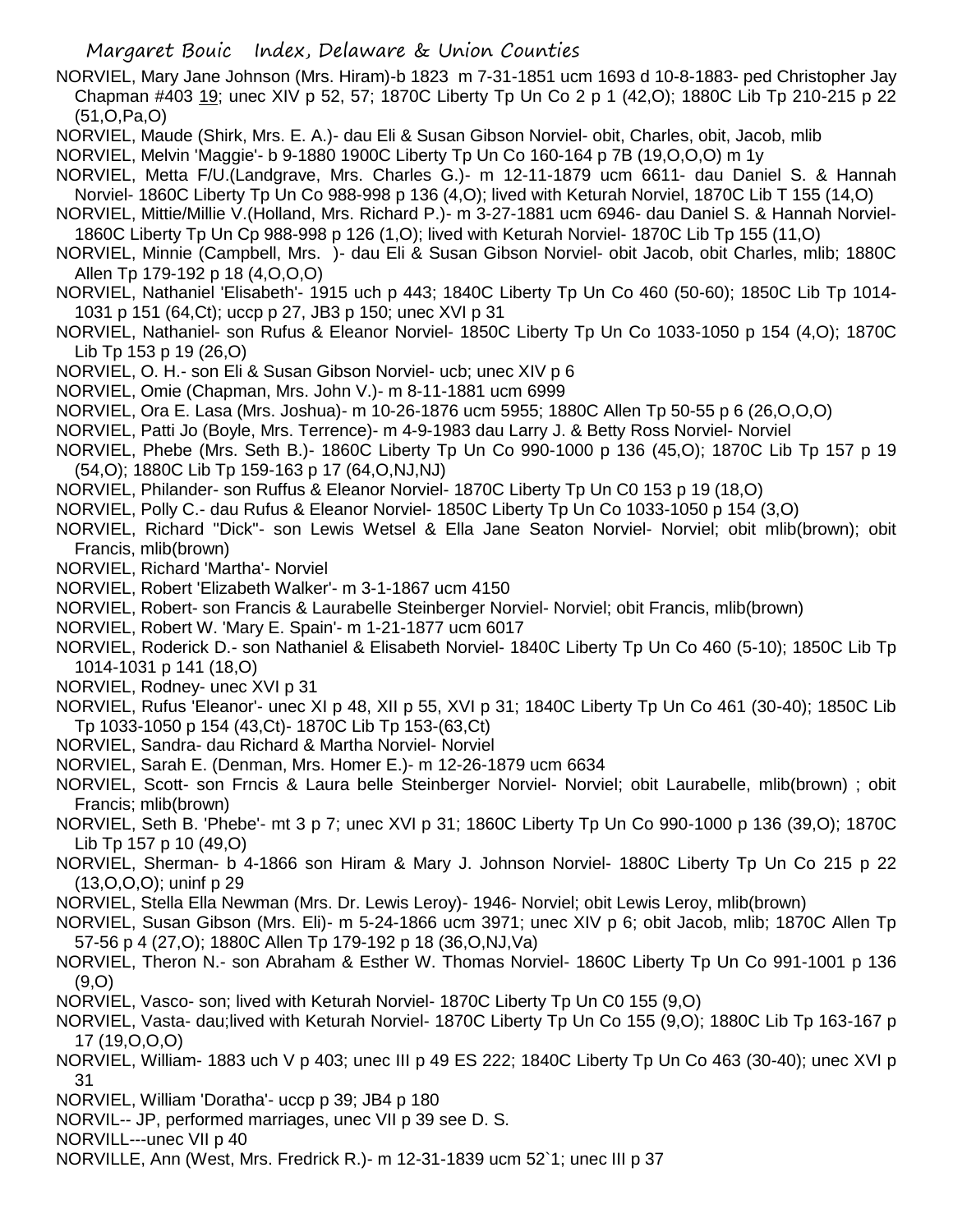- Margaret Bouic Index, Delaware & Union Counties NORVILLE, Mrs. Ella- d 7-12-1885 (32) Oakdale Cem 215 NORVILLE, Iona (Chapman, Mrs. John)- Norville NORWOOD, Fred A. 'Florence Abbott'- obit Florence, Del Museum Library NORWOOD, Florence Abbott (Mrs. Frederick A.)- d Saturday- dau Josephine Abbott- dg 1-29-1949, obit Del Museum Lib; Norwood NORWOOD, Frederick A. 'Florence'- b 7-11-1914 d 5-4-1995 (80) Alliance- son Frederick A. & Florence Marion Abbott Norwood- obit Florence, Del Mus Lib; Norwood NORWOOD, Frederick A.- d 1-14-1953 Oak Grove Cem, obit Delaware Museum Lib NORWOOD, Mary (Lambert, Mrs. )- dau Frederick A. & Florence Norwood- Norwood NORWOOD, Pamela- dau Frederick A. & Florence Norwood- Norwood NORWOOD, Ruth (Ridgely, Mrs. Charles)- Thompson p 1 NOS, Dustin Samnang- b 1-3-1985 son Samnang Nos- Nos NOS, Samnang- Nos NOSER, Andy- b 1973 son Frank & Carol Noser- 1980 dcd NOSER, Carol (Mrs. Frank)- 1980 dcd NOSER, Frank 'Carol'- 1980 dcd NOSER, Jeff- b 1976 son Frank & Carol Noser- 1980 dcd NOSER, Tim- b 1971 son Frank & Carol Noser- 1980 dcd NOSEWORTHY, Allan- son Allan W. & Florence E. Noseworthy- 1964(14), 1969 dcd NOSEWORTHY, Allan W. 'Florence E.''Nellie M.'- 1964, 1969 dcd; 1973, 1975, 1977, 1979, 1981, 1983 ucd NOSEWORTHY, Florence E. (Mrs. Allan W.)- 1964, 1969 dcd NOSEWORTHY, Karen- dau Allan W. & Florence E. Noseworthy- 1964 dcd (17) NOSEWORTHY, Nellie M. (Mrs. Allan W.)- 1973, 1975, 1977, 1979, 1981, 1983 ucd NOSEWORTHY, Peter- son Allan W. & Florence E. Noseworthy- 1964(12), 1969 dcd NOSH, Paracilla Johnson (Mrs. William)- m 3-6-1863 ucm 3407 NOSH, William 'Paracilla Johnson'- m 3-6-1863 ucm 3407 NOSKE, Emilie/Ella (Podewils, Mrs. Friedrich)- ped Duane l. Blietz 11; delge III p 51 NOSKER, Frances Arthur- d (4) son Mr. & Mrs. Nosker- dg 5-18-1894, Cry Ab p 168 NOSKY, Mrs. Richard E.- Pabst 7 p 7 NOTE, Dr.--- Fowler p 78 NOTEMAN, ---hjt p 10; 1915 uch p 414 NOTEMAN, ---family of Robert Clendenen- unec V p 1, VI p 13 NOTEMAN, Aaron Norton 'Mary Andros Evans'- b 7-14-1870/2 m 7-26-1893 d 4-13-1949 son Zachariah & Amanda Sprout Noteman- 1985 uch p 105; 1883 uch V p 323; 1880C Jerome Tp 222-234 p 25 (9,O,O,O); 1900C Jerome Tp 400-410 p 18A (29,O,O,Pa) m 7y; 1949 ucd NOTEMAN, Abram- ch Zachariah & Ann G. Morrison Noteman- 1985 uch p 105; 1880C Jerome Tp 1739-1759 p 256 (11,O) NOTEMAN, Adelaide- dau Zachariah & Anna G. Morrison Noteman- 1985 uch p 105; 1840C Jerome Tp 1218 (5-10); 1850C Jerome Tp 1739-1759 p 256 (14,O); NOTEMAN, Adger- son Dale O. & Marilyn Noteman- Noteman NOTEMAN, Adrion M.- d age 20; mt 11-3-1858 NOTEMAN, Amanda Sprout (Homshier, Mrs. David)(Mrs. Zachariah)- b 12-2-1834/3 m(2) 3-1-1860 ucm 2993-
- dau William & Mary A. Sprout- 1985 uch p 105; 1883 uch V p 323; mt 3-7-1860; 1870C Jerome Tp 36 p 5 (38,Pa); 1880C Jerome Tp 222-238 p 25 (46,Pa,Pa,Pa); 1900C Jerome Tp 400-412 p 18A (66,Pa,Pa,Pa) wid
- NOTEMAN, Amye Morgan (Mrs. Morris)- Noteman
- NOTEMAN, Andrew- d 8-21-1855 (7-9-21) Plain City Cem- son Zachariah & Ann G. Morrison Noteman- 1985 uch p 105; unec VIII p 9; 1850C Jerome Tp 1739-1759 p 256 (2,O)
- NOTEMAN, Andrew 'Catty Weeks''Betsey Brown McCune'- b 6-1-1773; m(1) 4-1-1800 Ross Col M.- War of 1812; 1985 uch p 105; 1883 uch IV p 430, 433, V p 93, 271, 273, 277, 281, 378; 1915 uch p 124, 214, 272, 273, 427; uccp p 21, JB2 p 240; unvmec p 2; unec II p 9, 10, III p 16, 48, V p 41, VII p 30, 31, XI p 55, XV p 63, 79; Deed Record Book A p 11; 1820C Darby Tp 284 p 208 (26-45); 1830C Jerome Tp 22 p 280 (50-60); 1840C Jerome Tp 1219 (60-70); hjt p 40, 176,201; Marysville p 26; Genther p 100. 195; uccp p 1 will book p 54; uccp p 2 appr, will book p 74; uccp p 7 appr JB p 1; uccp p 9 appr JB1 p 147
- NOTEMAN, Ann G. Morrison (Mrs. Zachariah)- b c 1812 m 1-3-1835 d 3-18-1858/7 Plain City Cem.- dau Samuel P. & Agnes Morrison- 1883 uch V p 274, 323; mt 3-18-1858, 4-9-1858; 1883 uch V p 374, 323; unec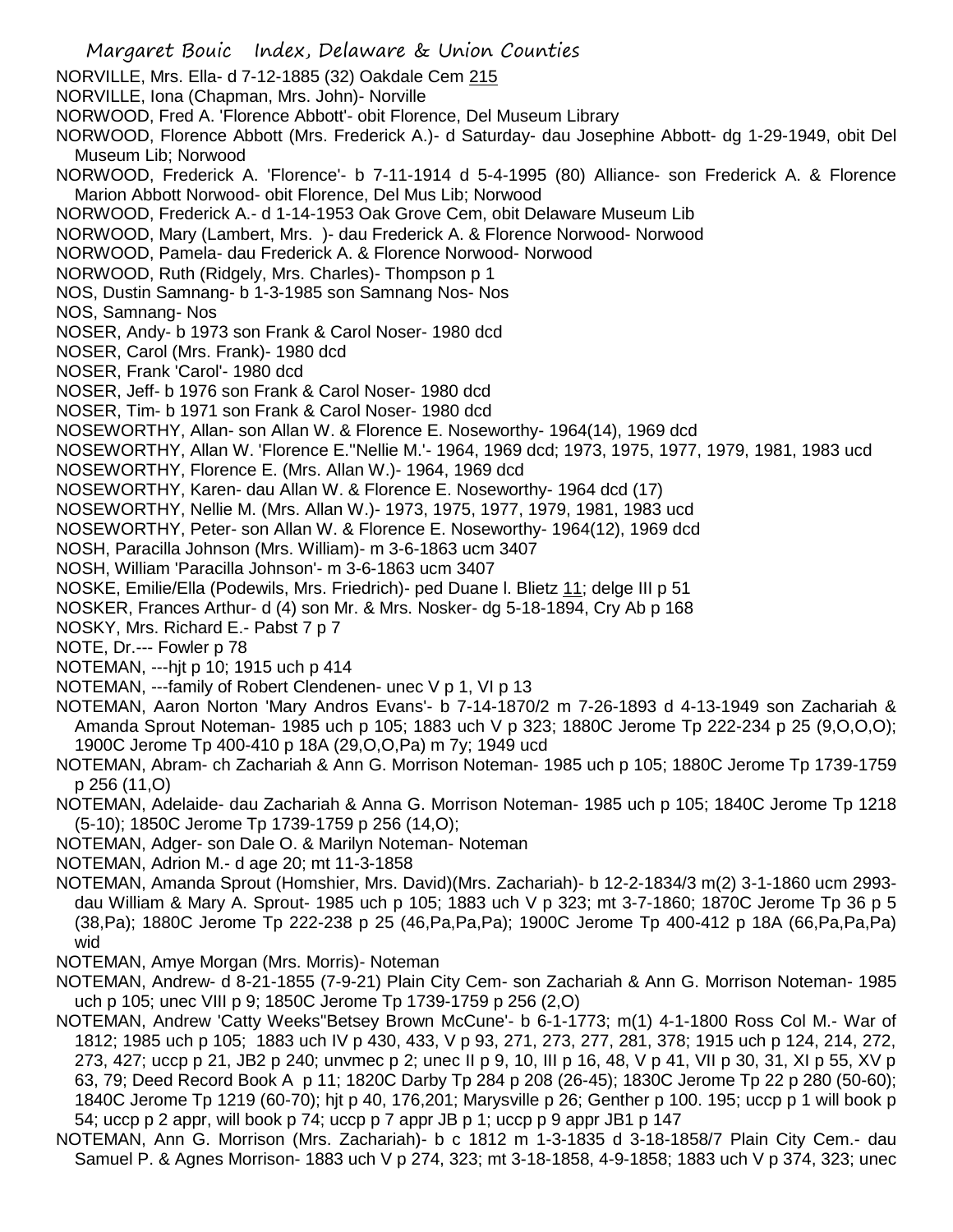VIIII p 9, XVI p 4; 1985 uch p 105; 1840C Jerome Tp 1218 (20-30); 1850C Jerome Tp 1739-1759 p 256 (39,Pa)

NOTEMAN, Ann Smith (Mrs. William)- m 9-28-1817 Madison Co, unec IV p 30

NOTEMAN, Audrey Rebecca Lemaster (Mrs. Charles William,Jr.)- m 11-11-1988 dau Charles Lemaster-Noteman; 1991 ucd

NOTEMAN, Betsey Brown (McCune, Mrs. )(Mrs. Andrew)- b 9-13-1773- 1985 uch p 105

NOTEMAN, Betty Jane (Simons, Mrs. Donald Joe "Rusty") dau Orville Evans & Imogene Cantner Noteman-1985 uch p 105; Noteman; obit Imogene, mlib(brown)

NOTEMAN, Catty Weeks (Mrs. Andrew)- m 4-1-1800 Ross Co Marriages, DAR

NOTEMAN, Charles- son Aaron Norton & Mary Andros Evans Noteman- 1985 uch p 105

NOTEMAN, Charles William- Noteman; 1991 ucd

NOTEMAN, Charles William,Jr 'Audrey Rebecca Lemaster'- m 11-11-1988 son Charles William & Sandy Noteman- Noteman; 1981, 1983, 1991 ucd

NOTEMAN, Daisie Hamilton (Mrs. William)- Noteman; 1949 ucd

NOTEMAN, Dale O. 'Marilyn'- b 8-2-1919 d 10-15-1986 (67) bur Galloway- son Morris & Amye Morgan Noteman- Noteman; 1973, 1979, 1981, 1983, 1991 ucd

NOTEMAN, Data- dau Zachariah & Amanda Sprout Noteman- 1870C Jerome Tp 36 p 5 (5,O)

NOTEMAN, Dianne L. (Hackney, Mrs. )- dau Mary Louise Noteman- Noteman

NOTEMAN, Elizabeth Brown (McCune, Mrs. )(Mrs. Andrew)- b Irel 9-13-1773- 1883 uch V p 271; 1820C Darby Tp 284 (26-45) unec XV p 79

NOTEMAN, Eva Dotie- dau Zachariah & Amanda Sprout Noteman- 1985 uch p 105; 1883 uch V p 323

NOTEMAN, Garnet (Mercer, Mrs. W. E.)- b 10-1896 dau Aaron Norton & Mary Andros Evans Noteman- 1985 uch p 105; Noteman; 1900C Jerome Tp 400-412 p 18A (3,O,O,O)

NOTEMAN, Gladys (Jackson, Mrs. )- dau Aaron Norton & Mary Andros Evans Noteman- 1985 uch p 105; Noteman

NOTEMAN, Harry- son Zachariah & Amanda Sprout Noteman- 1985 uch p 105; 1883 uch V p 323

NOTEMAN, Hazel P.- b 12-1890 d 5-27-1977 (86) bur Forest Grove Cem- dau William & Daisie Hamilton Noteman- Noteman; 1900C Jerome Tp 401-413 p 18A (9,O,O,O); 1949, 1959, 1962, 1967, 1971 ucd

NOTEMAN, Imogene Cantner (Mrs. Orville)- b 3-31-1898 m 1-22-1921 d 4-12-1979 (81) Forest Grove Cemdau Charles & Clara Brooks Cantner- descendent of George & Elizabeth Cantner; Noteman; 1985 uch p 105; obit mlib(brown); 1949, 1959, 1962, 1967, 1971, 1973, 1977, 1979 ucd

NOTEMAN, James- son C. William & Sandy Noteman- 1981, 1983 ucd

NOTEMAN, James- d 4-28-1856 (1-7-25)- son Zachariah & Ann Morrison Noteman- 1985 uch p 105; 1883 uch V p 277

NOTEMAN, Jane "Jinsie"(Taylor, Mrs. John)- m 3-7-1822 ucm 24 d 8-9-1825 Plain City Cem-dau Andrew & 1st wife Noteman- 1985 uch p 105; Taylor 1; 1883 uch III p 283, IV p 430, 433, V p 93, 271, 323, 377; unec II p 13, 45; XV p 79, XVII p 30, 31

NOTEMAN, John- son Zachariah & Amanda Sprout Noteman- 1985 uch p 105; 1883 uch V p 323; 1870C Jerome Tp 36 (9,O); 1880C Jerome Tp 222-238 p 25 (20,O,O,O)

NOTEMAN, Kenneth Gardner 'Ruth Ellen Cron'- b 3-13-1922 son Orville Evans & Imogene Cantner Noteman-1985 uch p 105; Noteman; 1949 ucd; obit Imogene, mlib(brown)

NOTEMAN, Lucretia- dau Zachariah & Ann G. Morrison Noteman- 1985 uch p 105; 1880 dch p 323; 1850C Jerome Tp 1739-1759 p 256 (7/12,O); 1860C Jerome Tp 240-259 p 34 (11,O); 1870C Jer Tp 36 (20,O); 1880C Jer Tp 222-238 p 25 (28,O,O,O)

NOTEMAN, Margaret Melinda- b 3-2-1955- dau Kenneth Gardner & Ruth Ellen Cron Noteman- 1985 uch p 37, 105

NOTEMAN, Marianne D. (Phillips, Mrs. Gary)- dau Mary Louise Noteman- Noteman

NOTEMAN, Marilyn A. (Mrs. Dale O.)- Noteman; 1973, 1979, 1981, 1983, 1991 ucd

NOTEMAN, Martha (Scheiderer, Mrs. William)- dau Merle J. Noteman- Noteman

NOTEMAN, Mary A.- d 12-5-1859 (14y) mt 12-22-1859

NOTEMAN, Mary- dau Aaron Norton & Mary Andros Evans Noteman- 1985 uch p 105

NOTEMAN, Mary Andros Evans (Mrs. Aaron Norton)- b 7-18-1875/4 d 8-13-1916 dau John & Sarah Jane Perry Evans- 1985 uch p 105; 1900C Jerome Tp 400-412 p 18A (25,O,O,O) m 7y 2 ch; 1959, 1967 ucd

NOTEMAN, Mary (Curry, Mrs. Otway)- b 8-13-1806 m 12-27-1828 ucm 162 d 4-21-1856 Oakdale Cem I p 72 (D-R1-21)- dau Andrew & Elizabeth Brown Noteman- 1883 uch V p 91, 271, 273; Marysville p 26; unec II p 26; mt 3-26-1854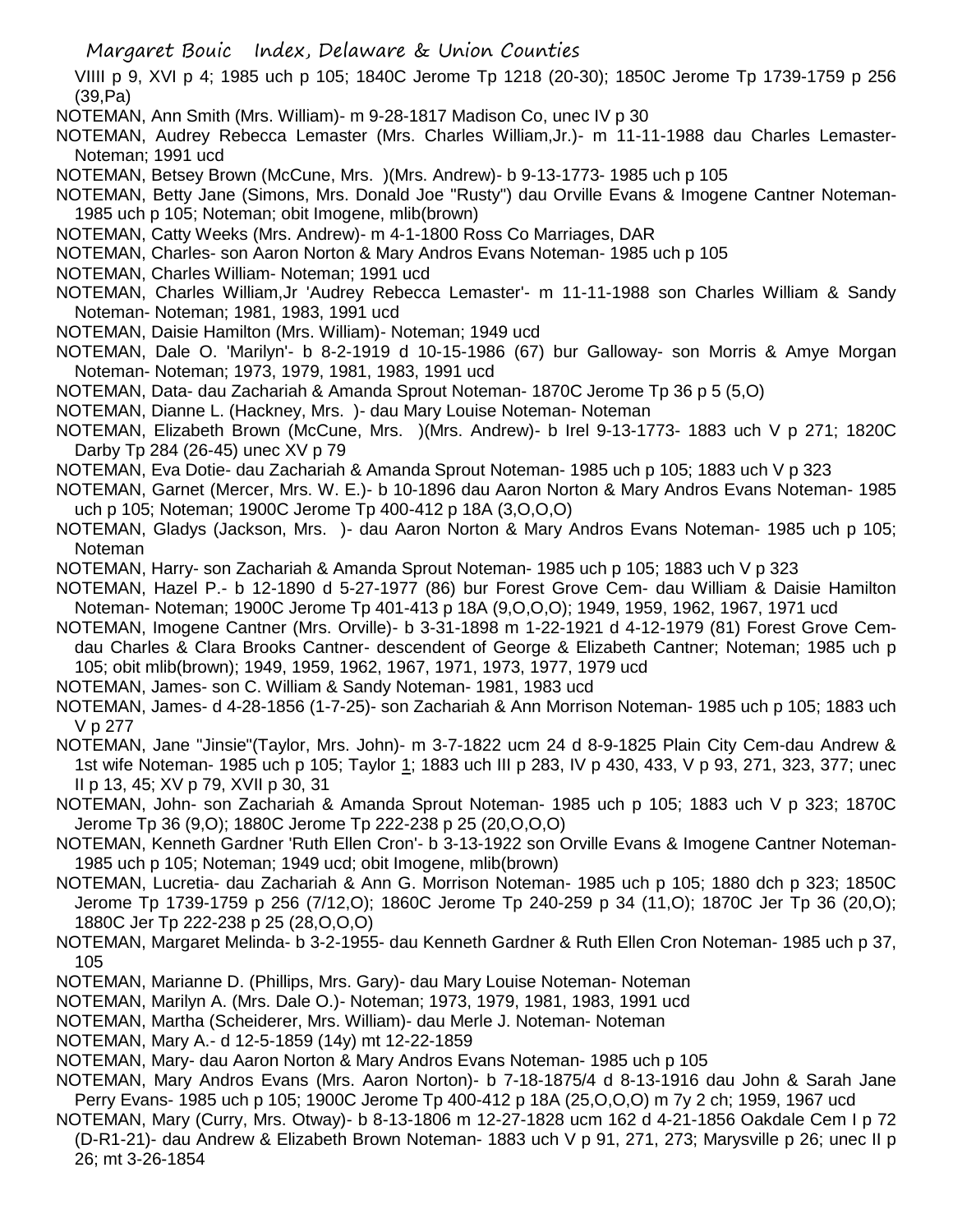NOTEMAN, Mary Louise- d 11-24-1889 (70) Resurrection Cem- Noteman

NOTEMAN, Mary Melissa (Rosenberger, Mrs. Dr. Alan Bruce)- dau Kenneth Gardner & Ruth Ellen Cron Noteman- 1985 uch p 105

NOTEMAN, Mary- dau Zachariah & Ann G. Morrison Noteman- 1850C Jerome Tp 1739-1759 p 256 (7,O)

NOTEMAN, Merle James- b 8-1896 son William & Daisie Hamilton Noteman- Noteman; 1900C Jerome Tp 401-415 p 18A (8,O,O,O); 1949 ucd Merrill J. 1962 ucd

NOTEMAN, Morris 'Amye Morgan'- Noteman

NOTEMAN, Morrison H.- son William & Daisey Hamilton Noteman- 1880C Jerome Tp 401-413 p 18A (10,O,O,O)

NOTEMAN, Myrtle- dau Zachariah & Ann G. Morrison Noteman- 1985 uch p 105; 1883 uch V p 323; 1870C Jerome Tp 36 (2,O); 1880C Jerome Tp 222-238 p 25 (12,O,O,O)

NOTEMAN, Nancy E. (Williams, Mrs. David)- m 1-24-1863 ucm 3400

NOTEMAN, Nancy E. (McCloud,Mrs. R.)- dau Zachariah & Ann G. Morrison Noteman- 1985 uch p 105; 1883 uch V p 323; 1850c Jerome Tp 1739-1759 p 25 (9,O); 1860C Jerome Tp 240-239 p 34 (29,O); 1870C Jer Tp 36 (28,O)

NOTEMAN, Orville Evans 'Imogene Cantner'- b 6-14-1894 m 1-22-1921 d 11-15-1978(84) Forest Grove Cemson Aaron & Mary Andros Evans Noteman- 1985 uch p 105; Noteman; obit Imogene, mlib(brown); 1900C Jerome Tp 400-412 p 18A (5,O,O,O); 1949, 1959, 1962, 1967, 1971, 1973, 1975, 1977 ucd

NOTEMAN, Otway Curry- son Zachariah & Amanda Sprout Noteman- 1985 uch p 105; 1883 uch V p 323; 1870C Jerome Tp 36 (7,O); 1880C Jerome Tp 222-238 p 25 (17,O,O,O)

NOTEMAN, Peggy Marie Myers (Mrs. Ralph Brooks)- b 3-29-1936 dau Howard & Florence Waples Myers-1985 uch p 105; 1959, 1962, 1967, 1971, 1973, 1977 1979, 1981, 1983, 1991 ucd

NOTEMAN, Polly/Mary (Curry, Mrs.Otway)- dau Andrew & Betsy Brown Noteman- 1985 uch p 105

NOTEMAN, Ralph Brooks 'Peggy Marie Myers'- b 3-12-1924 son Orville Evans & Imogene Cantner Noteman-1985 uch p 105; Noteman; obit Imogene, mlib(brown); 1949, 1959, 1962, 1967, 1971, 1973, 1975, 1977, 1979, 1981, 1983, 1991 ucd

NOTEMAN, Rhonda lynn- dau Mr. & Nrs, Jim Hackney- Noteman- engaged to Richard Allen Queen

NOTEMAN, Ruth Ellen Cron (Mrs. Kenneth Gardner)- b 5-7-1921 m 5-15-1943 dau Roy Wellington & Nellie Maye Currier Cron- 1985 uch p 37, 105; 1949 ucd

NOTEMAN, Sam S.- son Dale O. & Marilyn Noteman- Noteman

NOTEMAN, Sandy (Mrs. C. William)- 1981, 1991 ucd

NOTEMAN, Saty- dau Zachariah & Amanda Sprout Noteman- 1880C Jerome Tp 222-238 p 25 (15,O,O,O)

NOTEMAN, Thelma (Fladt, Mrs. Lutrelle)- dau Morris & Amye Morgan Noteman- Noteman

- NOTEMAN, William 'Ann Smith'- m 9-28-1817 Madison Co. unec IV p 30
- NOTEMAN, William 'Daisie Hamilton'- Noteman

NOTEMAN, William Morrison- son Zachariah & Ann G. Morrison Noteman- 1985 uch p 105; 1883 uch V p 323; 1860C Jerome Tp 240-239 p 34 (8,O); 1870C Jerome Tp 36 [5 (17,O); 1880C Jer Tp 222-238 p 25 (26,O,O,O)

NOTEMAN, C. William 'Sandy'- 1981, 1983, 1991 ucd

NOTEMAN, Zachariah 'Ann G. Morrison''Amanda Sprout'- b 1-29-1811 m 1-3-1835 (2) 3-1-1860 ucm 2993 d 8-25-1891 son Andrew & Elizabeth Brown Noteman- 1985 uch p 105; 1883 uch IV p 435, V p 93, 262, 271, 323; 1915 uch p 114, 278; hjt p 8; unec III p 16, XI p 41, 55, XV p 79; mt 4-9-1856, 3-7-1860; JB2 p , sec; uccp p 13, adm. JB 1 p 292; uccp p 23 JB2 p 318; uccp p 28, sec; 1820C Darby Tp 284 (-10); 1840C Jerome Tp 1218 (20-30); 1850C Jerome Tp 1239-1759 p 256 (39,O); 1860C Jerome Tp 240-239 p 34 (58,O); 1880C Jerome Tp 222-238 p 25 (70,Irel); uca p 81

NOTEMAN, Zachary Ryan- b 4-30-1989 son Charles William,Jr. & Audrey Rebecca Lemaster Noteman-Noteman; 1991 ucd

NOTESTINE, Catherine Neer (Mrs. John)- Longbrake p 115A

NOTESTINE, Elizabeth (Krouse, Mrs. Gabriel)- b 4-14-1842 m 1-3-1864 dau John & Catherine Neer Notestine- Longbrake p 115A

NOTESTINE, Elizabeth Nogle (Mrs. George)- Longbrake p 115A

NOTESTINE, George 'Elizabeth Nogle'- son John & Catherine Neer Notestine- Longbrake p 115A

NOTESTINE, Ida Hearnton (Mrs. thomas)- Longbrake p 115A

NOTESTINE, John 'Catherine Neer'- Longbrake p 115A

NOTESTINE, Nancy- dau John & Catherine Neer Notestine- Longbrake p 115A

NOTESTINE, Noah 'Sylva Hodge'- son John & Catherine Neer Notestine- Longbrake p 115A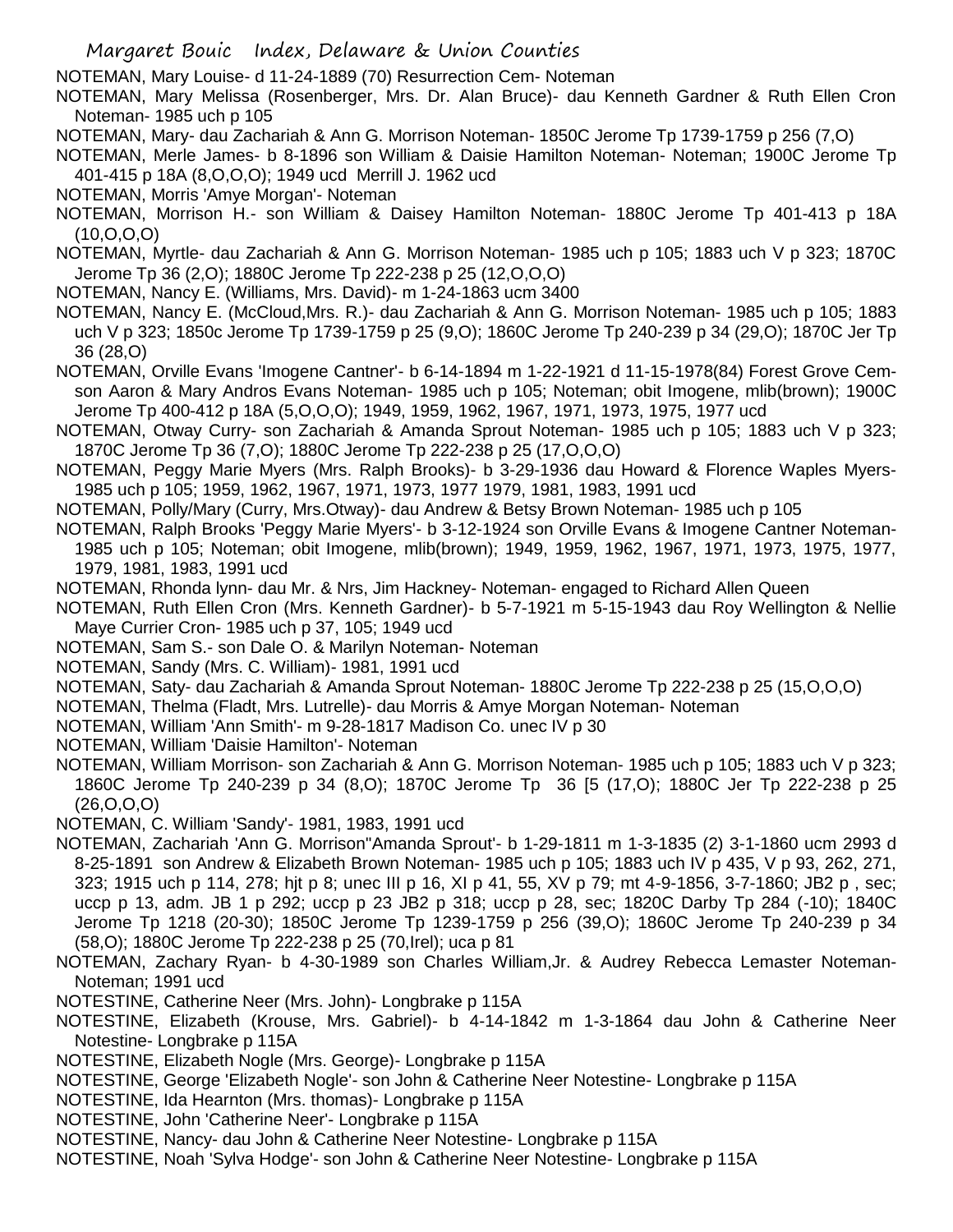Margaret Bouic Index, Delaware & Union Counties NOTESTINE, Sylva Hodge (Mrs. Noah)- Longbrake p 115A NOTESTINE, Thomas- son John & Catherine Neer Notestine- Longbrake p 115A NOTESTINE, William- son John & Catherine Neer Notestine- Longbrake p 115A NOTH, C. H.- 1915 uch p 266 NOTHSTINE, Clara L.(Kimmel, Mrs. Robert R.)-b 1917 d 1976 Milford Cem, Un Al p 53 NOTHSTINE, Debbie- b 1962 dau Robert C. & Mary Nothstine- 1980 dcd NOTHSTINE, Mary (Mrs. Robert C.)- 1980 dcd NOTHSTINE, Melaine- b 1962 dau Robert C. & Mary Nothstine- 1980 dcd NOTHSTINE, Peter 'Susannah Slusser- ped Bonnie Hamblin #71 30; unec VI p 27 NOTHSTINE, Robert C. 'Mary'- 1980 dcd NOTHSTINE, Robert- son Robert C. & Mary Nothstine- 1980 dcd NOTHSTINE, Sarah (Wood, Mrs. John L.)- dau Peter & Susannah Slusser Nothstine; ped Bonnie Hambline #71 15; unec VI p 27 NOTHSTINE, Susannah Slusser(Mrs. Peter)- ped Bonnie Hambline #71 31; unec VI p 27 NOTT, Aaron B. 'Celinda Wilson;- m 2-9-1838 ucm 479; uccp p 47 record Bk 3 p 320 NOTT, Alta- b 1875 dau Jacob & Lucy J. Maine Nott- Asp 2046 NOTT, Andrew 'Sarah Ann'- m 10-25-1856 dg 11-7-1856 Reed Ab p 169 NOTT, Celinda (Wilson, Mrs. Emory)(Mrs. Aaron B.)- m 2-9-1838 ucm 479; uccp p 27, 47 dower, JB3 p 150; Record Bk 3 p 320 NOTT, Garland- son Mary Esther Nevelle Nott- Nott NOTT, Gertrude- b 1870 dau Jacob & Lucy J. Maine Nott- Asp 2045 NOTT, Glenn- b 1868 son Jacob & Lucy J. Maine Nott- Asp 2044 NOTT, H. K.- delge IX p 61 NOTT, Jacob 'Lucy J. Maine'- m 1866- Asp (1257) NOTT, Kathy Jane Fletcher (Mrs. Michael)- m 1981- Nott NOTT, Lucy J. Maine (Mrs. Jacob)- b 1844 m 1866 dau Thomas V. & Hariet Wilson Maine- Asp 1257 NOTT, Mary E. (Gandy, Mrs.John E.)- m 8-13/30/1849 ucm 1447; unec VII p 46, VIII p 20 NOTT, Mary Esther Nevelle (Mrs. )- b 7-5-1913 d 1-21-1989 (75) bur W. Va- dau Oliver & Mary Nevelle- Nott NOTT, Michael 'Kathy Jane Fletcher- m 1981 son Ray & Bishop Nott- Nott NOTT, Nemeto Lomento (Mrs. Sam)- m 1981- Nott NOTT, Pam (Bard, Mrs. Jim)- dau Mary Ester Nevelle Nott- Nott NOTT, Ray ' Bishop'- Nott NOTT, Sam 'Nemeto Lomento'- son Ray & Bishop Nott- Nott NOTT, Sarah Ann (Mrs. Andrew)- m 10-25-1856 dg 11-7-1856 Reed Ab p 169 NOTT, Trudy (Harris, Mrs. )- dau Mary Esther Nevelle Nott- Nott NOTTER, Alpha A. (Mrs. Carl E.)- 1973, 1979, 1981, 1983, 1991 ucd NOTTER, Carl E. 'Toni L.'- 1983 ucd NOTTER, Carl E. 'Alpha a.'- 1973 ucd NOTTER, Rhonda- b 1973 dau Alpha A. Notter- 1979, 1981, 1983 ucd NOTTER, Stacey L. - b 1969 ch Alph A. Notter- 1973, 1979, 1981, 1983 ucd- engaged to Timothy P. O'Connors NOTTER, Toni l. (Mrs. Carl E.)- 1983 ucd NOTTINGHAM, ---Freshwater p 23 NOTTINGHAM, Betty- b 1974 dau James L. & Lois J. Nottingham- 1981, 1983 ucd NOTTINGHAM, Charles Denmead 'Ercil Catherine Casey'- m 9-24-1994- son R. Kendall Nottingham-Nottingham NOTTINGHAM, Ercil Catherine Casey (Mrs. Charles Denmead)- m 9-24-1994 dau C. Lewis Casey; granddau of Cone Howard, Jr- Nottingham NOTTINGHAM, Frances- sister Richard Nottingham- dg 10-8-1912 Cry Ab p 162 NOTTINGHAM, Frank- brother Richard Nottingham- dg 10-8-1912 Cry Ab p 162 NOTTINGHAM, Frank R. 'Harriet "Bonnie" Rust'- d 5-1967 bur Englewood, Cal, Nottingham NOTTINGHAM, Harriet "Bonnie" Rust (Mrs. Frank R.)- Nottingham NOTTINGHAM, Isaac 'Sarah Freshwater'- Freshwater p 34 NOTTINGHAM, James L. 'Lois J.'- 1973, 1975, 1977, 1979, 1981, 1983, 1991 ucd NOTTINGHAM, Lois J. (Mrs. James L.)- 1973, 1975, 1977, 1979, 1981, 1983, 1991 ucd NOTTINGHAM, Lori Anne (Fraleigh, Mrs. Charles Joseph)- b 1973 m 5-18-1997 dau James L. & Lois J.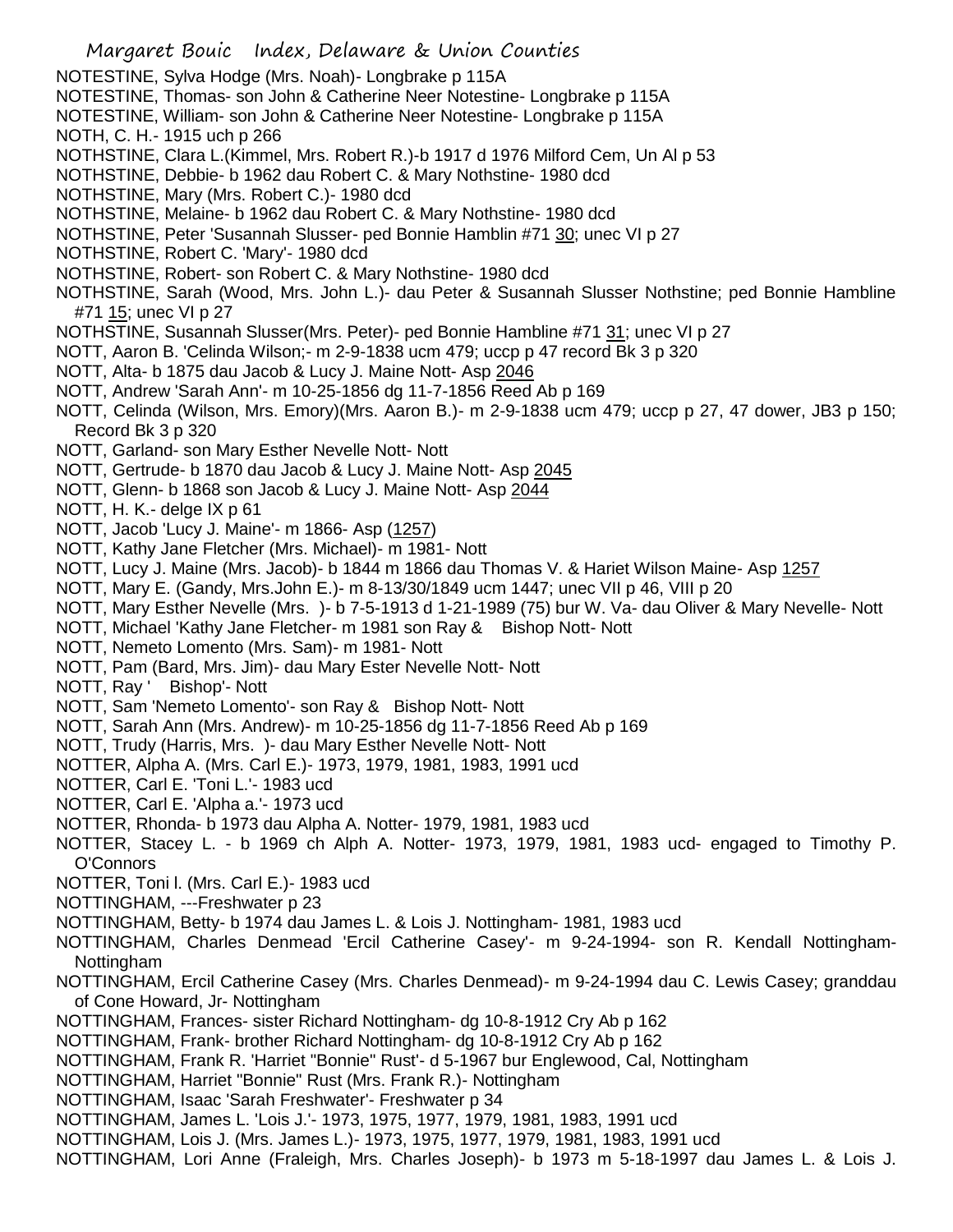Margaret Bouic Index, Delaware & Union Counties Nottingham- 1973, 1977, 1979, 1981, 1983, 1991 ucd NOTTINGHAM, Richard- d Friday, dg 10-8-1912 Cry Ab p 161, 162, brother Floy Weaver; pallbearer for Edwin G. Lybrand, dg 9-7-1906 Cry Ab p 118 NOTTINGHAM, Sarah F. Freshwater(Mrs. Isaac)-dau Mark Freshwater - Freshwater p 34 NOTTINGHAM, ---(Weaver, mrs. Floyd)- sister Frank R. Nottingham- Nottingham NOTTINGHAM, William- b 1974 son James L. & Lois J. Nottingham- 1977, 1979 ucd deNOTTON, Christiana (Heron, Mrs. William)- dau Sir Roger De Notton- McKitrick p 223 deNOTTON, Sir Rober- McKitrick p 223 NOTTURNIANO, Molly C. (Mrs. Thomas J.)- 1991 ucd NOTTURNIANO, Thomas J. 'Molly C.'- 1991 ucd NOURSE, Amy Elizabeth Button (Mrs. Kevin Scott)- m 10-25-1997 dau Larry & SUsan Button- Nourse NOURSE, C. J.- Pabst 1 p 9 NOURSE, Charles- grantee- delge III p 11 NOURSE, Eugenie- 1870C Delaware Town p 292 (21\*) NOURSE, Gabriel- delge V p 54, 1826 Concord Tp NOURSE, Homer- b 1-29-1875 Orange Tp son J. J. & ELizabeth Putman Nourse- dcb NOURSE, Rev. I. J.- 1908 dch 282 NOURSE, Joseph- Pabst 1 p 7 NOURSE, Karen Sue (Mrs. Kenneth J.)- Nourse; 1980 dcd NOURSE, Kelly- b 1969 ch Kenneth J. & Karen Sue. Nourse- 1980 dcd; engaged to Scott Wesp NOURSE, Kenneth J. 'Karen Sue'- Nourse; 1980 dcd NOURSE, Kevin Scott 'Amy Elizabeth Button'- b 1972 m 10-25-1997 son Kenneth J. & Karen Sue Nourse-Nourse; 1980 dcd NOUSE, Eva E.- dau William & Mary Ann Nouse- 1880C Washington Tp 71-74 p 8 (10,O,O,O) NOUSE, Mary Ann (Mrs. William)- 1880C Washington Tp 71-74 p 8 (30,O,O,O) NOUSE, Nora- dau William & Mary Ann Nouse- 1880C Washington Tp 71-74 p 8 (3,O,O,O) NOUSE, Rusa- dau William & Mary Ann Nouse- 1880C Washington Tp 71-74 p 8 (6,O,O,O) NOUSE, William 'Mary Ann'- 1880C Washington Tp 71-74 p 8 (33,O,O,O) NOUSE, William- son William & Mary Ann Nouse- 1880C Washington Tp 71-74 p 8 (5,O,O,O) NOUT, Champy- dau Kamphorng & Channg Nout- Nout NOUT, Channg (Mrs. Kamphorng)- Nout NOUT, Kamphorng 'Channg'- b Cambodia- d 3-18-1982 (66) Liberty Ch Cem- Nout NOUT, Kangmy- lives Belgium- dau Kamphorng & Channg Nout- Nout NOUT, Nouthann- lives France- son Kamphorng & Channg Nout- Nout NOUT, Saingthang, lives France- dau Kamphorng & Channg Nout- Nout NOVAK, Alex 'Waltalu Burns- b 4-3-1947 m 8-23-1969, St. Paul p 20; 1985 uch p 22; obit Caroline Burns, mlib(brown) NOVAK, Cara Burns- b 4-3-1988 dau Alex & Waltalu Burns Novak- St. Paul p 20 NOVAK, Caroline Burns- b 12-24-1979 d 12-26-1979 Milford Cem- dau Alex & Waltalu Burns Novak- St. Paul p 20; obit mlib(brown) NOVAK, Nancy (Dickson, Mrs. Carroll)- dau Dr. Theodore W. & Pauline Cooper Novak- Novak NOVAK, Pauline Cooper (Mrs. Dr. Theodore W.)- b 12-4-1906 d 8-18-1995 (88) Forest Grove Cem- Novak NOVAK, Susanne (May, Mrs. )- dau Dr. Theodore W. & Pauline Cooper Novak- Novak NOVAK, Trenton Burns- b 11-17-1984 son Alex & Waltalu Burns Novak- 1985 uch p 22; St. Paul p 20 NOVAK, Dr. Theodore W. 'Pauline Cooper'- Novak NOVAK, Waltalu Burns (Mrs. Alex)- b 3-4-1949 m 8-23-1969 dau Walter Michael & Dianne N, Bumgardner Burns- 1985 uch p 22; St. Paul p 20; obit Caroline Burns mlib(brown) NOVIK, Anna Marsena Hillbush (Mrs. Michael)- b 12-4-1928 m 3-3-1951 dau Robert & Anna May Witmer Hillbush- Weiser p 402 NOVIK, Michael 'Anna Marsena Hillbush'- b 5-25 m 3-3-1951- Weiser p 402 NOVIK, Michael Robert- b 9-29-1951 son Michael & Anna Marsena Hillbush Novik- Weiser p 402 NOVIK, Scott Douglas- b 7-1-1954 son Michael & Anna Marsena Hillbush Novik- Weiser p 403

NOVINGER, Ardella Fern Hockenbroch (Mrs. Marlin Richard)- b 7-24-1922 m 7-28-1943 dau Howard Reuben & Laura Hester Goodling Hockenbroch- Weiser p 361

NOVINGER, Marlin Richard 'Ardella Fern Hockenbroch'- b 2-9-1923 m 7-28-1943- Weiser p 361 NOVINGER, Mary Jane (Harris, Mrs. Albert Perzing)- b 3-20-1922 m 3-28-1942- Weiser p 355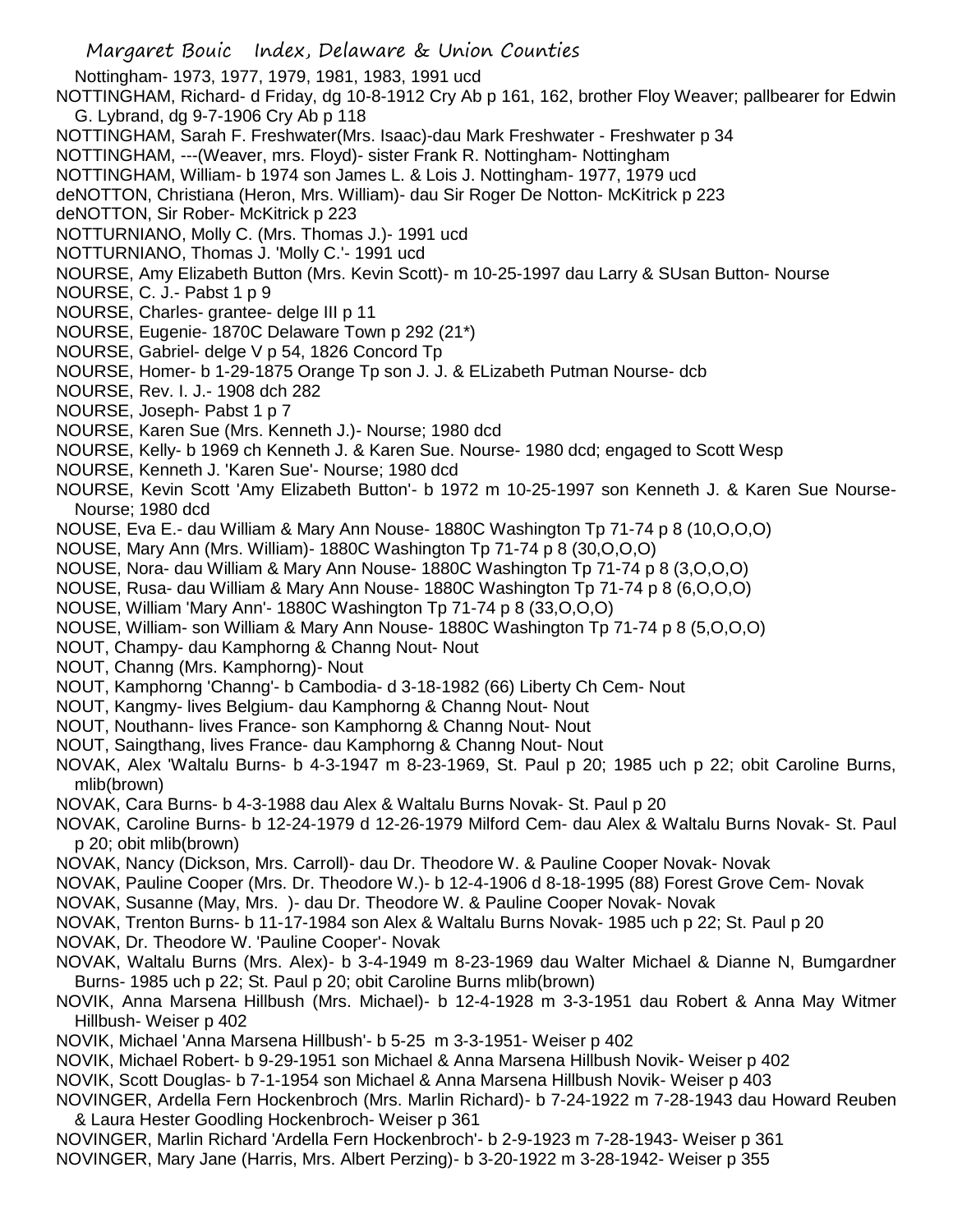- Margaret Bouic Index, Delaware & Union Counties NOVOSIELSKI, Elizabeth Ettrick (Mrs. Lt)- dau Rev. William & ELizabeth Bishop Ettrick- McKitrick p 35 NOVOSIELSKI, Lt. 'Elizabeth Ettrick'- McKitrick p 35 NOWAK, Edward 'Mae Pauline Phillips'- b 12-13-1902 m 6-1-1935 Weiser p 356 NOWAK, Mae Pauline Phillips (Mrs. Edward)- b 1-4-1902 m 6-1-1935 dau Monroe F. & Mabel Agnes Koppnheffer Phillips- Weiser p 356 NOWALL, Nicholas- d 6-15-1877 (26y) Oakdale Cem 804 (D37) NOWE, Kevin- son D. Donald Nowe- Nowe- engaged to Noel Trees NOWEL, C.- uca p 65, Marysville NOWEL, Henry- dumch p 491 NOWEL, Mary E. (Williamson, Mrs. Solomon)- d 9-11-1887 dau Henry Nowel- dumch p 491 NOWELL, Augustus- son William & Elizabeth Nowell- 1860C Marysville-Paris Tp 1468-1458 p 193 (10,O); 1870C Marysville-Paris Tp 164 p 18 (16,O) NOWELL, Betty (Mrs. Lee) 1949 ucd NOWELL, Charles- son William & Elizabeth Nowell- 1860C Marysville 1468-1458 p 193 (4,O); 1870C Marysville-Paris Tp 164 p 18 (28,O) NOWELL, Dorotha- query Adams, Kidwell- unec X p 14, 62, XVII p 38 NOWELL, Elizabeth Antrim (Mrs. George)- m 4-3-1864 ucm 3575 NOWELL, Elizabeth (Mrs. William)- 1860C Marysville 1468-1458 p 193 (35,O); 1870C Marysville-Paris Tp 164 p 18 (58,O) NOWELL, George 'Elizabeth Antrim'- m 4-3-1864 ucm 3575 NOWELL, Hugh- son William & Elizabeth Nowell- 1860C Marysville 1468-1458 p 192 (16m); 1870C Marysville-Paris Tp 164 p 18(21,O) NOWELL, John A. W.- 1883 uch IV p 457, 458 NOWELL, John- d 8-1864- 1883 uch IV p 473, 492 NOWELL, John-son William & Elizabeth Nowell-1860C Marysville 1468-1458 p 193 (6,O) NOWELL, Lee 'Betty'- 1949 ucd NOWELL, Nicholas- b 1851 d 6-15-1873 son Wm. & E. L. moved here 5-25-1893 Oakdale Cem I p 97 (D-R9- 5) son William & Elizabeth Nowell- 1860C Marysville 1468-1458 p 193 (12,O); 1870C Marysville-Paris Tp 164 p 18 (22,O) NOWELL, Sarah- dau son William & Elizabeth Nowell- 1860C Marysville 1468-1458 p 193 (8,O); 1870C Marysville-Paris Tp 164 p 18(17,O) NOWELL, Wanda Jean- dau Lee & Betty Nowell- 1949 ucd NOWELL, William 'Elizabeth'-1860C Marysville 1468-1458 p 193 (40,O); 1870C Marysville-Paris Tp 164 p 18 (60,Md) NOWELS, Dorothy (Mrs. Howard)- Nowels NOWELS, George 'Lizzie Rogers'- Nowels NUCKLES, Howard 'Dorothy'- son George & Lizzie Rogers Nowels- Nowels NOWELS, Lizzie Rogers (Mrs. George)- Nowels NOWELS, Lois (Besst, Mrs. Harold C.)- b 6-17-1905 m 7-5-1928 d 6-5-1997 (91) bur Warsaw, Coshocton Codau George & Lizzie Rogers Nowels- Nowels NOWELS, Lurlie (Mrs. Roger)- Nowels NOWELS, Roger 'Lurlie'- son George & Lizzie Rogers Nowels- Nowels NOWICKI, Bruce E. 'Deborah L.'- 1980 dcd NOWICKI, Bruce,Jr.- b 1976 son Bruce E. & Deborah L. Nowicki- 1980 dcd NOWICKI, Carolyne b 1975 dau Bruce E. & Deborah L. Nowicki- 1980 dcd NOWICKI, Charles- b 1978 son Bruce E. & Deborah L. Nowicki- 1980 dcd NOWICKI, Deborah L. (Mrs. Bruce E.)- 1980 dcd NOWLAND, Jason C. 'Sandee Lee'- m 9-2-1984 dau William Nowland- Nowland NOWLAND, Sandee Lee (Mrs. Jason C.)- m 9-2-1984 dau Gary & Ann Lee- Nowland NOWLAND, William- Nowland NOWLIN, Annis (Richards, Mrs. )- dau Robert Lee & Hazel Carter Nowlin- Nowlin NOWLIN, Beulah (Watterson, Mrs. )- dau Robert Lee & Hazel Carter Nowlin- Nowlin NOWLIN, Carol (Woyan, Mrs. Harold)- dau Robert Lee & Hazel Carter Nowlin- Nowlin
- NOWLIN, Charles Jessie- b 6-14-1940 d 12-12-1990 (50) Oakdale Cem son Charles Utley & Joy Gowin Nowlin- Nowlin
- NOWLIN, Charles Utley 'Joy Gowin'- b 2-24-1917 m 5-23-1938 d 10-29-1993 (76) Oakdale Cem son Robert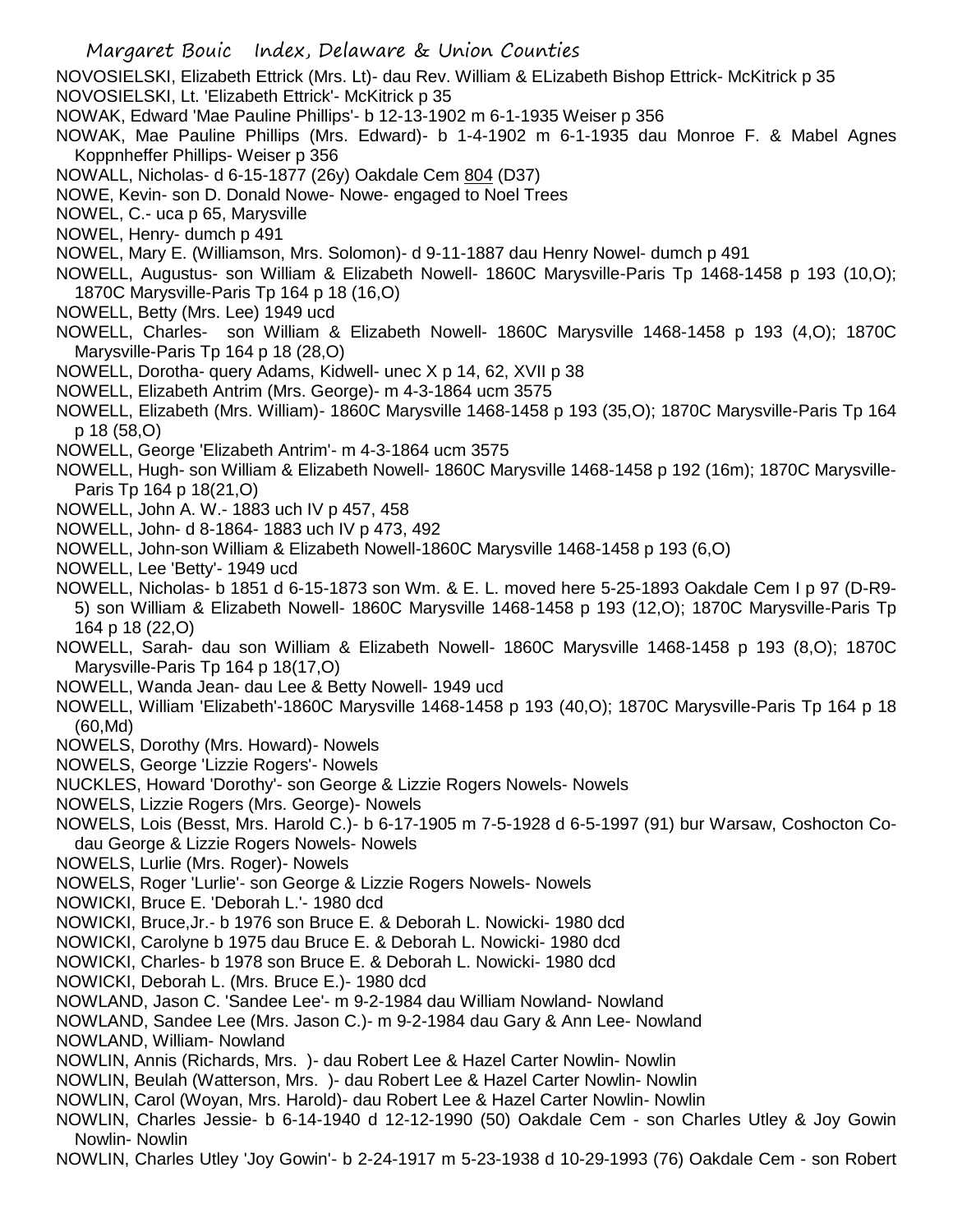- Lee & Hazel Carter Nowlin- Nowlin
- NOWLIN, Evelyn (Mrs. Robert Lee,Jr)- Nowlin
- NOWLIN, Goldie (Carter, Mrs. John Raymond)- Nowlin
- NOWLIN, Hazel Carter (Mrs. Robert Lee)- Nowlin
- NOWLIN, Janet (Peoples, Mrs. Ron)- dau Charles Utley & Joy Gowin Nowlin- Nowlin
- NOWLIN, Janice (Mitchell, Mrs. Leo, Jr.)- dau Charles Utley & Joy Gowin Nowlin- Nowlin
- NOWLIN, Jeffery Wayne- b 7-15-1964 son Charles J. & Bakes Nowlin- Nowlin
- NOWLIN, Joyce Arlen- dau Charles & Bakes Nowlin- Nowlin
- NOWLIN, Joy Gowin (Mrs. Charles Utley)- Nowlin
- NOWLIN, Nancy Ann- b 9-4-1967 dau Charles J. & Bakes Nowlin- Nowlin
- NOWLIN, Robert Lee 'Hazel Carter'- Nowlin
- NOWLIN, Robert Lee, Jr 'Evelyn'- son Robert Lee & Hazel Carter Nowlin- Nowlin
- NOXON, Thomas- Pabst p 131, 182
- NOYER, Bertha L.- b 6-1894 dau Elmer & Mary Noyer- 1900C Darby Tp 151-157 p 7B (5,WVa,O,WVa)
- NOYER, Elmer 'Mary'- b 4-1870 1900C Darby Tp 151-157 p 7B (30,WVa,O,O) m 7y
- NOYER, Mary (Mrs. Elmer)- b 4-1876 1900C Darby Tp 151-157 p 7B (24,WVa,WVa,WVa) m 2y
- NOYER, Offa J.- b 3-1896 son Elmer & Mary Noyer- 1900C Darby Tp 151-157 p 7B (4,O,O,Va)
- NOYER, Rachel A. (Roach, Mrs. John A.)- dumch p 376
- NOYES, ---Powers Pat p 313
- NOYES, Abigail (Hills, Mrs. Joseph)- 1908 dch 509
- NOYES, Anna A. (Mrs. David C.)- b 11-1-1849/8 d 5-9-1927 (77) Milford Cem Un Al p 35; obit mlib; 1900C Milford 112-121 p 5A (51,O,Pa,Pa) m 35y, 7 ch, 6 living
- NOYES, Annette- b 1964 dau David H. & Ingbord Noyes- 1980 dcd
- NOYES, Caroline Jinks (Mrs. Nathan H.)- m 5-8-1849 dcm d 11-5-1850 (20y6m) Olen Gaz 11-22-1850, Wight I p 61
- NOYES, David C. 'Anna A.'- b 9-1838 d 1912 Milford Cem, Un Al p 35; obit Anna, mlib; 1900C Milford 112-121 p 5A (61,O,NH,NH) m 35y
- NOYES, David H. 'Ingbord'- 1980 dcd
- NOYES, Deborah A. (Mrs. David C.)- b 1848 d 1927 Milford Cem, Un Al p 35
- NOYES, Dorothy- query- Pickett, Lakin; unec IV p 69
- NOYES, Edward F.- 1883 uch III p 350, 388, V p 74, 238, 287, 415, 486, 515, 558, 662
- NOYES, Elmer C.- son D. C. & Anna Noyes- obit Anna, mlib
- NOYES, Francis J.- b 8-13-1875 d 8-17-1927 son David C. & Anna Noyes- Milford Cem, Un Al p 35
- NOYES, Gerald- 1980 dcd
- NOYES, Ingborn (Mrs. David H.)- 1980 dcd
- NOYES, Rev. James- Powers Pat p 313
- NOYES, John 'Mercy Breed'- Asp p 35
- NOYES, Lewis/Louis- b 10-1882 son David C. & Anna A. Noyes- obit Anna, mlib; 1900C Milford 112-121 p 5A (17,WVa,O,O)
- NOYES, Lillie (Thompson, Mrs. )- dau D. C. & Anna Noyes- obit Anna, mlib
- NOYES, Martha"Mattie" E. (Kimball, Mrs. )- b 8-1880 dau David C. & Anna Noyes- obit Anna, mlib; 1900C Milford 112-121 p 5A (19,WVa,O,O)
- NOYES, Mary A.- b 1876 d 1901 Milford Cem, Un Al p 26
- NOYES, Mary (Alexander, Mrs. William,Jr.)- dcq Viva Taylor 31
- NOYES, Mary E. (Dunham,Mrs. )- b 5-1887 dau David C. & Anna A. Noyes- obit Anna, mlib; 1900C Milford 112-121 p 5A 913,WVa,O,O)
- NOYES, Mary (Sisson, Mrs. William)- b 1-7-1748 m 4-10-1766 dau John & Mercy Breed Noyes- Asp p 35
- NOYES, Mercy Breed (Mrs. John)- Asp p 35
- NOYES, Nathan H. 'Caroline Jinks'- m 5-8-1849 dcm
- NOYES, Nettie E.- b 11-1889 dau David C. & Anna A. Noyes- 1900C Milford 112-121 p 5A (10,WVa,O,O)
- NOYES, Stella (Hompsher, Mrs. )- dau D. C. & Anna Noyes- obit Anna, mlib
- NOYES, Zerviah (Stillman, Mrs. Rev. Willet)- see Asp 339
- NUBER, Freda L. (Mrs. Robert H.)- 1980 dcd
- NUBER, Joshua- b 1978 son Robert H. & Freda L. Nuber- 1980 dcd
- NUBER, Katherine (Herre, Mrs. Phillip)- b 1868 m 1895 d 1946 dau Mathias Nuber- ped David Kandel #184 22; unec X p 10; 1985 uch p 69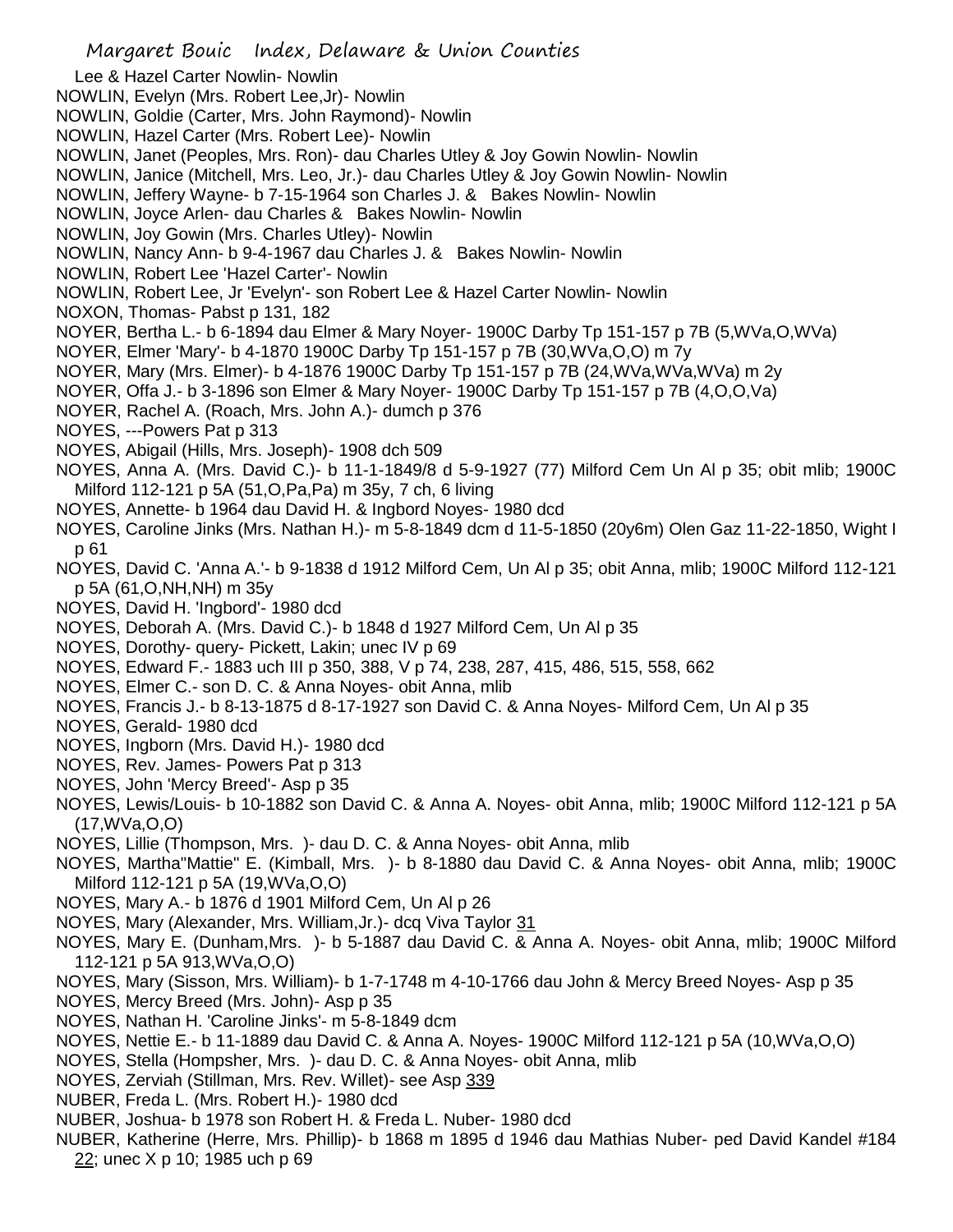- NUBER, Mathias- ped David Kandel #184 22; unec X p 10
- NUBER, Robert H. 'Freda L.'- 1980 dcd
- NUCE, Earheart b Germany d 6-4-1872 (65y1m) Delaware dcdeaths
- NUCKLES, A. A. 'Nellie'- Nuckles
- NUCKLES, Anna Mae Buffington (Mrs. Dennis)- d Cal. Sunday- dg 11-27-1949 (55); sister R. L. Buffingtonobit Delaware Museum Library
- NUCKLES, Charles E. 'Mame F.'- d Monday (87) bur W. Va- obit , obit mame F., Delaware Museum Library
- NUCKLES, ----(Pittman, Mrs. Ernest)- dau Charles E. Nuckles- obit Charles E., obit Mame F., Delaware Museum Library
- NUCKLES, Clara (Roles, Mrs. Paul )- dau Dennis R. & Anna Mae Nuckles- Nuckles; obit Anna Mae, Del Museum Lib
- NUCKLES, Clifford- son Dennis R. & Anna Mae Buffington Nuckles- obit Anna Mae, Del Mus Lib
- NUCKLES, Constance (Swander, Mrs. Thomas L.)- dau Thomas D. & Inez Constance Hargiss Nuckles-Nuckles
- NUCKLES, Dennis R. 'Anna Mae'- d 9-26-1973 (76) Glen Rest Mem. half brother Charles E. Nuckles- Nuckles; obit Charles, E, obit Anna Mae, Delaware Museum Library
- NUCKLES, Ella Mae (Holmes, Mrs. Arthur)- dau Gerald & Irene Nuckles- Nuckles
- NUCKLES, Elnora (Dixon, Mrs. )- dau Dennis R. & Anna Mae Nuckles- Nuckles
- NUCKLES, Everett- half brother Charles E. Nuckles- obit Charles E., Del Mus lib
- NUCKLES, Gerald B.'Irene'- d 11-4-1971 (56) Sunbury Cem- son Dennis & Anna Mae Buffington Nuckles- obit Anna Mae, Del mus Lib; 1961, 1964, 1969, 1971 dcd
- NUCKLES, Harold- son Dennis R. & Anna Mae Nuckles- Nuckles
- NUCKLES, Inez Constance Margiss (Mrs. Thomas D.)- b 7-18-1883 m 1-22-1905 d 12-11-1971 bur Kansas City, Mo.- dau Thomas S. & Josephine Pritchard Margiss- Nuckles
- NUCKLES, Irene (Mrs. Gerald)- Nuckles; 1961, 1964, 1969, 1971, 1980 dcd
- NUCKLES, John- half brother Charles E. Nuckles- obit Charles E, Del Mus Lib
- NUCKLES, Judy (Ulery, Mrs. Vernon)- dau Gerald & Irene Nuckles- Nuckles
- NUCKLES, Kermit- son A. A. & Nellie Nuckles- Nuckles
- NUCKLES, Laurine- half-brother Charles E. Nuckles- obit charles E., Del Mus lib
- NUCKLES, Mame (Mrs. Charles E.)- d Monday (73) dg 8-14-1950 bur W. Va
- NUCKLES, Nellie (Mrs. A. A.)- d 1-31-1968 Ashly Union Cem- Nuckles
- NUCKLES, Patricia J. Livingston (Mrs. Thomas O.)- m 8-15-1959- Nuckles; 1985 uch p 151
- NUCKLES, Retta (Jacques, Mrs. )- sister Dennis r. Nuckles- Nuckles
- NUCKLES, Richard- son Gerald & Irene Nuckles- Nuckles
- NUCKLES, Rolla M.- son Thomas D. & Inez Constance Margiss Nuckles- Nuckles
- NUCKLES, Sam- half-brother Charles E. Nuckles- obit Charles E., Del Mus Lib
- NUCKLES, Sandra (Potter, Mrs.Charles)- dau Thomas O. & Pat Livinstong Nuckles- Nuckles
- NUCKLES, Sandra (Schneider, Mrs. Larry)- dau Thomas Nuckles- Nuckles
- NUCKLES, Thomas D. 'Inez Constance Margiss'- m 1-22-1905 d 10-1941- Nuckles
- NUCKLES, Thomas O.'Pat Livingston'- b 10-25-1915 m 8-15-1959 d 5-18-1990 (74) Oakdale Cem son Thomas D. & Inez Constance Margiss Nuckles- Nuckles
- NUCKLES, Tom- 1985 uch p 151
- NUCKLES, Vicki (McKinney, Mrs. Roger)- dau Thomas ol & Pat Livinston Nuckles- Nuckles
- NUDD, Anna Mealey (Mrs. Pinkham)- dau Michael & Harriet Newhouse Mealy- Newhouse p 65
- NUDD, Benjamin- son Pinkham & Anna Mealey Nudd- Newhouse p 65
- NUDD, Betsy Jane Grossman(Mrs. Dr. Howard Clark)- adopted dau dr. James D. & Lillie B. Carr Grossman-Maugans Anc p 97
- NUDD, Cheryl Sue- dau Dr. Howard Clark & Betsy Jane Grossman Nudd- Maugans Anc p 97
- NUDD, Harriet- dau Pinkham & Anna Mealey Nudd- Newhouse p 65
- NUDD, Dr. Howard Clark'Betsy Jane Grossman'- m 3-13-1947- Maugans Anc p 97
- NUDD, Howard Clark,Jr.- son Dr Howard Clark & Betsy Jane Grossman Nudd- Maugans Anc p 97
- NUDD, Jennie- dau Pinkham & Anna Mealey Nudd- Newhouse p 65
- NUDD, Pinkham 'Anna Mealey'- Newhouse p 65
- NUDD, Sarah- dau Pinkham & Anna Mealey Nudd- Newhouse p 65
- NUEL, Robert- Powers p 230
- NUEMAN, Clara- b 2-25-1902 Delaware Tp dau John & Mary Cleaton Nueman- dcb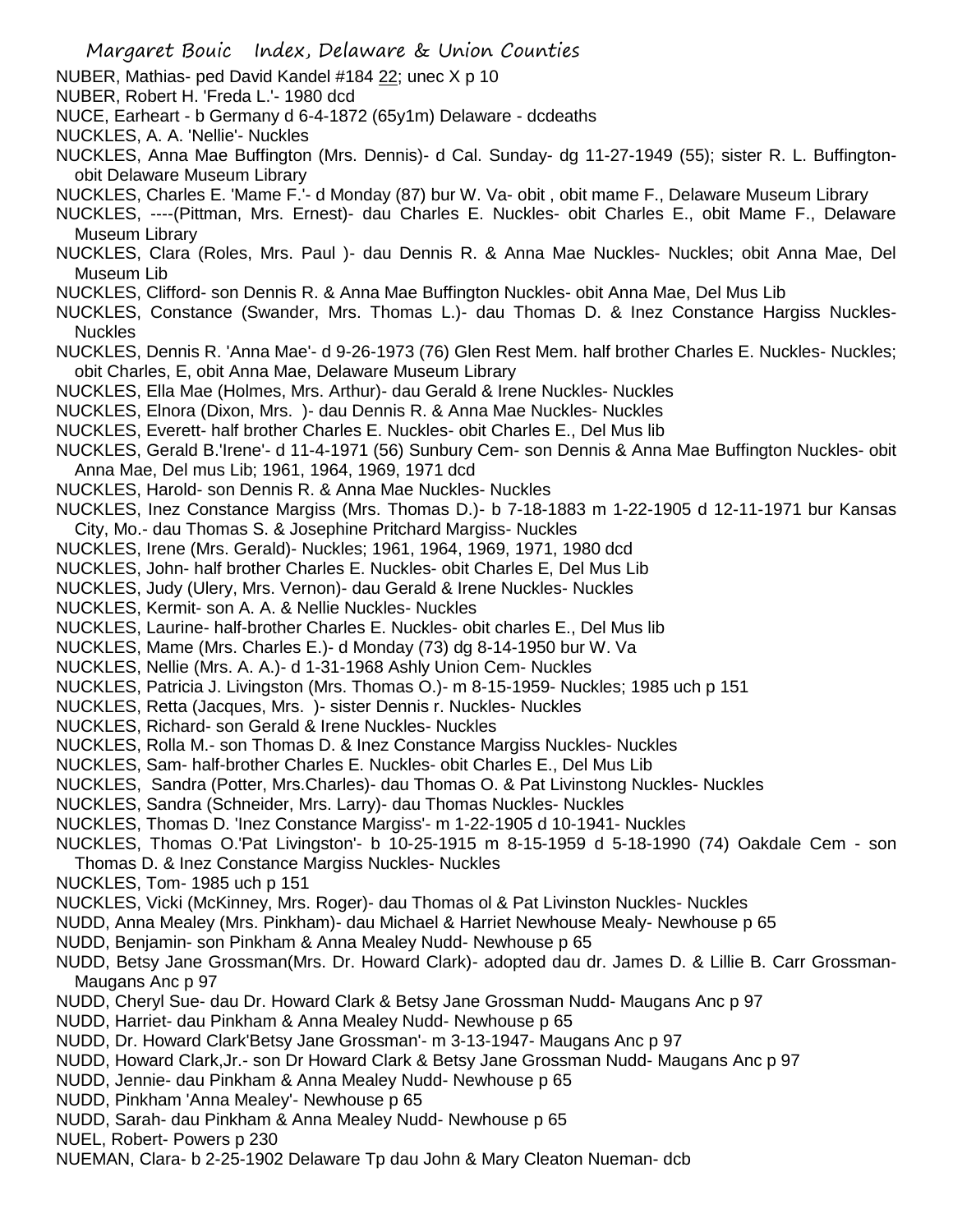NUESSIL, Margaret/Catharine (Shepper, Mrs. Jacob)- m 3-26-1855 ucm 2260; unec VIII p 35, XVII p 6

- NUESOME, Blanche H.- granddau Henrietta Adams, mulatto; 1880C Marysville 252-272 p 15 (6,ILL,O,ILL)
- NUETZEL, -- family of Martha Nuetzel Boyce #24; unec V p 1, VI p 1, IX p 1, X p 1, XI p 1
- NUETZEL, ---baby no dates, Trinity Cem, DJ p 80
- NUETZEL, Anna E. Asman (Mrs. William Martin)- b 1885 d 8-4-1933 Oakdale Cem II p 29 (G-R2-7); 1985 uch p 106
- NUETZEL, Anna Elizabeth (Scheiderer, Mrs. Frank T.)- b 3-10-1879 m 5-1900 dau Godfried Jacob George & Marie Margaretha Rupprecht Nuetzel- 1985 uch p 106; 1880C Paris Tp 77-91 p 48 (1,O,O,O)
- NUETZEL, Barbara Elizabeth Spindler (Mrs. Rev. J. J. Freidrick J.)- b 1830 m 1851 d 1920 dau Mathias & Elizabeth Zimmerman Spindler- ped Martha Nuetzel Boyce #24 9; unec III p 13, XIV p 14; 1985 uch p 106; 1860C Darby Tp 280 p 40 (30,Pa)
- NUETZEL, Carl Otto- 10-6-1916 Oakdale Cem I p 109 (F-R2-16)- infant son Lewis Frederick & Edith Elizabeth Trapp Nuetzel- 1985 uch p 16, 106, 139
- NUETZEL, Christiana C.- dau Rev. J. J. Freidrick J. & Barbara Elizabeth Spindler Nuetzel- 1860C Darby Tp 280 p 40 (1,O)
- NUETZEL, Cora A.- b 1891 d 1968 Oakdale Cem I p 109 (F-R2-16)
- NUETZEL, Cora Alice Metzger (Mrs. Otto Phillip)- b 9-26-1882 m 10-26-1916 d 11-26-1967 Sunset Cem, Col. 1985 uch p 106; unec IX p 6 (Dora)
- NUETZEL, Dana Glen- son Gustave Gotlieb & Ruby Lorriane Kaub Nuetzel- 1985 uch p 106
- NUETZEL, Dora M.- b 2-4-1892 d 3-22-1963 Oakdale Cem -dau Godfrey & Mary Rupright Nuetzel- Nuetzel
- NUETZEL, Dorothea "Dora" Magdalena- b 2-4-1891 dau Godfried Jacob George & Marie Margaretha Rupprecht Nuetzel- 1985 uch p 106
- NUETZEL, Edith Elizabeth Trapp (Mrs. Lewis Frederick)(Bentley, Mrs. Elmer)- b 4-29-1887 m 9-17-1908 m(2) 12-1934 d 1976 Oakdale Cem I p 109 9F-R2-16)-dau Johann George & Anna Christina Nicol Trapp- 1985 uch p 16, 106, 139; ped Martha Boyce #24 3
- NUETZEL, Elizabeth Augusta- dau William Martin & Anna E. Asman Nuetzel- 1985 uch p 106
- NUETZEL, Elizabeth- dau Rev. J. J. Freidrick J. & Barbara Elizabeth Spindler Nuetzel- 1860C Darby Tp 280 p 40 (5,O)
- NUETZEL, Erwin Frederick son Lewis Frederick & Edith Elizabeth Trapp Nuetzel- 1985 uch p 139; Sunbury p 60
- NUETZEL, Rev. J. J. Freidrick J. 'Barbara Elizabeth Spindler'- b 1827 d 1913 son Wolfgang & Sophia Pohlman Nuetzel- ped Martha Nuetzel Boyce #24 8; unec III p 13, XIV p 14; 1985 uch p 106; 1915 uch p 228; 1860C Darby Tp 280 p 40 (23,Bav)
- NUETZEL, Godfried Jacob George 'Marie Margaretha Rupprecht- b 9-14-1853 m 11-22-1877 d 4-4-1911 (57y6m) Oakdale Cem 2378 (17F I p 109 (F-R2-16)-son Rev. Freidrick & Barbara Elizabeth Spindler Nuetzel-1985 uch p 106; Nuetzel; ped Martha Boyce #24 4; unec II p 13, IX p 7; 1860C Darby Tp 280 p 40 (6,O); 1880C Marysville 77-91 p 48 (27,O,Ger,Pa)
- NUETZEL, Gustave Gottlieb 'Ruby Lorraine Kaub'- b 4-12-1896 son Godfried Jacob George & Marie Margaretha Rupprecht Nuetzel- 1985 uch p 106; obit Otto P. mlib(brown)
- NUETZEL, Lewis Frederick 'Edith Elizabeth Trapp'- b 4-22-1881 m 9-17-1908 d 1924 son Godfried Jacob George & Marie Margaretha Rupprecht Nuetzel- 1985 uch p 106; ped Martha Boyce #24 2
- NUETZEL, Louis F. 'Edith'- b 1878 d 6-10-1925 SR Oakdale Cem I p 109 (F-R2-16)
- NUETZEL, Luther William- son William Martin & Anna E. Asman Nuetzel- 1985 uch p 106
- NUETZEL, Marie Margaretha Rupprecht (Mrs. Godfried Jacob George)- b 1856 m 11-22-1877 d 10-10-1929- Oakdale Cem I p 109 (F-R2-16)- dau Gottlieb & Catherine Kriteline Rupprecht- 1985 uch p 106; ped Martha Boyce 324 5; unec III p 13, IX p 7; 1880C Marysville 77-91 p 48 (25,O,Ger,Ger)
- NUETZEL, Martha Anna Marie (Boyce, Mrs. Francis Henry Edward)- b 6-17-1909 dau Lewis Frederick & Edith Elizabeth Trapp Nuetzel- 1985 uch p 16, 106, 139; unec I p 17, VII p 7; #24, ped unec III p 13
- NUETZEL, Mary Margaret (Nataly, Mrs. Fred)- dau Otto Phillip & Cora Alice Metzger Nuetzel- 1985 uch p 106; obit Otto P mlib(brown)
- NUETZEL, Mildred Alice- dau Lewis Frederick & Edith Elizabeth Trapp Nuetzel- 1985 uch p 16, 106, 139
- NUETZEL, Ned Kaub- son Gustave Gottlieb & Ruby Lorraine Kaub Nuetzel- 1985 uch p 106
- NUETZEL, Otto Phillip 'Cora Alice Metzger'- b 7-19-1888 m 10-26-1916 d 3-22-1970 (81) Sunset Cem, Cols. son Godfried Jacob George & Marie Margaretha Rupprecht Nuetzel- 1985 uch p 106; Nuetzel
- NUETZEL, Ruby Loraaine Kaub (Mrs. Gustave Gottlieb)- 1985 uch p 106
- NUETZEL, Sophia Elizabetha- d 3-31-1880 (24-6-8) St. John Cem, DJ p 64- dau Godfried Jacob George &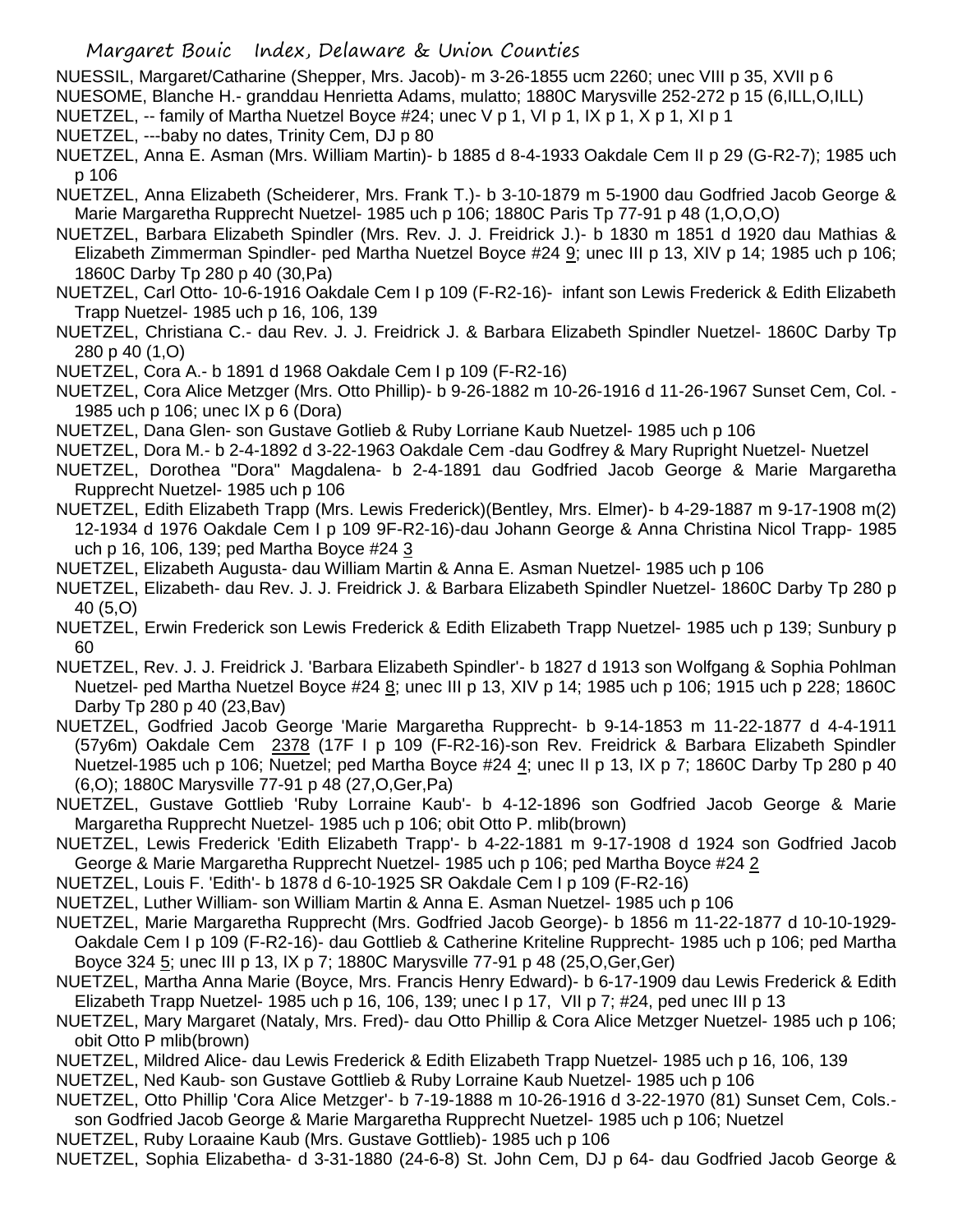Marie Margaretha Rupprecht Nuetzel- 1985 uch p 106 NUETZEL, Sophia Pohlman (Mrs. Wolfgang- ped Martha Nuetzel Boyce #24 17; unec III p 13 NUETZEL, William Martin 'Anna E. Asman'- b 10-20-1883 d 6-16-1936 Oakdale Cem II p 29 (G-R2-7) son Godfried Jacob George & Marie Margaretha Rupprecht Nuetzel- 1985 uch p 106 NUETZEL, --d 8-31-1917 Oakdale Cem I p 111 (F-R3-7) infant son of William Nuetzel NUETZEL, 1917 inf dau William M. & Anna E. Nuetzel- Oakdale Cem II p 29 (G-R2-7) NUETZEL, Wolfgang 'Sophia Poghlman'- b 1835 d 1916 ped Martha Nuetzel Boyce #24 16; unec III p 13 NUFER, Evelyn June (Garvin, Mrs. Fred LeRoy)- Cowgill p 21 NUFFER, Lizzie- b 12-20-1883 Radnor Tp dau John & Avilla Boyer Nuffer- dcb NUFFIN, Amos 'Sarah'- 1850C Allen Tp 1471-1490 p 219 (42,NJ) NUFFIN, Catharine (Mrs. Levi)- 1850C Allen Tp 1472-1491 p 210 (28,Va) NUFFIN, Hannah- dau Amos & Sarah Nuffin- 1850C Allen Tp 1471-1490 p 219 (13,O) NUFFIN, James- 1850C Allen Tp 1471-1491 p 219 (94,NJ) NUFFIN, James- son Amos & Sarah Nuffin- 1850C Allen Tp 1471-1490 p 219 (3,O) NUFFIN, John- son Levi & Catharine Nuffin- 1850C Allen Tp 1472-1491 p 219 (9,O) NUFFIN, Levi- son Amos & Sarah Nuffin- 1850C Allen Tp 1471-1490 p 219 (18,O) NUFFIN, Leve 'Catharine'- 1850C Allen Tp 1471-1491 p 219 (34,NJ) NUFFIN, Marshal- son Levi & Catharine Nuffin- 1850C Allen Tp 1472-1491 p 219 (1,O) NUFFIN, Mary- dau Amos & Sarah Nuffin- 1850C Allen Tp 1471-1490 p 219 (4,O\_ NUFFIN, Rachael- dau Amos & Sarah Nuffin- 1850C Allen Tp 1471-1490 p 219 (21,O) NUFFIN, Rebecca-dau Amos & Sarah Nuffin- 1850C Allen Tp 1471-1490 p 219 (19,O) NUFFIN, Rebecca- dau Levi & Catharine Nuffin- 1850C Allen Tp 1472-1491 p 219 (4,O) NUFFIN, Sarah (Mrs. Amos)- 1850C Allen Tp 1471-1490 p 219 (41,Va) NUFFIN, Stephen- son Levi & Catharine Nuffin- 1850C Allen Tp 1472-1491 p 219 (3,O) NUFFIN, Thompson- son Amos & Sarah Nuffin- 1850C Allen Tp 1471-1490 p 219 (5,O) NUFFIN, William- son Levi & Catharine Nuffin- 1850C Allen Tp 1472-1491 p 219 (6,O) NUFFUS, William- 1870C Delaware Tp p 271 (35\*) NUFUS, --famkly of Amy J. Hammond #103; unec XII p 25 NUGEN, Hazel (Mrs. Samuel L.)- 1980 dcd NUGEN, Samuel L. 'Hazel'- 1980 dcd NUGENT, ---Nash p 171; mt 11-2-1859 NUGENT, Amanda (Rose, Mrs. Deville)- m 12-31-1860 ucm 3125 dau William H. Nugent- 1870C Union Tp 670-676 p 93 (19,Pa) NUGENT, Catharine Stillings (Mrs. Edward)- m 5-3-1849 ucm 1416; unec XIII p 19; 1860C Marysville 1513- 1505 p 199 (42,Mo) NUGENT, Catharine- dau Edward I & Catharine Nugent- 1860C Marysville 1513-1505 p 199 (7,NY) NUGENT, Charles 'Martha Graham'- 1908 dch 544 NUGENT, Eddie- d 3-17-1864 (9y6m) Oakdale Cem 816 (D39) NUGENT, Edward J. 'Catharine Stillings'- m 5-3-1849 ucm 1416; 1915 uch p 121; 1883 uch III p 323, V p 51; unec XIII p 19; 1860C Marysville 1513-1505 p 199 (48,Pa) NUGENT, Edward- son Edward I. & Catharine Nugent- 1860C Marysville 1513-1505 p 199 (6,NY) NUGENT, Edward- son William H. Nugent- 1860C Union Tp 670-676 p 93 (15,Pa) NUGENT, Elizabeth (Mrs. James)- dcc Helen Ford Nugent 51; dcq Henry Colflesh 19 NUGENT, Elizabeth (Mrs. William)- mt 9-20-1854 NUGENT, G. E.- d 4-28-1872 (27-5-25) Plain City Cem R16- unec VII p 62 NUGENT, George- d 9-16-1854 (2y) Oakdale Cem 1763 (2-2R) I p 52, moved here 4-8-1903 son A. E. Nugent

- NUGENT, George W.- d 9-17-1854 (7-1-23) son William & ELizabeth Nugent- mt 9-20-1854
- NUGENT, James 'Elizabeth'- dcc Helen Ford Neubert 50' dcq Henry Colflesh 18; 1820C Marlborough Tp
- NUGENT, Jennie- b 1840 d 1883 Plain City Cem R16- unec VII p 62
- NUGENT, John 'Margaret'- 1959 ucd
- NUGENT, John- son John & Margaret Nugent- 1959 ucd (10)
- NUGENT, Margaret (Colflesh, Mrs. Jacob)-m 3-8-1810 dau James & Elizabeth Nugent- dcc Lawrence Colflesh 17; dcc Helen Ford Neubert 25; dcq Henry Colflesh 9; dcq Harold Cellars 13; 1880 dch p 657 NUGENT, Margaret (Mrs. John)- 1959 ucd
- NUGENT, Martha Graham (Mrs. Charles)- dau Milo & Alvesta Kroninger Graham- 1908 dch 544
- NUGENT, Nell Marion- Nash p 56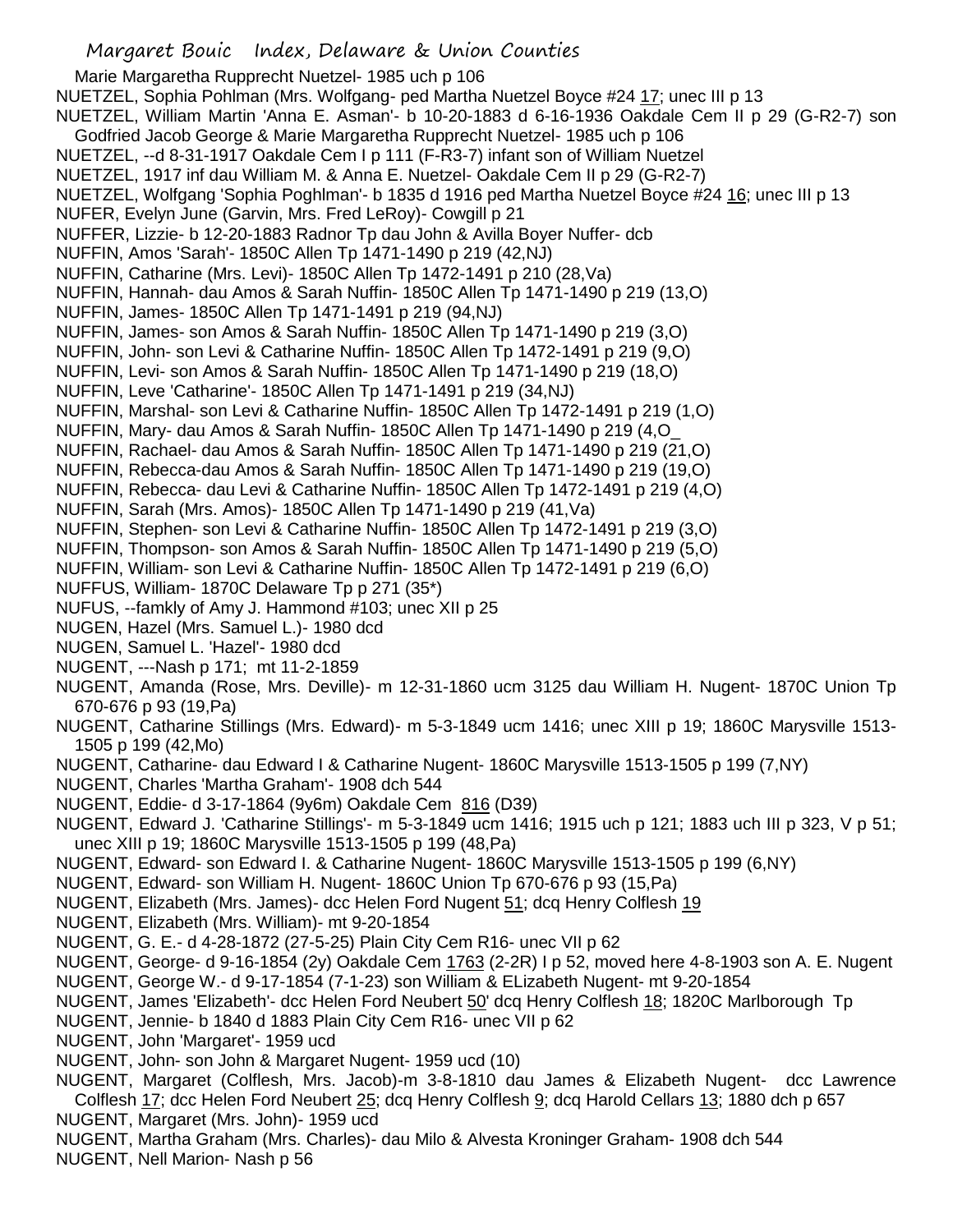- NUGENT, Oleta- dau John & Margaret Nugent- 1959 ucd (13)
- NUGENT, Thomas- d Tuesday (74) Madison Co Democrat 6-25-1879
- NUGENT, William 'Elizabeth'- mt 9-20-1854
- NUGENT, William H.- 1860C Union Tp 670-676 p 93 (43,Pa)
- NUGENT, W. K.- Plain City Cem, unec VII p 52; Co D. 1st Ohio Cav
- NUISMER, Don 'Susan'- Nuismer
- NUISMER, Laura Susan (O'Keefe, Mrs. Thomas Patrick)- m 8-24-1985 dau Don & Susan Nuismer- Nuismer
- NUISMER, Susan (Mrs. Don)(Keefer, Mrs. )- Nuismer
- NUISON?, James- d 1-1-1873 (55-8-7) Oxford Tp dcdeaths
- NUJENS, James- delge VI p 71; Marlborough Tp 1826
- NULL, Adeline- 1870C Delaware Tp p 268 (18)
- NULL, Catherine (Fry, Mrs. Andrew)- m 12-24-1851 dcm; Olen Gaz 12-26-1851 Wight i p 72, Reed Ab p 114
- NULL, Cecil Austin Wyatt- b 10-26-1889 Berkshire Tp son John William & Elizabeth P. Brown Null- dcb; dcb late
- NULL, Charles 'Sarah McComb'- dcb late (Laura)
- NULL, Charles W.- 1870C Oxford Tp p 438 (10)
- NULL, Edna L.- d 9-11-1891 (6m) Delaware dau John W. Null- dcdeaths; dg 9-15-1891, Cry Ab p 67
- NULL, Edward- d 4-7-1864 (10-6-13) Stratford Cem, Powell p 1-2 son Wm. & S.
- NULL, E. J.- Pabst 7 p 39
- NULL, Eliza J.- dau William & Susan Null- 1850C Delaware Tp 1427 p 99 (6,O); 1870C Delaware Tp p 268 (24)
- NULL, Elizabeth- 1870C Oxford Tp p 438 (39\*)
- NULL, Elizabeth Marshall (Mrs. Jacob)- m 10-28-1850 dcm
- NULL, Elizabeth Randolph (Mrs. John E.)- m 1-18-1857 dcm
- NULL, Emma- 1870C Delaware Town p 314 (19)
- NULL, Frederick- NAT 10-5-1876 from Germany 7-1871, delge X p 12
- NULL, George W.- d 5-16-1868 (26-2-131) Stratford Cem, son William & Susan Hedrick Null- delge II p 28, 32, VII p 39; Powell p 102; 1850C Delaware Tp 1427 p 99 (8,O)
- NULL, Harriet Eliza- d 8-13-1867 (35y) Orange Tp- dcdeaths
- NULL, Jacob- 1908 dch 401; 1850C Delaware Town 1187 p 89 (23,O)
- NULL, Jacob 'Elizabeth Marshall'- m 10-28-1840 dcm
- NULL, James Breeding (Mrs. John M.)- Nash p 218
- NULL, James N.- son James & Viola Null- 1949 ucd
- NULL, James 'Viola'- 1949 ucd
- NULL, Jennie (Lafever, Mrs. Abraham)- m 2-13-1865 dcm
- NULL, Joann Rice- unvmec p 33
- NULL, John- 1908 dch 401; 1840C Concord Tp p 123 (50-60); Pabst Pion I p 142
- NULL, John- ex-councilman, dg 7-14-1896, Cr7 Ab p 77 pallbearer for James Monroe Sharp- dg 7-29-1910 Cry Ab p 141; pallbearer for L. P. Slack- dg 8-29-1911 Cry Ab p 61; pallbearer for Thomas J. Hill0 dg 1-30-
	- 1903 Cry Ab p 168; dg 9-13-1907, Cry Ab p 70
- NULL, John E. 'Elizabeth Randolph'- m 1-18-1857 dcm
- NULL, John- father-in-law of L. L. Swank- dg 3-23-1917 Cry Ab p 34
- NULL, John M. 'James Breeding'- Nash p 218
- NULL, John W.- dg 9-15-1891 Cry Ab p 67
- NULL, John William 'Elizabeth Priscilla J. Brown'- dcb late (Cecil, Leila)
- NULL, Mrs. John- d Sunday, dg 5-8-1894 Cry Ab p 167- dau Mrs. Rosanna Fritz- dg 12-20-1905, Cry Ab p 70
- NULL, Katie, Mrs. granddau Edwin Leiws- dg 3-26-1907 Cry Ab p 30
- NULL, Laura (Slack, Mrs. Reid)- b 12-17-1891 m 10-12-1915- dau Charles & Sarah McComb Null- dcb late; Freshwater p 88
- NULL, Leila Mason- b 6-30-1887 dau John William & Elizabeth Priscilla J. Brown null- dcb late
- NULL, Elizabeth Priscilla Brown "Lizzie" (Mrs. John William)- dau Thomas & Sarah Brown- dg 5-14-1909 Cry Ab p 32; dcb late (Cecil, Leila)
- NULL, Martha- 1869 wsc; Pabst 8 p 19
- NULL, Martha E.- 1870C Oxford Tp p 438 (13)
- NULL, Mary (Barker, Mrs. Jacob)- unec XIV p 15
- NULL, Mary Fritz (Mrs. John)- d Friday (70) dg 1-7-1913 Cry Ab p 2,3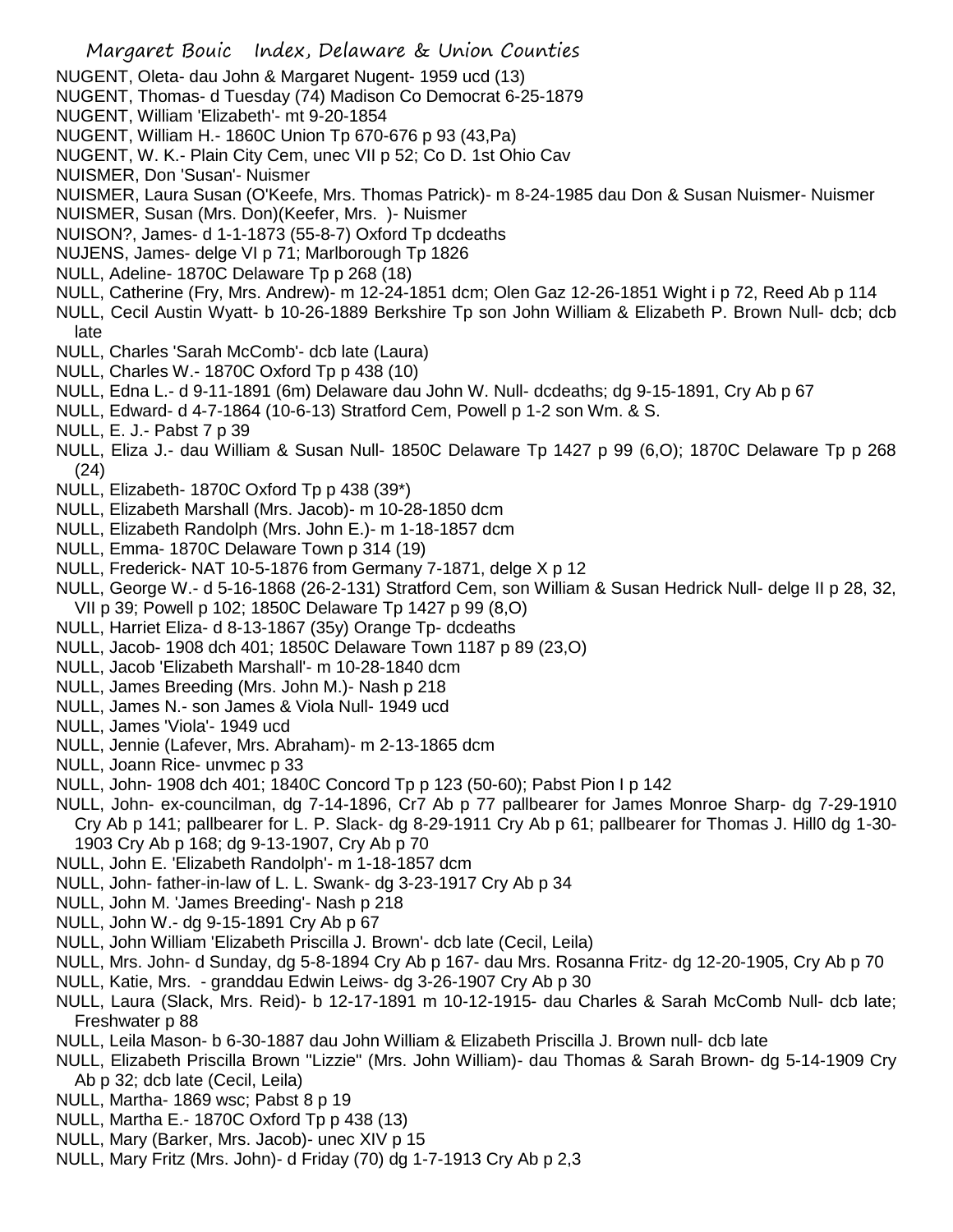NULL, Mary (Nash, Mrs. William)- m 10-9-1883 dau John M. & James Breeding Nunn- Nash p 218

- NULL, Nancy A.- b Pa d 5-6-1894 (71-2-3) Delaware dau William Toms- dcdeaths
- NULL, Nina- d Sunday, diptheria, dg 7-14-1896, dg 7-31-1896 Cry Ab p 77, 79 granddau John Null
- NULL, Nina Gray- Pabst Pion I p 142
- NULL, Nina May- Pabst Pion I p 142
- NULL, Sarah McComb (Mrs. Charles)- dcb late (Laura)
- NULL, Susan Hedrick (Mrs. William)- m 9-6-1840 Olen Gaz 9-11-1840- Wight I p 45, Reed Ab p 98 d 7-7-1891 (72) dg 7-7-1891 Cry Ab p 62, mother-in-law of James P. Sherry; 1850C JTp 1427 p 99 (32,Pa); 1870C
	- Delaware Tp p 268 (51)
- NULL, Susan (Stringham, Mrs.James)- m 9-5-1847 dcm
- NULL, Viola (Mrs. James)- 1949 ucd
- NULL, William- Pabst Pion I p 143
- NULL, William 'Susan Hedrick'- m 9-6-1840 Olen Gaz 9-11-1840 Wight I p 45; Reed Ab p 98; 1850C Delaware Tp 1427 p 99 (34,Pa); 1870C Delaware Tp p 268 (55\*)
- NULL, Wilmot E.- 1870C Oxford Tp p 438 (8)
- NUMALLY, B. B. unclaimed letter 1852; unec III p 40
- NUMBERS, Elizabeth McKnight (Mrs. George William)- b 3-9-1891 m 11-8-1919 dau John William Richards & Fannie E. Bowen McKnight- Weiser p 222
- NUMBERS, George William 'Elizabeth McKight'- m 11-8-1919- Weiser p 222
- NUMBERS, George William,Jr.- b 12-25-1920 son George William & ELizabeth McKinght Numbers- Weiser p 222
- NUMERAL W.- 1883 uch IV p 534
- NUMAN, Mary- 1870C Oxford Tp p 443 (32\*)
- NUNAN, Agnes (Mrs. Dick)- 1961, 1964 dcd
- NUNAN, Dick 'Agnes'- 1961, 1964 dcd
- NUNAMAKER, ----hjt p 10; 1915 uch p 414
- NUNAMAKER, Albert 'Margaret Grace'- b 1-29-1874 d 5-20-1962- 1985 uch p 32
- NUNAMAKER, Alfred- son Mahala Nunamaker- Nunamaker
- NUNAMAKER, Amanda Marie (Converse, Mrs.Leny Latham)- b 9-13-1904 m 4-11-1925 d 11-3-1967 dau Albert & Margaret Grace Nunamaker- 1985 uch p 32
- NUNAMAKER, Anna Marie- b 1974 dau William C. & Janet M. Lower Nunamaker- Nunamaker; 1980 dcd
- NUNAMAKER, Anna Mae (Mrs. Woodrow)- Nunamaker; obit Woodrow, mlib(brown)
- NUNNEMAKER, Barbara (Mrs. John L.)- 1971, 1973, 1975 ucd
- NUNAMAKER, Blanche (Bliss, Mrs. Julius)- b 5-10-1908 m 2-9-1930 d 2-21-1993 (84) York Cem- dau George & Mabel McKitrick Nunamaker- McKitrick p 290; Nunamaker
- NUNAMAKER, Carolyn- b 1977 dau William C. & Janet M. Lower Nunamaker- Nunamaker; 1980 dcd
- NUNAMAKER, Cathrine (Curry, Mrs. William)- m 9-17-1861 ucm 3222
- NONEMACHER, Catherine- dau John & Morle Nonemacher- 1860C Jerome Tp 168-169 p 166 (20,O)
- NUNAMAKER, Corinne- b 1907 d 1952- dau Albert & Margaret Grace Nunamaker- 1985 uch p 32
- NUNAMAKER, Dorothy Burnside (Mrs. Ralph)- dau Linnie Burnside- Nunamaker
- NUNAMAKER, Elizabeth (Weldon, Mrs. )- dau George & Mabel McKitrick Nunamaker- Nunamaker
- NUNAMAKER, Esther (Paugh, Mrs. Ivan)- dau George & Mabel McKitrick Nunamaker- McKitrick p 290
- NUNAMAKER, Etherlinda Brobeck (Mrs. Samuel)- dau Henry & Julia A. Morrey Brobeck- 1883 uch V p 292
- NUNAMAKER, Eva Mildred- b 8-4-1900 d 8-27-1966 dau Albert & Margaret Grace Nunamaker- 1985 uch p 32
- NUNAMAKER, Frances (Judson, Mrs. )- du George & Mabel McKitrick Nunamaker- Nunamaker
- NUNAMAKER, George- son Mahala Nunamaker- Nunamaker
- NUNAMAKER, George R. 'Mabel McKitrick '- McKitrick p 290
- NUNAMAKER, George 'Teresa'- son Ralph & JoAnn Rice Nunamaker- Nunamaker
- NUNAMAKER, George- son William H. L. & Levia D'Amico Nunamaker- Nunamaker
- NUNAMAKER, Georgianna (Robinson, Mrs. Edgar A.)- dau George & Mabel McKitrick Nunamaker-Nunamaker
- NUNNAMAKER, Hazel Frances (Judson, Mrs. Frank)- dau George & Mabel McKitrick Nunnamaker- McKitrick p 290
- NUNAMAKER, Henry- Genther p 50
- NUNAMAKER, Jacob- hjt p 76, picture 136, 197, 205; 1883 uch V p 285
- NONEMACHER, Jacob- son John & Morle Nonemacher- 1860C Jerome Tp 168-169 p 166 (17,O); uca p 105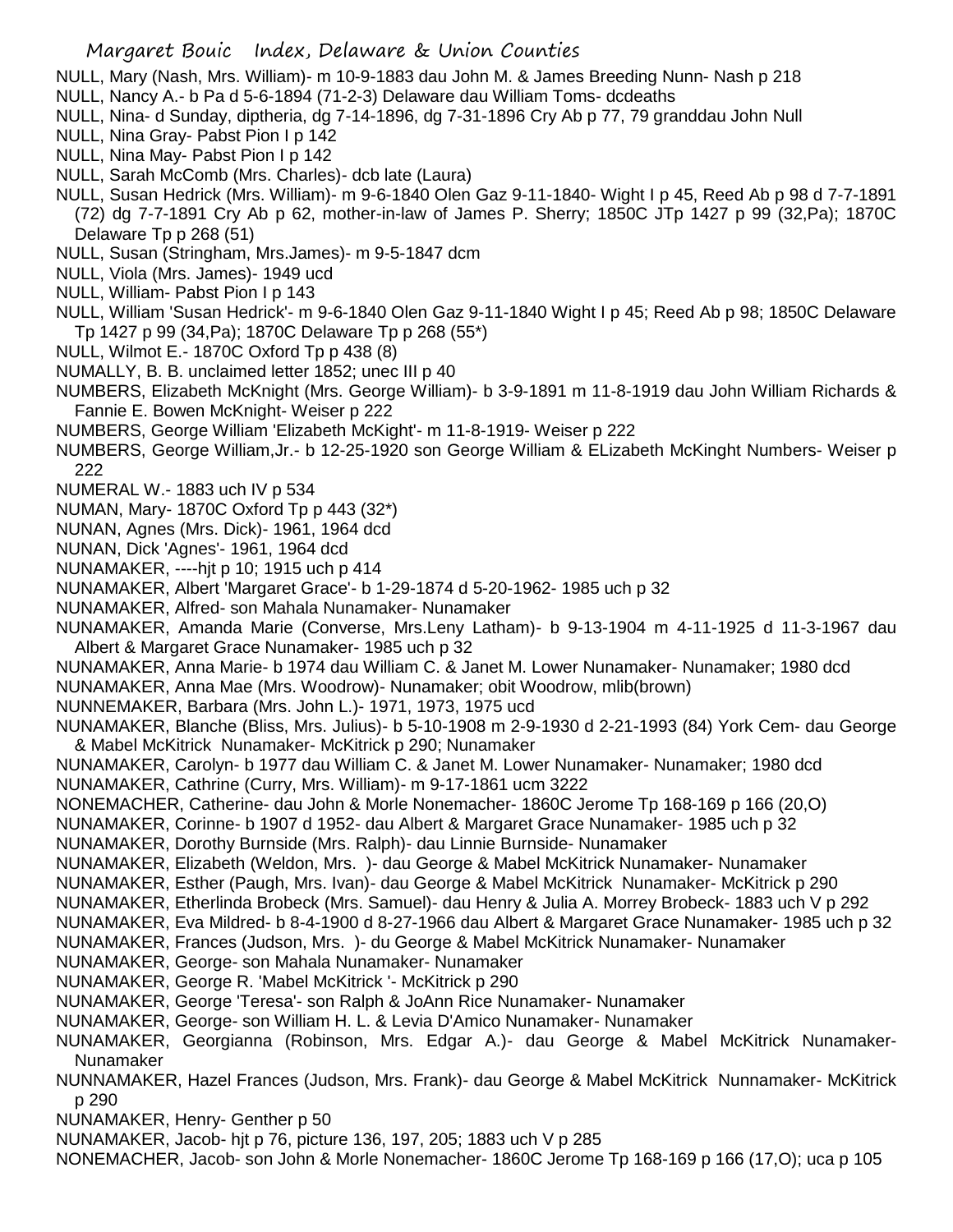Margaret Bouic Index, Delaware & Union Counties NUNAMAKER, Janet M. Lower (Mrs. William C.)- Nunamaker; 1980 dcd NUNAMAKER, Jo Ann Rice (Mrs. Ralph)- b 1932 Unionville Cem, DJ p 44; dau Cora Rice- Nunamaker NUNAMAKER, John- hjt p 39, 52; 1915 uch p 246; 1883 uch V p 302 NUNNAMAKER, John- son George & Mabel McKitrick Nunnamaker- McKitrick p 290 NUNNEMAKER, John L. 'Barbara'- 1971, 1973, 1975 ucd NUNNEMAKER, John- b 1969 son John L. & Barbara Nunnemaker- 1971, 1973, 1975 ucd NUNEMAKER, John 'Mary'- unec XII p 27 NONEMACHER, John 'Morle'- 1860C Jerome Tp 168-169 p 166 (51,Wert); uccp p 31 NUNAMAKER, John 'Sandy'- son William H. L. & Levia D'Amico Nunamaker- Nunamaker NUNAMAKER, Joseph 'Melissa'- son William H. L. & Levia D'Amico Nunamaker- Nunamaker NUNAMAKER, Juell Conklin (Mrs. Leland)- m 5-5-1918 dau Sanford M. Conklin- Nunamaker NUNAMAKER, Kathy (Mrs. Lawrence)- Nunamaker NUNAMAKER, Laurel Louise- b 6-13-1903 d 11-23-1963 dau Albert & Margaret Grace Nunamaker- 1985 uch p 32 NUNAMAKER, Lawrence 'Kathy'- son William H. L. & Levia D'Amico Nunamaker- Nunamaker NUNAMAKER, Leland 'Juell Conklin'' '- b 5-16-1898 m (1) 5-5-1918 son Martin & Nora Reese Nunamaker-Nunamaker; obit Woodrow C., mlib(brown) NUNAMAKER, Lena (Tatterson, Mrs. )- dau Mahala Nunamaker- Nunamaker NUNAMAKER, Levia D'Amico (Mrs. William H. L.)- b 4-25-1920 d 4-29-1990 Forest Grove Cem- dau John & Mary Ferrelli D'Amico- Nunamaker NUNAMAKER, Linda (Boggioni (Mrs. Joseph)- dau William H. L. & Levia D'Amico Nunamaker- Nunamaker NUNAMAKER, Lola (Hemenway, Mrs. )- dau Mahala Nunamaker- Nunamaker NUNAMAKER, Lotta (Newhouse, Mrs. Alexander Hamilton)- b 10-1-1895 d 8-22-1991 (95) New Millcreek Cem- dau Martin & Nora Reese Nunamaker- Nunamaker Rittenhouse 4,5; Newhouse p 87 (13(10)211); opc 789; obit Alexander, mlib(brown); 1961, 1964, 1969, 1971, 1980 dcd NUNAMAKER, Lucinda (Fleming, Mrs. Robert)- m, 10-29-1861 ucm 3234 NONEMACHER, Lucinda- dau John & Morle Nonemacher- 1860C Jerome Tp 168-169 p 166 (21,O) NUNNAMAKER, Mabel McKitrick (Mrs. George)- dau William M. & Ada McClain McKitrick - McKitrick p 290 NUNAMAKER, Maggie- hjt p 187 NUNAMAKER, Mahala (Mrs. )- d 8-19-1936- Nunamaker NUNAMAKER, Margaret Grace (Mrs. Albert)- b 1873 d 1962- 1985 uch p 32 NONEMACHER, Margaret- dau John & Morle Nonemacher- 1860C Jerome Tp 168-169 p 166 (18,O) NUNAMAKER, Margaret (Stephens, Mrs. Francis)- m 10-9-1865 ucm 3813 NUNNEMACHER, Maria (Womelsdorf, Mrs. Philip)- Weiser p 446 NUNNEMAKER, Martha- b 8-1862- 1900C Jerome Tp 197-206 p 9A (37,O,O,O) wid, no ch NONAMACHER, Martha- dau Mary Nonamaker- 1870C Jerome Tp 116-118 p 13 (40, O, Wert, Wert) NUNAMAKER, Martin 'Nora Reese'- b 12-7-1865 m 3-1893 d 5-17-1951 son Mahala Nunamaker- Nunamaker NONAMACHER, Mary- 1870C Jerome tp 116-118 p 13 (72,Wert,Wert,Wert)- wid NUNAMAKER, Mary (Brennaman, Mrs. Dale)(Osborn, Mrs. Paul)(Ward, Mrs. Milton)- b 5-17-1907 d 10-10- 1982 Forest Grove Cem- dau Martin & Nora Reese Nunamaker- Nunamaker NUNNAMAKER, Mary Elizabeth (Weldon, Mrs. Donald)- dau George & Mabel McKitrick Nunnamaker-McKitrick p 290 NUNEMAKER, Mary (Mrs. John)- unec XII p 27 NUNAMAKER, Melissa (Mrs. Joseph)- Nunamaker NUNAMAKER, Mildred (Gorgas, Mrs. Edward)- b 9-11-1904 m 11-25-1925 d 1-28-1977 (72) dau Martin & Nora Reese Nunamaker- Nunamaker NUNAMAKER, Minnie (Cunningham, Mrs. John Walter)- Nunamaker NONEMACHER, Morle (Mrs. John) 1860C Jerome tp 168-169 p 166 (52,Wert) NONNAMAKER, Nancy (Arnold, Mrs. George T.)- m 9-2-1879 ucm 6522 NUNAMAKER, Nora Reese (Mrs. Martin)- obit, Del Mus Lib, dg 2-21-1947; Nunamaker NUNAMAKER, Ralph- son George & Mabel McKitrick Nunamaker- Nunamaker NUNAMAKER, Ralph E.- b 1922- Unionville Cem, DJ p 44 NUNAMAKER, Ralph 'Dorothy Burnside''JoAnn Rice'- Nunamaker NUNAMAKER, Russell G. - d 6-4-1990 (31) Unionville Cem- son Ralph & JoAnn Rice Nunamaker- Nunamaker NUNAMAKER, Samuel- hjt, p 198; 1883 uch IV p 513 NONEMACHER, Samuel- son John & Morle Nonemacher- 1860C Jerome Tp 168-169 p 166 (15,O)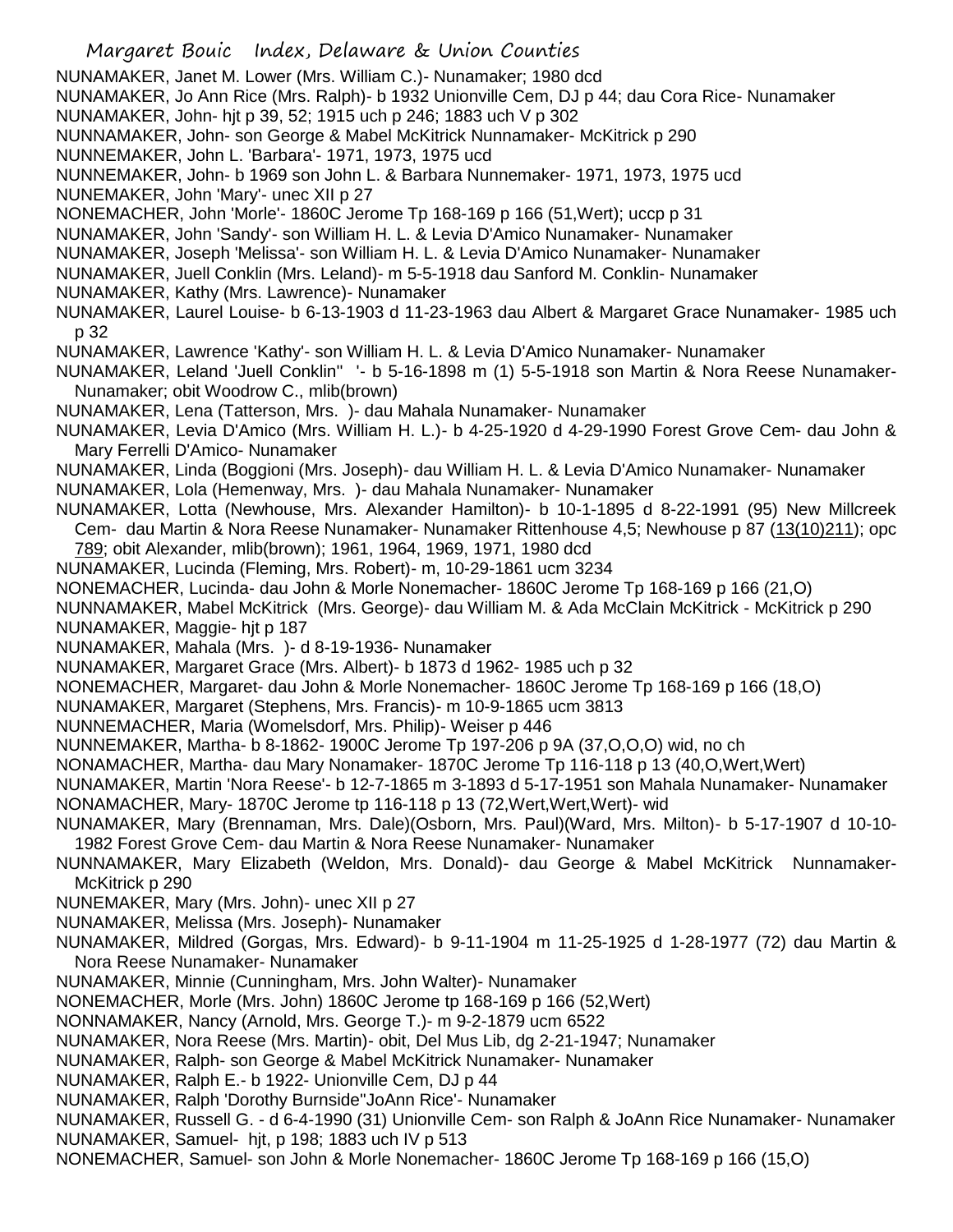NUNAMAKER, Sandy (Mrs. John)- Nunamaker

- NUNAMAKER, Sharon (Thompson, Mrs. David)- dau William H. L. & Levia D'Amico Nunamaker- Nunamaker NUNAMAKER, S. S.- uca p 105
- NUNAMAKER, Susan (Brown, Mrs. Rev. Joseph F.)- 1915 uch p 642
- NUNAMAKER, Teresa (Mrs. George)- Nunamaker
- NUNAMAKER, Teresa Lynn (Johnson, Mrs. )- dau Ralph & JoAnn Rice Nunamaker- Nunamaker
- NUNAMAKER, Vicki Lynn (Kiser, Mrs. )- dau Ralph & JoAnn Rice Nunamaker- Nunamaker
- NUNAMAKER, William C. 'Janet Lower'- d 11-23-1982 (39) son Ralph & Dorothy Burnside Nunamaker-Nunamaker
- NUNAMAKER, William H. L. 'Levia D'Amico'- b 11-1-1919 d 2-6-1995 (75) Forest Grove Cem- son George R. & Mabel McKitrick Nunamaker- Nunamaker
- NUNAMAKER, Woodrow 'Anna Mae'- b 9-21-1918 d 7-7-1980 (61) obit mlib(brown) ;- son Leland & Juell Conklin Nunamaker- Nunamaker; 1959, 1962, 1967 ucd
- NUNELL, Nancy Sent (Titsworth, Mrs. Hiram)- b c 1809 d 186?- ped Marquita Berry Reeves #359 37, unec XVI p 16
- NUNEZ, Carolyn Jeannette Schultz (Mrs. Joseph)- b 8-17-1939 m 7-14-1962 dau George A. & Helen I. Taylor Schultz; Genther p a4,5; Taylor 111217; Mitchell 112181217
- NUNEZ, Alfredo Christopher- b 4-16-1973 son Alfredo Relman Francisco Origondo Nunez- Longbrake p 97
- NUNEZ, Alfredo Relman Francisco Origondo 'Linda Lee Loveless'- m 12-30-1967- Longbrake p 97
- NUNEZ, Jennifer- b 9-30-1969 dau Alfredo Relman Francisco Origondo Nunez- Longbrake p 97
- NUNEZ, Joseph 'Carolyn Jeannette Schultz'- m 7-14-1962 son Joseph & Macedonia Nunez- Taylor (111217); Genther p a4,5
- NUNEZ, Joseph 'Macedonia'- Genther p a4
- NUNEZ, Linda Lee Loveless (Mrs. Alfredo Relman Francisco Origongo Nunez- b 1948 m 12-30-1967 dau Walter E. & Marcella Ingles Loveless- Longbrake p 97
- NUNEZ, Lisa Ann- b 6-21-1966 dauJoseph & Carolyn Jeannette Schultz Nunez- Genther p a5; Taylor 1112172; Mitchell 1121812172
- NUNEZ, Macedonia (Mrs. Joseph)- Genther p a4
- NUNEZ, Mark Richard- b 4-12-1963 son Joseph & Carolyn Jeannette Schultz Nunez- Genther p a5; Taylor 1112171; Mitchell 1121812171
- NUNEZ, Stephanie Jo- b 10-23-1974 dau Joseph & Carolyn Jeannette Schultz Nunez- Genther p a5; Taylor 1112173; Mitchell 1121812173
- NUNLEY, Ann (Mrs. Charles E.)- Nunley
- NUNLEY, Anna- b 1972 dau James & Joanne Nunley- 1980 dcd
- NUNLEY, Beverly (Mrs. Delbert E.)- 1964 dcd
- NUNLEY, Charles E. 'Ann'- Nunley; Marysville p 14, 16
- NUNLEY, David- son Charles E. & Ann Nunley- Nunley
- NUNLEY, David- b 1968 son James & Joanne Nunley- 1980 dcd
- NUNLEY, Delbert E. 'Beverly'- 1964 dcd
- NUNLEY, Elizabeth- b 7-17-1998 dau James,Sr. & Mary Nunley- Nunley
- NUNLEY, James 'Joanne'- 1980 dcd
- NUNLEY, James- b 1967 son James & Joanne Nunley- 1980 dcd
- NUNLEY, James,Sr. 'Mary'- Nunley
- NUNLEY, Joanne (Mrs. James)- 1980 dcd
- NUNLEY, John- son Delbert E. & Beverly Nunley- 1964 dcd (5)
- NUNLEY, Laura (Mrs. Michael)- Nunley
- NUNLEY, Louise Van Gundy (Mrs. Mark)- dau Charles & Mary Kathryn Litwin Van Gundy- Van Gundy; Nunley- 1973, 1975, 1979, 1981, 1983 ucd
- NUNLEY, Mark 'Louise Van Gundy'- son Ray D. & Ruth Nunley- Nunley; 1959(8), 1962, 1967, 1971, 1973, 1975, 1977, 1979, 1981, 1983 ucd
- NUNLEY, Mary (Mrs. James,Sr.)- Nunle
- NUNLEY, Matthew- b 1971- son Mark & Louise Van Gundy Nunley- Nunley; 1973, 1975, 1977, 1979, 1981, 1983 ucd
- NUNLEY, Michael 'Laura'- son Ray D. & Ruth Nunley- Nunley; 1959(10), 1962, 1967, 1971 ucd
- NUNLEY, Melissa- b 1973 dau Mark & Louise Van Gundy Nunley- Nunley; 1977, 1979, 1981, 1983 ucd
- NUNLEY, Michael- son Delbert E. & Beverly Nunley- 1964 dcd (6)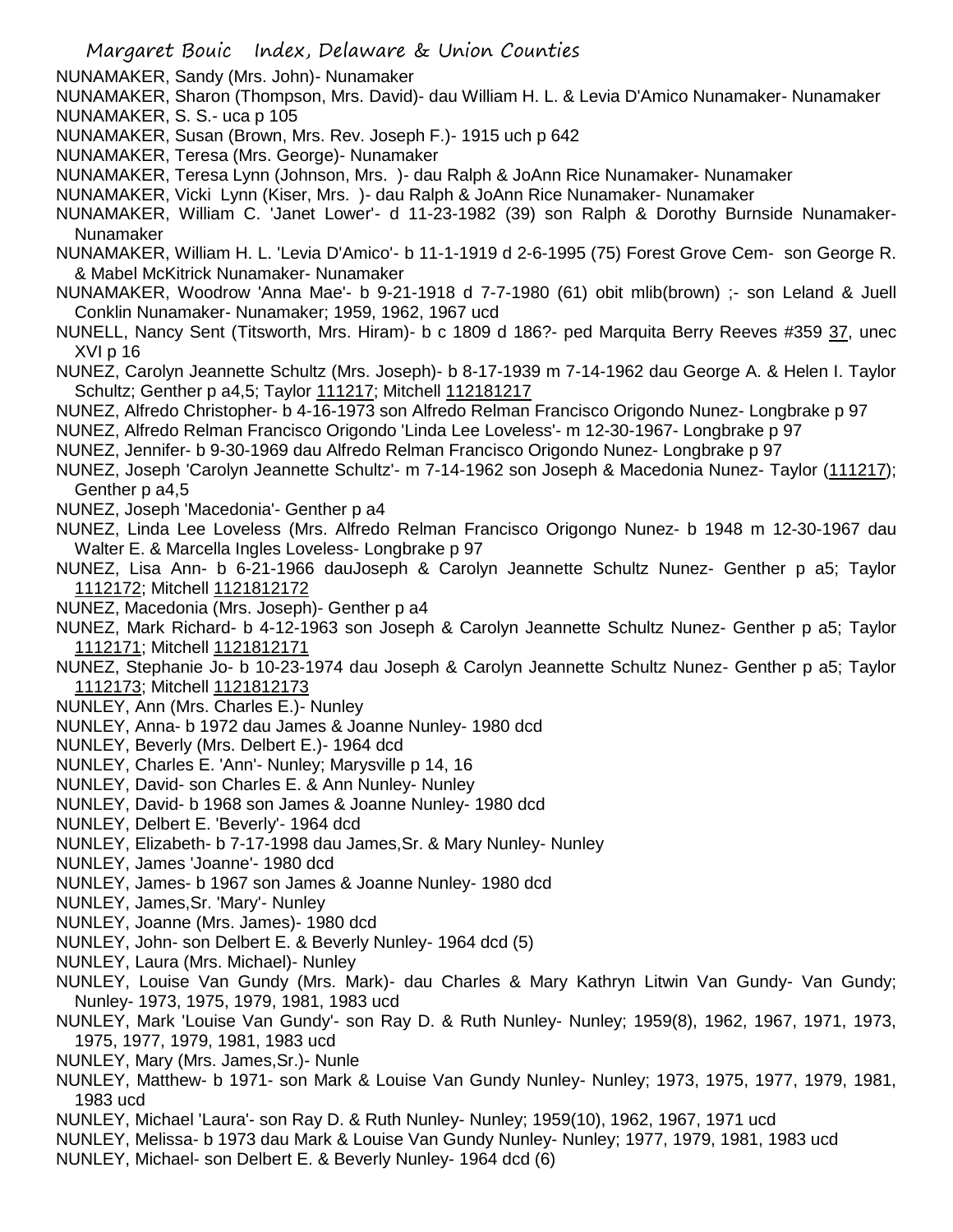- Margaret Bouic Index, Delaware & Union Counties NUNLEY, Ray D. 'Ruth'- Nunley; 1959, 1962, 1967, 1971, 1973, 1975, 1977, 1979, 1981, 1983 ucd NUNLEY, Ruth (Mrs. Ray D.)- Nunley; 1959, 1962, 1967, 1971, 1973, 1975, 1977, 1979, 1981, 1983 ucd NUNLEY, Sherri- b 1964 dau James & Joanne Nunley- 1980 dcd NUNLEY, Steve- b 1969 son James & Joanne Nunley- 1980 dcd NUNN, Alma (Mrs. William)- Nunn NUNN, Amy- b 1-25-1977 d 8-9-1988 (11) bur W. Mansfield- dau William & Alma Trout Nunn- Nunn NUNN, Betty Ann (Weiser, Mrs. David Robert)- b 9-12-1939 m 3-8-1958- Weiser p 742 NUNN, Cailee Nicole- b 11-4-1992 dau Phillip & Melissa Matthews Nunn- Nunn NUNN, Cathy- b 1964 dau Charles P. & Grace G. Nunn- 1980 dcd NUNN, Champ Justice (Mrs. Charles)- b 7-30-1912 d 10-10-1996 (84) Forest Lawn Cem, Col.- son Joseph H. & Athaliah Deskins Justice- Nunn; 1980 dcd NUNN, Charles 'Champ Justice'- d 1968 NUNN, Charles,'Jr.'Meredith'- son Charles & Champ Justice Nunn- Nunn NUNN, Charles P. 'Grace G.'- 1980 dcd NUNN, David- son William & Alma Trout Nunn- Nunn NUNN, Delila (Mrs. Ted)- Nunn NUNN, Grace G. (Mrs. Charles P.)- 1980 dcd NUNN, Jack 'Juanita'- 1971, 1973 ucd NUNN, James- b 1961 son Jack & Juanita Nunn- 1971, 1973 ucd NUNN, Jennie (Mrs. )- dau Robert & Martha Barnett- dg 5-3-1912 Cry Ab p 122 NUNN, Juanita (Mrs. Jack)- 1971, 1973 ucd NUNN, Kenneth- son Charles & Champ Justice Nunn- Nunn NUNN, Loretta- 1971, 1973 ucd NUNN, Melissa Matthews (Mrs. Phillip)- dau Dave & Jeannie Matthews Nunn- Nunn NINN, Mindy- dau William & Alma Trout Nunn- Nunn NUNN, Nancy- b 1965 dau Jack & Juanita Nunn- 1971 ucd NUNN, Nata- b 1965 ch Charles P. & Grace G. Nunn- 1980 dcd NUNN, Patricia (Morris, Mrs. Gilbert)- dau Charles & Champ Justice Nunn- Nunn NUNN, Patty- b 1963 dau Charles P. & Grace G. Nunn- 1980 dcd NUNN, Paul Gregory- son Charles & Champ Justice Nunn- Nunn NUNN, Peggy- b 1959 dau Jack & Juanita Nunn- 1971, 1973 ucd NUNN, Peggy (Chesser, Mrs. Robert)- dau Charles & Champ Justice Nunn- Nunn NUNN, Phillip' Melissa'- b 1972 lived with Robert L. & Minerva M. Gardner- Nunn; 1980 dcd NUNN, Sonya (Rutherford, Mrs. Harold)- dau Charles & Champ Justice Nunn- Nunn NUNN, Ted 'Delila'- Nunn NUNN, William 'Alma'- son Ted & Delila Nunn- Nunn NUNSEL, J. T.- 1880 dch p 302 NURSE, S. R.- dcga p 13 Frank Chron 10-23-1820 Reed Ab p 36, adm of Joseph Pool NUSBAUM, Anna (Wells, Mrs. Nelson Ewing)- Wells 3,4 NUSBAUM, Ethel Breyfogle (Mrs. Leroy)- b 10-30-1904 dau Harmon & Sarah Ellen Havens Breyfogle- Ruward chart NUSBAUM, Leroy 'Ethel Breyfogle' Ruward chart NUNSICKER, Emma I. (Bowers, Mrs. William E.)- b 9-26-1884- Weiser p 146 NUSLEIN, Barbara A. Bauer (Mrs. John)- b 1829- ped Evelyn Rey Monson #143 31; unec IX p 8 NUSLEIN, John 'Barbara A. Bauer'- b 1829 d 1875 ped Evelyn Rey Monson #143 30; unec IX p 8 NUSLEIN, Margaret Clara (Sander, Mrs. Albert H.)- b 1850 d 1930 dau John & Barbara A. Bauer Nuslein- ped Evelyn Rey Monson #143 15; unec IX p 8 NUSPL, Leann (Mrs. Steven)- Nuspl NUSPL, Matthew Steven 'Wendy Eileen Ward'- m 10-5-1996 son Steven & Leanna nuspl- Nuspl NUSPL, Steven 'Leann'- Nuspl NUSPL, Wendy Eileen Ward (Mrs. Matthew Steven)- m 10-5-1996 dau Robert & Gaylee Ward- Nuspl NUSS, Charlotte A. (Miller, Mrs. John Hiel)- dau Joseph & Elizabeth Gezzy Nuss- 1908 dch 503; 1908 dch 530; Fowler p 106 NUSS, Corrine (Brown, Mrs. Paulus C.)- m 1938 WBrown VI p 766
- NUSS, Elizabeth Geary (Mrs. Joseph)- 1908 dch 530
- NUSS, Elizabeth (Mrs. )- d Thursday (73) bur Pa.- mother of Mrs. J. H. Miller, Mrs.Dr. J. B. Wells, Mrs.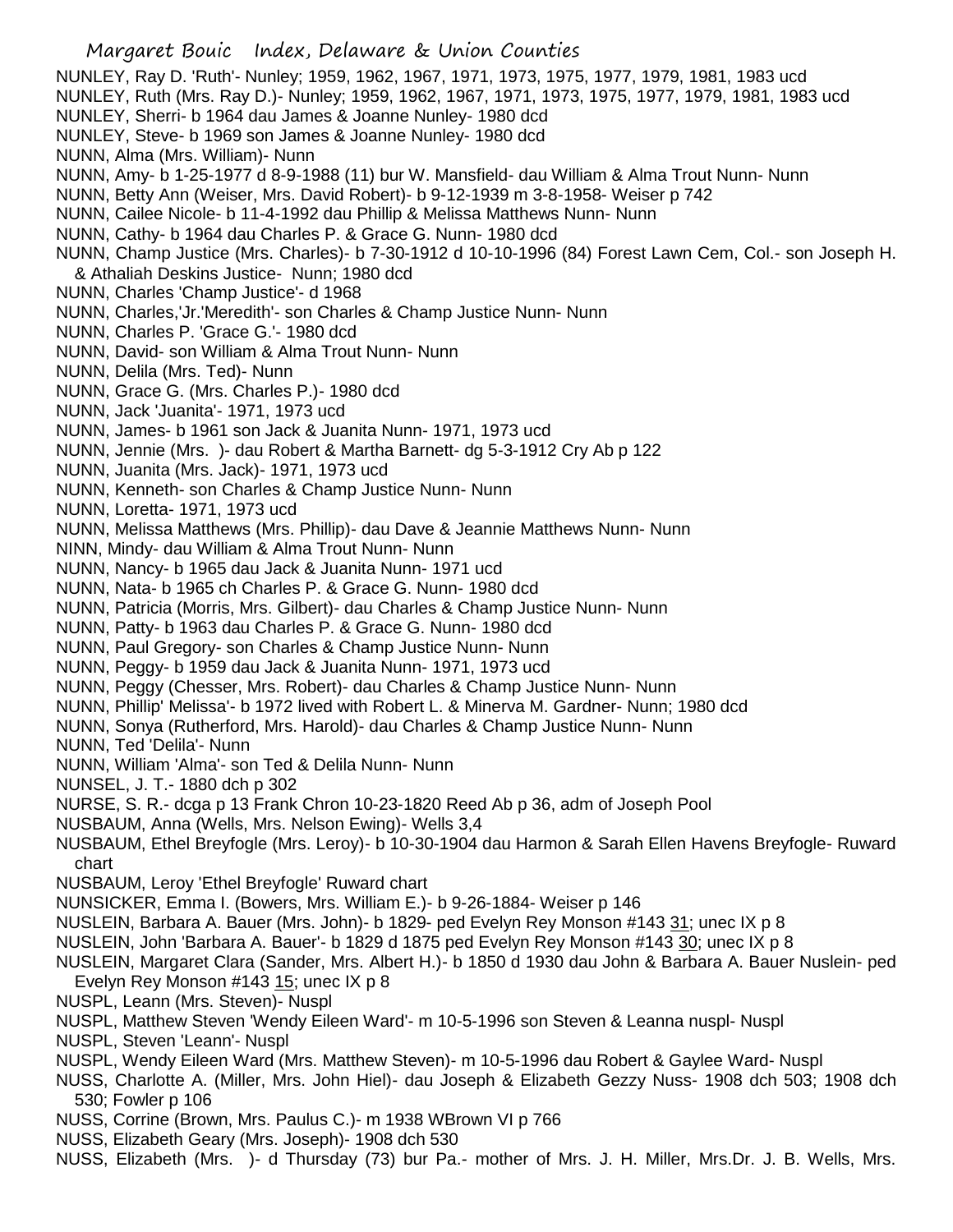Blanche McMechen- dg 2-13-1912 Cry Ab p 97

- NUSS, Erhart 'Fanny Harman'- b 1807 m 3-28-1836 dcm d 1882 Oak Grove Cem, Powell p 438
- NUSS, Fanny Harman (Mrs. Erhart)- m 3-28-1836 dcm
- NUSS, Gerhard- 1908 dch 252
- NUSS, Joseph 'Elizabeth Geary'- 1908 dch 530
- NUSS, Naomi Ditzler (Mrs. )- dau Jacob & Rosetta Kehl Ditzler- Weiser p 532
- NUSS, Veronica- Pabst 2 p 84
- NUSS, Wayne York- son Naomi Ditzler Nuss- Weiser p 532
- NUSSBAM, Hanna Elizabeth (Gottier, Mrs. Jacob)- b 1830 d 1904 ped Harrison Scott Baker- ped Harrison Scott Baker #386; unec XIII p 11
- NUSSBAUM, railroad conductor- dg 8-24-1900, Cry Ab p 32
- NUSSBAUM, William- train accident- son W. C. Nussbaum- dg 8-24-1900, Cry Ab p 32
- NUSZ, Ehrhart- NAT 3-11-1839 from Germany- delge X p 12
- NUTERMEYER, Alvin 'Nina Rhoades Chisola'- m 2-4-1913- Weiser p 185
- NUTERMEYER, Nina Rhoades Chisola (Mrs. Alvin)- m 2-4-1913 dau Benjamin Ogden & Elizabeth Rhoades Chisola- Weiser p 185
- NUTLAND, Sally (Mrs. )- cousin of Elizabeth Rea- Powers p 146
- NUTT, Aaron- surveyor- delge XII p 14
- NUTT, Alice- dau Henry & Harriett Nutt- 1850C Genoa Tp 418 p 43 (21,O)
- NUTT, Alice Nenia- b 1-19-1903 Genoa Tp dau L. & Golda Mann Nutt- dcb
- NUTT, Alice (Tappin, Mrs. Martin)- m 3-10-1853 dcm
- NUTT, Allie Coe (Mrs. Edward G.)- d 4-4-1890 (86-10-11); 1880 dch p 852; Powell p 107, 115
- NUTT, Ann B. Brown (Mrs. Charles R.)- dau William R. Brown- Nutt; Pounds (12
- NUTT, Annabel Rodgers (Mrs. Harold)- dau Charles H. & Clara Pounds Rodgers- Pounds 121324; delge I p 21
- NUTT, Ashaly C. 'Rebecca Gardner'- 1835 men p 39 #25 p 69 Lincoln Tp; delge VI p 38 Harmony Tp, 1826; delge VII p 32
- NUTT, Austena Bailey (Mrs. Nicholson)- d 3-9-1971 (66) Cheshire Cem- obit mlib(brown); 1969 dcd
- NUTT, Barbara- b 1964 dau Delmar L. & Lucy M. Nutt- 1971, 1980 dcd
- NUTT, Benny Mae 'Geneva Baughman'- d 12-28-1975 (52) Burnside Cem- Nutt; 1961, 1964, 1969, 1981 dcd
- NUTT, Betty Lou (Mrs. Raymond O.)- Nutt
- NUTT, Betty (Martin, Mrs. )- dau Curtis & Odessa Nutt- Nutt
- NUTT, Bingham- delge XI p 53
- NUTT, Carlos- son Curtis & Odessa Nutt- Nutt; delge XI p 81; 1940 draft
- NUTT, Caroline J. (Conklin, Mrs. Peter A.)- m 9-16-1861 dcm
- NUTT, Carrie A.- b 3-17-1873 Genoa Tp dau Joseph L. & Harriott Stowell Nutt- dcb
- NUTT, -- b 1-31-1875 Genoa Tp dau Joseph & Harriet A. Stowell Nutt- dcb
- NUTT, Charles- brother Benny Mac Nutt- Nutt
- NUTT, Charles J.- son John C. & Elizabeth Thompson Nutt- 1880 dch p 852; delge XII p 53; 1870C Genoa Tp p 363 (11)
- NUTT, Charles Robert 'Ann B. Brown'- m 12-6-1875 son W. Harold & Annabelle Rodgers Nutt- Nutt; Pounds 1213242
- NUTT, Charlotte E. Park (Mrs. Edward C.)- 1880 dch p 852
- NUTT, Curtis 'Odessa N.'- d 1948- pallbearer for Jacob V. Green -Nutt; dg 7-3-1917 Cry Ab p 65
- NUTT, Dale- son Dallas & Nannie Nutt- 1949 ucd
- NUTT, Dallas 'Nannie'- 1949 ucd
- NUTT, Darlene (Brinker, Mrs. )- dau Curtis & Odessa N. Nutt- Nutt
- NUTT, ludy Darlene- b 1966 dau Delmar L. & Lucy M. Nutt- 1971, 1980 dcd
- NUTT, David Edward- b 1954 son Harold & Annabelle Rodgers Nutt- Pounds 1213243
- NUTT, David H.- b12-30-1853 d 3-12-1851 (1-2-12) son John C. & Elizabeth Thompson Nutt- 1880 dch p 852; Nutt Cem, Powell p 115
- NUTT, Dellas Dale- b 5-1-1900 Genoa Tp- dcb
- NUTT, Delmar L. 'Lucy M.'- 1971, 1980 dcd
- NUTT, Dessie- 1961, 19964, 1971 dcd
- NUTT, Dorcas- d 12-2-1864 (22y) dau Edward & Allie Nutt- Nutt Cem- Powell p 115
- NUTT, Easter E.- d 10-10-1899 ?months- Berlin Tp- dcdeaths
- NUTT, Edward- 1870C Berlin Tp p 224 (11)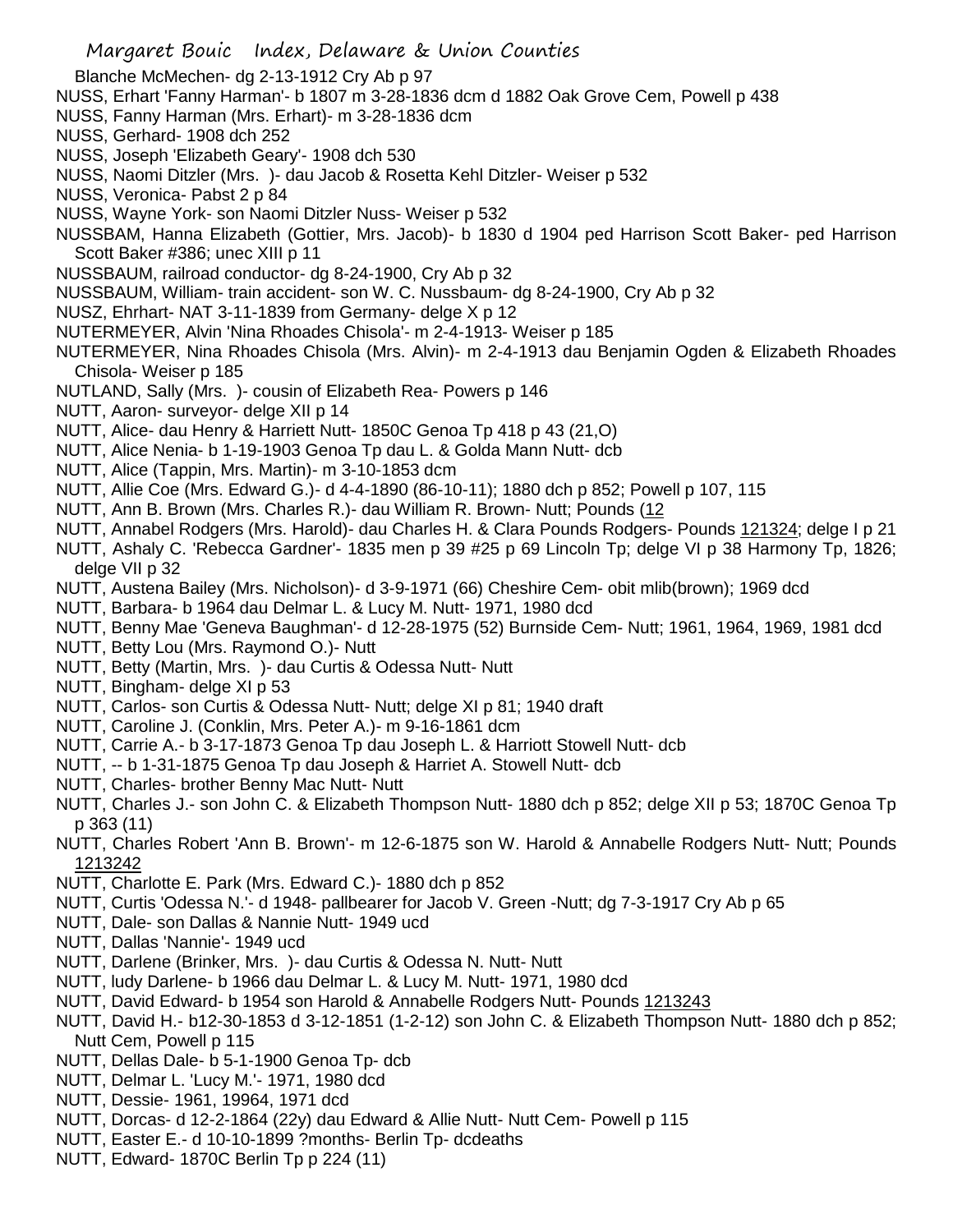- NUTT, Edward- pallbearer for Mrs. Burton Skeels- dg 12-3-1915 Cry Ab p 96
- NUTT, Edward,Sr. 'Allie Coe'- d 8-29-1873 (83y4m) Powell p 107, 115; 1880 dch p 852
- NUTT, Edward J.- son John B. & ELizabeth Thompson Nutt- 1880 dch p 852; delge XII p 53
- NUTT, Edward Leroy 'Mamie P. Griffith'- m 3-14-1907 d 7-24-1974 (88) bur Bloomfield Cem, Nutt; dcb late (Mamie Glorean, Iola)
- NUTT, Edward N.- delge XI p 77, 1890 tax
- NUTT, Edward O. d 11-3-1899 Cry Ab p 223 (18m) son Edward & Allie Cor Nutt- 1880 dch p 852; 1908 dch 431; delge XII p 53; Powell p 107
- NUTT, Edward Owen- b Franklin Co d 4-4-1895 (60-0-20) Genoa Tp son Edward Nutt- dcdeaths; dg 5-3-1895 Cry Ab p 20; 1840C Genoa Tp, delge IV p 68
- NUTT, Edwin- son Henry & Harriett Nutt- 1850C Genoa Tp 418 p 43 (15,O)
- NUTT, Dr. E. J.- delge X p 55
- NUTT, Elisha- 1870C Harlem Tp p 370 (24)
- NUTT, Eliza- 1870C Harlem Tp p 379 (24)
- NUTT, Eliza A.- b 11-11-1845 d 11-25-1845 Nutt Cem, Powell p 115
- NUTT, Eliza A. Eoff (Mrs. John D.)- b 12-18-1810 d 11-11-1845- 1880 dch p 852; Powell p 107, 115
- NUTT, Eliza- d 2-26-1851 (1y27d) dau Edward & Allie Nutt- Nutt Cem; Powell p 115
- NUTT, Eliza Hennis (Mrs. Jacob W.)- m 4-6-1864 dcm; 1880 dch p 852; Powell p 115
- NUTT, Eliza J.- b 12-2-1833 d 2-2-1834 Nutt Cem, Genoa Tp, Powell p 115
- NUTT, Eliza (Weeks, Mrs. Oscar Frank)- m 12-17-1893 dg 10-14-1910 Cry Ab p 164
- NUTT, Elizabeth (Beaver, Mrs. William)- m 3-24-1863 dcm
- NUTT, Elizabeth Randolph (Mrs. John C.,Jr.)- 1880 dch p 852
- NUTT, Elizabeth Thompson (Mrs. John C.)- Powell p 115; 1880 dch p 852; 1850C Genoa Tp 325 p 33 (27,NJ); 1870C Genoa Tp p 363 (45)
- NUTT, Ella Jane Boyer (Mrs. John)- unec IV p 10; permission
- NUTT, Ellen- 1870C Genoa Tp p 362 (27)
- NUTT, Elvira Payne (Mrs. )- b 4-2-1808 d 4-1845 (37) Payne Bible record
- NUTT, Emily- d 4-26-1847 (1-2-7) Nutt Cem, Powell p 115
- NUTT, Ernest Asa- b 8-29-1887 Genoa Tp son Joseph T. & Hariet A. Stowell Nutt- dcb
- NUTT, Esther- d 4-10-1898 Berlin Tp dau E. N. & Elizabeth Manter Nutt- dcb
- NUTT, Eva (Franklin, Mrs. Albert)- m 11-20-1862 dcm; 1880 dch p 850
- NUTT, Eveline M.- dau John C. & Elizabeth Thompson Nutt- 1880 dch p 852; 1870C Genoa Tp p 363 (19)
- NUTT, Evelyn E. (Mrs. )- d 12-26-1973 (62) Curistt Cem- dau Curtis & Odessa Nutt- Nutt
- NUTT, Forrest- son Curtis & Odessa Nutt- Nutt
- NUTT, Francis Edward (4-1910) son Franklin Jesse & Nina Edith Carnes Nutt- dg 3-25-1910 Cry Ab p 109
- NUTT, Frances I. (Chesser, Mrs. )- dau Edward Leroy & Mamie F. Griffith Nutt- Nutt
- NUTT, Frances O.- b 2-25-1903 Berlin Tp dau E. M. & Elizabeth Manter Nutt- dcb
- NUTT, Francis- brother Benny Mac Nutt- Nutt
- NUTT, Francis M.- d 5-16-1852 (5m12d) Nutt Cem, Powell p 115; son Walter L. & Mary A. Nutt
- NUTT, Franklin J.- b 1878 d 1940 Nutt Cem, Powell p 115
- NUTT, Franklin Jesse'Nina Edith Carnes'- m 12-7-1905, dg 3-25-1910 Crty Ab p 109
- NUTT, Franklin J.- son Roy & Herta Nutt- 1961, 1964, 1969, 1971, 1980 dcd
- NUTT, Geneva Baughman (Mrs. Benny Mac)- Nutt; 1961, 1964, 1969, 1971, 1980 dcd
- NUTT, George- Co G. 47th Ohio Inf- Nutt Cem, Powell p 115
- NUTT, George R.- b 2-12-1876 Genoa Tp son Edward O. & Charlotte E. Nutt- dcb
- NUTT, Gertrude H.- b 10-20-1872 Genoa Tp dau Edward & Ellan Park Nutt- dcb; 1880 dch p 852
- NUTT, Gregory- son Raymond O. & Betty Lou Nutt- Nutt
- NUTT, Hairy- b 1-5-1883 Genoa Tp son Joseph C. & Harriet Stowell Nutt- dcb
- NUTT, Hannah Frazer (Mrs. John)- m 3-28-1854 dcm Olen Gaz 3-31-1854, Reed Ab p 139; dcw Bk 4 p 274 (29)
- NUTT, Hannah (Smothers, Mrs. Elias)- m 3-23-1867, delge X p 75
- NUTT, Harley E. 'Peggy L.'- 1971 dcd
- NUTT, William Harold 'Annabelle Rodgers'- brother Raynond O. Nutt- Nutt; delge I p 15, 21, 31, II p 33, XII p 75, research Manter, Nutt; dpc p 69, 94, 111; Pounds (121324); Nutt
- NUTT, Harold- stepson Austena Bailey Nutt- mlib(brown)
- NUTT, Harold- brother Benny Mac Nutt- Nutt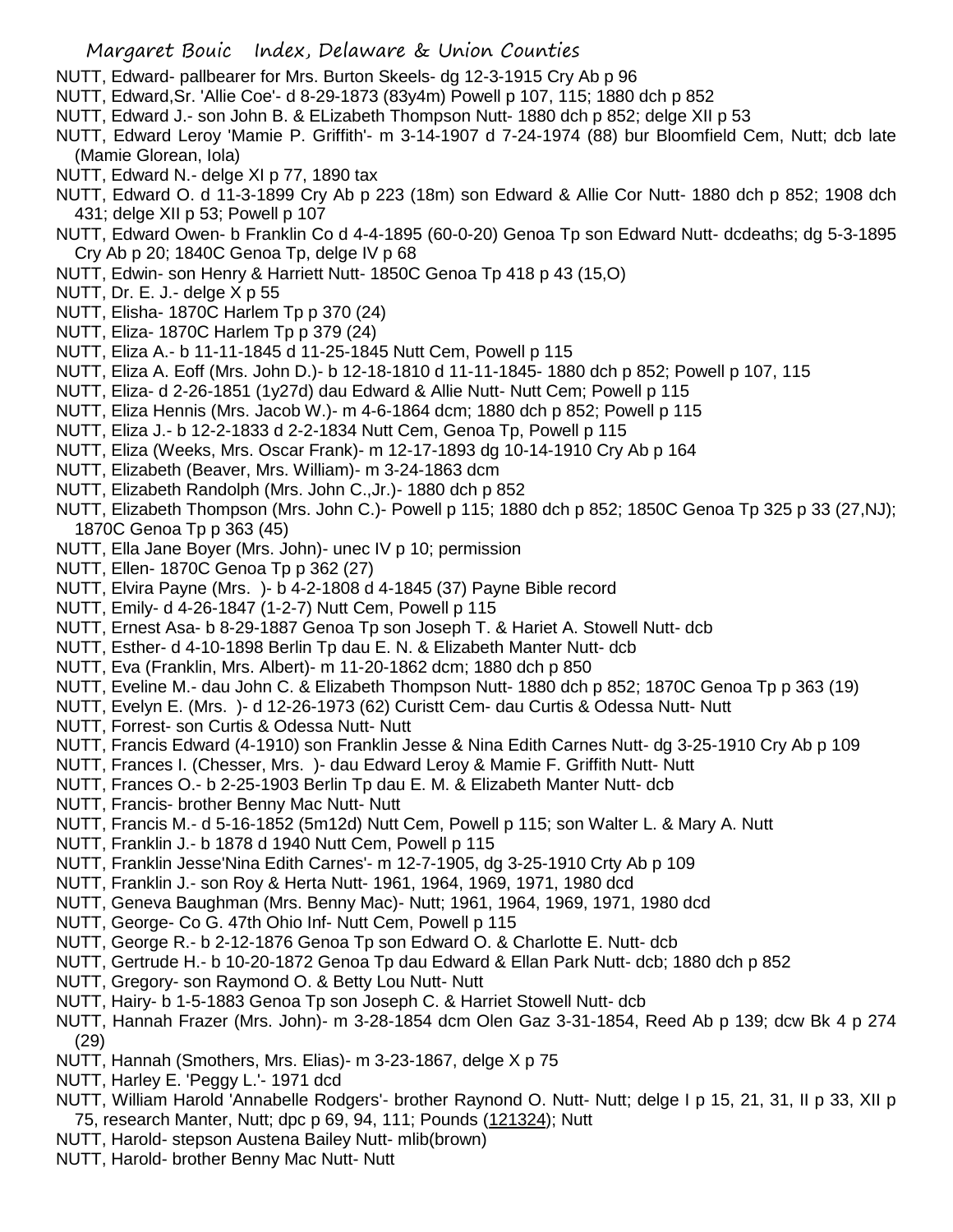NUTT, Harold Lester (@-1910) son Franklin Jesse & Nina Edith Carnes Nutt- dg 3-25-1910 Cry Ab p 109

- NUTT, Harold- son Nicholson Nutt- Nutt
- NUTT, Harriet A.- 1870C Harlem Tp p 370 (21)
- NUTT, Harriet E. Skeels (Mrs. Henry)- m 10-20-1853 dcm
- NUTT, Harriet (Mrs. Henry)- 1850C Genoa Tp 418 p 43 (49,Md)
- NUTT, Harriett- dau Henry & Harriett Nutt- 1850C Genoa Ttp 418 p 43 (18,O)
- NUTT, Henry- d 10-30-1851 (66-7-6) Nutt Cem, Powell p 115; deceased, Olen Gaz 4-29-1853 Reed Ab p 138; 1835 men p 28 #81 p 47 Genoa Tp; 1840C Genoa Tp delge IV p 67
- NUTT, Henry 'Harriett'- 1835 men p 28 #80 p 47 Genoa Tp; 1850C Genoa Tp 418 p 43 (64,Va)
- NUTT, Henry,Jr.- son Henry & Harriett Nutt- 1850C Genoa tp 418 p 43 (28,O)
- NUTT, Mrs. Henry L.- death dg 5-17-1889 Cry Ab p 231
- NUTT, Herbert- (21-1890) uninf p 6
- NUTT, Herta (Mrs. Roy)- 1961, 1964, 1969, 1971, 1980 dcd
- NUTT, Ida M.- b 2-18-1884 Genoa Tp dau Edward & Jennie Barnet Nutt- dcb
- NUTT, Ida M.- b 1865 d 12-4-1900 (32y9m) SR Oakdale Cem I p 11 (E-R16-4)
- NUTT, Iola E. (Hollenback, Mrs. )- b 1-22-1908 dau Edward Leroy & Mamie Pearl Griffith Nutt- Nutt; dcb late
- NUTT, Irma (Mrs. Willis)- Nutt
- NUTT, Isaac G. 'Mary Burwell'- m 12-26-1847 dcm; 1850C Genoa Tp 419 p 43 (23)
- NUTT, Isaac- adm Henry- Olen Gaz 4-29-1853 Reed Ab p 128
- NUTT, Jacob- 1870C Harlem Tp p 379 (29\*)
- NUTT, Jacob- son John C. Nutt- 1850C Genoa Tp 328 p 34 (14,O)
- NUTT, Jacob W.'Eliza Hennis'- b 2-19-1837 m 4-6-1864 dcm d 6-23-1882 Nutt Cem, Powell p 115- son John C. & Eliza A. Eoff Nutt- 1880 dch p 852; 1870C Harlem Tp p 370 (31\*)
- NUTT, James- son Dallas & Nannie Nutt- 1949 ucd
- NUTT, James M.- hadc p 42 (1908 Oxford Tp)
- NUTT, James N. 'Sarah J. Sellars'- m 10-2-1842 dcm
- NUTT, James W.- d 4-5-1849 (29-4-3) Nutt Cem, Powell p 115
- NUTT, Jerry (Ross, Mrs. Donald)- Maugans Anc p 138
- NUTT, John- 1980 dcd, Kingston Tp
- NUTT, John- delge VIII p 11, school land, 1825; 1835 men p 28 #87 p 47 Genoa Tp; 1840C Genoa Tp, delge IV p 67
- NUTT, John C. 'Eliza A. Eoff''Elizabeth Thompson'- b 1-24-1810 m 1833 d 1-4-1889 son John Sr. & Mary Cohorn Nutt- 1880 dch p 852; Powell p 107, 115; delge XII p 53
- NUTT, John C. Jr. 'Elizabeth Randolph'- son John C. & Elizabeth A. Eoff Nutt- 1880 dch p 852
- NUTT, John C.- b 1-21-1810 d Friday 1-4-1889 (79) dg 1-11-1889, dg 1-15-1889 Cry Ab p 214, 215- son John Sr. & Mary; 1834 men p 28 #88 p 47 Genoa Tp; 1840C Genoa Tp, delge IV p 68; 1850C Genoa Tp 328 p 34 (40,Va); 1870C Genoa Tp p 363 (60\*); hadc p 26
- NUTT, John E.- 1908 dch 431
- NUTT, John 'Hannah Fraser'- m 3-28/25-1854 dcm Olen Gaz 3-31-1854 Reed Ab p 139; dcw Bk 4 p 274(29) will
- NUTT, John Sr. 'Mary Cohorn'- d 3-5-1866 (86-8-50 Nutt Cem, Powell p 107, 115; 1880 dch p 852
- NUTT, Joseph F/T.- son John C. & Elizabeth Thompson Nutt- 1850C Genoa Tp 328 p 34 (2,O); 1870C Harlem Tp p 370 (22\*)
- NUTT, June- dau Dallas & Nannie Nutt- 1949 dcd
- NUTT, Kenneth A. 'Willma H.' son Edward Leroy & Mamie P. Griffith Nutt- Nutt; 1961, 1964, 1969, 1971, 1980 dcd
- NUTT, Kimberly (Bright, Mrs. )- dau Raymond O. & Betty Lou Nutt- Nutt
- NUTT, Lenora- 1870C Genoa Tp p 362 (7)
- NUTT, Leon Manter- b 9-17-1900 Berlin Tp son E. N. & Elizabeth Manter Nutt- dcb
- NUTT, Leonora H.- dau Edward O. & Charlotte E. Park Nutt- 1880 dch p 852
- NUTT, Leroy- brother Benny Mac Nutt- Nutt
- NUTT, Leroy- pallbearer for Jacob V. Green, dg 7-3-1917 Cry Ab p 65
- NUTT, Letty Ann (Dixon, Mrs. Alvey)- m 5-12-1835 dcm; delge X p 21
- NUTT, Lily Mae Biddle (Mrs. Nicholson)- Nutt
- NUTT, Linda (Morton, Mrs. )- dau Benny Mac & Geneva Baughman Nutt- Nutt; 1961(9), 1964, 1969 dcd
- NUTT, Loretta- 1870C Genoa Tp 362 (3)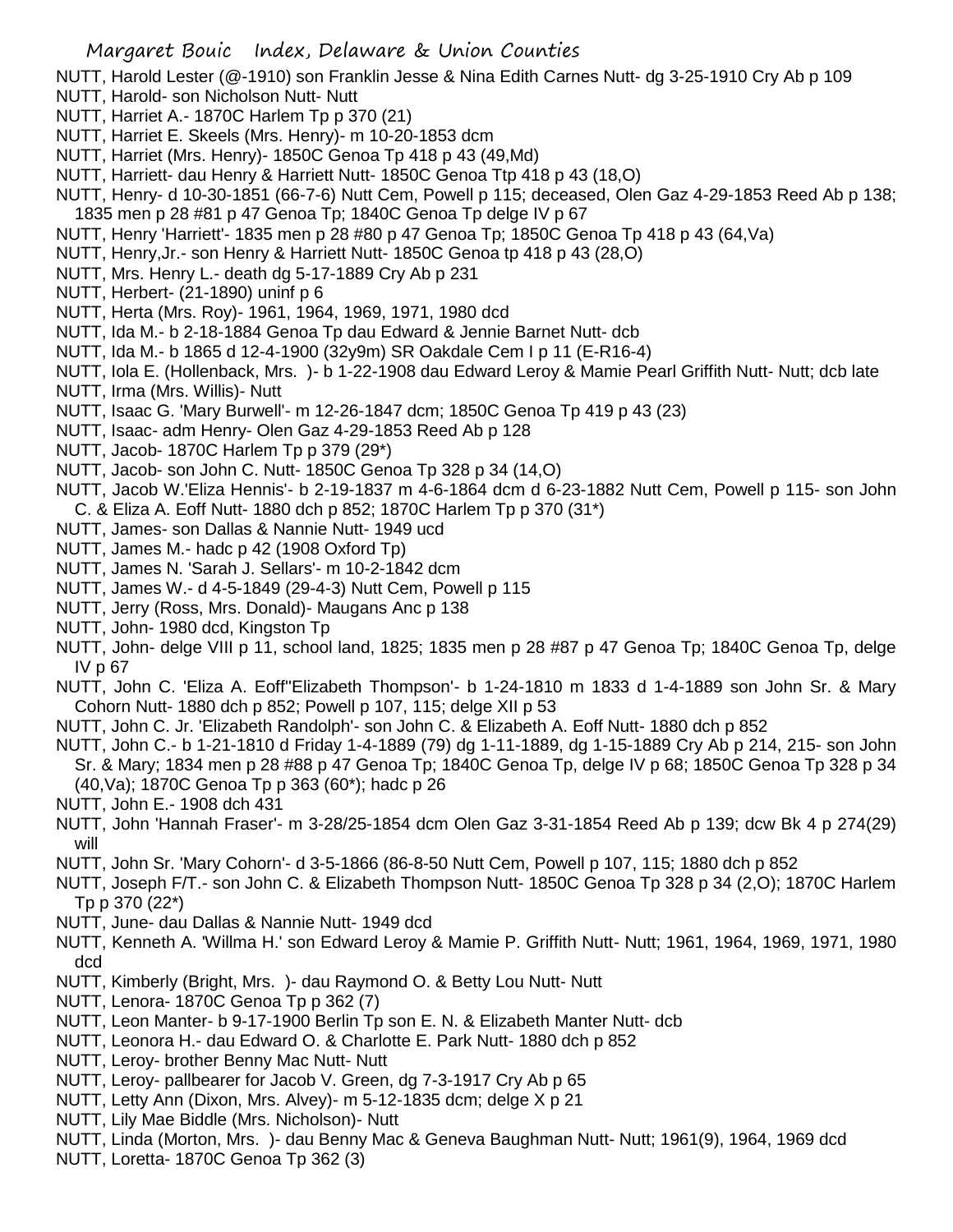- NUTT, Loretta H.- dau Edward O. & Charlotte E. Park Nutt- 1880 dch p 852
- NUTT, Lucina- 1870C Berlin Tp p 224 (9)
- NUTT, Ludy M. (Mrs. Delmar L.)- 1971, 1980 dcd
- NUTT, Mabel Elizabeth- b 9-30-1890 Genoa Tp dau J. T. & H. A. Stowell Nutt- dcb
- NUTT, Mamie Pearl Griffith (Mrs. Edward Leroy)- m 3-14-1907- Nutt; dcb late (Mamie Glorean, Iola)
- NUTT, Mamie Glorean (Higgins, Mrs. )- b 9-19-1914 dau Edward Leroy & Mamie Pearl Griffith Nutt, dcb late
- NUTT, Martha- dau John E. & Elizabeth Thompson Nutt- 1880 dch p 852
- NUTT, Martha S.- 1870C Genoa Tp p 363 (7)
- NUTT, Mary A.- 1870C Genoa Tp p 363 (25)
- NUTT, Mary A.- dau John C. & Elizabeth Thompson Nutt- 1883 uch V p 852
- NUTT, Mary A.- dau John S. & Elizabeth Nutt- 1850C Genoa Tp 328 p 34 (1,O)
- NUTT, Mary Burwell (Msr. Isaac)- m 12-26-1847 dcm; 1850C Genoa Tp 419 p 43 (20,O)
- NUTT, Mary Cohorn (Mrs. John,Sr)- b 4-30-1852 (67-10-28) Powell p 107, 115; 1880 dch p 852
- NUTT, Mary E.- 1850C Genoa Tp p 35 (5,O)
- NUTT, Mary E. (Akers, Mrs. William)- m 8-21-1867 delge XII p 70
- NUTT, Mary (Lyman, Mrs. Medead)- m 1-20-1848 dcm
- NUTT, Maryann Thompson (Mrs. Walker L.)- m 1-2-1848 dcm
- NUTT, Mattie H.- dau Edward O. & Charlotte E. Park Nutt- 1880 dch p 852
- NUTT, Myrta- b 9-10-1892 Berlin Tp dau Edward & Elizabeth Manter Nutt- dcb
- NUTT, Myrtle- 1971 dcd, Genoa Tp
- NUTT, Myrtle, fiancee of Russell Sidney Biddle at his death 9-24-1910- dg 10-4-1910, Cry Ab p 162
- NUTT, Nannie (Mrs. Dallas)- 1949 ucd
- NUTT, Nicholson 'Austena Bailey'- d 1961- Nutt
- NUTT, Nicholson L. 'Lily Mae Biddle- Nutt
- NUTT, Nicki Lynn (Acker, Mrs. Christopher A.)- m 12-27-1975 dau Kenneth A. & Wilma H. Nutt- Nutt; 1961, 1964, 1969, 1971 dcd
- NUTT/HUTT, Nimrod- delge VI p 24
- NUTT, Nina Edith Carnes (Mrs. Franklin Jesse)- b 5-18-1886 m 12-7-1905 d 2-24-1910 (23-9-6) dau Emmett & Melissa Carnes- dg 3-25-1910 Cry Ab p 109
- NUTT, Odessa "Dessie" N (Mrs. Curtis)- d 10-27-1972 Cheshire Cem- Nutt; 1969 dcd
- NUTT, Odessa Ferrell (Mrs. William C.)- dcb late (Odessa Pauline)
- NUTT, Odessa Pauline (Chard, Mrs. )- b 12-2-1927 dau William C. & Odessa Ferrell Nutt- dcb late
- NUTT, Owen- 1870C Genoa Tp p 362 (33\*)
- NUTT, Pauline (Chard, Mrs. Harry)- d 7-12-1984 (54) bur Mo.- dau Curtis & Odessa N. Nutt-Nutt
- NUTT, Peggy L. (Mrs. Harley E.)- 1971 dcd
- NUTT, Phebe Ann- d 12-22-1848 (11d) dau Walter L. & Mary A. Nutt- Nutt Cem, Powell p 115
- NUTT, Polly- 1850C Genoa Tp 332 p 35 (66,Va)
- NUTT, Polly- d 5-11-1889 (77-3-5) Harlem Tp- dcdeaths
- NUTT, Randall- son Raymond O. & Betty Lou Nutt- Nutt
- NUTT, Raymond- stepson Austena Bailey Nutt- mlib(brown)
- NUTT, Raymond O. 'Betty Lou'- b 12-16-1920 d 4-29-1997 (76) son Nicholson L. & Lillie Mae Biddle Nutt-Nutt
- NUTT, Rebecca (Gardner (Mrs. Ashley)- dau John & Elizabeth Grover Thomas Gardner- delge VII p 32
- NUTT, Roger- son Dallas & Nannie Nutt- 1949 ucd
- NUTT, Roy 'Herta'- 1961, 1964, 1969, 1971 dcd
- NUTT, Ruby (Pullen, Mrs. )- dau Curtis & Odessa N. Nutt- Nutt
- NUTT, Samantha A.- b 5-9-1887 Berlin Tp dau Edward N. & S. E. Manter Nutt- dcb
- NUTT, Sarah G. (Mrs. James W.)- d 3-11-1845 (21-11-3) Africa Cem, Powell p 180
- NUTT, Sarah J.- b 12-29-1841 d 1-24-1849 Nutt Cem, Powell p 115
- NUTT, Sarah J. Sellars (Mrs. James N.) m 10-2-1842 dcm
- NUTT, Sherry Ann Kellett (Mrs. William Rodger'- b 1943 m 5-24-1968 dau Harry D. Kellett- Nutt
- NUTT, Sue Ann- b 1967/8 dau Delmar L. & Lucy M. Nutt- 1971, 1980 dcd
- NUTT, Tammy- b 1964 dau Harley E. & Peggy L. Nutt- 1971 dcd
- NUTT, Tonya- b 1965 dau Harley E. & Peggy L. Nutt- 1971 dcd
- NUTT, Tracey- b 1966 dau Harley E. & Peggy L. Nutt- 1971 dcd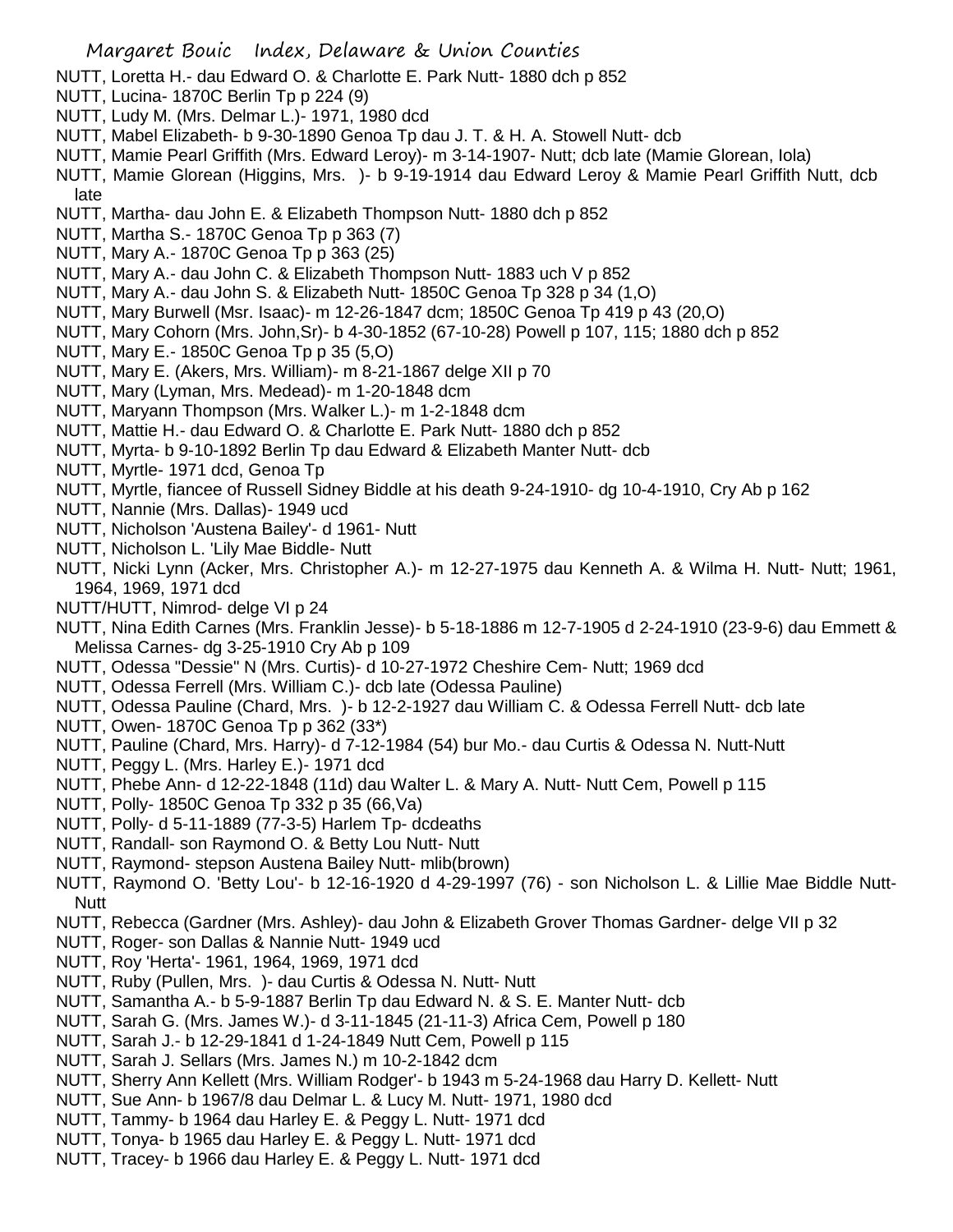NUTT, Violet (Longstreth, Mrs. )- dau Austena M. Nutt- obit Austena Bailer Nutt, mlib(brown)

- NUTT, Walker L. 'Maryann Thompson'- m 1-2-1848 dcm
- NUTT, Washington- son Henry & Harriett Nutt- 1850C Genoa Tp 418 p 43 (20,O)
- NUTT, Wm. Dudley C.- b 5-18-1890 Delaware Tp son E. M. & Elisabeth Manter Nutt- dcb
- NUTT, William C. 'Odessa Ferrell'- dcb late (Odessa Pauline)
- NUTT, Wm. E.- b 12-2-1876 Genoa Tp son Joseph & Harriett A. Stowell Nutt- dcb
- NUTT, William H.- b 6-18-1839 d 7-22-1860 Nutt Cem, Powell p 115
- NUTT, William 'Irma'- d 9-21-1977 (54) bur Kokomo, Ind- son Curtis & Odessa Nutt- Nutt
- NUTT, William- son John C. Nutt- 1850C Genoa Tp 328 p 34 (12,O)
- NUTT, William M.- 1850C Genoa Tp 332 p35 (7,O)
- NUTT, William Rodger 'Sherry Ann Kellett'- b 1943 m 5-24-1968 son Harold & Annabelle Rodgers Nutt- Nutt; Pounds 1213241
- NUTT, Wilma H. (Mrs. Kenneth A.)- 1961, 1964, 1969, 1971, 1980 dcd
- NUTTER, Alicia Vaughan (Mrs. Larry Keith)- m 3-3-1969 dau William Vaughan- Nutter; 1975, 1977 1979, 1981, 1983 ucd
- NUTTER, Lt. Anthony 'Sarah Langstaff'- d 1686 son Elder Nutter- Maugans Anc p 213
- NUTTER, Arthur'Lottie Murray'- b 1878 m 10-27-1902 son Frank Joseph & Helen Webb Nutter- Jan Alpert chart; unec VIII p 14
- NUTTER, Barbara Joane (Yeckley, Mrs. Rev.Mark)- dau Wendell & Elfrieda Maxine Cox Nutter- 1985 uch p 49
- NUTTER, Briane Eugene 'Candy Dunham'- son Wendell & Elfrieda Maxine Cox Nutter- 1985 uch p 49 (deaf); **Nutter**
- NUTTER, Candy (Mrs. Brian Eugene)- 1985 uch p 49
- NUTTER, Cecil Arlington 'Hazel Iona Burford'- Cowgill p 47
- NUTTER, Connie- dau Marshall F. & Martha Nutter- Nutter
- NUTTER, Diane- dau Wendell & Elfrieda Maxine Nutter- Nutter
- NUTTER, Eddith Kindle (Mrs. Glen)-- b 12-14-1905 d 4-23-1991 (85) Africe Cem- dau Herman & Stella Chambers Kindle- Nutter
- NUTTER, Elder- Maugans Anc p 213
- NUTTER, Eleanor Mcmillan (Mrs. Thomas D.)- b 10-6-1793 NM/VT m 9-15-1814 d 7-17-1873 Mich- dau John Mcmillan- Alpert chart
- NUTTER, Elfrieda Maxine Cox (Mrs. Wendell)- b 2-5-1929 d 8-27-1992 (63) Green Mound Cem- dau William Courtney & Dot Liston Cox- 1985 uch p 49; Nutter
- NUTTER, Elizabeth (Williams, Mrs. John J.)- dcc Columbus Williams III
- NUTTER, Dr. Eugene- son Marshall F. & Martha Nutter- Nutter
- NUTTER, Evalina Letty Hodges (Mrs. Frank Joseph)- b 9-25-1861 d 6-21-1919 Mich
- NUTTER, Fred- son Mrs. J.- 1949 ucd
- NUTTER, Geraldine (Ross, Mrs. )- dau Lowell D. Nutter- Nutter
- NUTTER, F. Glen 'Eddith Kindle'- d 7-20-1981 (85) Africe Cem- Nutter
- NUTTER, Frank Joseph 'Helen A. Webb''Evaline Letty Hodges'- b 9-14-1852 m 2-5-1874 ucm 5431 m(2) 6-7- 1913- son John William & Matilda Chamberlain Nutter- unec VIII p 14; Alpert chart
- NUTTER, Geraldine J. (Ross, Mrs. )- dau Lowell D. & Hazel B. Nutter- Nutter
- NUTTER, Gwendolyn (Gooding, Mrs.Ronald)- dau F. Glen & Eddith Kindle Nutter- Nutter
- NUTTER, Harry 'Mary Joan Loader'- Nutter
- NUTTER, Hattie (Gilroy, Mrs. )- b 1876 dau Frank Joseph & Helen Webb Nutter- Jan Alpert chart; unec VIII p 14
- NUTTER, Hazel B. Temple (Mrs. Lowell D.)- d 8-29-1959 (56) Green Mound Cem- Nutter
- NUTTER, Hazel Iona Burford (Mrs. Cecil Arlington)- Cowgill p 47
- NUTTER, Helen- dau Mrs. J.- 1949 ucd
- NUTTER, Helen A. Webb (Mrs. Frank Joseph)- m 2-5-1874 ucm 5431 dau William Webb- unec VIII p 14
- NUTTER, Helen M.- 1977, 1979, 1981 ucd
- NUTTER, Hollis E.- b 2-1897 ch Frank Joseph & Evelina Letty Hodges Nutter- Jan Alpert chart
- NUTTER, --d 3-3-1887 ch Frank Joseph & Evilena Letty Hodges Nutter- Jan Alpert chart
- NUTTER, Hope M. (Sheldon, Mrs. )- b 3--18-1894 m 1911 dau Frank Joseph & Evelina Letty Hodges Nutter-Jan Alpert chart
- NUTTER, Mrs. J.- 1949 ucd
- NUTTER, Joanne (Yeckley, Mrs. Mark Glenn)- m 6-14-1980 dau Wendell & Elfrieda Maxine Nutter- Nutter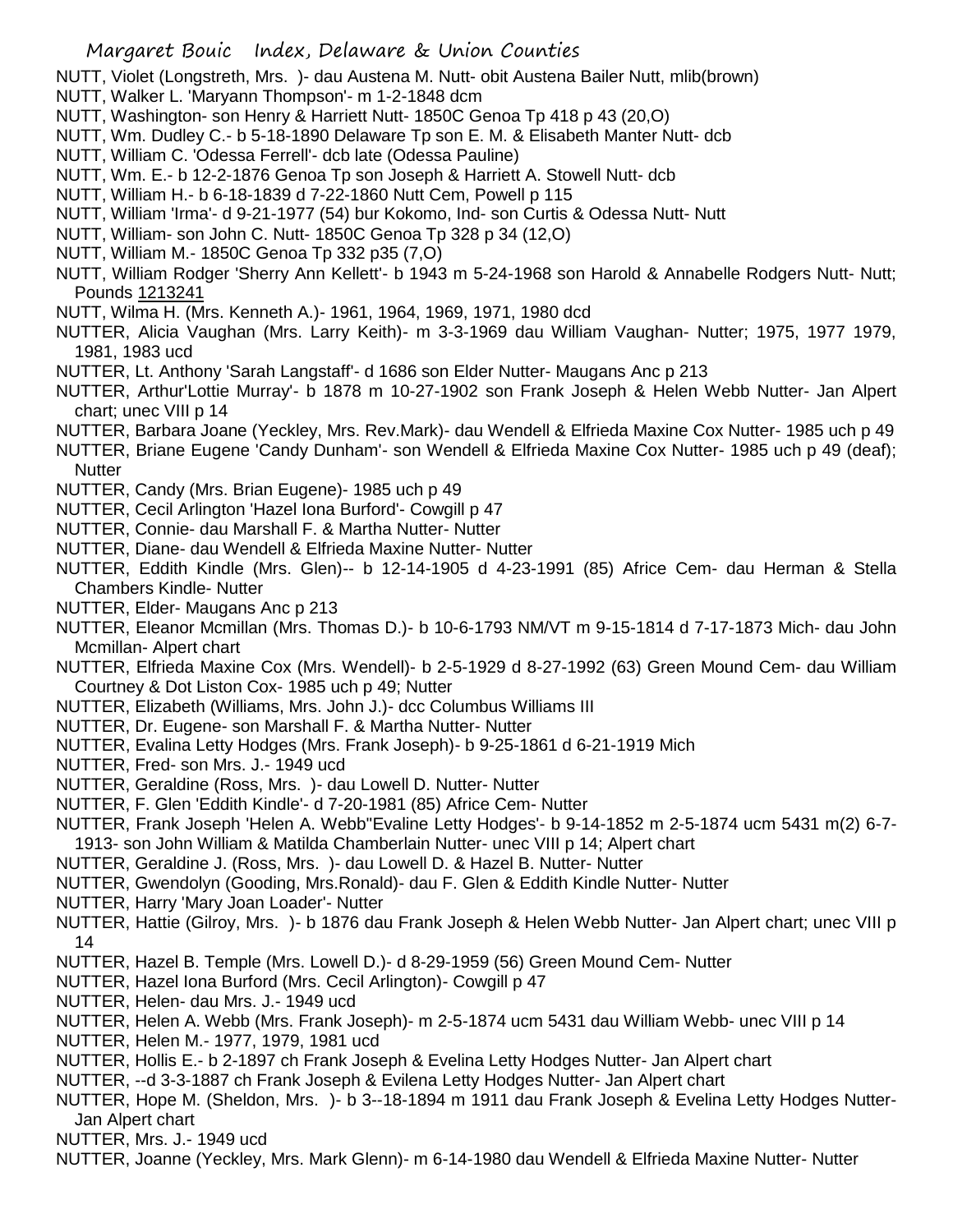NUTTER, John A. 'May Pickworth'- b 1884 m 6-22-1912 son Frank Joseph & Evelena Letty Hodges Nutter-Jan Alpert chart

- NUTTER, John Mcmillan 'Matilda Chamberlain'- b 1-10-1816NY m 12-3-1840 d 5-6-1895 son Thomas D. & Eleanor McMillan- Jan Alpert chart
- NUTTER, Josephine Alma (Pressey, Mrs. Warren)- b 4-23-1889 m 6-29-1902 dau Frank Joseph & Eveline Letty Hodges Nutter- Jan Alpert chart
- NUTTER, Kathleen Dova (Evans, Mrs.Earnest Barnett)- b 9-29-1916 m 11-4-1933 dau Cecil Arlington & Hazel Iona Burford Nutter- Cowgill p p 47
- NUTTER, Lance Frank 'Mildred Waters'- b 4-8-1892 Mich m 2-12-1912 d 10-21-1961 son Frank Joseph & Evelina Letty Hodges Nutter- Jan Alpert chart
- NUTTER, Larry Keith 'Alicia Vaughan'- m 3-3-1969 son Lowell D. & Hazel B. Nutter- Nutter; 1975, 1977, 1979, 1981, 1983, 1991 ucd
- NUTTER, Larry K.- 1969, 1971 dcd
- NUTTER, Leanne- dau Wendell & Elfrieda Maxine Nutter- Nutter
- NUTTER, Leslie- b 1970 son Larry Keith & Alicia Vaughn Nutter- 1975, 1977, 1979 ucd
- NUTTER, Loretta Jean (Breece, Mrs. )- dau F. Glen & Eddith Kindle Nutter- Nutter
- NUTTER, Lottie Murray (Mrs. Arthur)- m 10-27-1902 Jan Alpert chart
- NUTTER, Louvell Maxine (Schell, Mrs. Herbert Elwood)- m 3-13-1920 m 10-25-1952- Weiser p 721
- NUTTER, Lowell D.- d 11-10-1986 (88)- son Marshall F. & Martha Nutter- Nutter; 1961, 1964, 1969, 1971, dcd
- NUTTER, Margaret- Nash p 227
- NUTTER, Marshall F. 'Martha'- Nutter
- NUTTER, Martha (Mrs. Marshall F.)- d 10-2-1960 (82) Nutter
- NUTTER, Mary Joan Loader (Mrs. Harry)- b 2-2-1926 d 7-2-1996 (70) Oak Grove Cem dau Robert & Olive Bass Loader- Nutter
- NUTTER, Matilda- b 1875 mich. d 2-1877 dau Frank Joseph & Helen Webb Nutter- jan Alpert chart, unec XIII p 14
- NUTTER, Matilda Chamberlain (Mrs. John Millan)- b 2-7-1819 NJ m 12-3-1840 d 5-9-1891 dau John & Sarah Bodine Chamberlain- Jan Alpert chart
- NUTTER, May Pickworth (Mrs. John A.)- m 6-22-1912 Jan Alpert chart
- NUTTER, Mildred Waters (Mrs. Lance Frank)- m 2-12-1912 Jan Alpert chart
- NUTTER, Patricia Leanne- dau Wendell & Elfrieda Maxine Cox Nutter- 1985 uch p 49
- NUTTER, Sarah (Chapman, Mrs. Jason)- b 1797 m 12-13-1813; unec VIII p 42
- NUTTER, Sarah Langstaff (Mrs. Lt. Anthony)- b 1642-dau Henry & Sarah Langstaff- Maugans Anc p 213
- NUTTER, Shawn Briane- son Briane Eugene & Candy Dunham Nutter- 1985 uch p 49
- NUTTER, Shirley Diane- dau Wendell & Elfrieda Maxine Cox Nutter- 1985 uch p 49
- NUTTER, Thomas- Nash p 140
- NUTTER, Thomas D. 'Eleanor McMillan'- b 3-5-1787 NH m 9-15-1814 d 5-25-1851 Alpert chart
- NUTTER, Wendell 'Elfrida Maxine Cox''Wilda Ayers'- m(2) 6-18-1994 son Lowell D. & Hazel B. Nutter- Nutter; 1985 uch p 49
- NUTTER, Wesley- b 1969 son Larry K. & Alicia Vaughn Nutter- 1981, 1983 ucd
- NUTTER, Wilda (Ayers, Mrs. Wendell)- m(2) 6-18-1994
- NUTTING, Elizabeth (Benjamin, Mrs. Abel)- m 4-24-17530 Genther p 226
- NUTTIE, Baal 'Gertrude Bean'- Bean (172) Maugans Anc p 108
- NUTTIE, Gertrude Bean (Mrs. Baal)- dau Solomon & Elizabeth Shilenburg Bean- Bean 172; Maugans Anc p 108
- NUTZELL, E.- uca p 103
- NYBARGER, Cary 'Sade Todd'- Maugans Anc p 207
- NYBARGER, Sade Todd (Mrs. Cary)- dau David & Frank Winters Todd- Maugans Anc p 207
- NYBERT, Alvar 'Hilda'- McKitrick p 450
- NYBERG, Barbara Jane (Drake, Mrs. Dr. Walter P.)- b 10-10-1924 m 3-14-1945 d 9-9-1990 Claibourne Cemdau Stone & Marie Lyndberg Nyberg- Nyberg 1985 uch p 42
- NYBERG, Hilda (Mrs. Albar)- McKitrick p 450'
- NYBERG, Marcine (Nist, Mrs. )- dau Stone & Marie Lyndberg- Nyberg
- NYBERG, Marie Lyndberg (Mrs. Stone)- Nyberg
- NYBERG, Stone 'Marie Lyndberg'- Nyberg
- NYBERT, Winnifred Louise (McKitrick, Mrs. Robert William)- dau Alvar & Hilda Nyberg- McKitrick p 450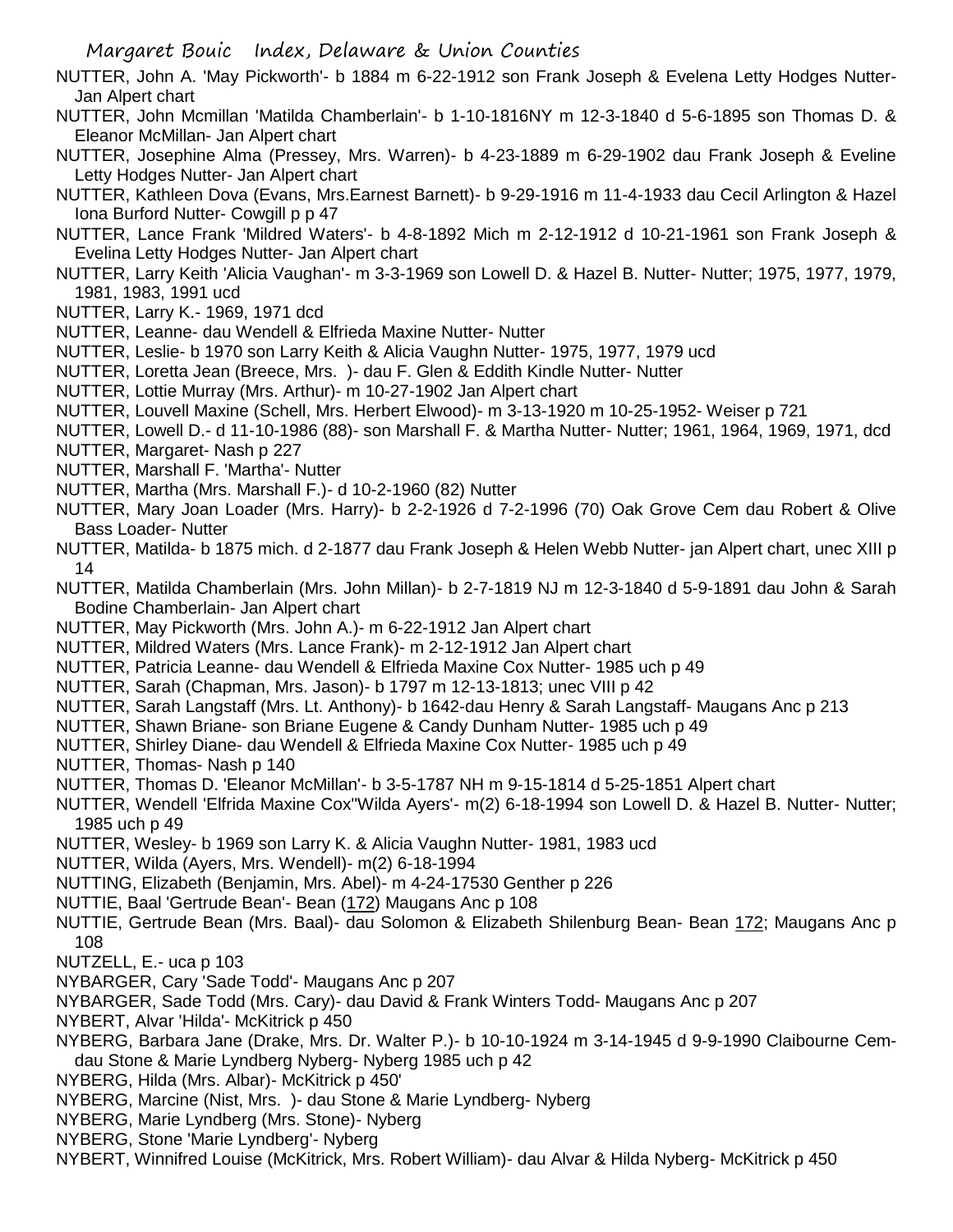Margaret Bouic Index, Delaware & Union Counties NYCE, Mary (Mrs. John)- dcq Thomas Graham 207 NYCE, John 'Mary'- son Hans Neuces- dcq Thomas Graham 206 NYCE, Susanna (Feedley, Mrs. Peter)- dau John Nyce- dcq Thomas Graham 103 NYCUS, Alice Gertrude Erhard (Mrs. William)- dau Aaron B. & Mary Miller Erhard- Weiser p 578 NYDE, Maude (Mrs. )- dau E. W.C. Cook- dg 7-23-1907 Cry Ab p 56 NYE, ---Sandusky p 4 NYE, Anndee- dau John F.,Jr. & Ronnie Nye- 1961, 1964 dcd NYE, Bessie Fausnaugh (Mrs. Harry)- b 6-1-1880/1878 d 9-14-1966 Claibourne Cem- dau Hugh & Mary Smith Fausnaugh- Nye; 1900C Richwood 123-131 p 5B (21,O,O,O) m 2y, no ch; 1910C Richwood 4 p 1A (30,O,O,O) m 7y NYE, Carolyn Craig (Anson, Mrs. John Mark)- b 1962 m 4-16-1983- dau James E. & Mary K. Craig Nye- Nye; 1977, 1979, 1981, 1983 ucd NYE, Carrie V. (Pettit, Mrs. Stanley)- dau William C. & Ella V. Lee Nye- 1908 dch 524 NYE, Chris- 1983 ucd NYE, Earl H. 'Martha G. Palmer'- son Henry Nye- 1900C Richwood 1123-131 p 5B (21,O,O,O); 1910C Richwood 420-428 p 15A (31,O,O,O) m 7y NYE, Ella V. Lee (Mrs. William C.)- dau Hiram & Caroline McGrudeer Lee- 1908 dch 523 NYE, Ernest 'Lillian Attinger'- Weiser p 819 NYE, Ernest Ray- b 2-25-1957 son Ernest & Lillian Attinger Nye- Weiser p 819 NYE, Harry 'Bessie Fausnaugh'- d 11-11-1918- Nye; 1900C Richwood 123-131 p %B (54,O,O,O) m 2y; 1910C Richwood 4 p 1A (64,O,O,O) m 7y NYE, Henry- 1880C Richwood 377-396 p 35 (35,O,O,O) NYE, Jack- son John F.,Jr. & Ronnie Nye- 1961, 1964 dcd NYE, James E. 'Mary'- 1977 ucd NYE, James F.- 1979, 1981, 1983 ucd NYE, James E. 'Mary K. Craig'- Nye NYE, James O.- son James E. & Mary K. Craig Nye- Nye NYE, Jill- dau John F., Jr. & Ronnie Nye- 1961, 1964 dcd NYE, Joanna (Staser, Mrs. Thomas Clinton)- Weiser p 36 NYE, John F. Jr. 'Ronnie'- 1961 dcd NYE, John- son Rev. Paul Nye- Nye NYE, Joyce (Richmond, Mrs. )- dau Rev. Paul Nye- Nye NYE, Lillian Attinger (Mrs. Ernest)- b 12-18-1924 dau Ralph & Katie Goodman Attinger- Weiser p 819 NYE, Lucille- b 6-17-1942 dau Ernest & Lillian Attinger Nye- 819 NYE, Lynn (Mrs. Richard W.)- 1979, 1981, 1983 ucd NYE, Martha G. Palmer (Mrs. Earl H.)- 1910C Richwood 420-428 p 15A (26,O,O,O) m 7y dau Richard E. & Harriett I. Palmer NYE, Mary A. (Slough, Mrs. Joseph C.)- dumch p 455 NYE, Mary K. Craig (Mrs. James E.)- d 5-2-1979 (59) Forest Lawn Cem- dau Owen Craig- Nye NYE, Mary (Mrs. James E.)- 1977 ucd NYE, Mary (Jamison, Mrs. George W.)- m 1866 dau William Nye- 1908 dch 846; dg 4-24-1903 Cry Ab p 182 NYE, Mary Lee (Pattison, Mrs. Francis)- 1908 dch 524 NYE, Mary Lou- dau James E. & Mary K. Craig Nye- Nye NYE, Nancy- b 9-3-1946 dau Ernest & Lillian Attinger Nye- Weiser p 819 NYE, Nancy (Jones, Mrs. )- dau James E. & Mary K. Craig Nye- Nye NYE, Odore- murdered by Nathan Crist, 1851- unec III p 46 NYE, Rev. Paul- son John Nye- Nye NYE, Pete (59-1939) uninf p 24 NYE, Richard W. 'Lynn'- 1979, 1981, 1983 ucd NYE, Ronnie (Mrs. John F.,Jr.)- 1961, 1964 dcd NYE, Rosaleene- 1969, 1971 dcd

- NYE, W. Stanley- son William C. & Ella V. Lee Nye- 1908 dch 524 NYE, Susan- b 6-19-1949 dau Ernest & Lillian Attinger Nye- Weiser p 819
- NYE, William C.'Ella V. Lee'- 1908 dch 251, 523m 846- attended funeral of Mrs. Mye's mother, Mrs. Carolin Lee- dg 11-19-1895 Cry Ab p 46
- NYE, Mrs. W. C., cousin of Grace Short- dg 9-12-1902 Cry Ab p 153